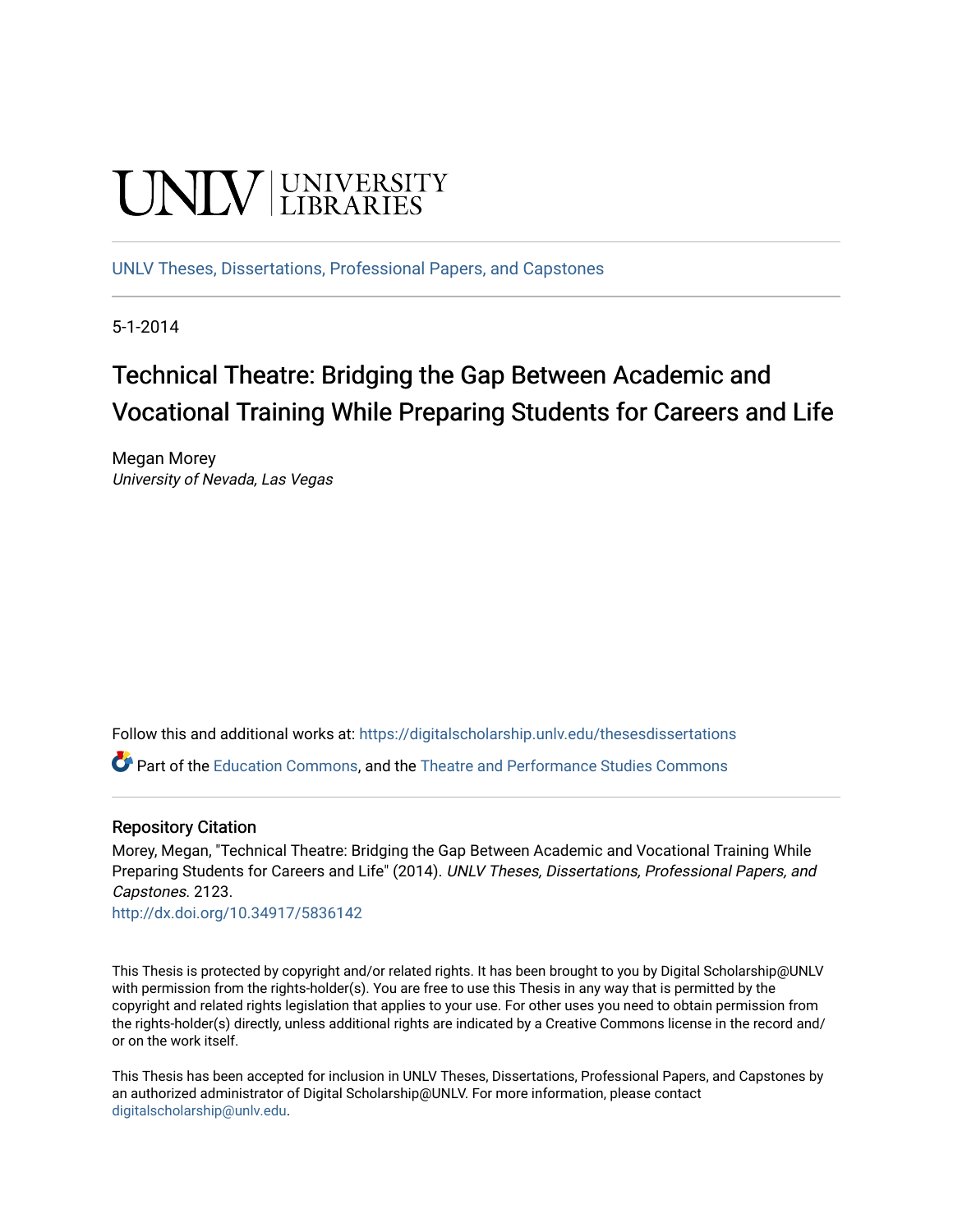#### TECHNICAL THEATRE: BRIDGING THE GAP BETWEEN ACADEMIC AND VOCATIONAL TRAINING

#### WHILE PREPARING STUDENTS FOR CAREERS AND LIFE

By

Megan Morey

Bachelor of Arts in Design & Technical Theatre Washington University in St. Louis 2005

A thesis submitted in partial fulfillment of the requirements for the

Master of Fine Arts – Theatre

Department of Theatre College of Fine Arts The Graduate College

University of Nevada, Las Vegas May 2014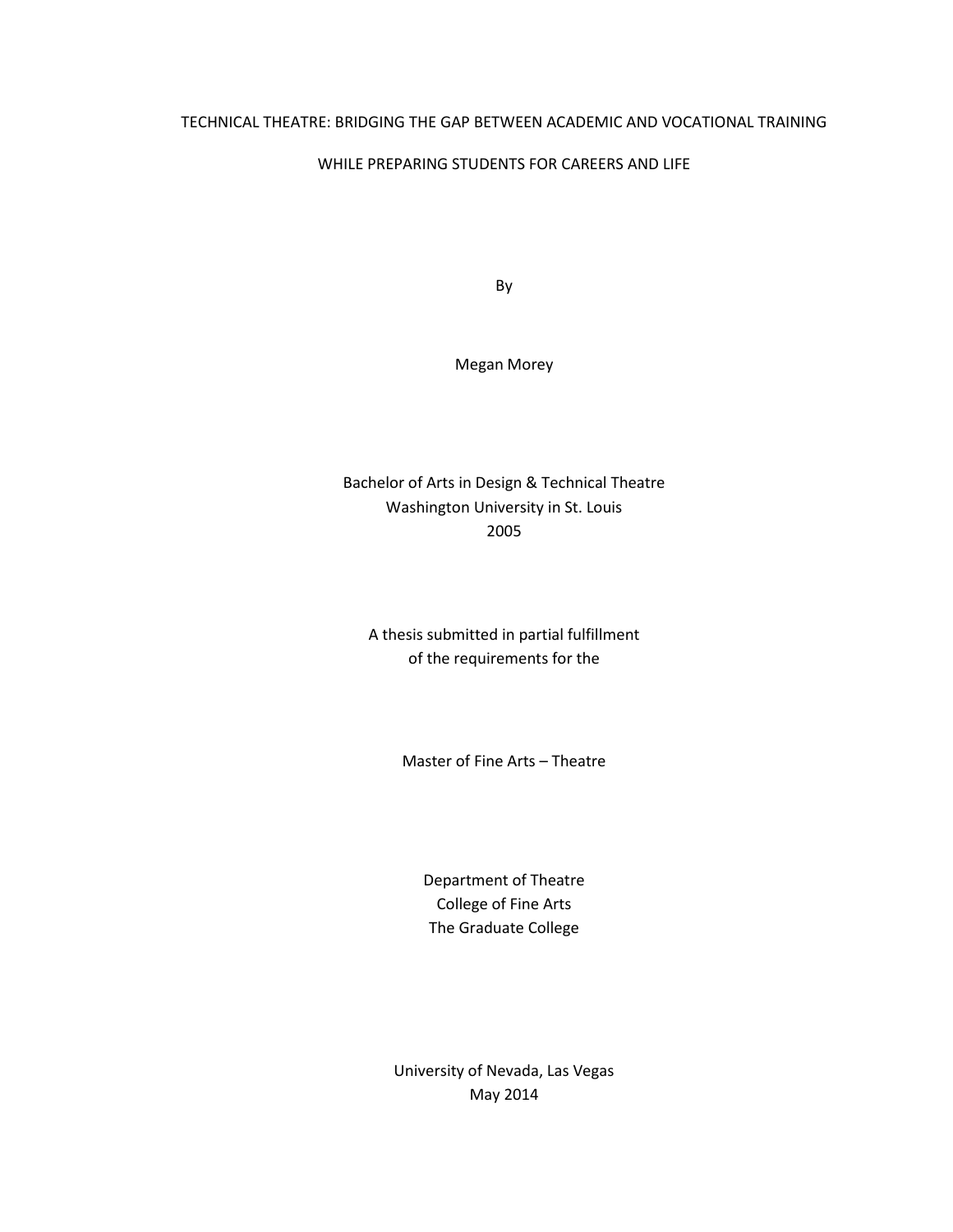Copyright by Megan Morey, 2014 All Rights Reserved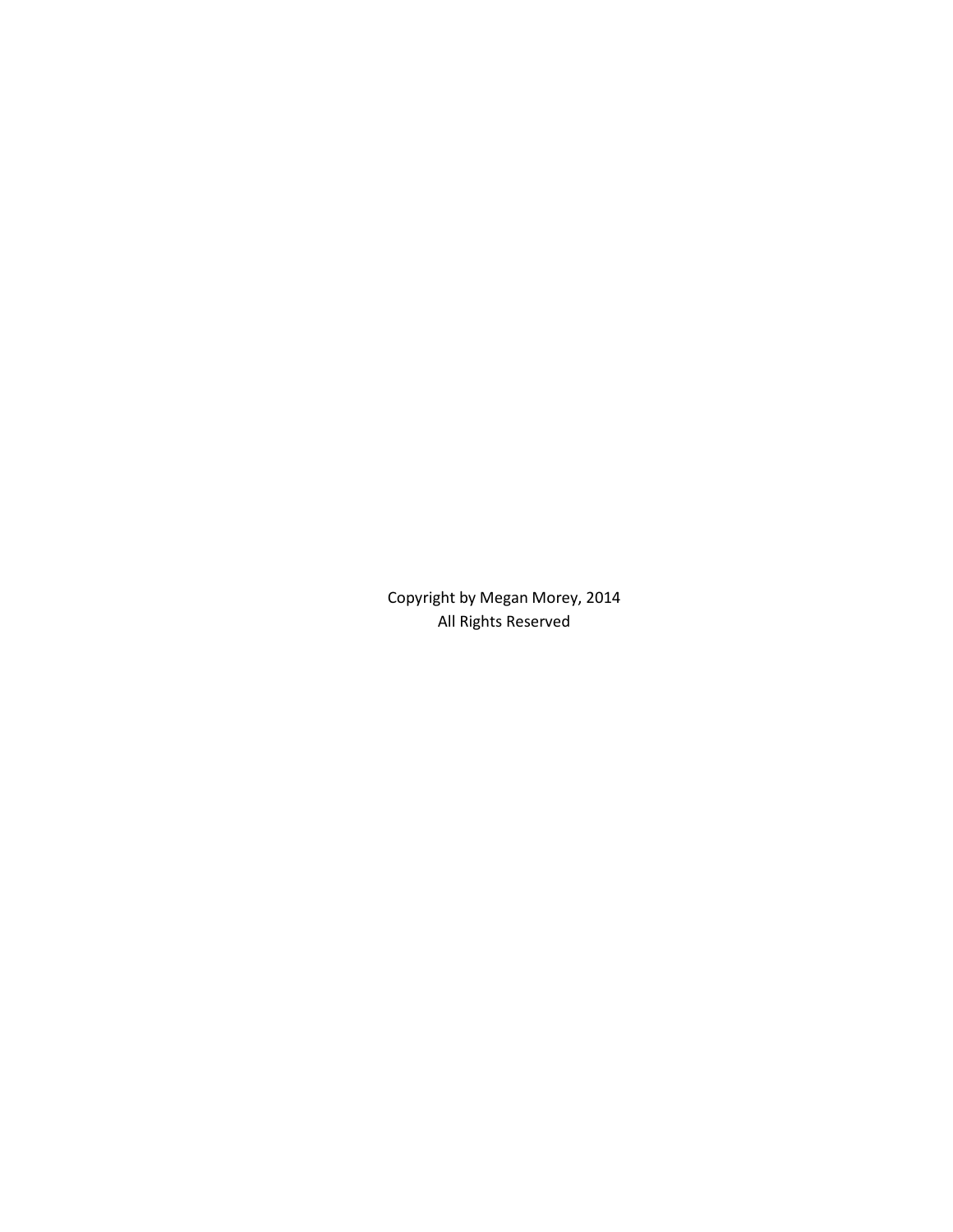

## THE GRADUATE COLLEGE

We recommend the thesis prepared under our supervision by

## **Megan Morey**

entitled

## **Technical Theatre: Bridging the Gap Between Academic and Vocational Training While Preparing Students for Careers and Life**

is approved in partial fulfillment of the requirements for the degree of

# **Master of Fine Arts - Theatre Arts Department of Theatre**

Scott Hansen, M.F.A., Committee Chair

Joe Aldridge, M.F.A., Committee Member

Judith Ryerson, M.F.A., Committee Member

Jane McCarthy, Ed.D., Graduate College Representative

Kathryn Hausbeck Korgan, Ph.D., Interim Dean of the Graduate College

**May 2014**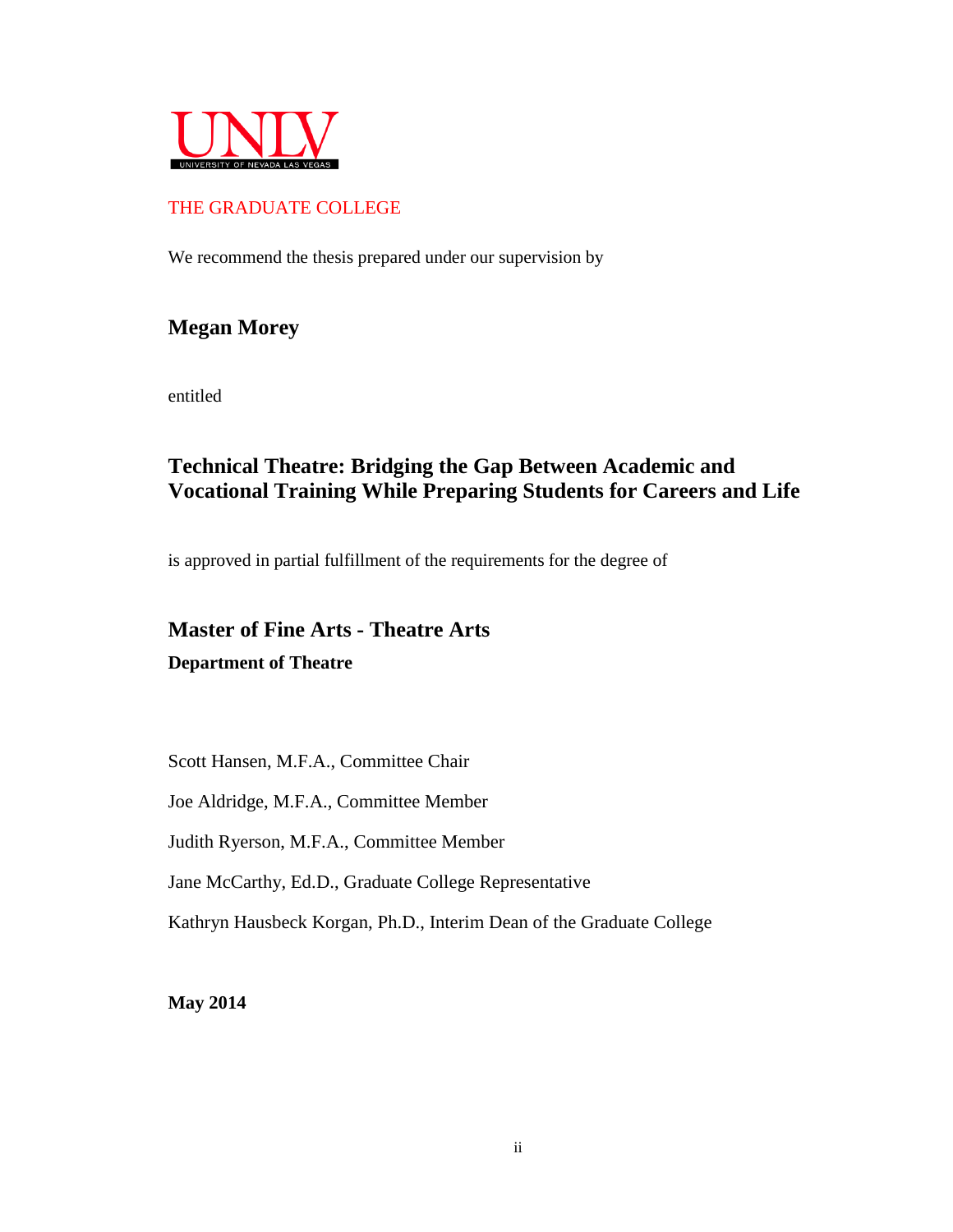#### ABSTRACT

Most people do not realize that Technical Theatre even exists, and of those who do, not many realize the great potential that Technical Theatre programs have for reforming education. Through an examination of the basic history of education in the United States, as well as of the current trends in student preparation for careers and the workforce, it is clear that Technical Theatre offers an educational model that addresses many of the difficulties experienced in today's educational systems. By integrating the core subjects with hands-on learning, technical skills, 21<sup>st</sup> century soft skills, and both learner-centered and group-learning methodologies, Technical Theatre bridges the gap between academic and vocational training while also preparing students for jobs, careers, and life.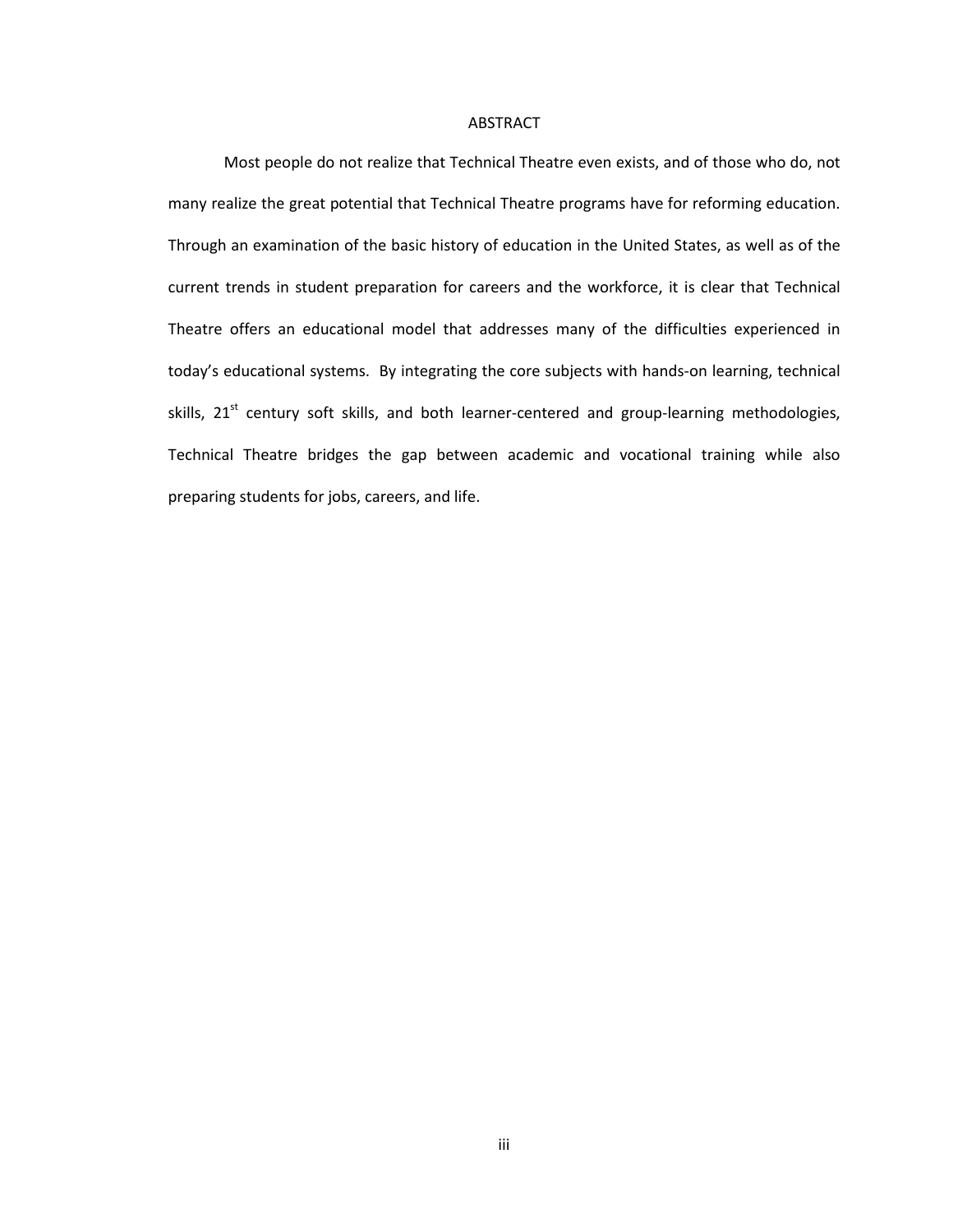#### **DEDICATIONS**

To my parents, Bruce and Sylvia Morey, who have always provided me with the necessary tools to succeed in whatever I wanted to do – from musical instruments, calculators and power tools, to love, support, and amazing role models, I could never have done it without you.

To Mike Loui, for getting me into this crazy, beautiful world in the first place,

to the many others who have kept me in it,

and to my boyfriend Pete, for keeping

me sane throughout it.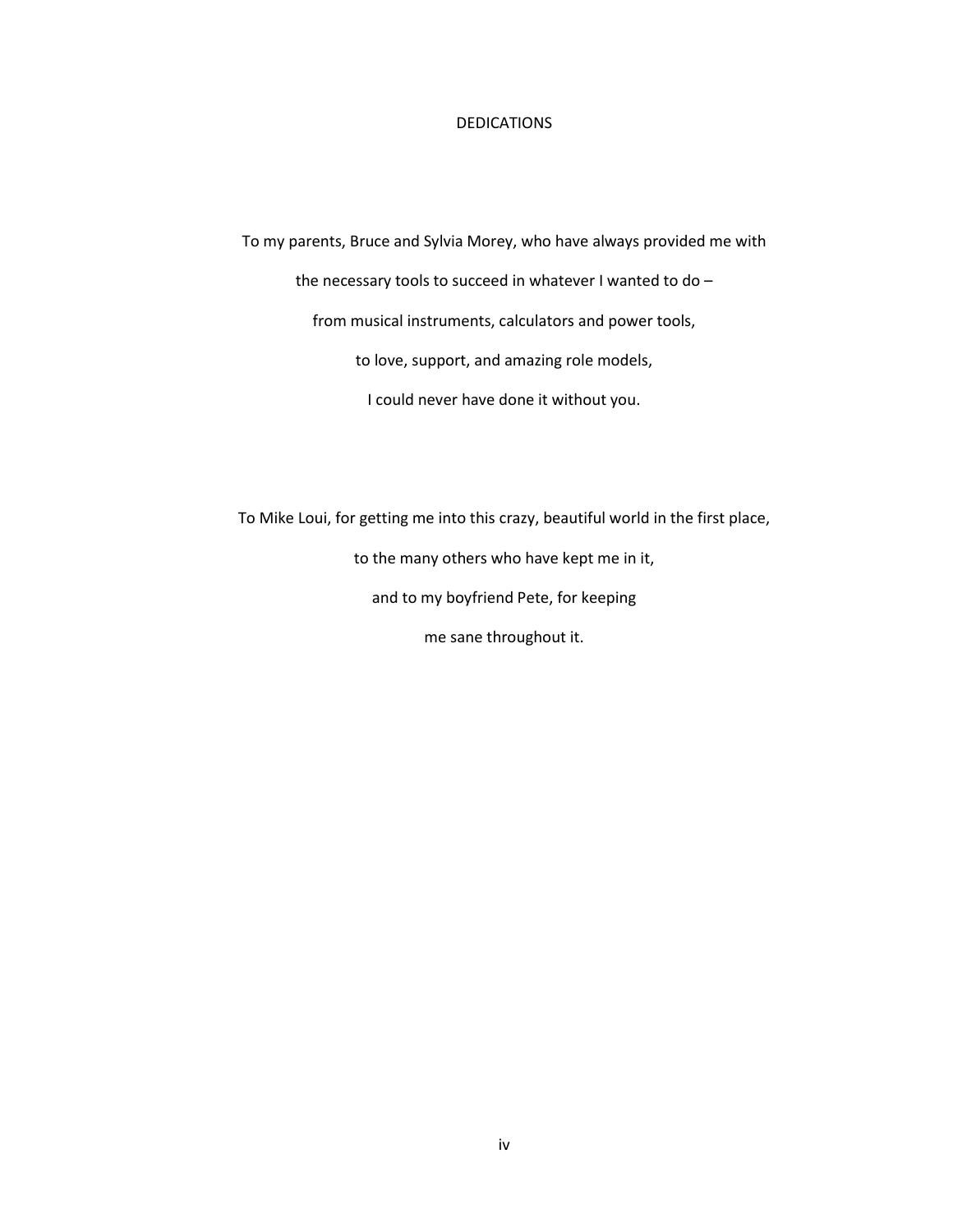#### PREFACE

Learning is a demanding task. It is a mental and physical change, an adjustment of the learner's mind, brain and body to the demands of the environment. In order to learn, a person must seek answers and not infrequently struggle to understand the unknown and unfamiliar. A person must summon forth all his knowledge and experience to understand and comprehend new information; he must relate the new information to what he already knows and reconcile new knowledge with old knowledge; and he must make the knowledge a part of his personality and being, weaving the new knowledge into the fabric of his mental existence. Each individual is, after all, the sum of his experiences and knowledge. Each person is therefore unique, the result of stimuli and happenings that no one else has experienced.

Paul A. Zoch, *Doomed to Fail, "*Preface: Maybe If You'd Sing and Dance, We'd Learn This Stuff" – p. xiii

I have always been very passionate about learning, but I rarely ever loved school. In grade school and in high school I could not understand why we were learning information while doing nothing with it. Each subject matter was relegated to its distinct timeframe within the day, to be brought out and regurgitated as demanded by the clock, without any consideration for any of the other topics. Education seemed pointless.

For a brief moment near the end of high school I considered attending some sort of vocational or technical training program instead of a traditional liberal arts college, dreading the idea of another four years of monotonous classwork. I had always been a very hands-on learner, interested in crafts and construction, and was talented with picking up technical skills quite easily - translating my abilities and interests into training for a future career only seemed natural. The idea, however, dissipated just as quickly as it appeared, chased away by the thought that without a liberal arts degree I would be limited in my future career choices and ultimate success. So, I applied for college.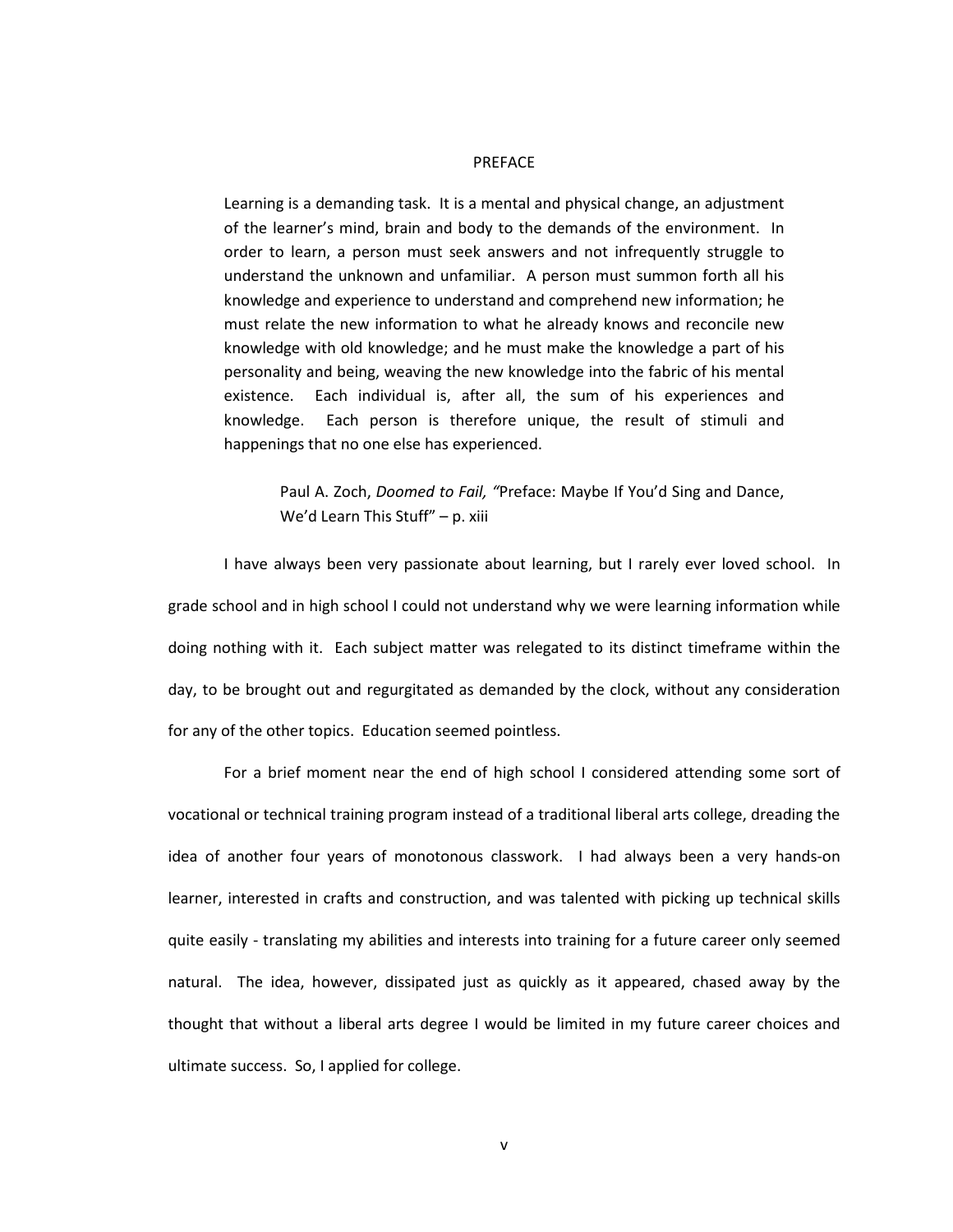I was accepted to the Art School at Washington University in St. Louis, without ever having taken any art classes. On my application, apparently, I had checked all the boxes, and wound up an art major. I took this happenstance as a sign that I could still attain the liberal arts degree (deemed as "necessary for success") while also pursuing a more hands-on career as a fashion designer. Excited at the prospect of focusing on more artistic and technical skills (while hopefully ignoring all my liberal arts classes), I eagerly moved to St. Louis to start my new adventure. As it turns out, though, the real adventure started when I was assigned to the Scene Shop in the Theater as my work-study job – within two weeks of working in the scene shop, I knew that Design and Technical Theatre was what I wanted to do for the rest of my life.

Design and Technical Theatre (heretofore referred to simply as Technical Theatre) turned out to be exactly what I had always hoped education could be: the program integrated various subjects into the culminating project of a production; working on productions fused hands-on and technical skills with academic knowledge; the sheer abundance of knowledge and skills required encouraged me to *want* to learn as much as I could; and the collaborative nature improved my communication, teamwork, and leadership skills, while also providing me with a family of equally motivated and interested students. I was in love.

After graduating, I began working at a private, all-boys Catholic high school in St. Louis. At first my passion was still focused on Technical Theatre and I was solely devoted to training future theatre designers and technicians. Over the course of the four years I worked there, however, I started to realize how beneficial a Technical Theatre program could be for all students, even those not interested in pursuing a career in theatre after graduation. As a prep school, the students were very focused on the memorization of information, especially gearing their studies towards preparation for standardized tests (such as Advanced Placement tests, the SATs, and the ACTs). Even though the students were incredibly bright, they had no idea how to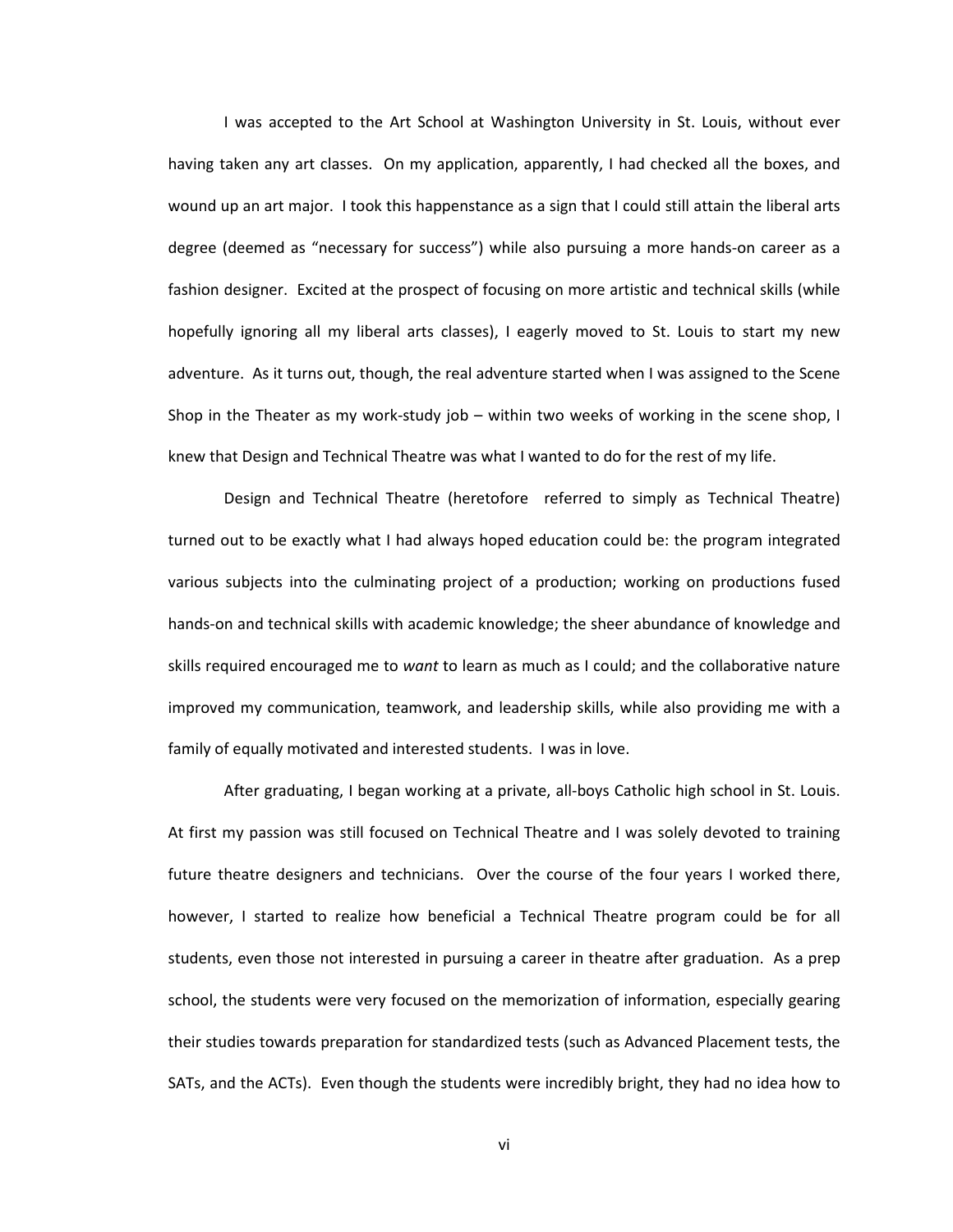apply knowledge, how to integrate different subject matters, or even how to recognize situations when what they had learned might actually prove useful. Essentially, they faced the same problems I had in my early education.

The Technical Theatre classes I was teaching offered me an opportunity to help my students out of this dilemma. I began to seek methods for integrating my course content with other subjects such as physics, algebra, geometry, and history. In the four years I worked there, I truly believe that my classes helped students achieve at a higher level both in theatre and in their other classes. I encouraged them to bring outside information to our time together, especially in circumstances where their knowledge surpassed mine. I challenged them to find solutions to technical problems by drawing on what they knew from past experiences integrated with knowledge from traditional coursework. I expected them to come up with answers on their own, rather than simply regurgitate the information I was imparting on them.

I left the position due to a difference of opinion with the new principal regarding education, and moved to Los Angeles, thinking I might pursue a career in TV and film. With the high cost of living and the limited number of jobs available, I was soon in need of a stable position and started applying for office work. I was hired on as a Human Resources Coordinator for an up-and-coming IT staffing and recruiting company. Even though I had no previous experience in Human Resources, my boss believed that I had other skills and qualities that would help me to succeed in the position.

She was right. I learned the details of the position quickly, improved many processes, took on additional work, and overall did a fantastic job. I attribute nearly all of this success to my training in Technical Theatre (for the rest I give complete credit to my amazing boss!). Because of my experience in theatre I was flexible and adaptable, could learn and process new information quickly, worked well with others, could manage my time well, was organized, and

vii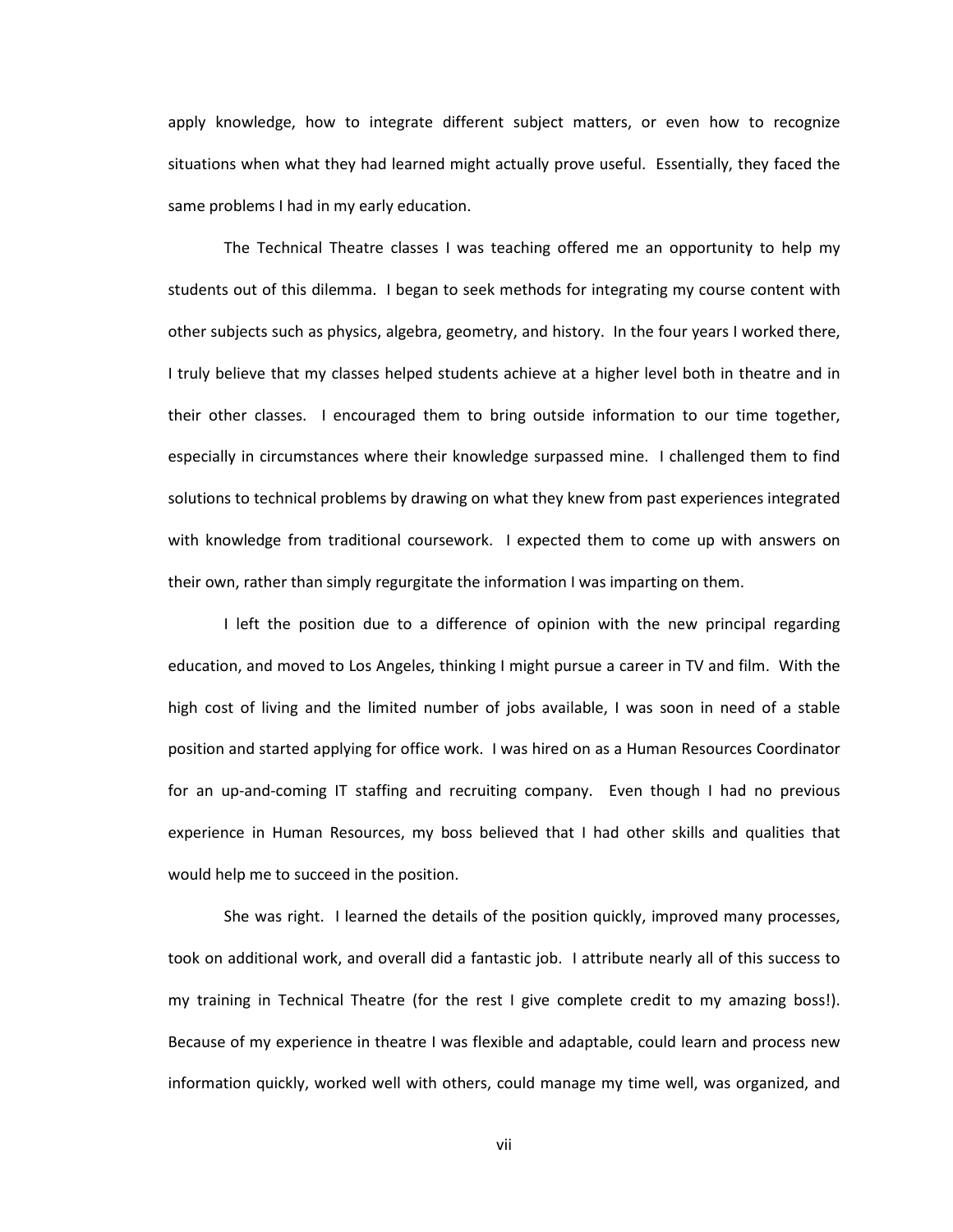worked hard. This experience reaffirmed my belief that Technical Theatre can help students develop valuable life and career skills that extend way beyond the field of theatre.

Here I will present arguments for the benefits of the integration of Technical Theatre in both high school and college programs. These arguments include how Technical Theatre can bridge the gap between academic and vocational training while also preparing students for careers and life in general. Though I draw upon a great deal of research in the world of education, I realize that I am not an expert on the subject and acknowledge that my understanding in some areas may be limited.

I also acknowledge that not every experience in Technical Theatre is the same as what mine was. I have met many designers and technicians who still lack several of the skills I believe are fostered in Technical Theatre. Likewise, I have met a great deal of talented and successful individuals who have never even heard of Technical Theatre. Furthermore, I believe that Technical Theatre programs in schools could help address many of the problems of our current education system. It adheres to many existing educational theories, while also offering an opportunity to integrate technical training into regular schools. It also prepares students both for further education and for future careers. Technical Theatre has been a unique educational experience for me both as a student and teacher, and I hope to share this experience with the world.

viii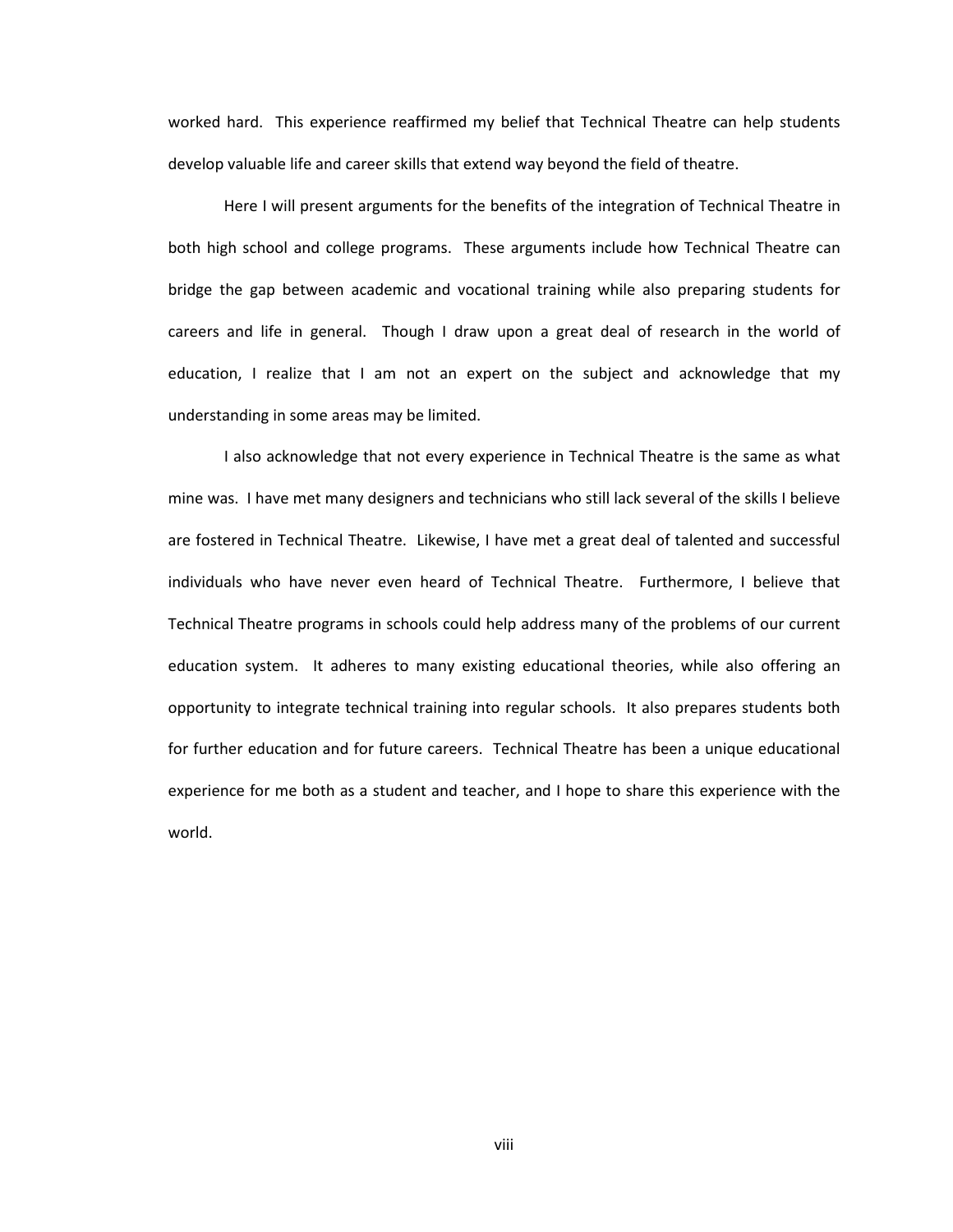| CHAPTER 2 EARLY AMERICAN EDUCATION THEORY                                                |  |
|------------------------------------------------------------------------------------------|--|
|                                                                                          |  |
| Early Aims of Education in America, Leading to the Separation                            |  |
|                                                                                          |  |
| Education Theory in America from the Origin of Public Schools through                    |  |
|                                                                                          |  |
|                                                                                          |  |
|                                                                                          |  |
|                                                                                          |  |
| CHAPTER 3 20 <sup>th</sup> CENTURY EDUCATION PHILOSOPHY - LEARNER CENTERED EDUCATION  31 |  |
|                                                                                          |  |
|                                                                                          |  |
|                                                                                          |  |
|                                                                                          |  |
| CHAPTER 4 THE CURRENT TREND IN EDUCATIONAL THEORY - CONTENT VERSUS SKILLS 42             |  |
|                                                                                          |  |
|                                                                                          |  |
|                                                                                          |  |
|                                                                                          |  |

### **TABLE OF CONTENTS**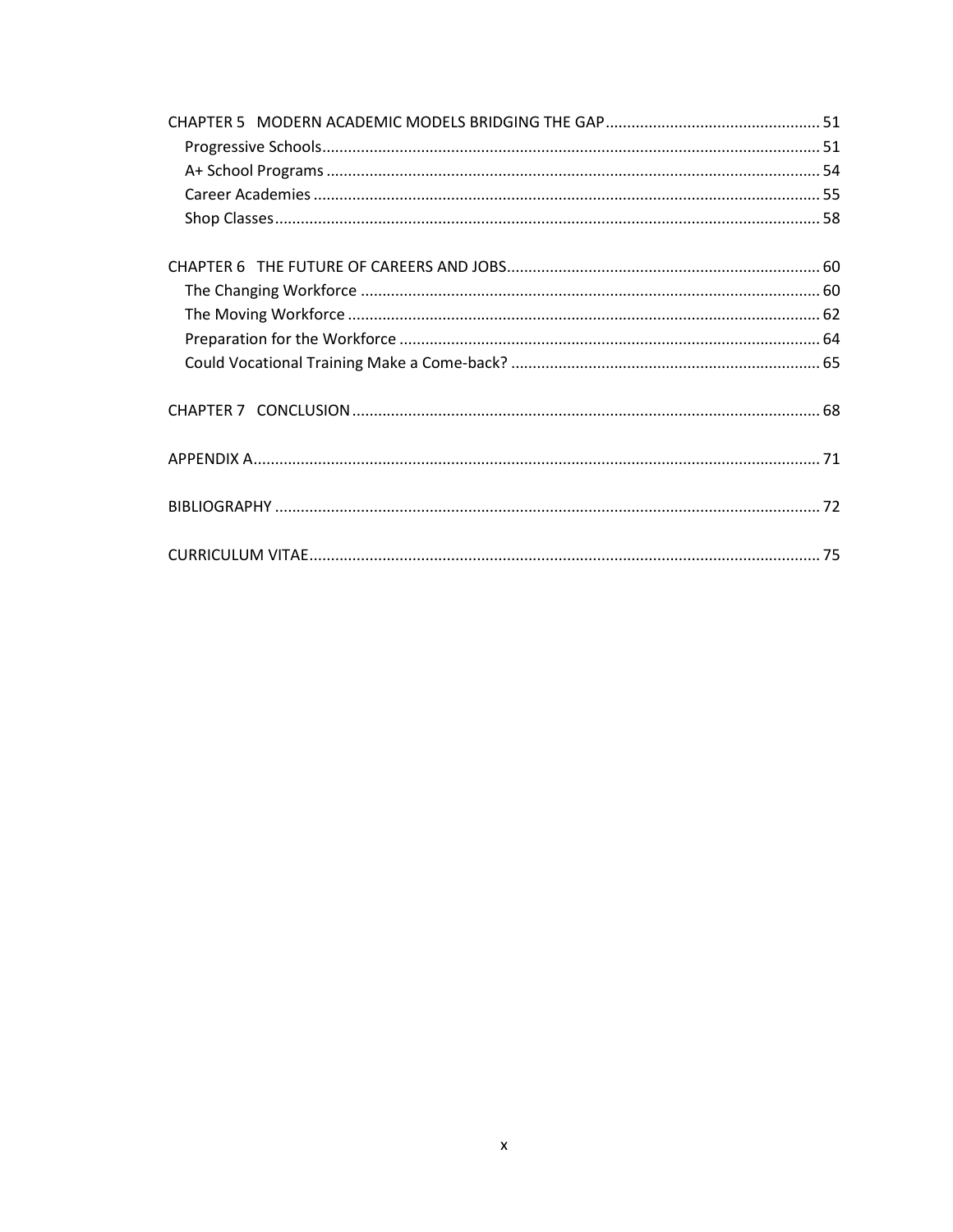#### CHAPTER 1

#### WHAT IS TECHNICAL THEATRE?

The work required for a theatrical production to materialize starts well before the actors ever take the stage. There are typically many people involved, hundreds of hours put in, and countless meetings held along the way. Though every production and every theater works differently, there is a general progression of steps needed to produce a play. The following descriptions are a brief overview of the multitude of tasks required of each individual working on a production<sup>[1](#page-12-0)</sup>. I provide these descriptions for readers who may not be familiar with Technical Theatre; for those already experienced in Technical Theatre, this chapter may not be as useful.

#### **The Design and Production Teams**

l

The first undertaking when mounting a production is to choose the play (or plays) to be produced. The Artistic Director of a theater company usually leads this process, though input from a variety of individuals is often necessary. There are many factors to consider when choosing a play, including the demographic of the audience, the time, money and staff available, and the type of theater used for the performances. Theater venues vary greatly in size, acoustics, and ability to store or move scenery, all of which must be considered when reading a potential play for a season.

Once a play is chosen, the director for that production must then start thinking about the direction he or she wants to take the play. Although many plays (especially musicals) are rather straightforward, there are just as many that can be interpreted in a multitude of ways. For example, our most current black box production of *5 Women Wearing the Same Dress* takes

<span id="page-12-0"></span> $<sup>1</sup>$  See Appendix A for a basic flow-chart illustrating the various positions and how they interact.</sup>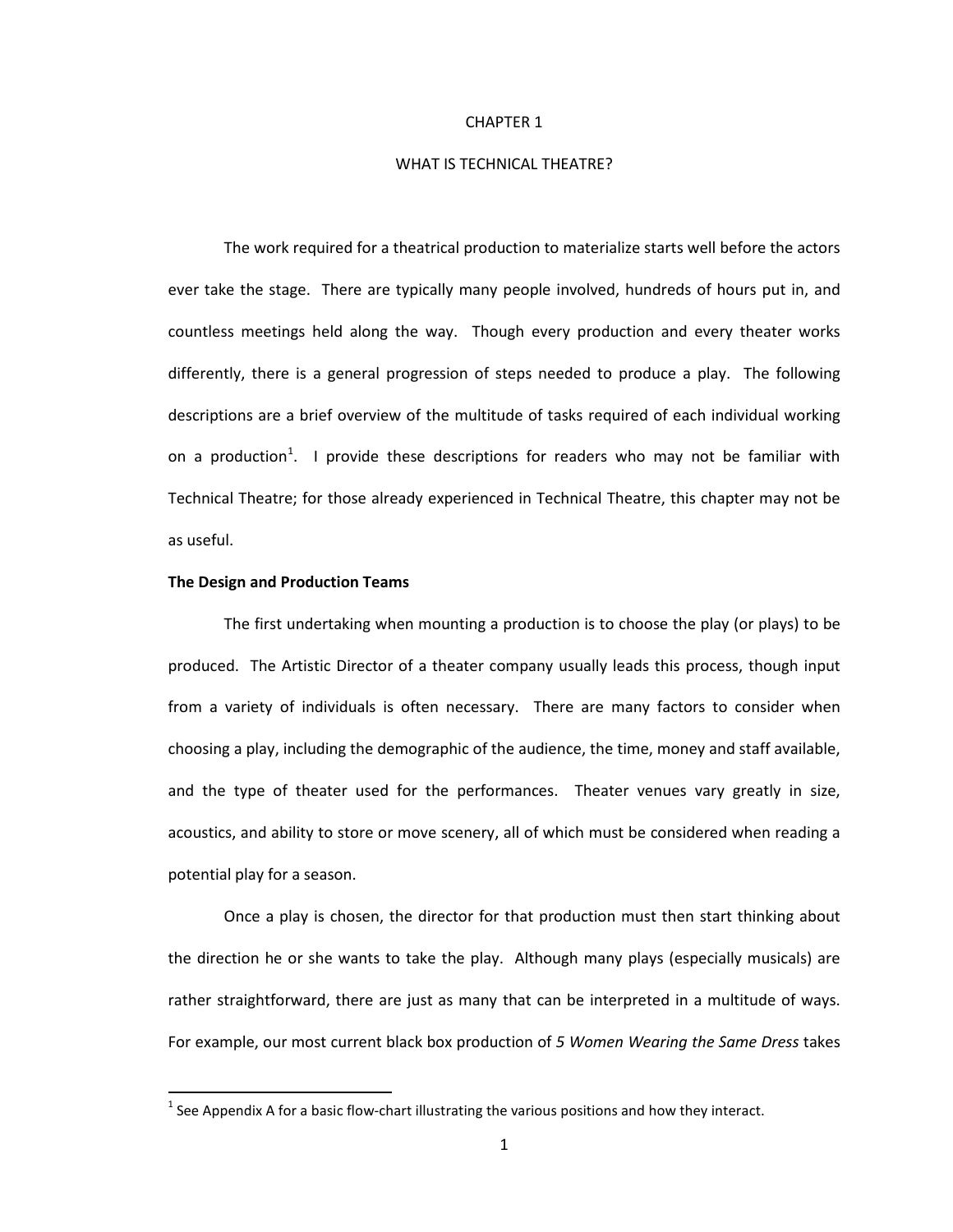place in a bedroom inside a well-to-do house in Tennessee in the late 1980s. The director, however, decided to update our production and set it in the 2000s. Rather than make the bedroom a realistic interior, the director desired a more abstract, representational set.

Although many directors will come into the production process having already made these decisions, it is just as likely that these choices will be made as a joint effort between the director and the design team. The design team typically consists of a Scenic Designer, a Costume Designer, a Lighting Designer, a Props Designer, and a Sound Designer, with other personnel added as the requirements of the production grow (Projection Design, for example, is an emerging field). Each of these designers must read the script, analyze the themes and symbols within the text, perform research, and then present their ideas to the director and other members of the design team. In order for a production to be cohesive, it is important for the entire design team, along with the director, to be on the same page.

The design process differs greatly from individual to individual, and can even differ depending on the production. When I design scenery, for example, I read the text two or three times to get a feel for the play, then I read it again to find out what logistics are absolutely required by the script. If I feel that a play should be produced with an abstract design, I look for symbols or themes that can translate to a setting. I then like to meet with the director before doing any research so that I know we are already going in the same direction. Though this process can translate easily to the other design areas, there are designers who prefer to work more technically (starting from the logistics and working from there) or who choose to meet with the director before formulating any opinions on the design.

There are no right or wrong methodologies when designing for the theatre, but all processes require a great deal of communication and effort from each individual involved. Design meetings are usually held on a regular basis months before anything goes into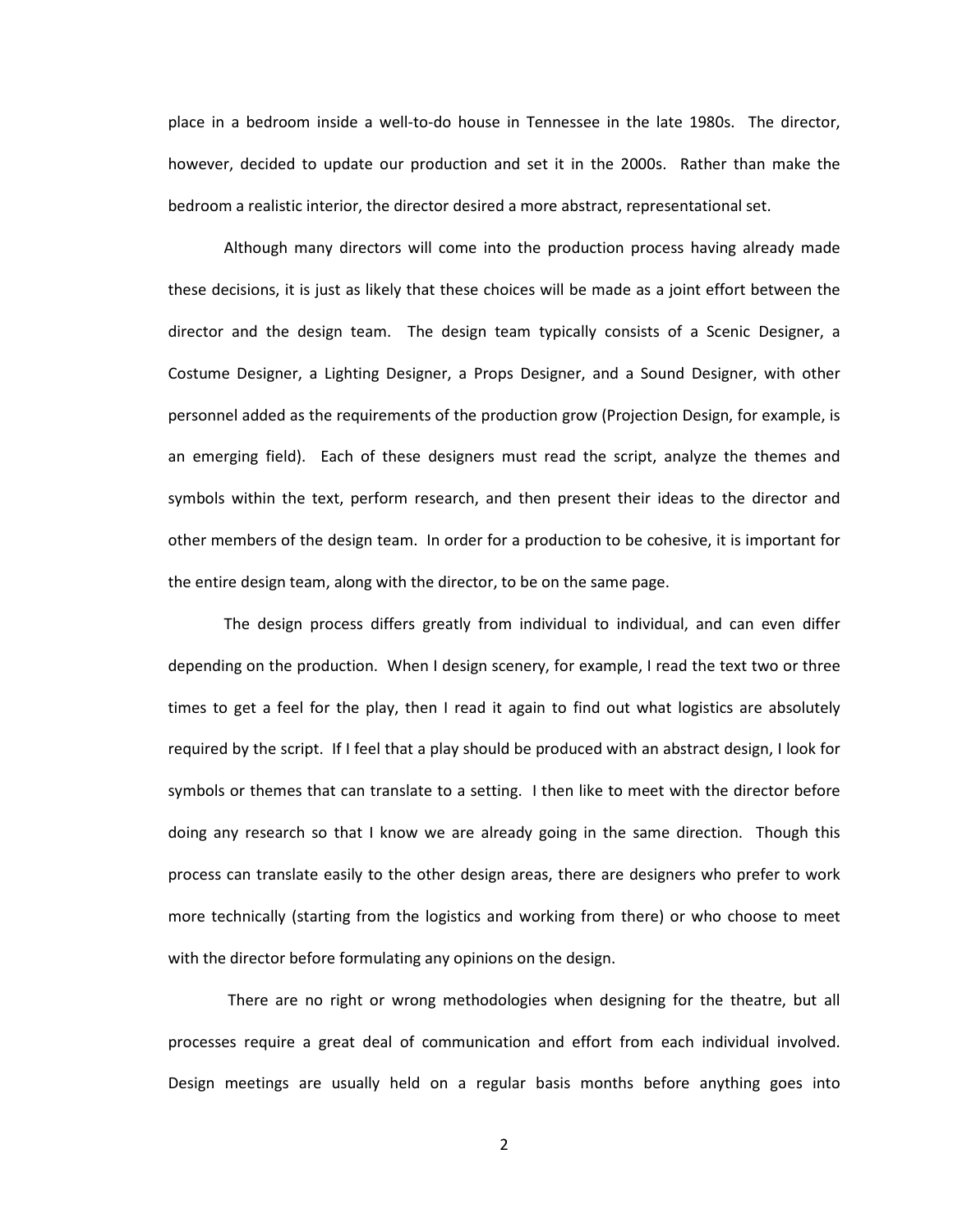production. The Stage Manager is also usually involved from the beginning of the design process, as he or she organizes meetings, takes detailed notes, distributes meeting notes, and points out any logistics from the script that appear in rehearsal and might be of concern to the design.

Once the designs are established, the entire production team begins meeting in order to plan how to achieve the designs within the time and money allocated. The production team consists of the design team, Director, and Stage Manager, plus the Technical Director, the Costume Shop Manager, the Master Electrician, and any other shop heads who may be involved (such as an Automation Engineer, a Lead Rigger, a Projection Technician, an Audio Engineer, a Paint Charge, a Props Director, a Crafts Shop Manager, or a Painter/Dyer). All of these technical managers are responsible for working out how each design can transpire according to the limitations of money, time, and scheduling in the theater and construction areas. Once production meetings start happening on a regular basis, each of these technical managers can then begin the task of overseeing the materialization of designs in the various shops.

#### **The Scene Shop**

The Technical Director (TD) must study the scenic design and decide how each piece will be built (materials used, construction methods, etc.), while considering movement, storage, and safety. He or she then does a budget to determine whether the scenic design is achievable in terms of money and time to produce it. A great deal of creativity must go into this process, as there is rarely enough money allocated to accomplish everything the designers would like. Technical Directors must frequently look into alternate materials and methods, and suggest changes to the designer and director in order to facilitate production. Once the design is determined to be "in budget," he or she then orders materials and creates technical drawings to illustrate to the shop how to build each piece. The Technical Director is also responsible for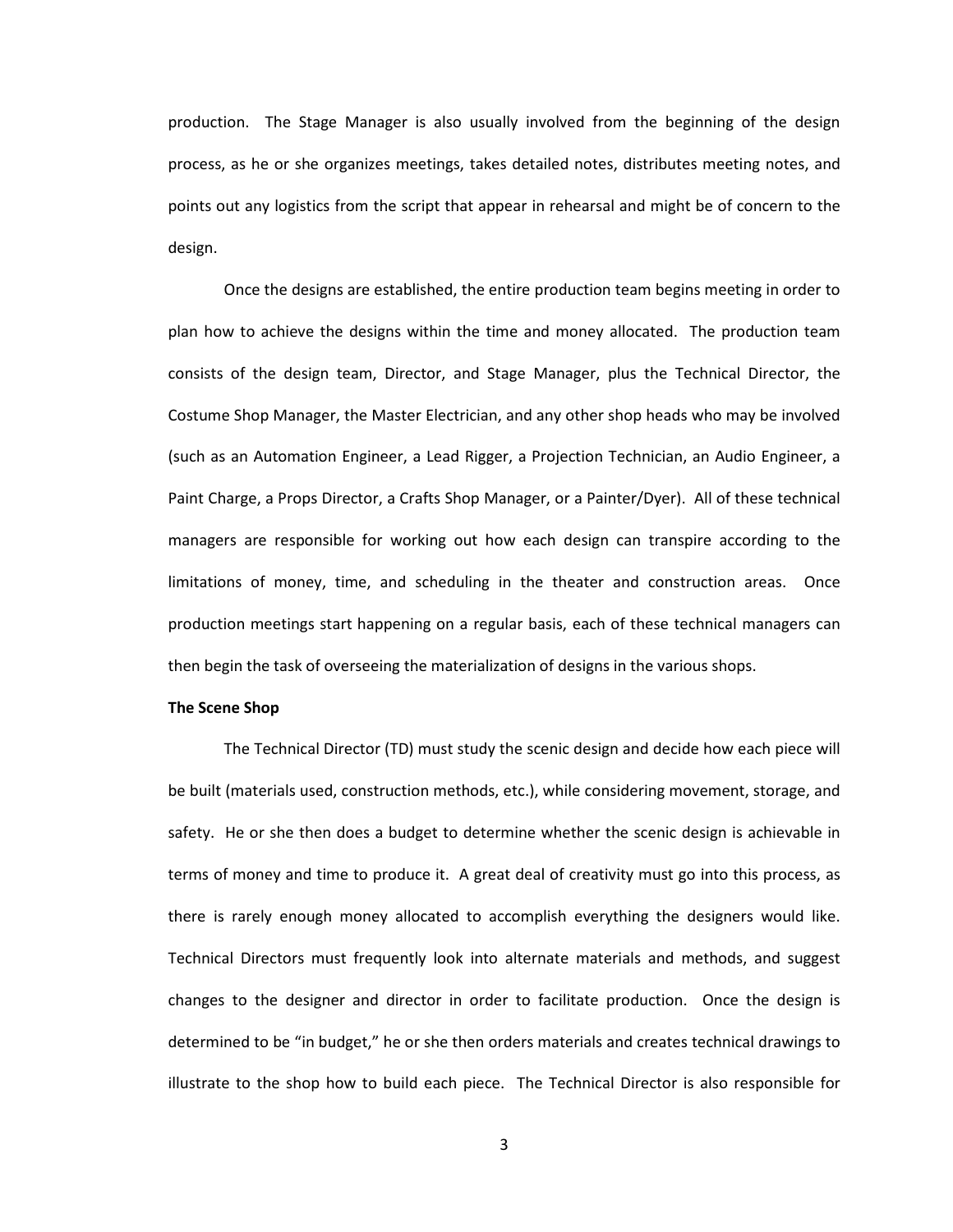scheduling the build period, including coordinating use of the theater between the Carpentry, Electrics, and Paint departments.

The carpentry department, or Scene Shop, typically consists of a Scene Shop Supervisor, one or more Master Carpenters, and shop carpenters. The Scene Shop Supervisor<sup>[2](#page-15-0)</sup> is responsible for keeping the shop moving throughout the day, explaining technical drawings to the carpenters as needed, maintaining and servicing tools, and guiding any problem-solving measures that must take place in the absence of the TD. He or she must be incredibly wellversed in proper construction methods for the materials to be utilized, proper tool usage, and health and safety protocols.

The carpenters working in a scene shop must also have extensive knowledge of these matters, and must be able to continuously draw upon their knowledge of math and physics when building scenery. Even though the TD provides technical drawings for the shop, this does not mean that a carpenter does not need to think while working on a project. Carpenters must be constantly thinking several steps down the line, planning ahead for the entire process. They must also be able to work with extreme precision, as frequently scenery must fit together with very tight tolerances. In addition, they need to be familiar with a variety of materials and tools, as not each one is the "right" one for the job and can react in very different manners.

For example, on our recent production of *Eurydice*, I assigned the task of building a raincurtain structure to one of our shop employees. The structure was a set of simple rectangles constructed from steel which was to be mounted on top of an arrangement of stud walls. The employee had to plan ahead by drilling holes through the steel prior to welding the structure together (it is much easier and faster to use a drill press on individual pieces, rather than drill the holes by hand later on). She also had to make sure the entire structure was square, as it

 $\overline{\phantom{a}}$ 

<span id="page-15-0"></span> $2$  This role may sometimes be absorbed into the duties of an Assistant Technical Director if present within a company or educational setting.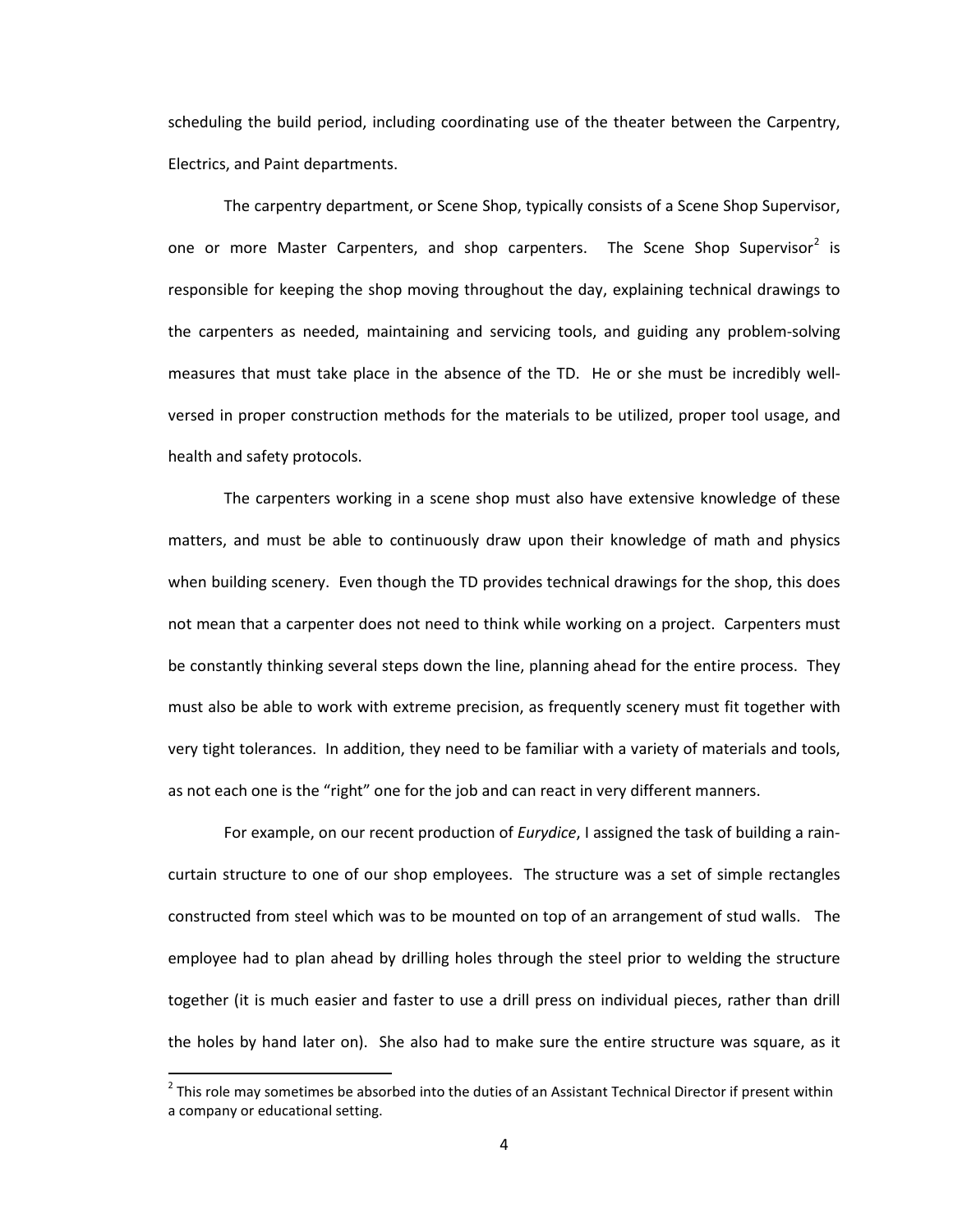needed to line up with the stud walls below it. In addition, she needed to know which of our welders was the best choice for both her welding style and the relatively thin steel we were using. Though the drawing I gave her for this project included the locations for the holes, the dimensions and notes for how it fit on top of another structure, and directions for which steel to use, it still fell to the individual building the project to know how to use this information correctly.

#### **The Properties Department**

 $\overline{\phantom{a}}$ 

The Properties (Props) Director's role is much like that of the Technical Director, but focuses on the more decorative parts of the scenic design such as the set dressing (curtains or slipcovers, for example), as well as on the interactive items on a set, such as furniture. He or she is also responsible for any small or hand-held items that actors interact with, such as weapons, dishes, lanterns, umbrellas, smoking paraphernalia, etc.<sup>[3](#page-16-0)</sup> Although it may sound like a fun and easy task to shop for or find all of these items, there is a strange phenomenon in shopping for props wherein whatever you need is only ever available when you are *not* looking for it. Props Directors, therefore, must spend countless hours driving between thrift stores, shopping online, hunting through estate sales, and finally giving up (in some cases) to just make the item instead (furniture included, which is an entire art form in itself). Sometimes making the item is the only option. For instance, for a production of *Seven Guitars*, the action called for one of the characters to cut the head off a chicken while on stage – cruelty to animals is most definitely not an option, and so the Props Designer constructed a fake chicken whose head was held on in such a way that it could easily detach and spurt out fake blood during a fully-lit scene.

Special effects such as fake blood also usually fall under the Props Director's list of responsibilities. There are many different types of fake blood available for purchase, and even

<span id="page-16-0"></span> $3$  An easy way to think about props versus scenery is that the scene shop builds the house, and the props department fills it with *everything* you might ever put in that house.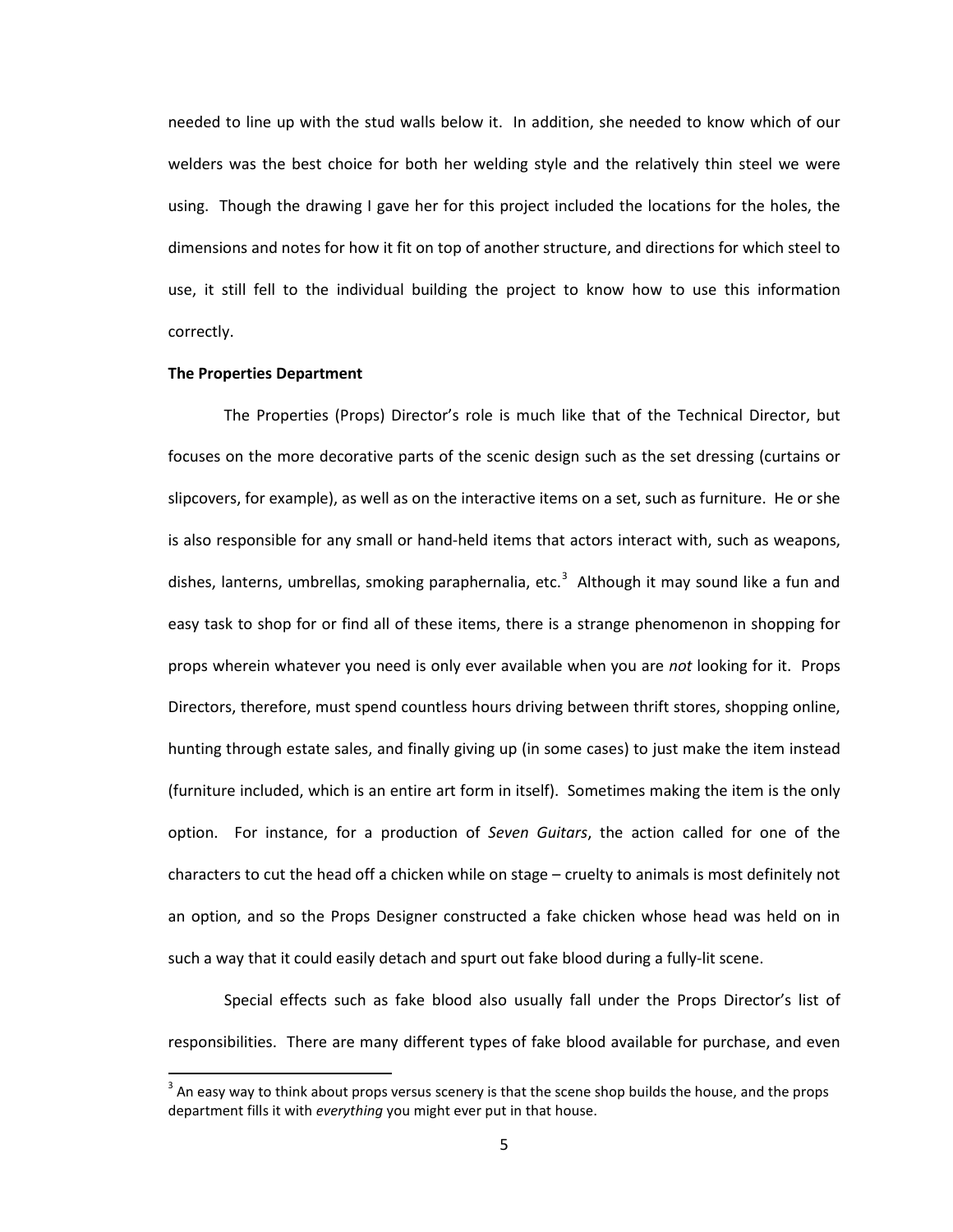more recipes for creating your own (especially using laundry detergents). The Props Director must consider skin allergies/reactions and whether or not the blood will dye or stain the costumes or scenery. He or she must also plan for how the blood will be cleaned from both skin and scenery, and work with the Costume Shop to determine how to remove the blood from clothing. And as with the chicken, the Props Director must sometimes even figure out how to make the blood appear to be flowing from a body.

Weapons are also an extensive field within the world of theatre, especially for Shakespearean plays. Though the weapons we use are fake (or modified real versions), the action must still appear to be realistic, creating yet another list of concerns for the Props Director. Swords, rapiers and daggers built for use on the stage are available for purchase and rental throughout the country, but their care and use is extremely detailed since they still present a safety hazard. Many Props Directors take classes and become certified in proper Stage Combat techniques, in which they learn both how to use and care for these weapons. Each of these items must be handled with gloves, de-burred after each use, and stored and locked up properly after each performance. Firearms are also frequently used onstage, either firing blanks or replicating the sound via a nearby speaker to play the effect. Either way, they must be handled, stored and locked up, as well.

As if weapons, blood, and every daily item you can imagine were not enough, anytime food is used onstage the Props Director is responsible for purchasing, storing, and preparing the food. This task is actually quite difficult, as the Props Director must take into account the great expense of food, allergies, safe handling, proper preparation, and how food can affect voices (chocolate, for example, is rarely used, as it has a tendency to make people cough). Alcohol onstage is clearly not a viable option, so the Props Director must devise alternative beverages that look like the alcohol to be consumed but without the real effects.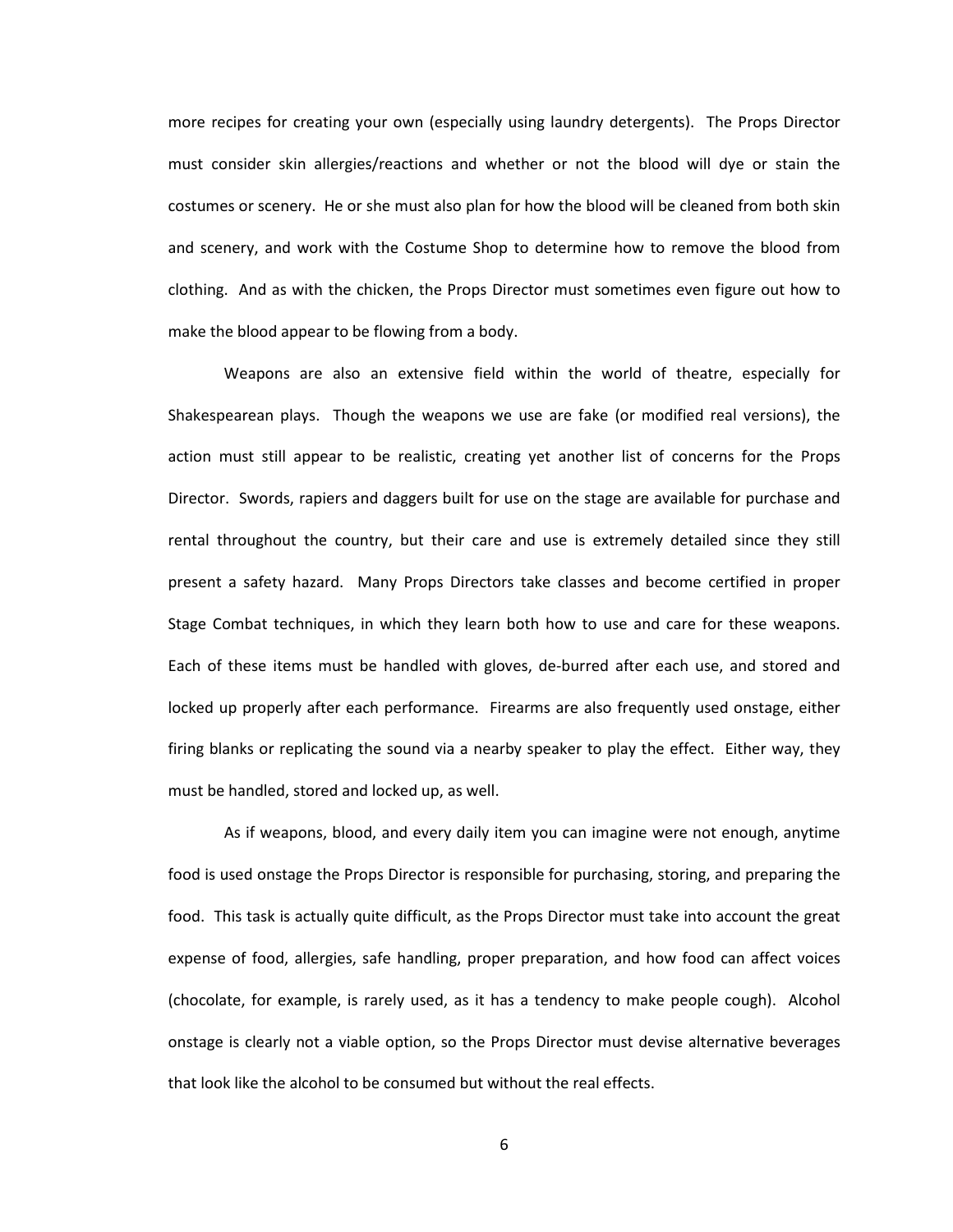#### **The Costume Shop**

The Costume Shop Manager has a similar role as the Technical Director. He or she will usually lead or guide the decision-making process regarding which costumes will be built (constructed), pulled from stock, borrowed or rented from another theater, or purchased. The Costume Shop Manager must then order materials, arrange to borrow or rent costumes, and create a schedule for the shop. Like the Technical Director, the Costume Shop Manager must also work creatively to suggest alternate solutions to keep the cost of the productions within the allocated budget. He or she must also schedule measurements and fittings with the actors and keep track of all alterations to be made.

The Costume Shop is typically staffed with drapers, first-hands, and stitchers. The role of a draper is to create patterns for costumes by either draping material on dress-forms or creating flat patterns from scratch. Either method requires an extensive understanding of the human form, math, and how they fit together. A draper must also be familiar with an incredible variety of fabrics, as each different type will react in unique ways when draped or pulled around or on a body.

First-hands often assist the drapers with creating these patterns, and then use the patterns to cut the fabric pieces for a costume. Laying patterns out on fabric is a much more difficult task than it might appear; a first-hand must take into account the direction and repeat of patterns on the fabric, the grain of the fabric, and how to get all the pieces cut out with wasting as little fabric as possible. First-hands must also explain to the stitchers how to assemble these pieces – once again, another task that is actually much more difficult than it sounds. Sewing costumes together requires knowledge of an incredible variety of stitches and techniques spanning history and technology by the centuries. Stitchers also use math on a constant basis, keeping in mind the correct seam allowances.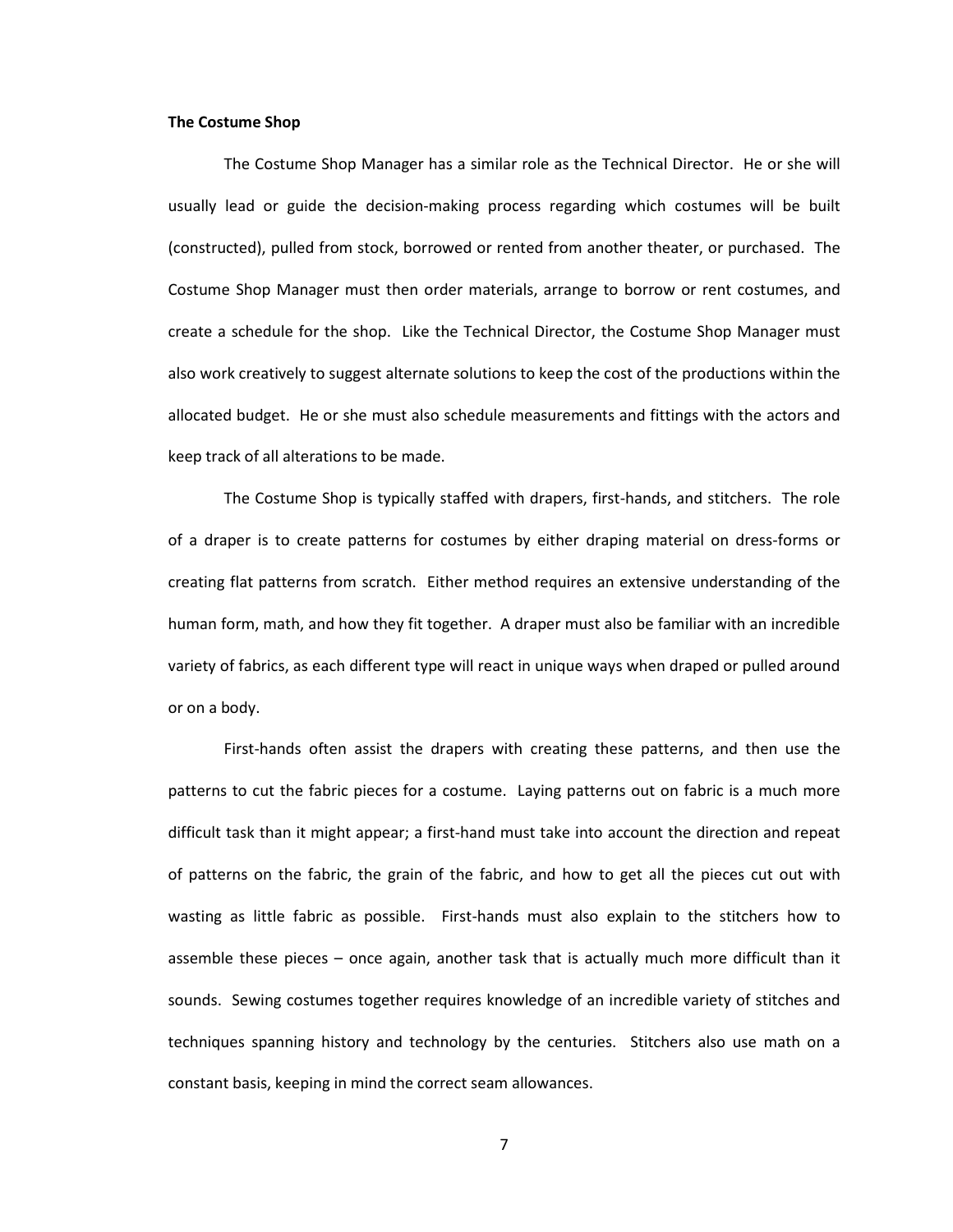Costume Shop Managers, Drapers, and First-hands must also be incredibly talented at working with people, often employing psychology when necessary. Without meaning any offense whatsoever to actors, they are more likely to interfere with the work of the Costume Shop than with any other department  $-$  this is because people interact with clothing more regularly than with any other element of theatrical design, and therefore have more opinions to interject. Though the costume shop must certainly listen to and respond to actors when they have concerns such as comfort and fit, there are the rare occasions when an actor may decide they do not like the design of a piece, particularly when it is not flattering to their body according to current standards. From my own personal experience, this phenomenon occurs almost every time when trying to dress high-school girls in clothing from any period before 1910, and the last minute changes they will help each other make to their costumes before going onstage can definitely upset the overall design.

#### **The Electrics Department**

 $\overline{\phantom{a}}$ 

The Master Electrician (ME) is responsible for taking the lighting plot (a drawing produced by the designer indicating where each light is placed, focused, gelled<sup>[4](#page-19-0)</sup>, and outfitted with a gobo<sup>[5](#page-19-1)</sup> if needed) and turning it into reality. He or she must decide where each light will be plugged in<sup>[6](#page-19-2)</sup> and how to patch each dimmer<sup>[7](#page-19-3)</sup>. He or she must have an in-depth knowledge of electricity, including awareness of the amperage of each dimmer and the system, the wattage of the lamps in each lighting instrument, and the ability to calculate this draw of power. The ME must also troubleshoot and repair any instruments that are malfunctioning, schedule the

<span id="page-19-1"></span><span id="page-19-0"></span><sup>&</sup>lt;sup>4</sup> A colored film that goes in front of the lighting instrument to change the color of the light emitted.<br><sup>5</sup> A metallic disc with a shape cut out, which is inserted in a lighting instrument to change the shape of the light emitted.

<span id="page-19-2"></span> $^6$  Theaters typically have a set number of dimmers allocated to lighting instruments – each lighting instrument must be plugged into a dimmer, though using dimmer doublers (directional splitters) and twofers (which split the power evenly) can increase the number of instruments that can be used.

<span id="page-19-3"></span> $<sup>7</sup>$  Patching is the process of assigning a dimmer to a control on a light board. Though in the past patching</sup> was done manually through a switchboard, it is now most commonly done electronically through the light board itself.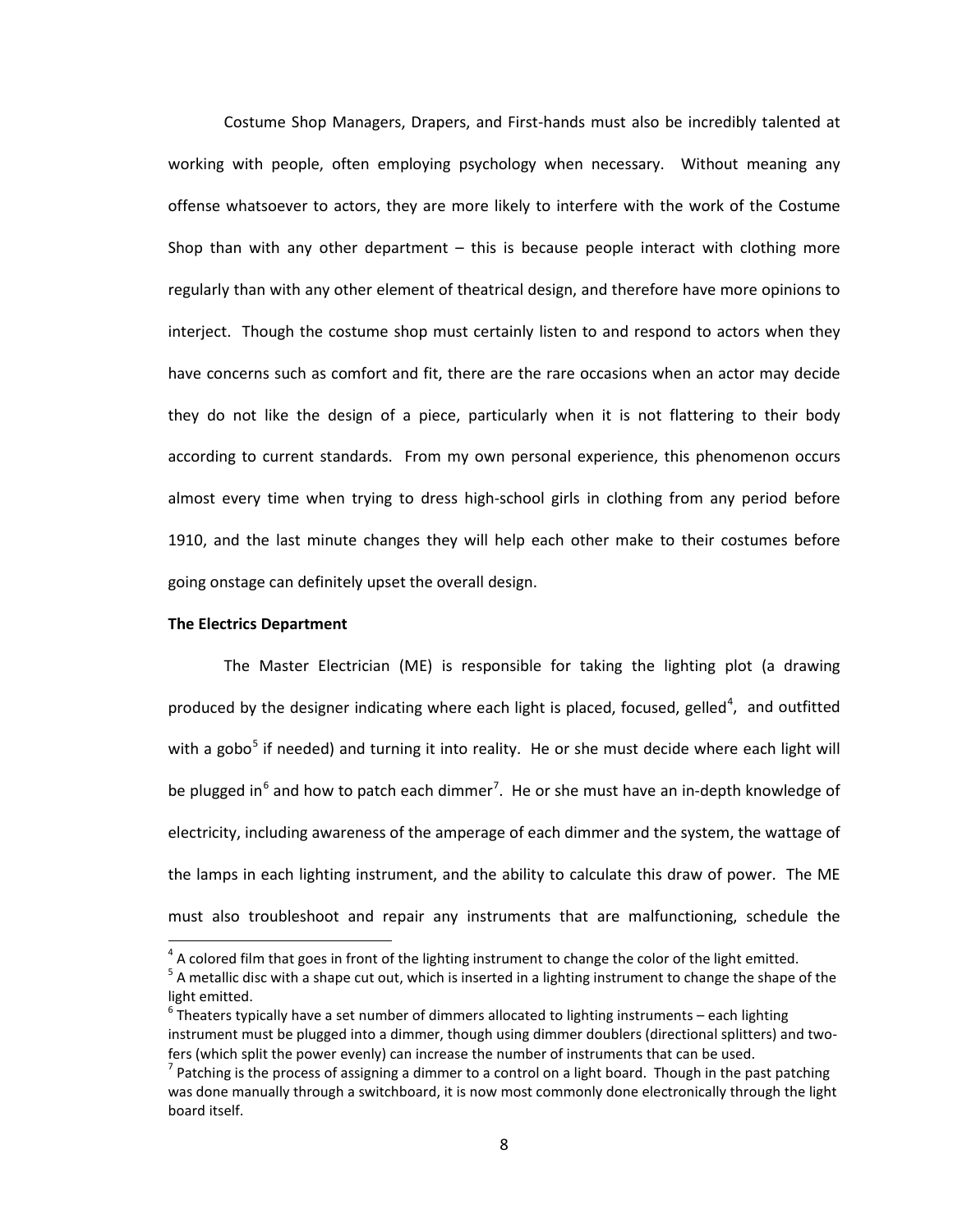electrics crew for hang and focus, and is usually responsible for helping the Lighting Designer to program cues in the light board.

The ME and the TD must work closely together throughout the process to ensure that scheduling of time in the theater is efficient for both the Scene Shop and the Electrics crews. The majority of lighting instruments are installed over the stage on battens<sup>[8](#page-20-0)</sup>, which means that frequently the ME must make sure the lights are hung prior to installation of large scenery pieces. It also means that creative solutions must be developed between the ME and TD to allow the Electrics crew to safely reach their lighting instruments for focus and troubleshooting. For example, during an NCT production of *Eurydice*, one of the lighting battens was directly above a 6" deep river onstage, filled with water; as the TD for this production, I worked with the ME to problem-solve ways for the Electrics crew to reach this batten by adding a platform spanning over the river on which could rest a sufficiently tall ladder. The Electrics Crew must also thoroughly understand electricity, as they are often responsible for helping to rewire instruments and cables, and must also know which wattage of lamps to replace in different instruments.

#### **The Sound Department**

 $\overline{\phantom{a}}$ 

In many theaters (especially in education or in regional theaters), the Sound Designer is also the de facto Audio Engineer. The tasks of the Audio Engineer are similar to that of the ME; he or she must place the speakers according to the Sound Designer's plot, determine how to run cable to each of these speakers, patch the speakers into the system, and program the sound board. Speakers are also often placed on, behind, or within the scenery, meaning that the Audio Engineer must work with the TD to determine schedule, cable pathways, and safety hazards. He

<span id="page-20-0"></span> $8$  Battens are pipes that are permanently installed over the stage in a rigging counterweight system. The TD is responsible for creating a lineset schedule, which determines what will be placed on each batten (scenery, masking, lighting instruments, etc.). These rigging systems require knowledge of both physics and math, and can be extremely dangerous when used improperly.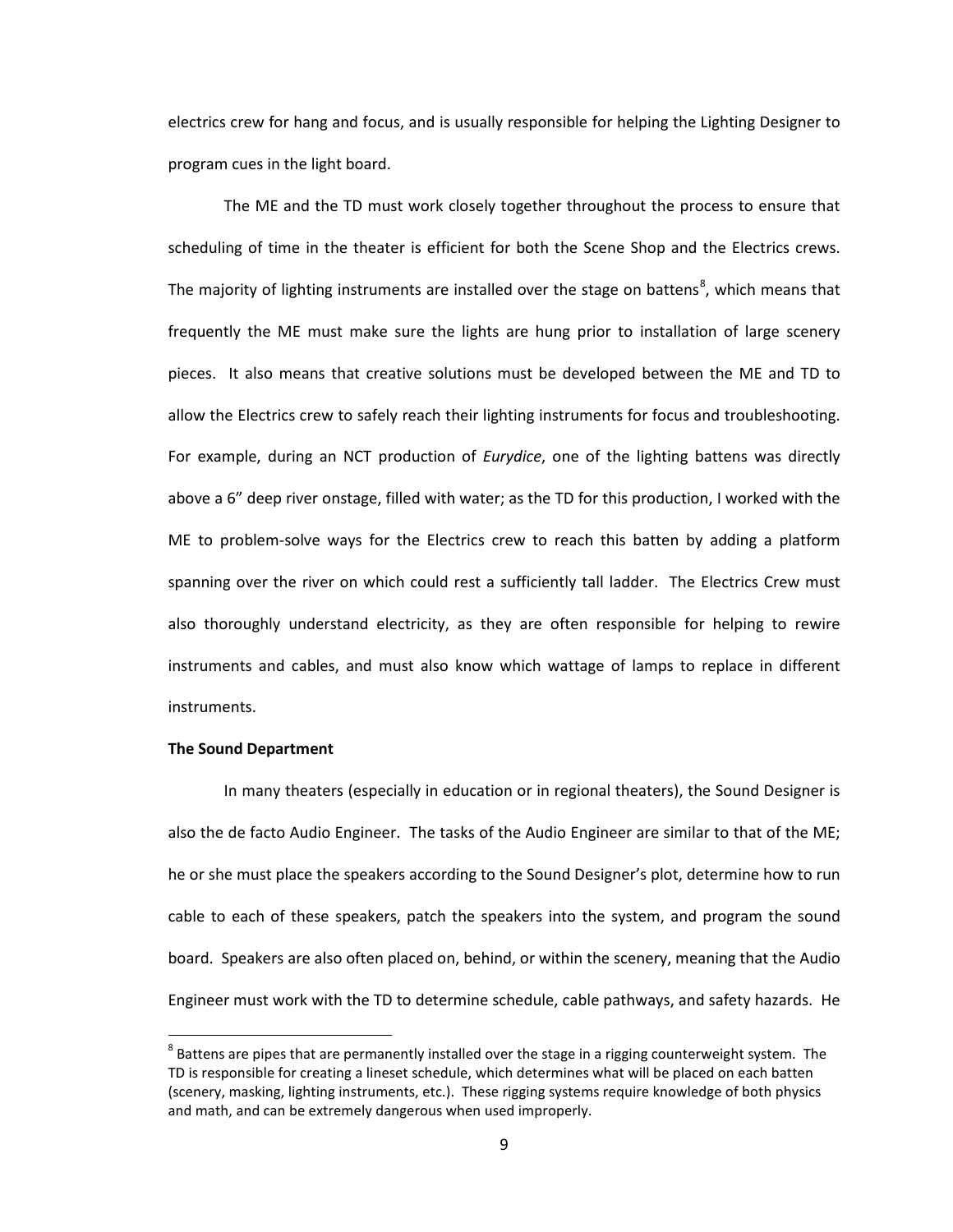or she must have an in-depth knowledge of both sound and power, as they frequently interfere with each other.

The Sound Department is also responsible for setting up the headsets used by the Stage Manager, Assistant Stage Manager, board operators (lighting and sound), and other crew members backstage. Most Sound Designers will agree that it is ironic for them to be setting up the com (communication) systems, as they are the least likely to use them – Sound Designers must be able to hear voices and music live, and a headset covering their ear definitely impedes this process. Nonetheless, the Sound Department must run the cables and set up all the com stations prior to rehearsals starting onstage. They must also be able to troubleshoot these systems quickly and easily (I have never seen a system that did not have at least one chronic problem). Troubleshooting is usually a process of elimination, testing various combinations of headsets, com packs, cables, and outputs or inputs until the problem area can be identified.

The artistic work of a Sound Designer is also extremely complicated, especially as technology advances. Sound Designers use various computer programs to create, edit, compile, and play back both music and sound effects. They must also understand the acoustics of the room and the psychology of the human listener when directing the sound to the different speakers in the theater. Though it may sound simple to choose a song and play it on a system, the artistry and technology behind a design is a significant amount of work, and this is only speaking for straight plays; musicals incorporating live bands and wireless microphones are an even more complex and demanding job.

Lighting and Sound Design are both areas that often go unnoticed in reviews, as their work is so intangible; many Lighting and Sound Designers will admit, however, that not being mentioned in a review is usually a sign that they've done their job well, as it means their art form fit into the world of the play so well as to be almost taken for granted.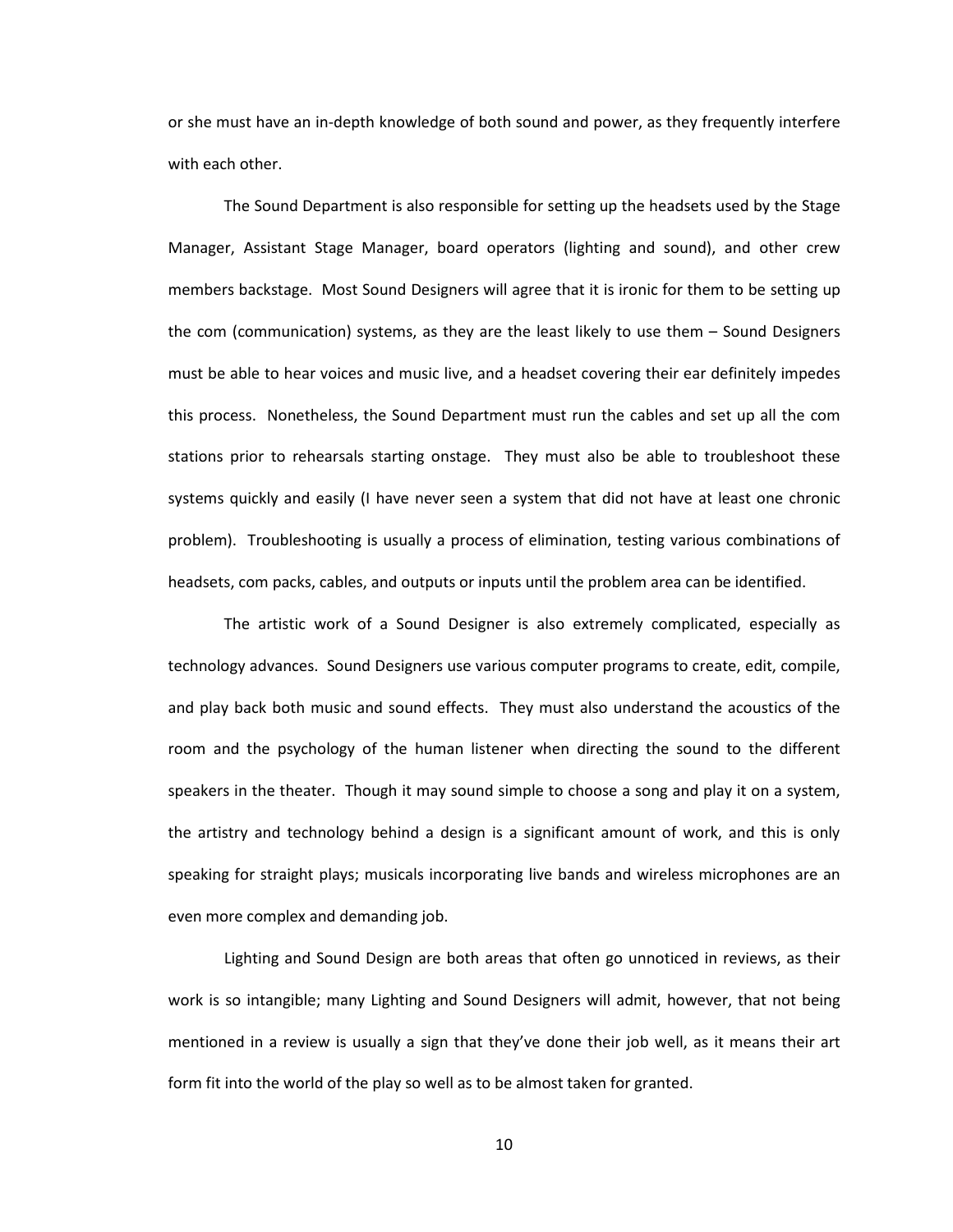#### **The Paint Department**

When a theater or production includes a Paint Charge, that person is responsible for determining what colors of paint to buy and how much, how to mix additional colors, what steps are involved in painting each scenic piece, and how to do any specialty textures. He or she must also work closely with the TD to determine scheduling, as the paint schedule depends greatly upon the build schedule set by the TD. When painting in the theater, the Paint Charge must also coordinate with the Electrics department to ensure that paint has time to dry prior to work being done on or near it.

The Paint Charge is both an artist and a chemist, working quickly to create painted effects using a mixture of paints, sealers, water, brushes, sponges, garden sprayers, feathers, plastic, and countless other tools. Unlike a painter in the Fine Arts, a Paint Charge or Scenic Artist must take into account the relative distance between the audience and the scenery, and paint accordingly. For mainstage productions, the amount of detail an audience member would be able to see is negligible, and therefore a painter's time must be devoted more to the big picture than the small details. Scenic Artists accumulate a vast number of tricks for creating textures and effects quickly that will read correctly from a greater distance.

#### **The Sum of All These Parts**

Theaters with more resources may also have additional departments such as Hair and Make-up, Wigs, Crafts, Dyes, Projection, Special Effects, Automation and Video. In smaller departments, these duties still often exist, but typically fall under the Costumes, Lighting, and Sound departments (respectively). The lines between departments are easily blurred in many productions, especially between Props and Scenery, Props and Crafts, and Crafts and Costumes, making organization and communication imperative.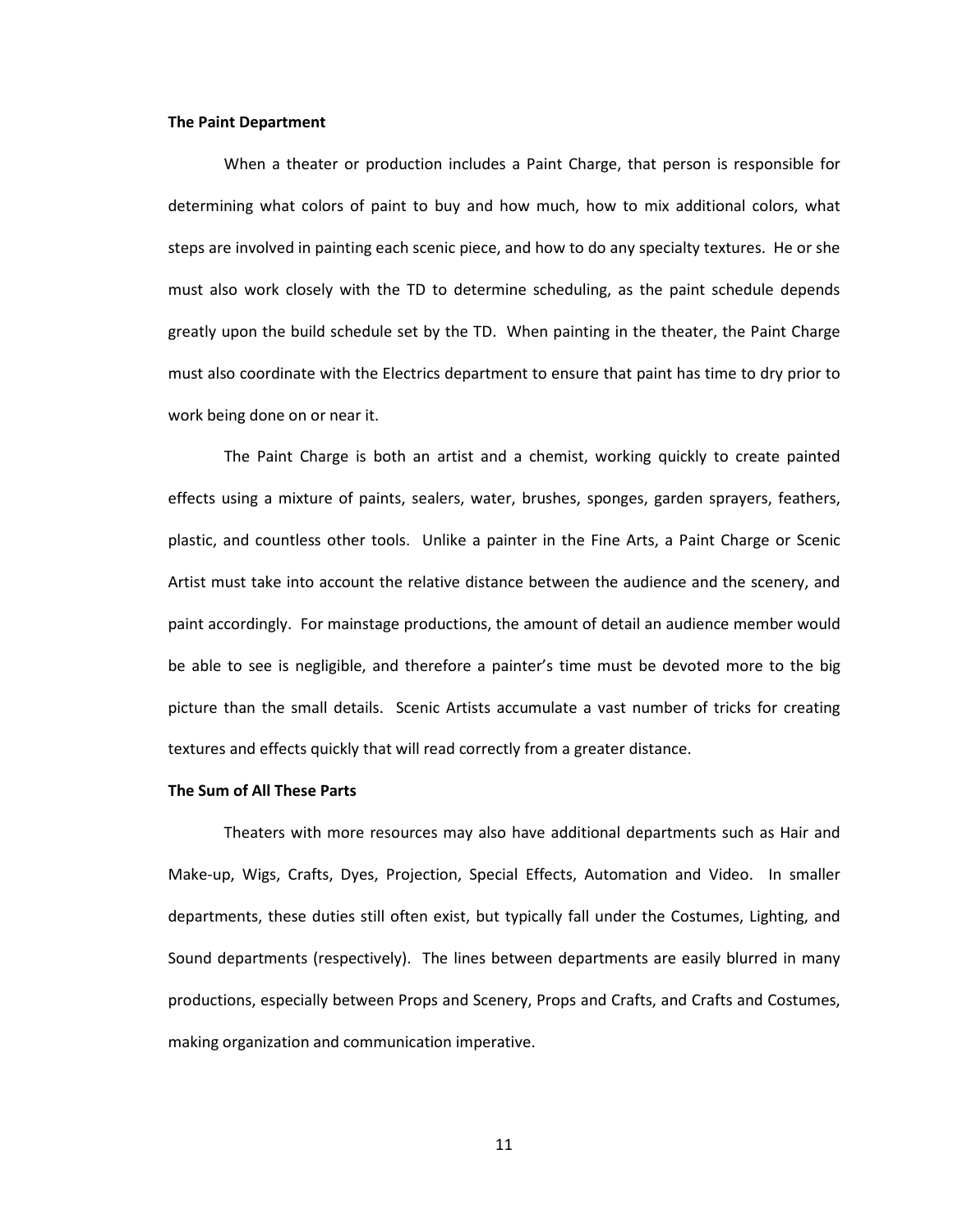Theatre designers and technicians must collaborate extensively throughout the entire process, which requires excellent communication skills, problem solving abilities, and flexibility. Because productions often happen very quickly, it is imperative for designers and technicians to be able to draw upon these skills at any given moment through the process. Each individual on the production team must contribute their own knowledge, skills, and personal experience, while also acknowledging that the whole production is the sum of its many parts, setting egos aside.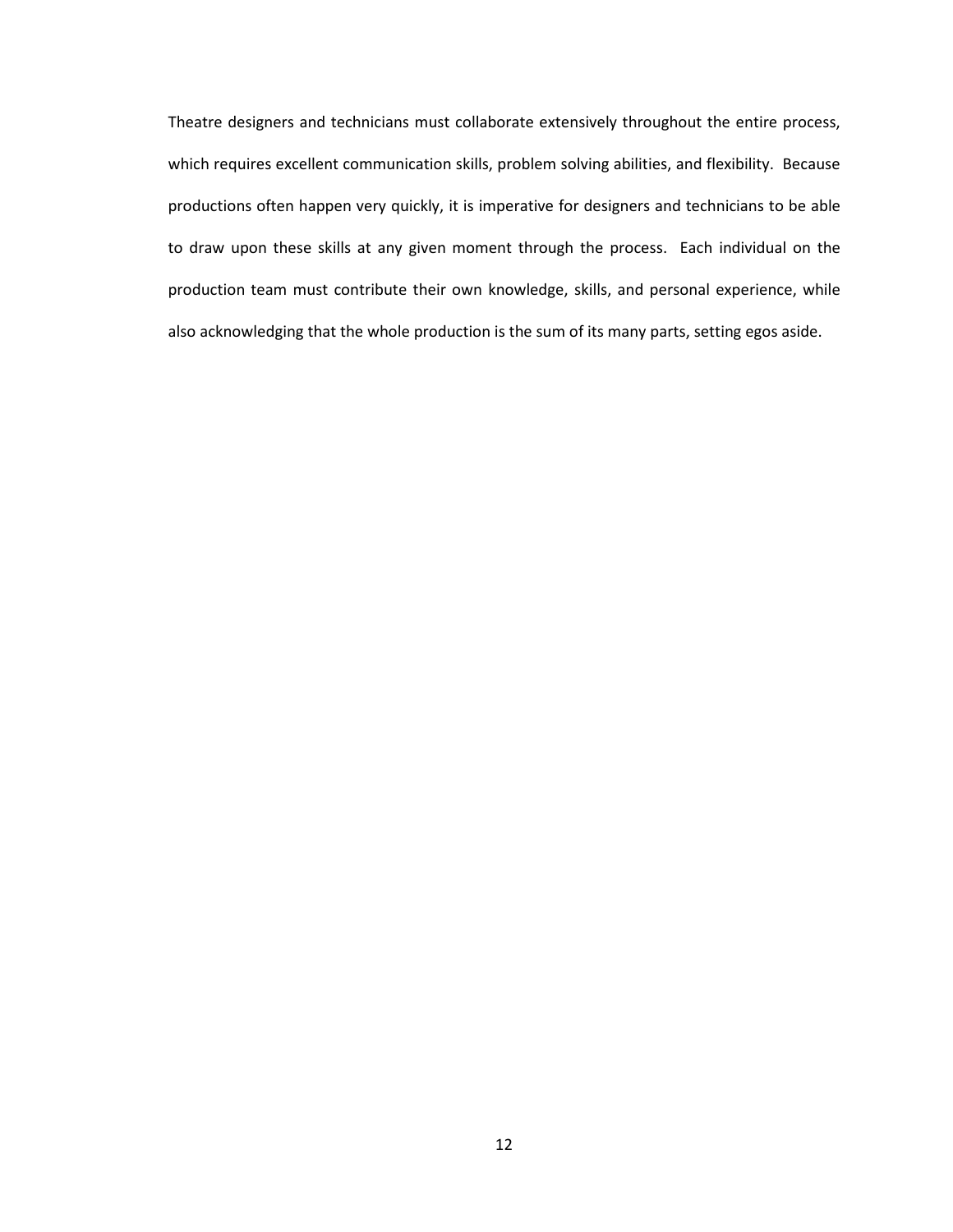#### CHAPTER 2

#### EARLY AMERICAN EDUCATION THEORY THROUGH THE PROGRESSIVE MOVEMENT

# **Early Aims of Education in America, Leading to the Separation of Academic and Vocational Training**

The oldest known form of vocational training in America is that of the Apprenticeship. Apprentices were bound to an employer for a determinate amount of time, during which he or she would receive training and compensation, usually in the form of food, clothing and shelter. Apprenticeships provided in-depth practical training for arts and trades, allowing masters to share their knowledge and trade-secrets with a future worker in that field (Gordon 4-5).

At the beginning of the  $19<sup>th</sup>$  century, the American Industrial Revolution brought about a decline in Apprenticeships, while also fueling the creation of public school systems. With the increase of industry came an increase in centralized populations and large groups of labor; oneon-one training in the trades was no longer practical (Gordon 6). However, these new industries still needed workers with a basic education, prompting citizens like Horace Mann to push for a "common school" funded by taxes. Up until this time, schools had been supported by fees paid by parents, leaving the poor with no opportunity for education; Mann and other reformers saw the "common school" as an opportunity that "would transform children into moral, literate, and productive citizens; eliminate poverty and crime; quell class conflict; and unify a population that was becoming more ethnically diverse" (Kober 5).

It was during this time that the divide between vocational and academic training in public education began. As Ken Robinson describes in his book *Out of our Minds: Learning to Be Creative*, "industrialism needed a workforce that was 80 percent manual and 20 percent administrative and professional. This requirement had a deep influence on the structure of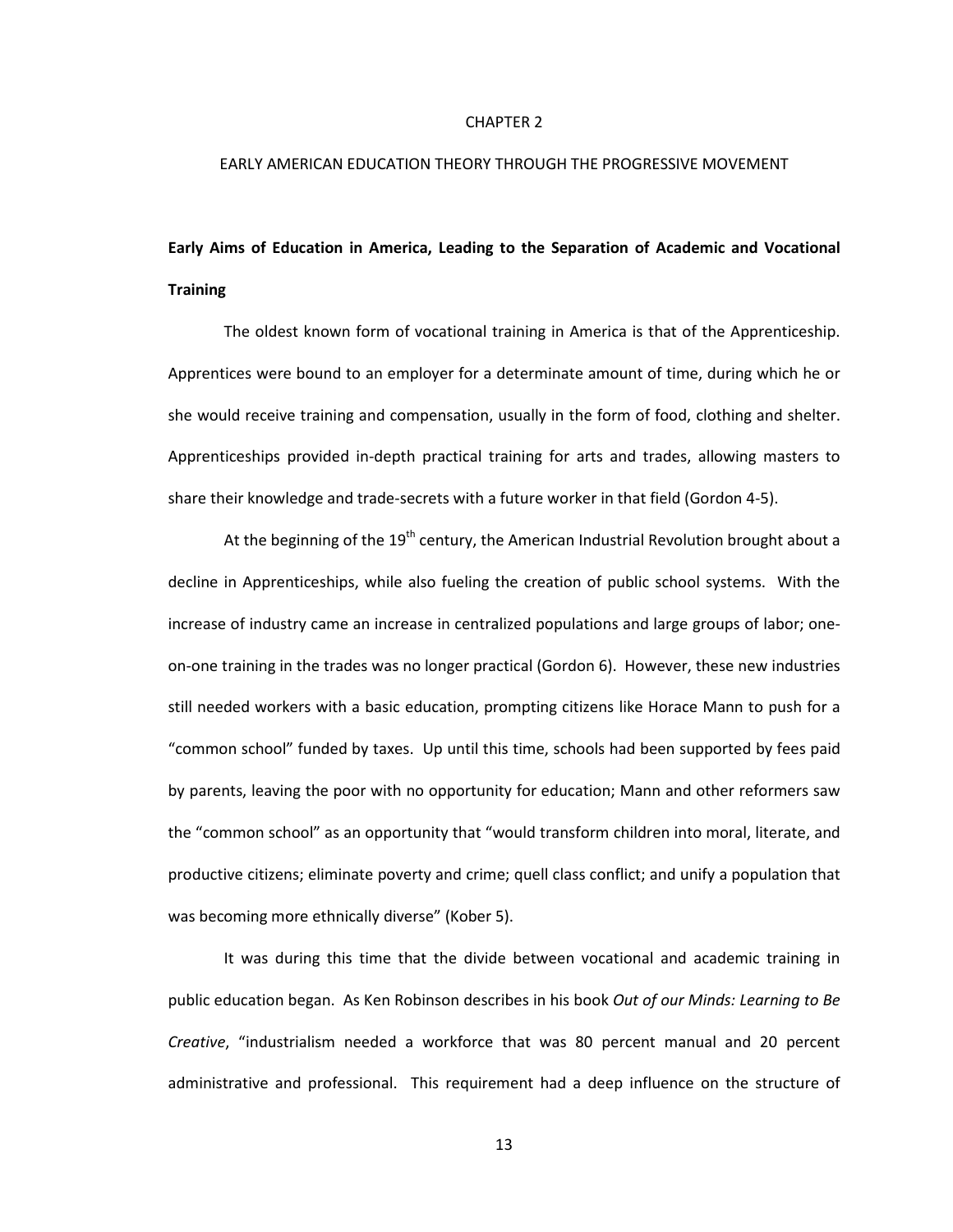public education systems." He describes this structure as a "pyramid, with a broad base of elementary education funneling to a narrow peak of higher education." Fewer individuals at the top of this pyramid were needed, and therefore higher education became an elite group; this was not because the top of the pyramid was any "better" than the bottom, but because this shape reflected the number of workers needed in each area. It would not be until around the 1960s that this pyramid shape would change, partially to accommodate a growing population of Baby Boomers entering the workforce (Robinson 55-56).

It was not the curriculum of the time that shaped the differences between academic and vocational training, but rather the structure of school itself. Elementary school became compulsory in order to provide children from all backgrounds and social classes with a basic education in reading, writing, and arithmetic (without offering any vocational training). Those who desired and were able to pursue the top 20 percent of Robinson's pyramid could then continue their education at private high schools and eventually at university, whereas the remaining 80 percent entered the work force. Unfortunately, the demise of the Apprenticeship system in America meant that many of these young people lacked the skills or training necessary for these industrial positions, prompting organizations and individuals to advocate for manual training in education (Gordon 9-10).

The Manual Training Movement took hold in 1868 with the establishment of the Hampton Institute, which was "based on the philosophy that there was dignity in all forms of work and that human beings, regardless of race, could only truly appreciate that which they had earned." Many other universities and institutes expanded and/or developed based on these ideals, including Washington University in St. Louis, where Calvin Woodward introduced a shop work class "as a means of providing his applied-mechanics students with a visual representation of the problems they were attempting to solve." Another notable example was the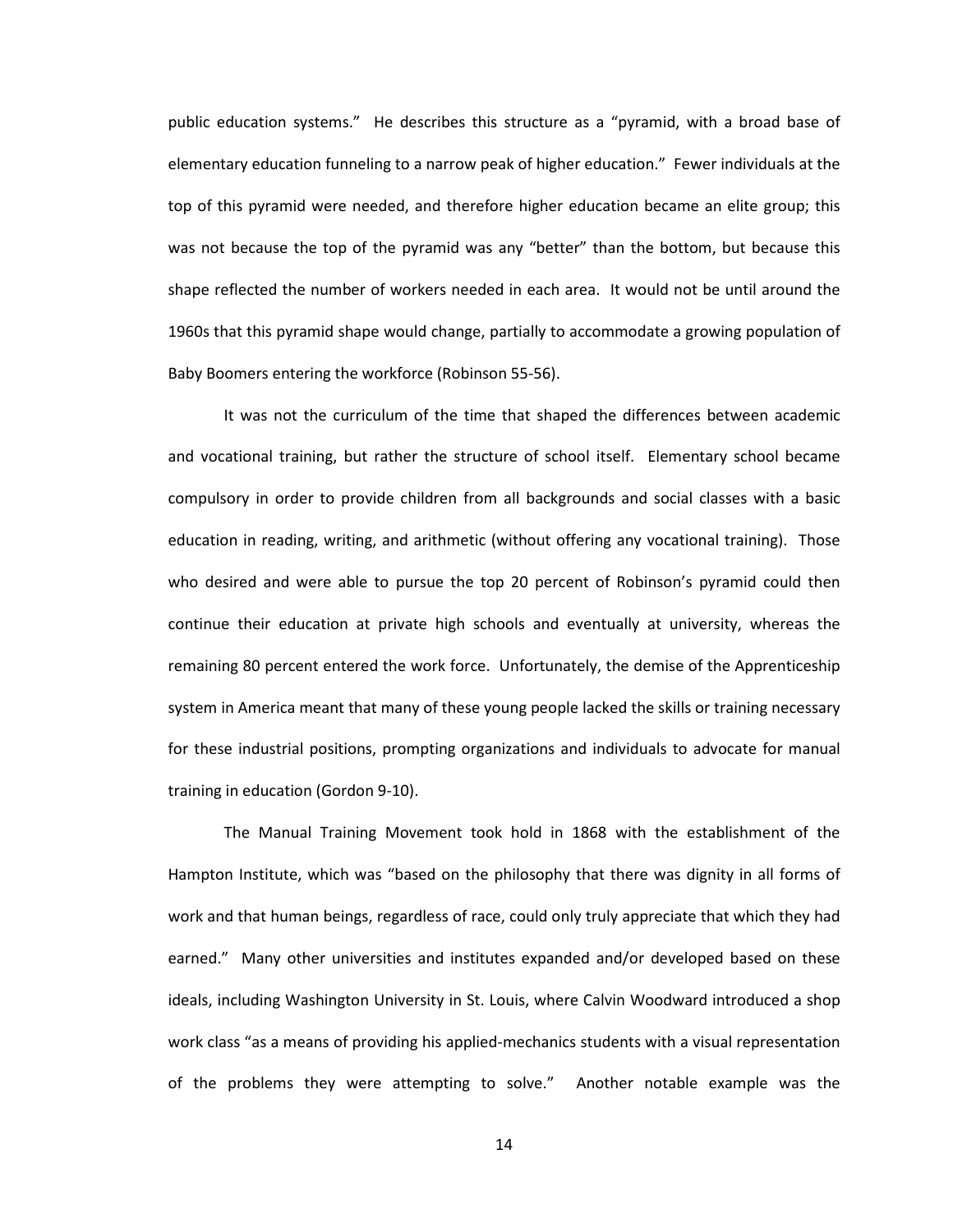Massachusetts Institute of Technology – President John Runkle convinced the school to establish laboratory training opportunities in order to help the engineering students develop tool and machinery skills needed in the field (Gordon 10).

Woodward and Runkle, among others, used their success in these programs to push for similar training opportunities at the public school level (particularly in the newly-prevalent public high schools). This was a topic of contention at the 1884 National Education Association convention, where "Educators in favor of including manual training in the public high schools stressed the general nature of the skills developed and the relationship to academic study of the basic sciences. Those opposed stressed that is was a vocationally oriented substitute for apprenticeship and thus should be limited to separate schools" (Gordon 11). This argument continued on and has yet to be resolved; nonetheless, Woodward and Runkle paved the way for the establishment of shop classes in the public high school.

The dual system that is still in place today developed because of those educators who saw the need for an establishment of vocational training programs that were separate from general education settings. David Snedden (faculty member at the Teacher's College at Columbia University) and his student, Charles Prosser, "did not want vocational education to be contaminated by the mistakes or the philosophy of general education" (Gordon 30). They believed that teachers of vocational training should have experience working in the field that they were going to teach, and therefore should be separate from those teaching general education.

John Dewey, one of the most influential education philosophers of the Progressive Movement, was fervently opposed to the dual system model, as well as to vocational education in general. He believed that education should help to eliminate the social class system, and if students were taught trades, it would be adhering to the status quo; students from a lower class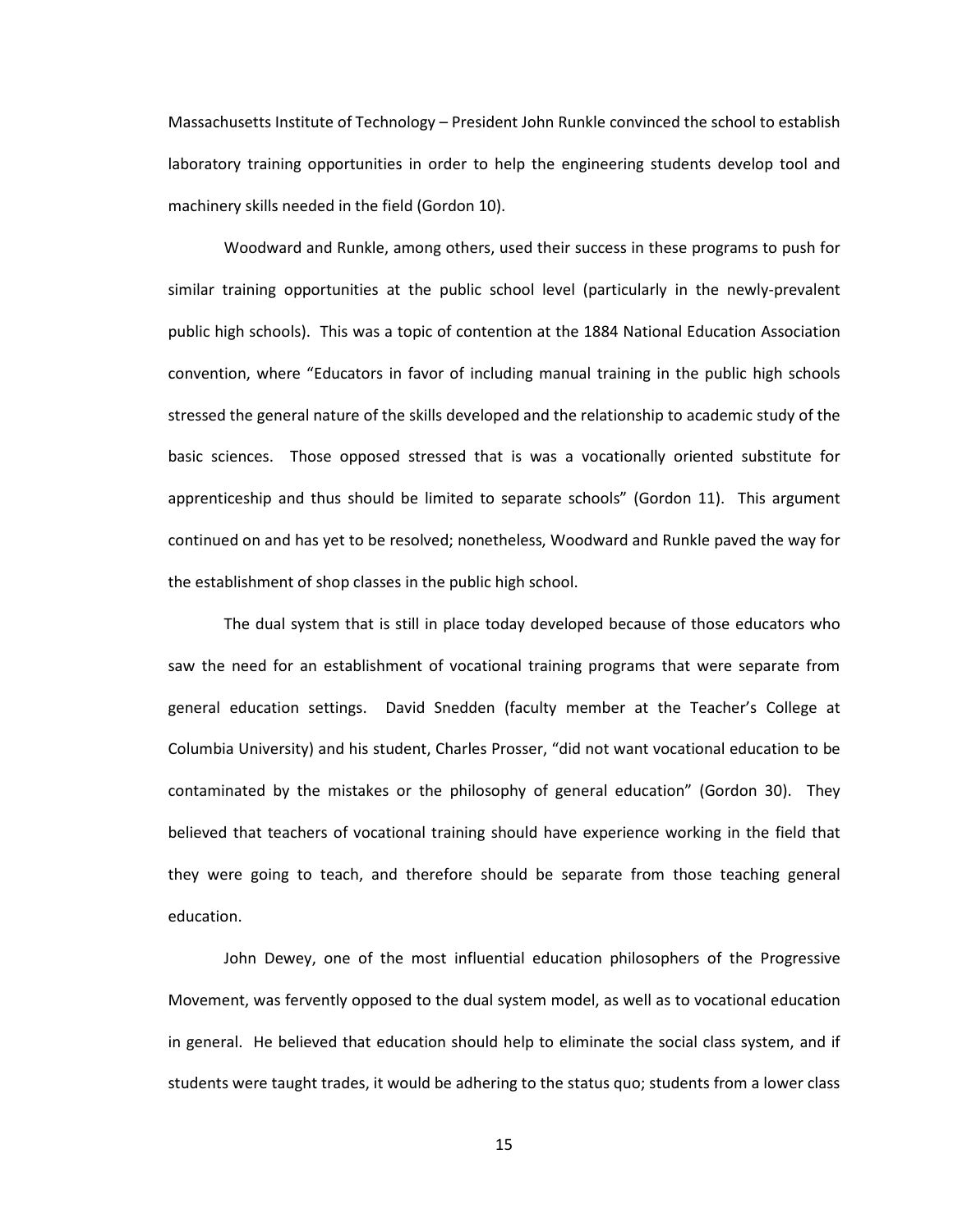or minority would be pushed towards the same vocation in which their families worked (Gordon 32).

Though many of Dewey's views on education have been adopted and have formed the basis of varying schools of thought, his arguments against the dual system did not prevail; the Smith-Hughes Act of 1917 provided federal funding for vocational training programs. This legislation "contained several specific elements that contributed to the isolation of vocational education from other parts of the comprehensive high school curriculum." For one, states were required to create state boards for vocational education programs, which were often created separately from the State Board of Education. The Act also promoted "a segregated curriculum, with agriculture, homemaking, and trade and industrial education segments separated not only from academic programs, but from all other vocational programs as well" (Gordon 80-81).

In his New York Times bestseller, *Shop Class as Soul Craft,* Matthew Crawford discusses further how the Smith-Hughes Act isolated vocational training institutes. He argues that although the Act created federal funding for both general education and vocational training, only for general education shop classes was there any emphasis of

learning of aesthetic, mathematical, and physical principles through the manipulation of material things…The nascent two-track educational scheme mirrored the assembly line's severing of the cognitive aspects of manual work from its physical execution. Such a partition of thinking from doing has bequeathed us the dichotomy of white collar versus blue collar, corresponding to mental versus manual (31).

From the moment that vocational training was created as part of a federally funded education system, the division of intelligence was also established. Crawford goes on to explain that this mentality is still prevalent today, but is based upon two fallacies: first, that blue collar work requires little to no thinking or intelligence, and second, that white collar work actually does (31). Whereas this might have appeared to be true in the early  $20<sup>th</sup>$  century, when the advent of the assembly line created the mental picture wherein manual labor was associated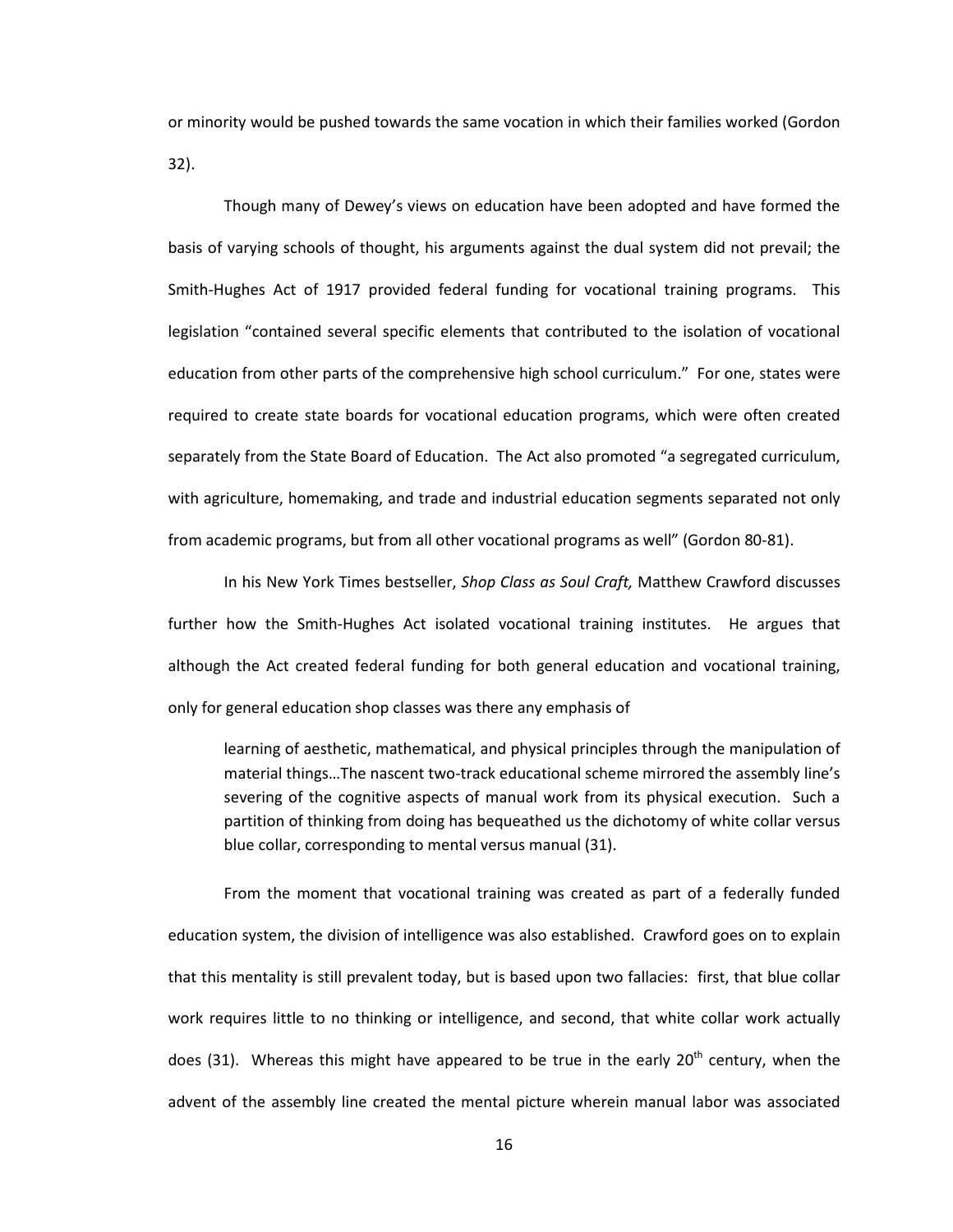with mind-numbing repetition, it could be argued that in today's climate this tedium of nonthinking is often more predominant in many white collar industries. There appears to be a modern trend in the white-collar world of companies looking to downsize employment while streamlining their businesses using technology to simplify processes that once took several employees.

I myself have contributed to this streamlining process, though at the time I saw it as a benefit, both to my position and to the company where I was working. While working as a Human Resources Coordinator, I noticed that many of my daily tasks were extremely repetitive, and decided to create workflows using Microsoft One-Note to make these tasks more automated. Part of my job was processing the paperwork for newly hired contractors  $-1$ created a workflow that allowed me simply to click on links, enter a few basic key facts (name, pay rate, start date, etc.), and all the paperwork would be automatically generated. All of my bosses thought that this was brilliant, and I, too, found my job to be more enjoyable when I no longer had to think about such mundane tasks. Looking back now, however, I realize that what I did was to take all of the thought-process away from that job, and now I pity any individual who accepts that mind-numbing position.

As boring as that job (and similar positions) may now be for individuals looking to be challenged at work, the job itself is still considered white-collar and therefore more prestigious than blue-collar work. The development of this stigma over time is certainly too complicated to generalize, but it is clear that the idea of vocational *versus* academic training has been present through the history of American public education, and is still prevalent today both in education and the work force.

Technical Theatre programs, however, offer our education system an opportunity to reintegrate technical (or vocational) training back into schools without pushing students directly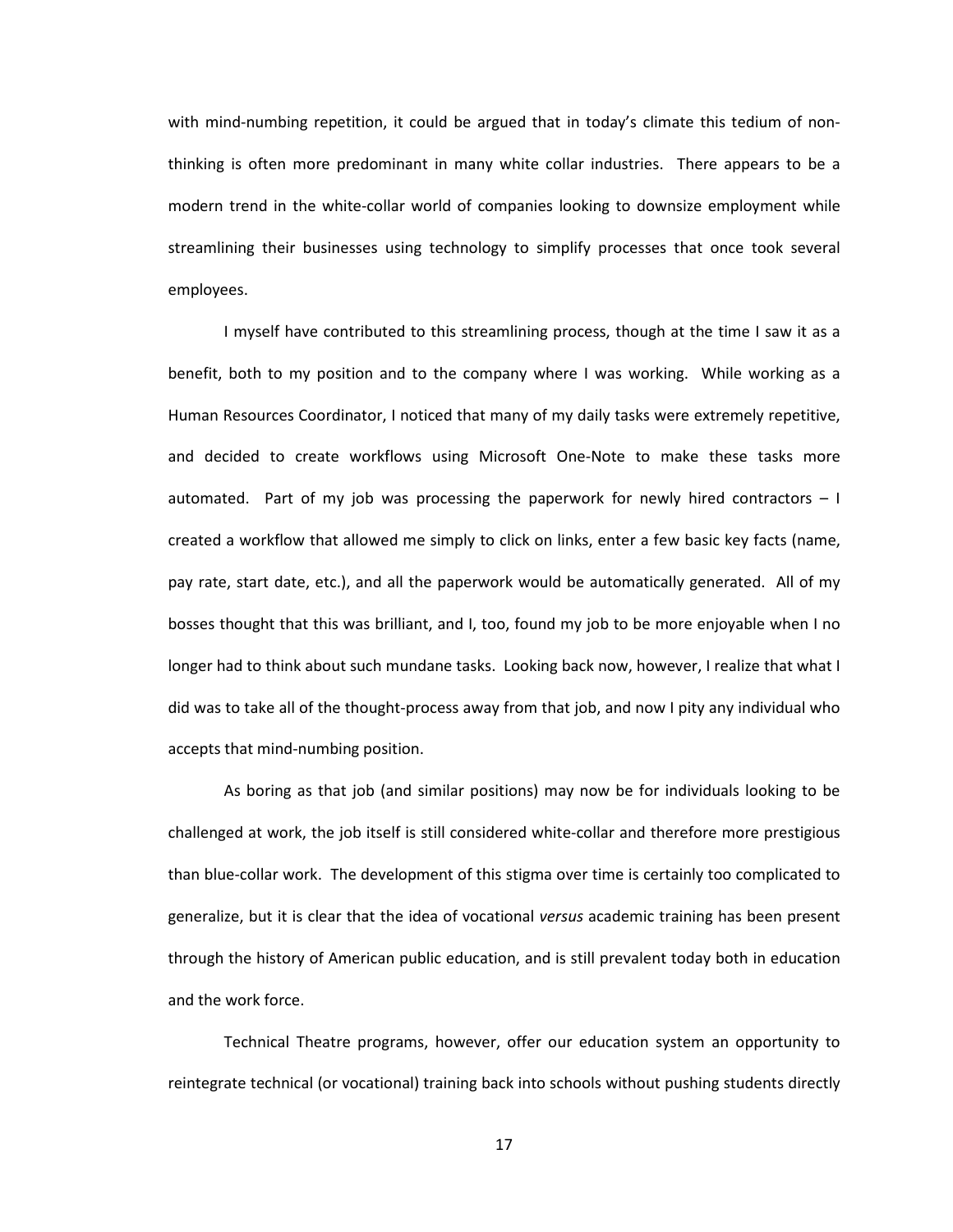towards a career in the trades, therefore blurring the lines between white and blue collar while eliminating the risk of enforcing a class system based on jobs. Students in Technical Theatre are exposed to a variety of hands-on training in carpentry, electricity, welding, and painting, just to name a few, but they must use their academic knowledge from core classes in order to analyze, research, and design productions.

Technical Theatre is actually very similar to the laboratory training established by Woodward and Runkle in the  $19<sup>th</sup>$  century, as it provides students with the opportunity to physically represent the theoretical problems learned in many of their math and science classes. For example, the idea of forces and direction in physics is often hard for students to grasp on paper, but seeing how a double-purchase counterweight system works is a tangible experience that can clarify this concept for visual or hands-on learners.

One of the most important aspects of Technical Theatre is that it teaches students how to think and apply knowledge, both in their academic and technical studies. Students gain an appreciation for the active thought needed in any career, whether white-collar or blue-collar. Perhaps if we train enough students in Technical Theatre, the stigma of academic versus vocational training will eventually disappear.

#### **Education Theory in America from the Origin of Public Schools through the Progressive Era**

One of the most influential educational movements in America was the Progressive Movement, beginning at the end of the  $19<sup>th</sup>$  century, and continuing in various forms through the present. Though most closely associated with John Dewey, many of the ideals of this movement can also be seen in the philosophies of earlier educators such as Horace Mann and William James, who were influenced in great part by philosophers Rousseau and Pestalozzi.

Throughout the  $20<sup>th</sup>$  century the term "progressive" has been used in many conflicting ways, creating various camps on what the true goals of progressive education should be. Rather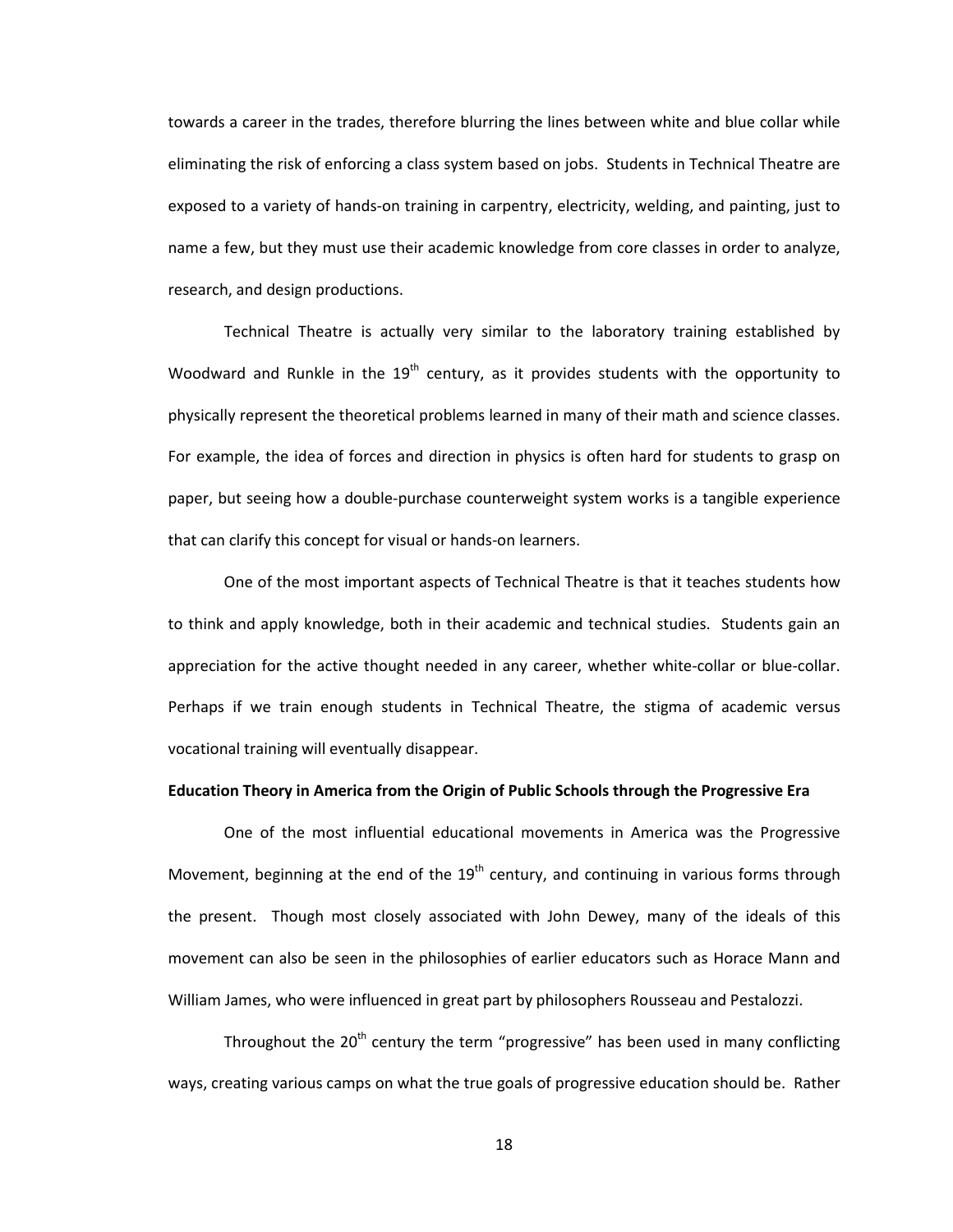than analyze these opposing positions, I believe it is more useful to explore how Technical Theatre fits in with the key points that formed the foundation of the Progressive Movement: encouraging learning through inquisition and hands-on activities while building upon basic knowledge and skills; creating fully integrated beings who would become socially responsible citizens of the community; and instilling the ideals of democracy, freedom, and equality among students.

#### **Learning through Doing**

A critic of the Progressive Movement for its influence in creating what he deems as the "child-centered cult," Paul A. Zoch, author of *Doomed to Fail: The Built-in Defects of American Education,* admits that "One good thing that came from Progressive education is recognition of the fact that one learns by doing, through one's own experience, and that what students learn should have real, vital connections to their experience instead of being words merely recited and poorly understood" (60). Similar to Woodward and Runkle, educators and philosophers of the Progressive Movement believed that not only was it important to learn through hands-on activity, but that these activities should draw upon students' own experiences and help them relate both their experience and newly acquired knowledge to real life situations. In addition, the process of learning should not be limited solely to the memorization and recitation of facts.

Horace Mann, William James, and John Dewey all believed in an education based on an inductive, versus dogmatic, approach, wherein students progress through experiential learning as opposed to through rote memorization of factual knowledge (Downs 45). James believed that learning was essentially the process of changing "behavior in accordance with the demands of the environment" (Zoch 9), and that this process of learning could only be achieved through taking past experience and relating it to present challenges. To James, the goal of education was "to help students develop their minds in order that they may solve whatever problem life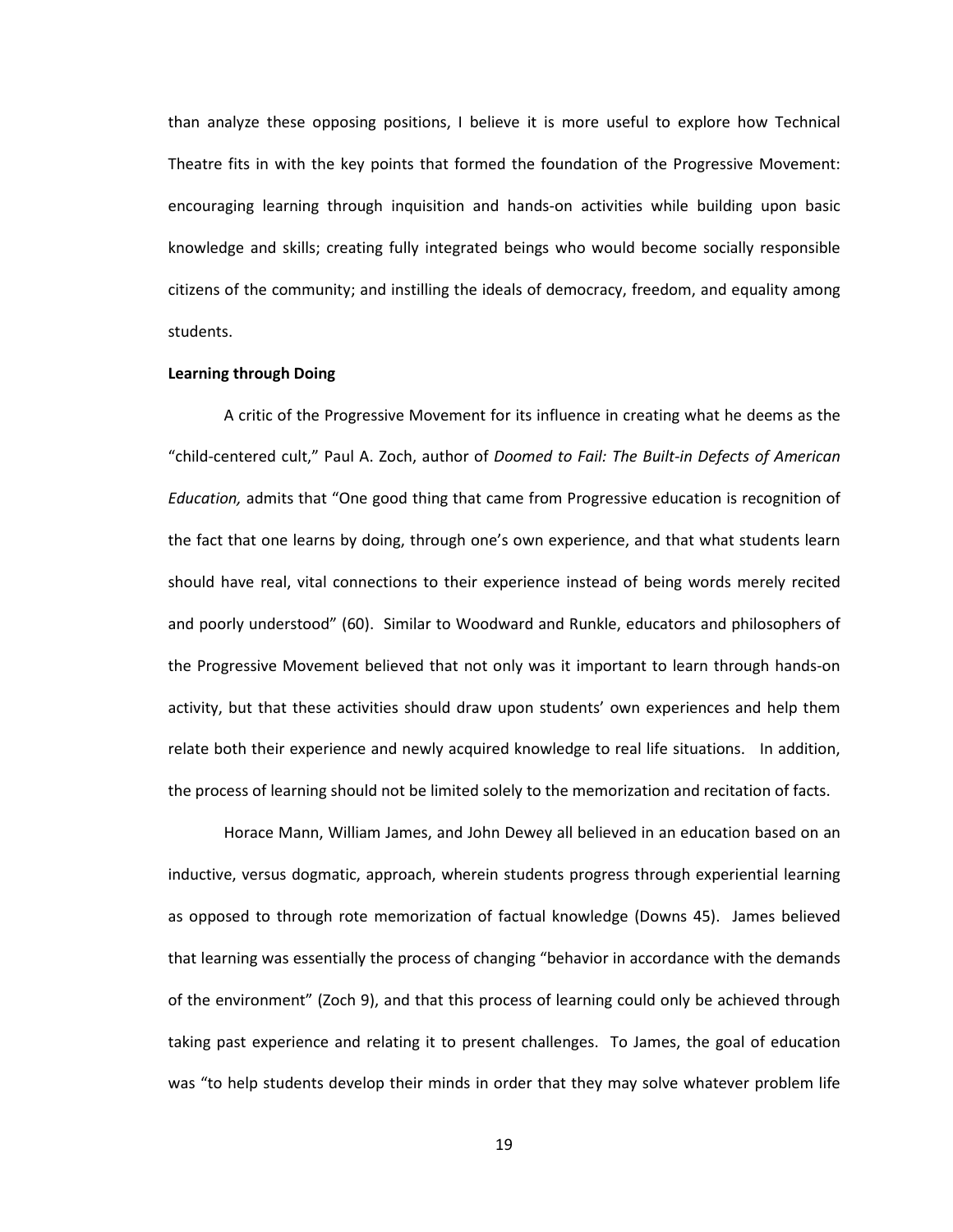presents" (Zoch 10). Rather than focus entirely on core subjects, students should be actively engaged in problem solving on a daily basis.

Dewey's philosophy on this subject has been interpreted as much more extreme than James', suggesting that students should not learn at all according to the rigid structure of memorization and recitation. According to Dewey, teachers should throw out traditional curriculums in favor of a more natural learning experience, wherein the students' natural desires to learn should shape their course of study. Dewey believed that "[The teacher's job is] to provide the materials and the conditions by which organic curiosity will be directed into investigations that have an aim and that produce results in the way of increase of knowledge, and by which social inquisitiveness will be converted into ability to find out things known to the others…" (Zoch 67). Rather than present a set curriculum, Dewey believed that the purpose of teachers was to "make sure that students are challenged so that they are led to seek out solutions to various real-life problems" (Dunn 189).

Despite their radical ideas regarding traditional curriculum, James, Dewey and Mann all admitted that a certain amount of basic knowledge and skills must be imparted upon students before their educational goals could be addressed. Dewey stated, for example, that "a beginning artist must know the tools of the trade – canvas, pigments, brushes, technique – before beginning." However, he suggests that these tools and skills "should never be regarded as rigid directives but only as resources at one's disposal when they can fulfill a need" (Dunn 192). Similarly, though Mann considered recitation as important for building a basis of knowledge, he warned "that too much value is ordinarily attached to the recitation. I fear it is often regarded as an object, and not as an instrument; as the goal, and not as the path that leads to it" (Downs 46).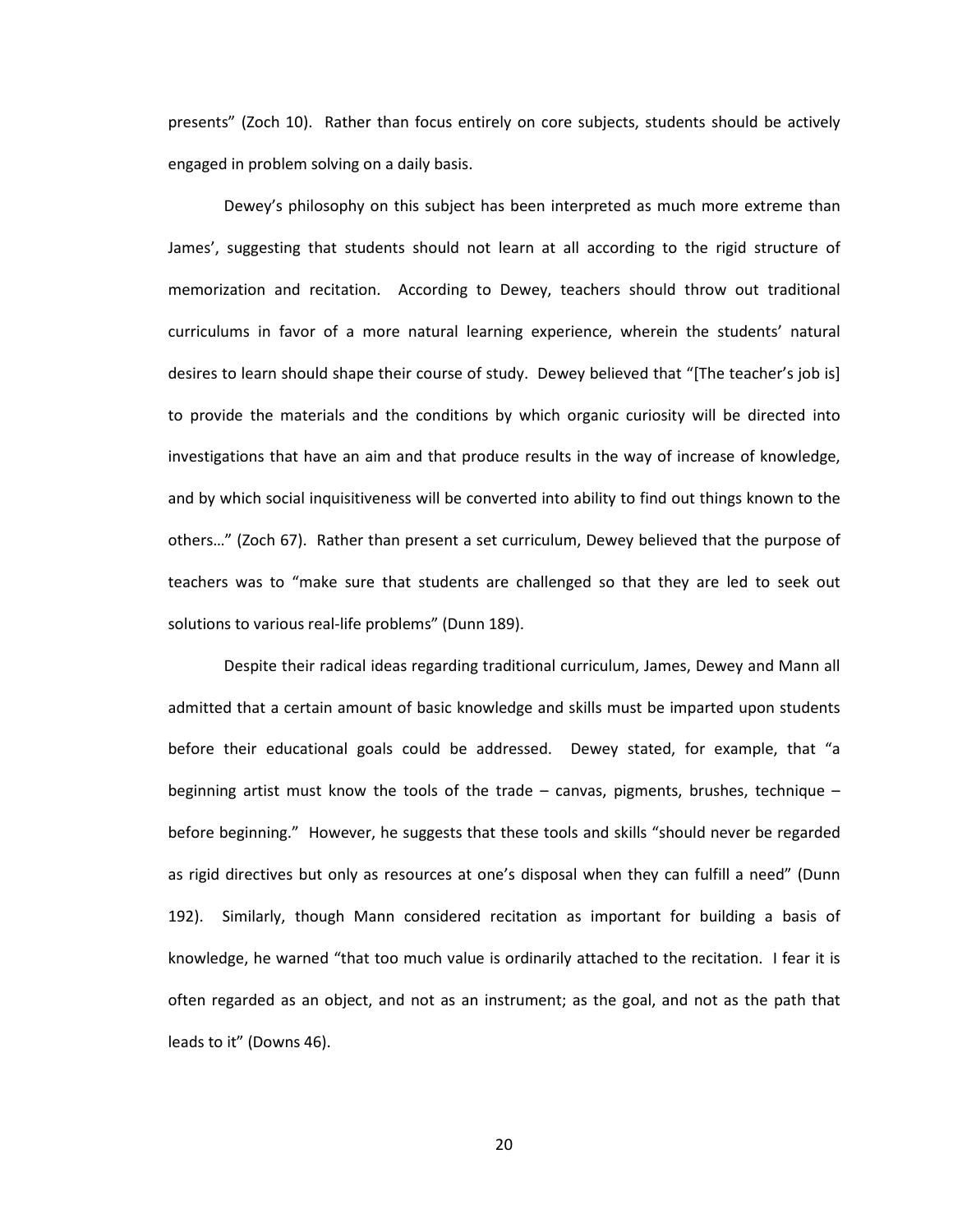The difficulty in reconciling the teaching of basic knowledge and skills with the idea of allowing children to learn naturally through experience, curiosity and play lies in the absence of instructional methodologies that truly integrate core subjects with hands-on activities. One notable attempt of the Progressive era to achieve this reconciliation was that of William Kilpatrick's "Project Method," demonstrated through his famous sandcastle example:

Some older boys were making a castle of concrete. Was it art they were studying? Yes, the "project" began with a broad-minded teacher of "art." But was it not also history – and warfare? And was it not also chemistry or physics or whatever be the science or technology that tells us about making concrete? And was it not oral English, since the boys must explain on exhibition day all that they had done? And why not social-morals, since they had to learn how to compose their differences and stick to the job as one failure after another made increasing demands on moral strength? And was it not also a larger social-morals as they studied the significance of the castle in that long warfare when private greed had at length to yield to law and order? (Zoch 68)

As one of Dewey's successors, Kilpatrick favored educational methods such as "cooperative learning, student inquiry and discussion, problem solving, project-based assignments, hands-on activities and an environment of mutual respect between teacher and students." Though many have praised him for the cross-curricular nature of his ideas, Kilpatrick was also criticized for "watering down content and for putting too much emphasis on the child's interests as opposed to emphasizing the transmission of essential knowledge" (Dunn 224).

Technical Theatre offers an excellent opportunity for students to learn this "essential knowledge" while still engaging in all of the methods favored by Kilpatrick and other Progressivists, including problem solving, self-directed learning, and collaboration. Designers, for example, must know how to read and analyze a text before they even begin a design. Once they have drawn out the key themes and motifs of the text, they must study the historical and cultural relevancy of the period in which a play is set. In addition, designers must understand the scientific, mathematical and psychological elements of artistic principles such as color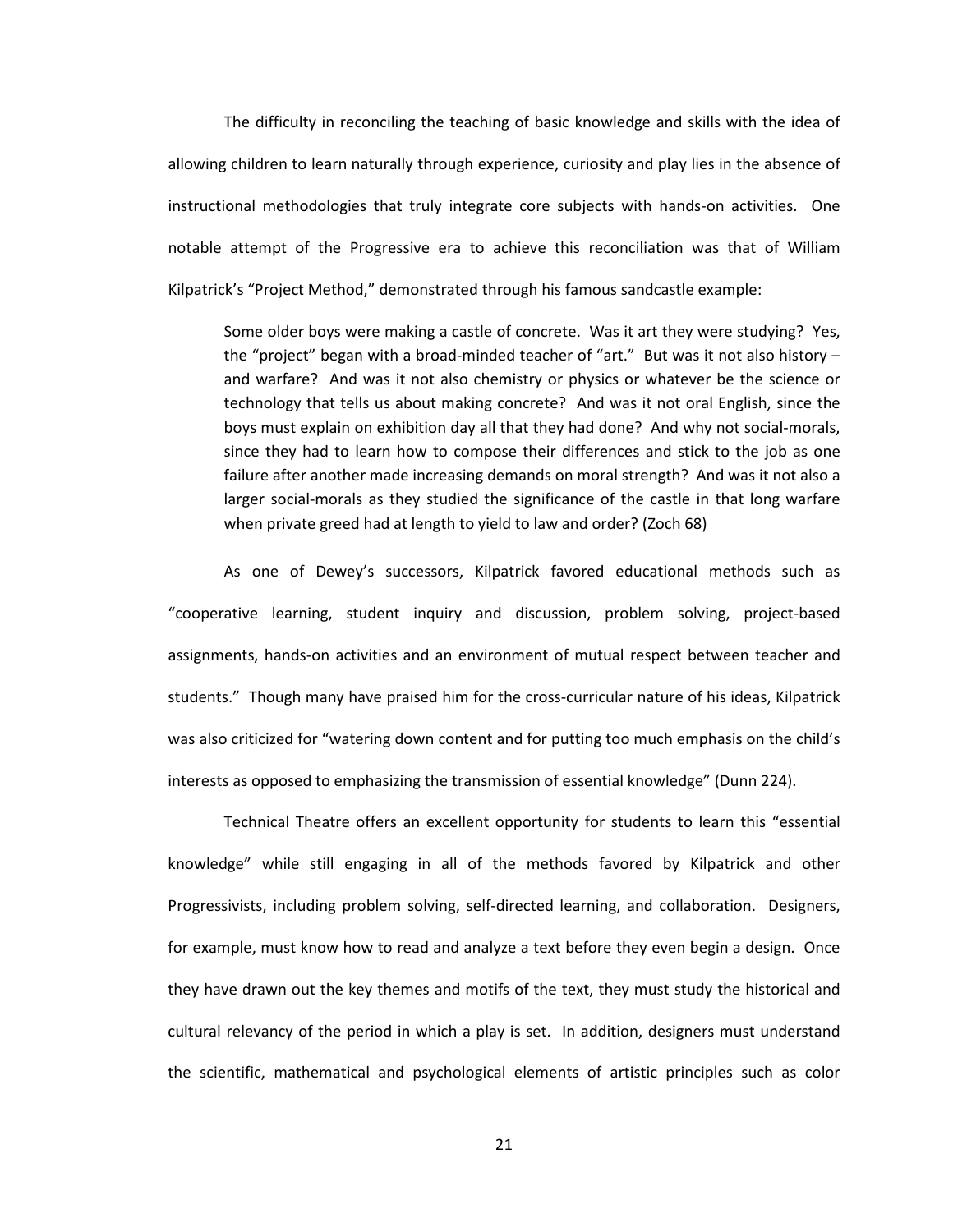theory, the elements of design, and perspective. This is not to say that all designers are experts in each of these fields, but rather are continuous learners, constantly researching and absorbing essential knowledge and ideas from every discipline.

Technicians in theatre must also draw upon their scientific and mathematical skills on a daily basis. An electrician, for example, must learn the basic principles of electricity in order to correctly wire lighting instruments and cable them effectively without overloading a system. Carpenters quickly become comfortable with adding and subtracting fractions through constant use of a tape measure. Costume shop employees must understand the physicality and anatomy of the body in order to create costumes that fit well while still allowing the actors to move.

Technicians frequently use research and history to their advantage, as well. For example, if a special effect such as a turntable, a thunder machine, or a rain curtain is needed, theatre technicians usually refer first to what has been done in the past. There are several solutions for each of these technical challenges, and each solution has its own advantage – one may be cheaper, one may use materials that are more readily accessible, or one may be quieter. Each of these advantages could have considerable impact upon the final result of the production. Researching the different techniques used in the past (whether they choose to copy them directly or use them as a jumping-off point for a new solution) can save technicians time, money, and a great deal of headache later on.

The entire process of the design and implementation of a theatrical production is essentially one giant problem-solving task, broken down into many steps achieved by many individuals working on various problems. The designer is presented with the problem of how to portray the physicality of a production while also conveying themes and complementing the style of the play. Would the play best be served, for example, through a literal representation of the space, such as a realistic interior? Or do the themes and action of the play suggest a non-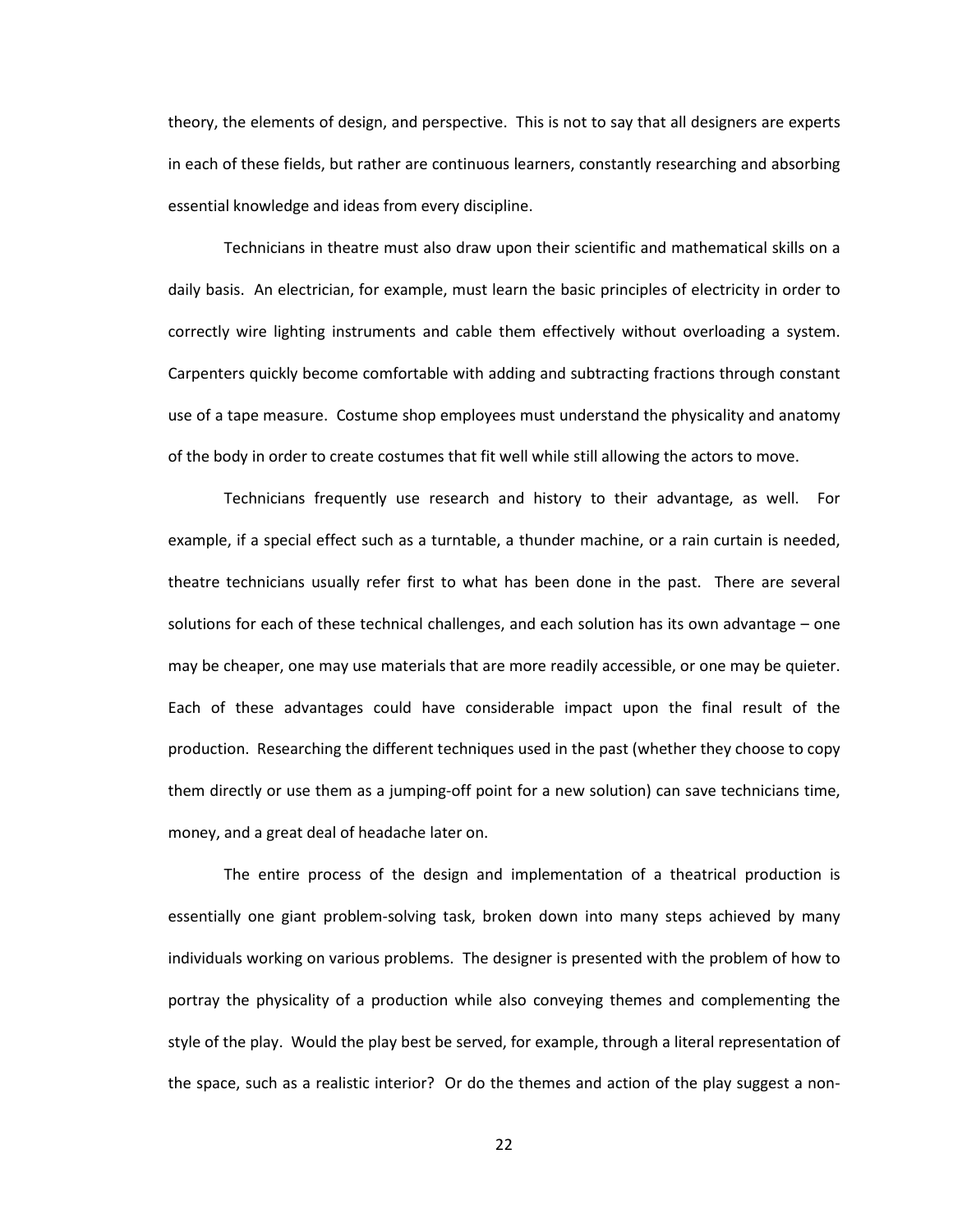realistic space, allowing for a more psychological and artistic interpretation? The technicians are then tasked with realizing this production, usually with limited time, resources, staff, and money; working within these constraints requires a great deal of creative problem solving, usually on the part of the Production Manager and Technical Director.

As if the physical limitations of a working theater were not challenging enough, technicians are also faced with creating scenery, costumes and props that are unlike anything used in the "real world." Though scenery built for theatre may sometimes resemble common physical structures, the method in which they are designed and built differs greatly from traditional architecture and engineering. A house on stage, for example, may look the same from the front, but is no longer a house when seen from backstage – if there are two stories to the house, the actors must be able to get upstairs quickly from backstage, while also traversing the various rooms that appear to the audience to be separated. Costumes may look like normal clothes, but frequently they are "rigged" using a variety of fasteners to be easily changed into or out of between scenes (or onstage). Costumes must also be designed to withstand repeated contact with any food, dirt, or fake blood used in a production.

Although all of these challenges can be daunting at times, most students in Technical Theatre find them to be fun. Problem-solving exercises that are unrelated to real life or that have no visible relevancy can be boring and do not actually adhere to the ideals of the Progressive movement. Technical Theatre students learn to consider problem-solving as a daily part of life, a fun and valuable skill that can be utilized in many instances, both in and out of work or school.

With the amount of creativity and critical thinking required from designers and technicians, it is of vital importance that they learn the basic tools of the trade early on in their training. As E.D. Hirsch, founder of the Core Knowledge Foundation, states, "'Basic processes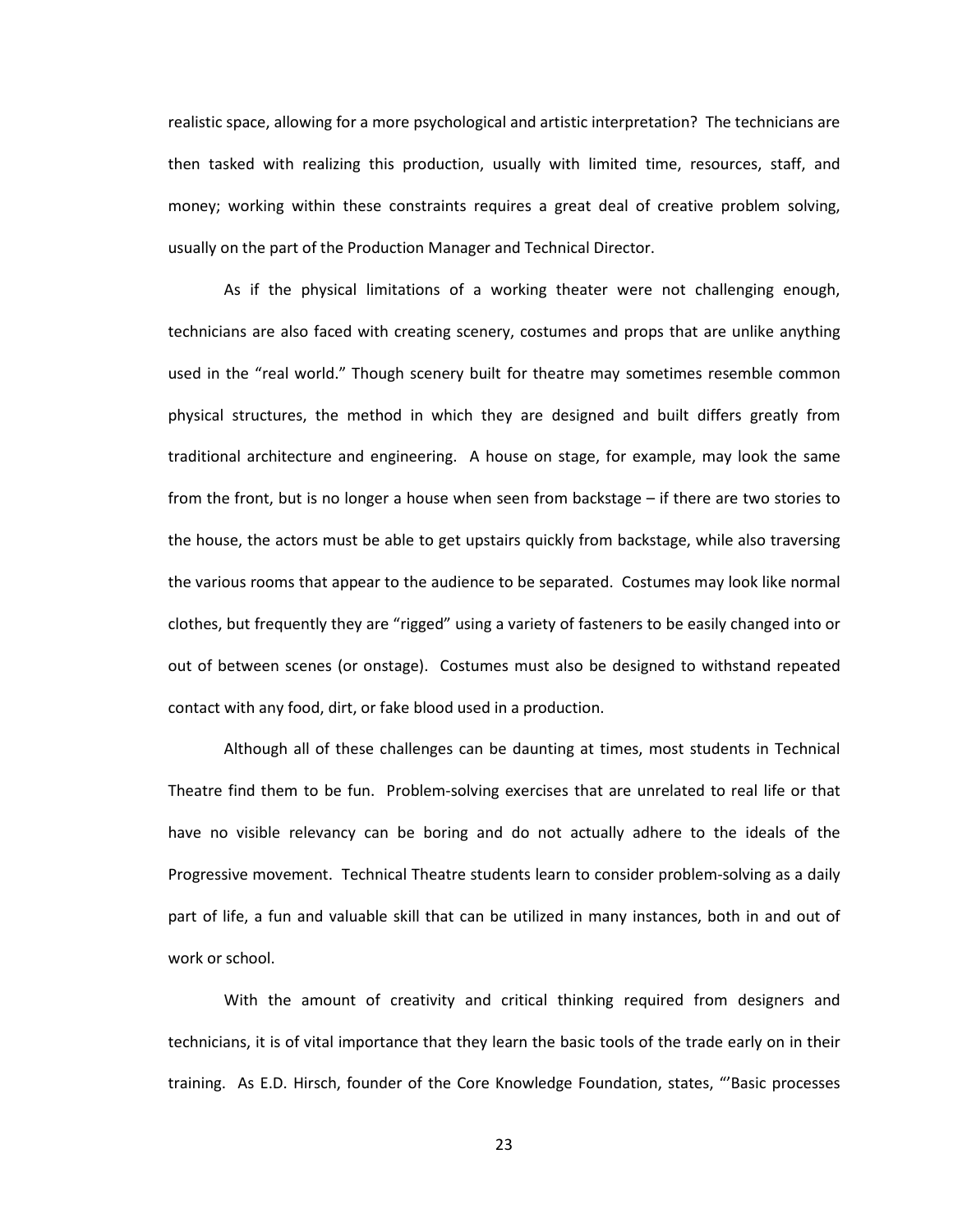need to be made unconscious and automatic as early as possible in order to free the mind for critical thinking and problem solving'" (Zoch 11). It is incredibly difficult to come up with and implement a technical solution if the majority of a technician's time is spent learning fractions or geometry.

Students in a traditional curriculum frequently question the value of learning basic literature, science, history and math skills – how many times have educators heard a student complain, "When will I ever need to use this stuff?" Technical Theatre programs teach students the importance of building a foundation of core knowledge through an enjoyable, hands-on application that has tangible value.

Though students are required to learn traditional core subjects, the learning process in Technical Theatre is actually quite self-directed, as would be favored by Dewey and Kilpatrick. The problem-solving nature of theatre requires students to draw upon other knowledge, but it does not necessarily direct them to any specific knowledge. Instead, students follow their own interests and inquisitiveness to pursue solutions; no two designers would be likely to create the exact same design for a set, just as no two technicians would automatically come up with the exact same technical design for constructing a set. Each individual in Technical Theatre follows their own motivation, which is based mainly on personal experiences and interests.

Despite the individualized process of each team member, Technical Theatre ultimately requires collaboration, cooperative learning, and mutual respect among all parties involved (including actors and directors). These other skills lead us to the next key goal of early education theory and the Progressive Movement, that of creating fully integrated citizens who display social responsibility within a community.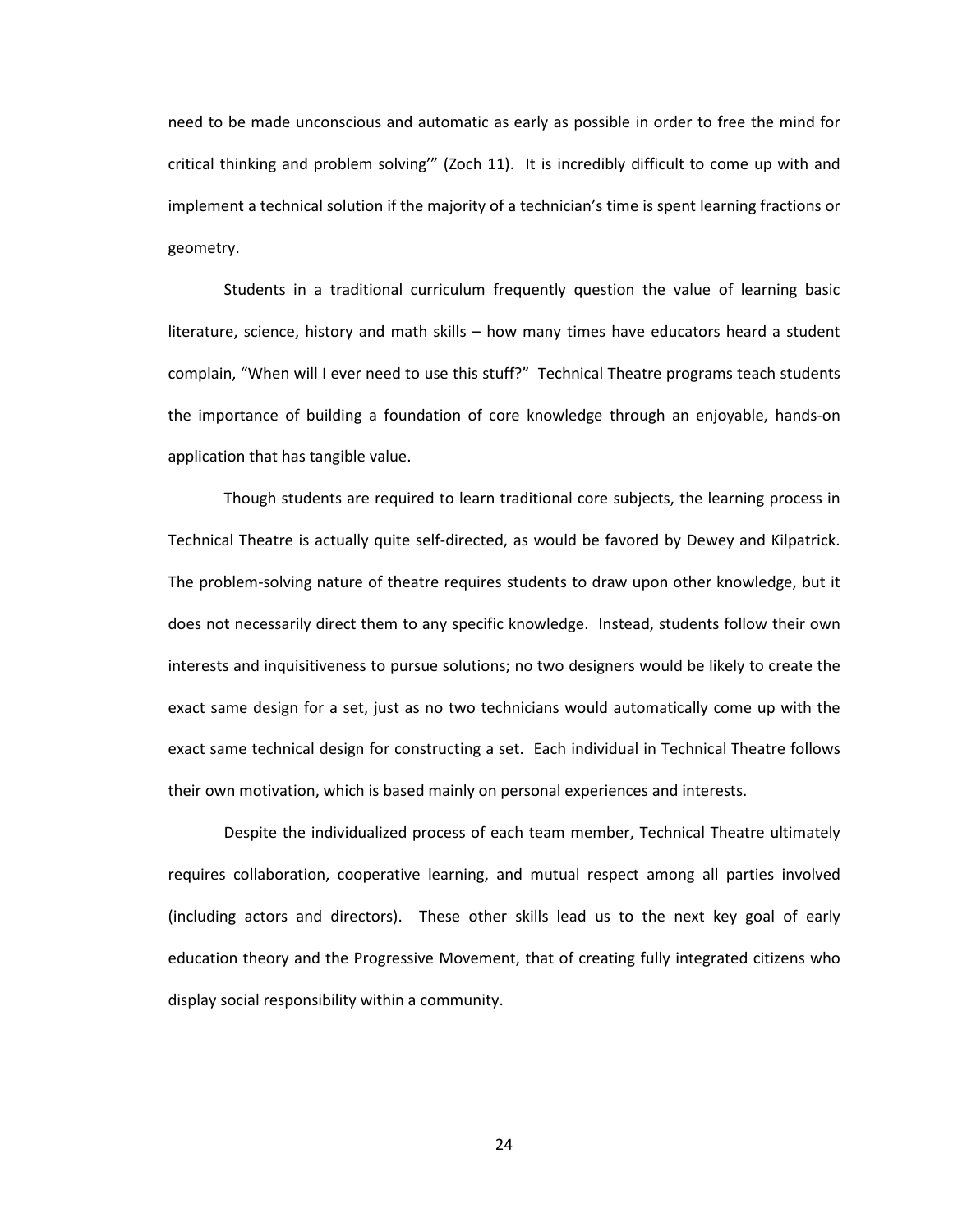# **Citizens of the Community**

One of the main arguments of Horace Mann and other early education reformers was that a public school system would help alleviate many of the social problems of the day through the development of moral, literate, and socially responsible citizens (Kober 9-10). Each citizen, or student, must therefore be educated as a well-rounded individual. "Mann viewed education as a broad functional process, bringing about a harmonious relation of body, intellect, and spirit. He favored, accordingly, an education that would develop the individual in as many functional ways as possible." This included physical and health education, ethical training to create good citizens, and practical training to prepare students for careers in civic duty (Downs 45).

The philosophies of John Dewey and William Kilpatrick also advocated for attention to the development of an individual through education. They strove to create the model of an "integrated" individual, meaning "when all aspects of his existence – his emotional, intellectual, physical, and social beings – are equally and harmoniously developed, when there is no artificial distinction between mind and body", thus creating what Progressives viewed as a "Perfect Citizen, a well-adapted individual who, in service to society and his fellows, does what he wants and wants to do what he does" (Zoch 53).

Though focused on the well-rounded education of the individual, this ideal was ultimately aimed at improving society as a whole through its various "parts." Crucial to this goal was the idea that students must be socialized by "emphasizing traits other than individual intellect" (Zoch 54). Students must understand that their education was meant to benefit the whole community, not each of them individually. Dewey saw education as an opportunity to reform society by teaching students that the "experiences, interests, and aptitudes of individual learners" (Dunn 193) could be of use to society as a whole, but should not be revered for the sake of any one student. He believed that "The subject matter of schools should develop in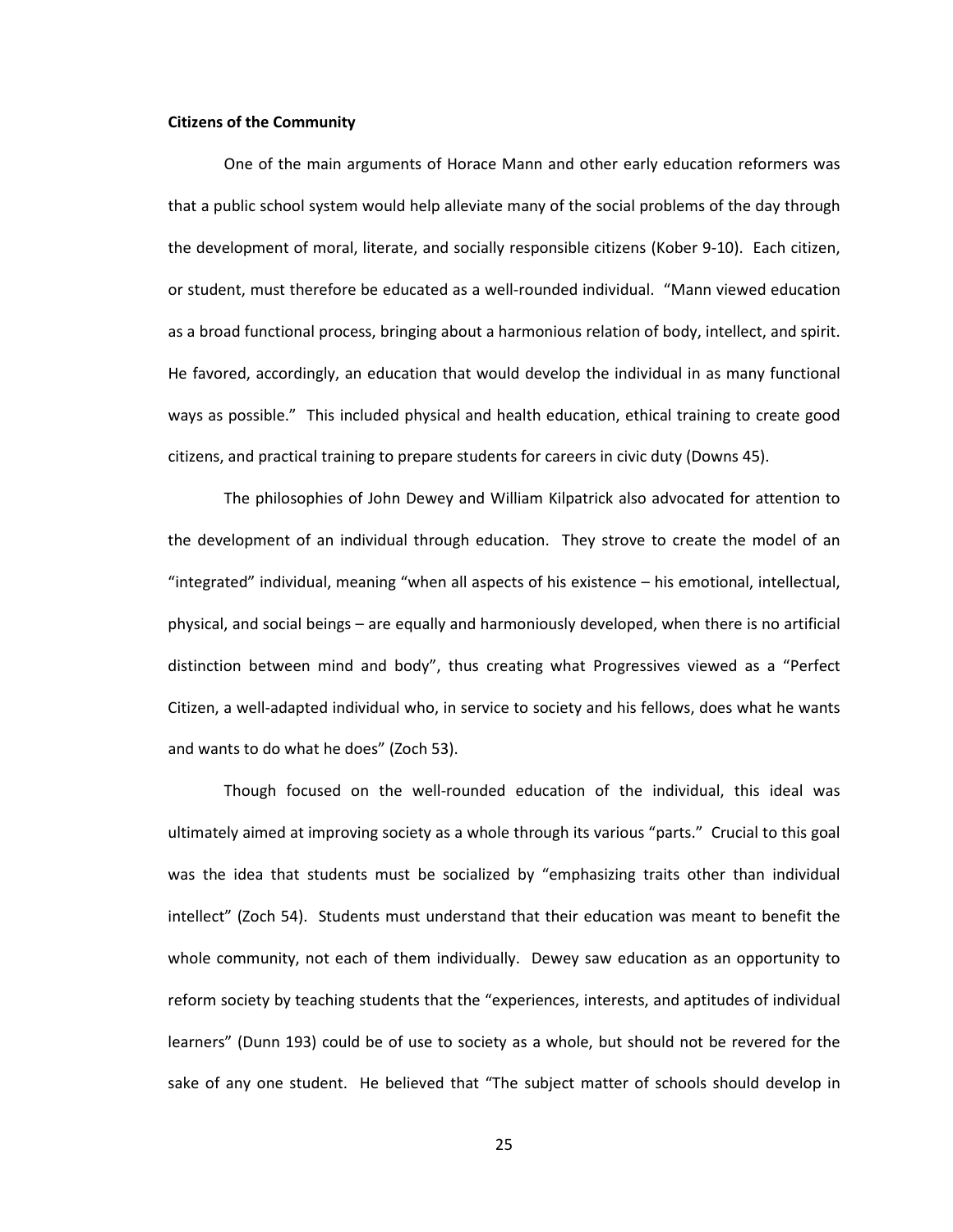learners the ability to see an immediate event, not as something isolated in a single moment of time, but in its connection with the common experience of humans" (Dunn 191).

Paul A. Zoch argues that education cannot and should not focus entirely on this antiindividualism idea, as students inherently want to pursue the "satisfaction of his own desires and the development of his unique abilities and powers[…]'the public good' or 'the collective good' is far too abstract, too distant, too intangible to motivate a student for long" (Zoch 58). Technical Theatre, however, is exactly the kind of tangible experience that *can* teach students how to pursue their individual interests and abilities while still working towards the greater good of the community.

Technical Theatre is an inherently artistic, creative and collaborative process. Even though the director may start the process with a direction in mind in which to take the design, it is rare for a director to dictate exactly what each design will be. The designers and director meet as a group to discuss both the director's vision and the viewpoints of each designer. They must take into account the specific needs required by the text, the limitations of the theater, and the audience they will be playing to, all while juggling the creative input of several individuals.

Technical Theatre teaches designers and technicians how to work together and let go of their own egos for the benefit of the entire production. One designer may have an amazing idea for the production, but if it does not fit in with the overall picture of the entire design team, that designer must let go of the idea (or put it aside for another production in the future). All of the design elements of a production must fit together, both practically and aesthetically, requiring that each member of the team contribute a significant amount of work. The production team is in itself a community, and each person in that community has a vital role to play; if one role is not fulfilled, the entire production can fail.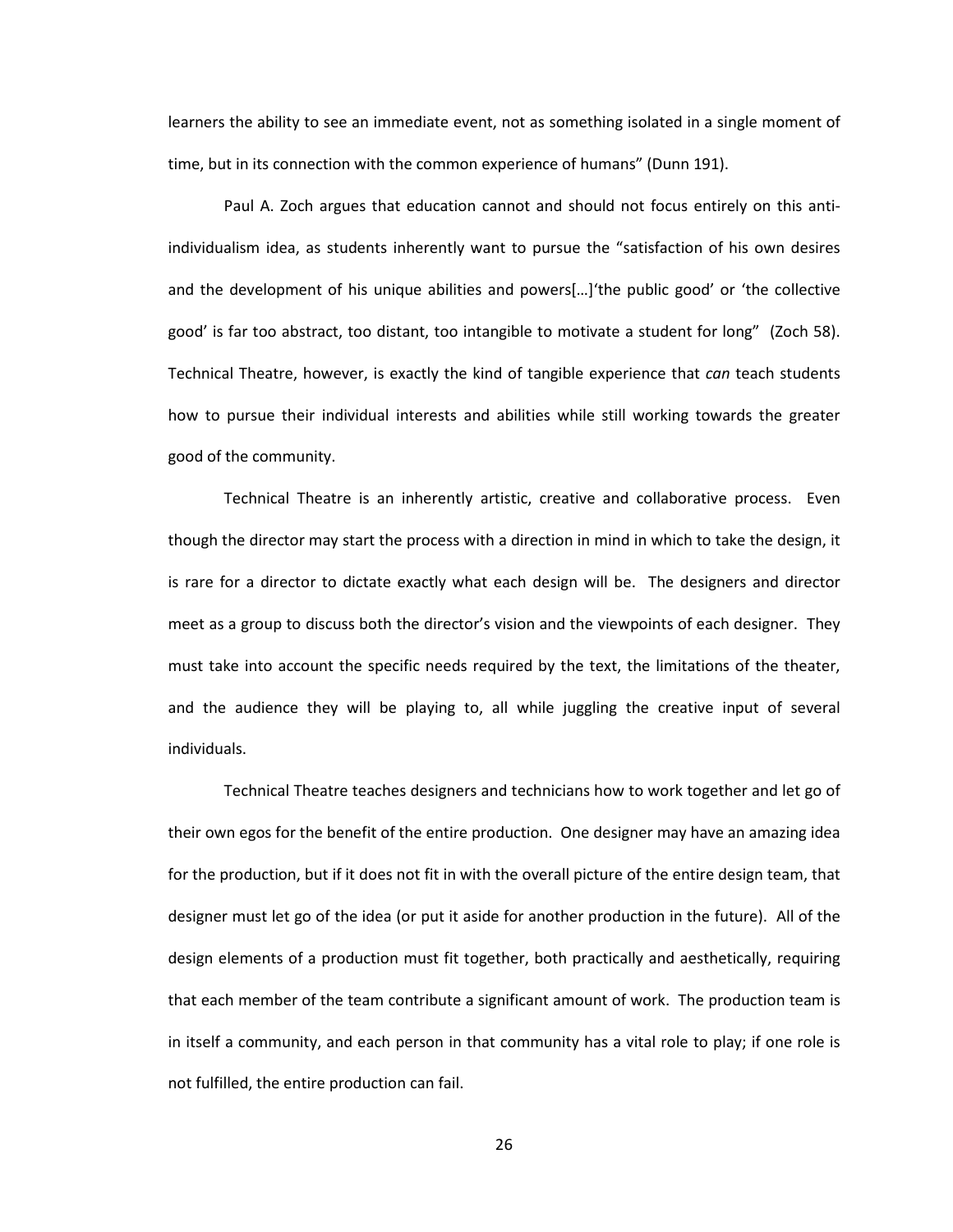Technicians also form a community, both in the shop in which they work and with the other departments. A Scene Shop typically consists of several individuals, all from varying backgrounds and with different levels of experience. The carpenters in this shop learn to rely on each other a great deal, whether for assistance with moving materials or scenery, for training on the multitude of different tools available, or for advice on construction methods. Frequently a scenery piece may require assistance from an electrician (lights are often incorporated into a set piece), extending the scope of the community beyond a single shop – technicians must learn to work together across the division of departments in order to successfully mount a production.

Technical Theatre programs also rely greatly on the community in which they exist. The clearest example of this dependency is that theatre would not exist without an audience. Interaction with this audience truly begins well before opening night. The Artistic Director, for example, must take into account the demographic of the audience in order to select the plays for a season. The marketing team (usually led by the Managing Director and box office) must work diligently to advertise productions effectively to reach the audience. Box office personnel interact constantly with the audience, selling tickets and season subscriptions, while members of the development team in not-for-profit organizations spend copious amounts of time and effort doing fund-raising in the community.

In addition to relying on community members for support as an audience, Technical Theatre programs rely a great deal on community members and other local theaters for practical support. Most designers and technicians frequently turn to other theaters to borrow or rent props, furniture and costume pieces, as it would be impossible for one theater to possess every item ever needed in their own stock. Secondly, theaters may also turn to members of the community who possess specialized skills or abilities in order to enhance a production; not every set design will call for foam carving, for example, but when this occasion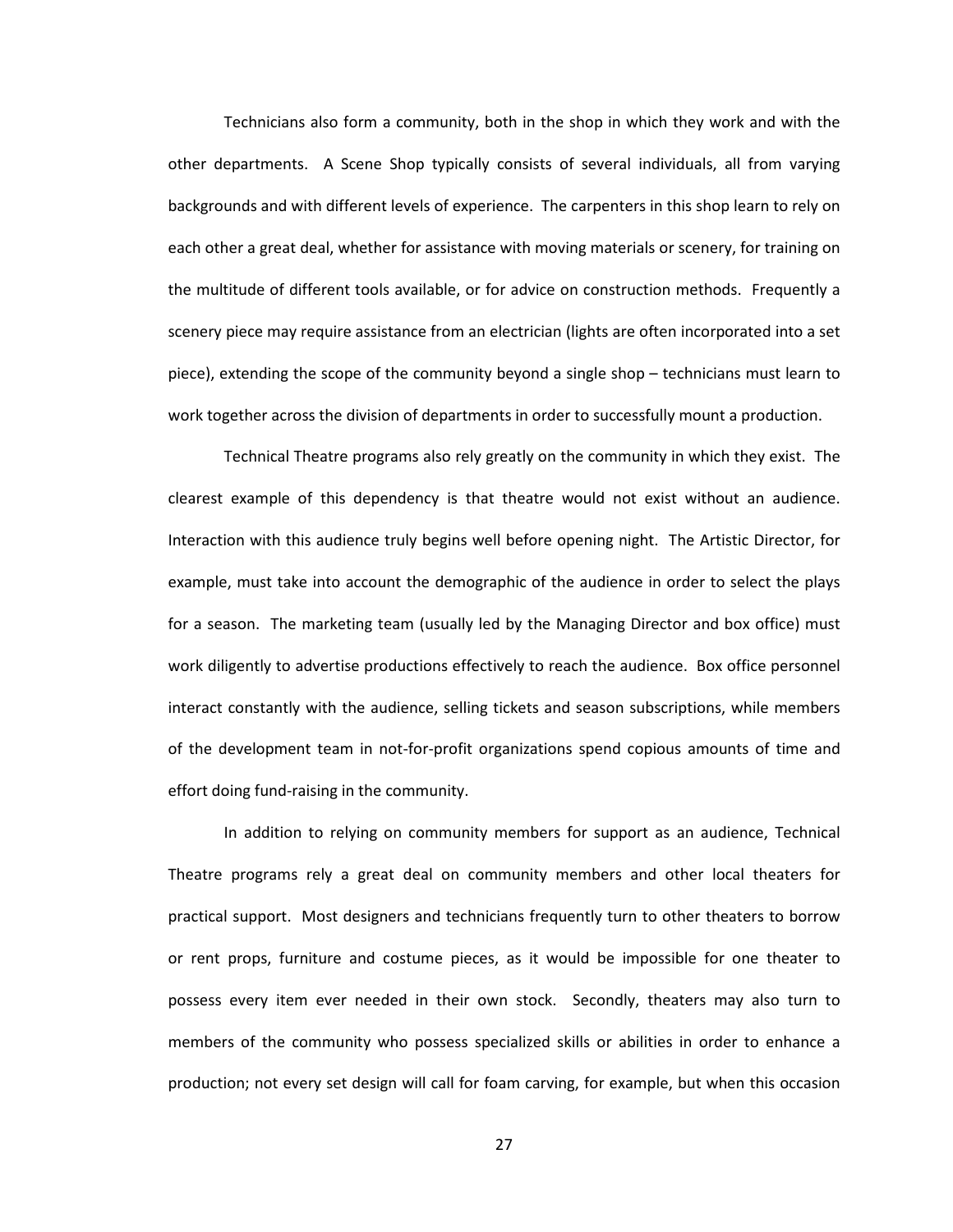does arise, a Technical Director may wish to call on a local artist with experience in this skill, such as a sculptor. Finally, theatre designers and technicians are constantly interacting with local vendors throughout the community, often approaching them with unusual questions or requests. For our recent production of *Eurydice,* a river was needed onstage - I spent several hours visiting local pond and pool supply stores, asking employees how different sump pumps worked and explaining the effect that I was trying to achieve. Without turning to the community for this type of help, many of the unusual effects seen in Technical Theatre would be impossible to produce.

The communities present in Technical Theatre are based on collaboration between designers and directors, technicians among the various shops, and theatre members with the surrounding community. The success of a production depends on each of these persons bringing their own knowledge, skills and creativity to a group and then working as a team to bring the production to life. Technical Theatre teaches students to respect one another and work towards a collective good.

#### **Democracy and Equality for All Students**

Building upon the respect students learn through working in a collaborative community, Technical Theatre also promotes the ideals of democracy and equality within this community. Both the origination of public schools and the Progressive Movement advocated for teaching democracy and equality through education. Though there is a loose hierarchy involved in Technical Theatre (Appendix A), the overall structure requires equal amounts of dedication and hard work from each individual member of the team. Each person is therefore equally important to contributing to the success of a production, thus creating an environment in which mutual respect is crucial.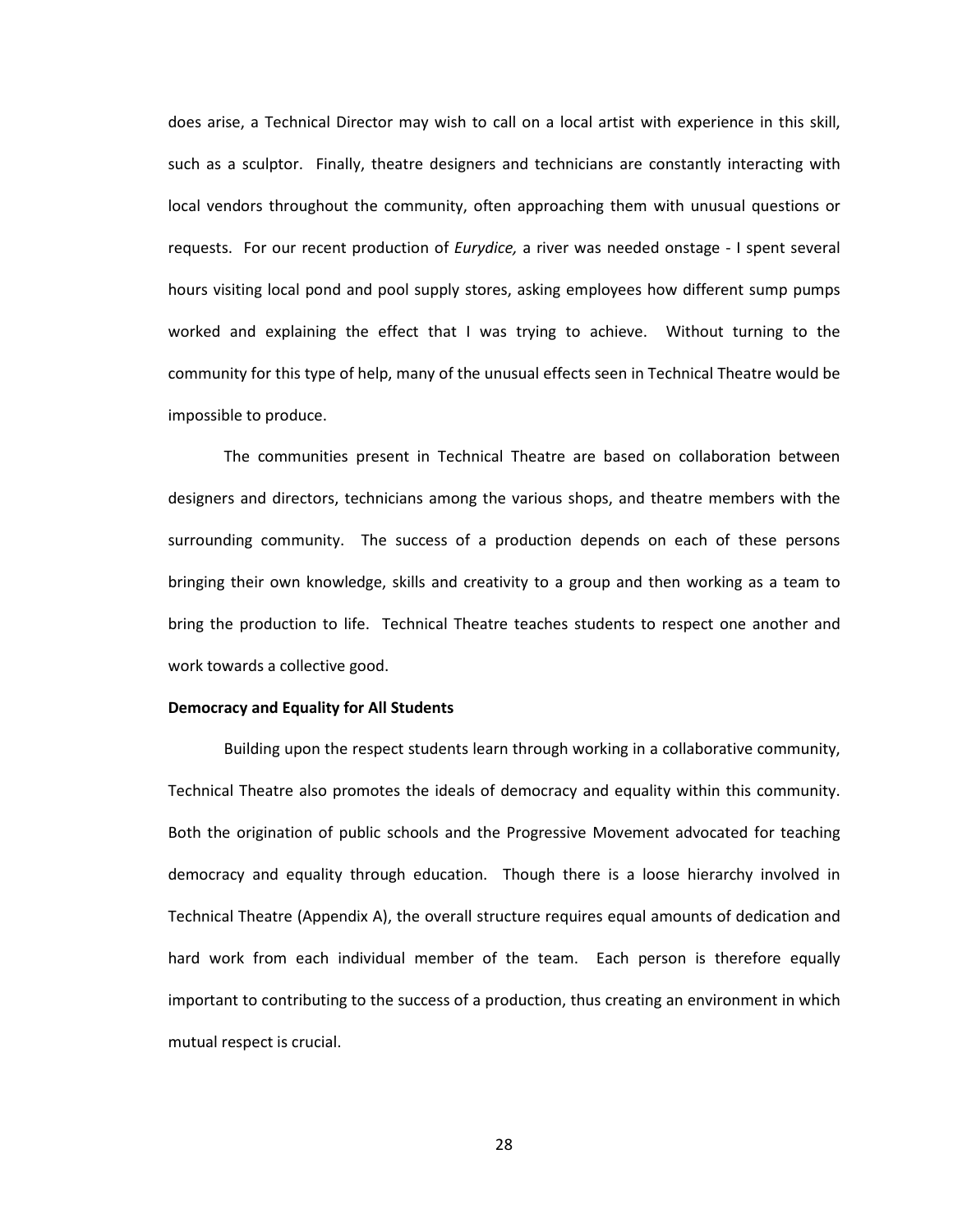Due to the collaborative nature of theatre, individuals rely on each other so heavily that they quickly learn the benefit and importance of forming respectful relationships with coworkers based on equality. Asking these coworkers for help is much easier when a positive working relationship is already established; if the relationship is bad, on the other hand, asking for help can be a humbling experience that also reinforces the importance of being respectful of others. Another possible reason as to why the hierarchy rarely turns into a dictatorship is that roles in Technical Theatre change frequently, especially in educational programs; a student may be a light board operator for one production and a scene designer for another. Working with others in varying capacities makes it impossible to establish long-term roles as superiors and subordinates.

Technical Theatre also enforces the ideals of equality because students in these programs most commonly come from varying backgrounds and with different experience levels and skill sets. It equalizes the playing field for students, eliminating the importance of their other achievements outside the theater; it does not matter if you are the head cheerleader or the best "mathlete" in the school, in the theater it only matters that you work hard, do your job well, and work well with others. Neither athleticism nor academic records are indicators of how well you will perform in Technical Theatre, as many other skills and abilities are required in order to succeed.

Not only does Technical Theatre equalize students based on skills and knowledge, but theatre itself provides an opportunity for students of varying ethnic, racial, and economic backgrounds to explore the social and cultural issues that contribute to modern inequality. In an article entitled "*What Can we Learn from Progressive Education*?" the author Kathleen Weiler states that "The early progressive educators in large part failed to address the deep inequalities of their society" (9). Dewey and other Progressive educators truly believed that an equal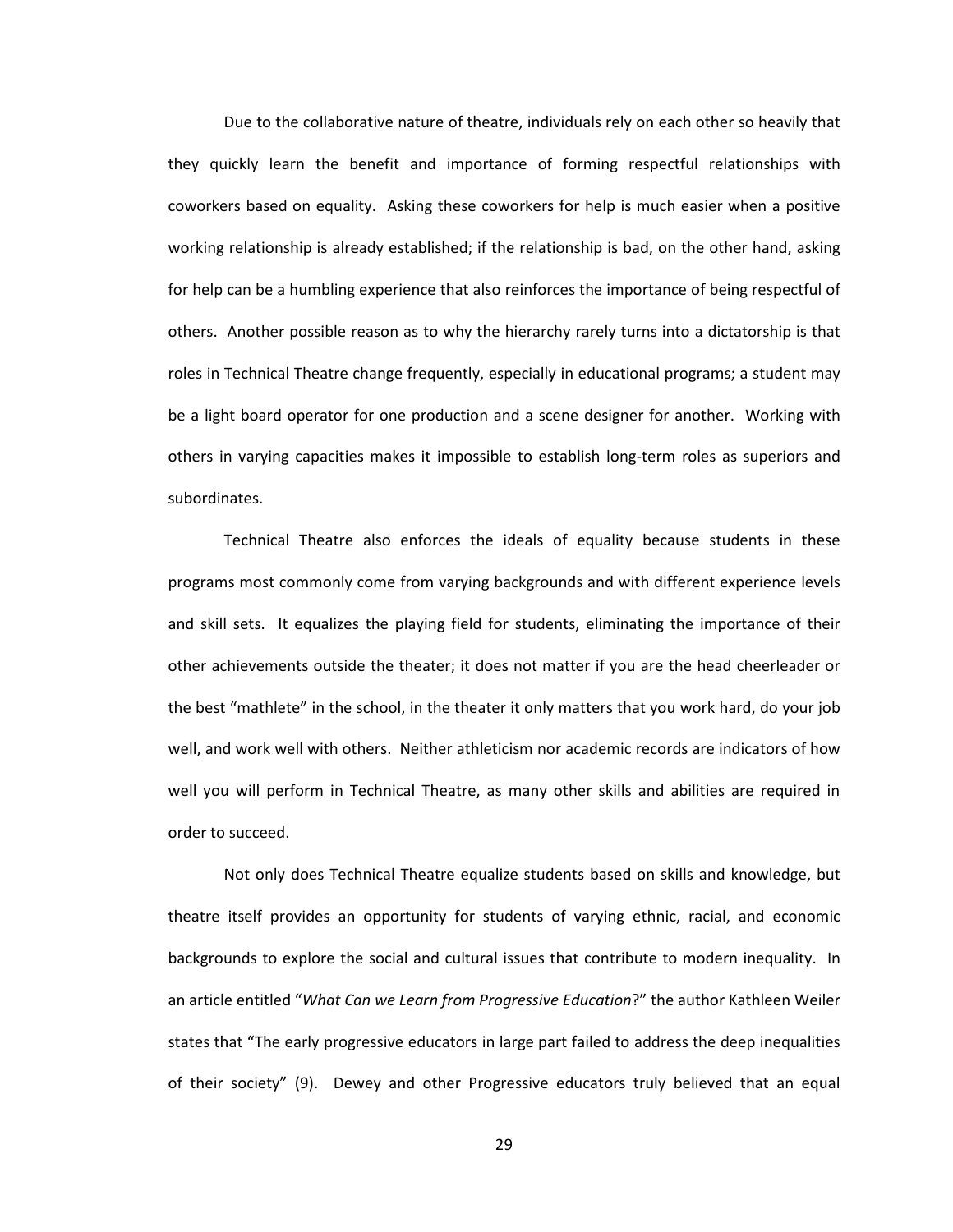education for students would increase their possibilities in life, neglecting to take into consideration many social factors that still oppressed minorities regardless of their education, knowledge and skills. Without understanding both historical and present societal issues, society has no hope to improve as a truly equal democracy. Theatre not only allows but encourages exploration of these issues through the variety of plays written by and for minorities, acknowledging that these issues still exist and need to be addressed.

Technical Theatre does not profess that people are all the same, but rather it provides equal opportunity for individuals, regardless of race, economic status, academic or athletic ability. It allows students opportunities to explore social issues on an equal playing field, while drawing upon each student's unique experiences and abilities to create a community-based hands-on approach to learning.

When public schools in the United States were first established, the opposing philosophies regarding the integration of hands-on training (whether for vocational purposes or experiential learning) established a long-enduring argument that has divided even further over time. If only Horace Mann and John Dewey had known about Technical Theatre, perhaps all the problems we currently face in our education system today would never have developed to begin with.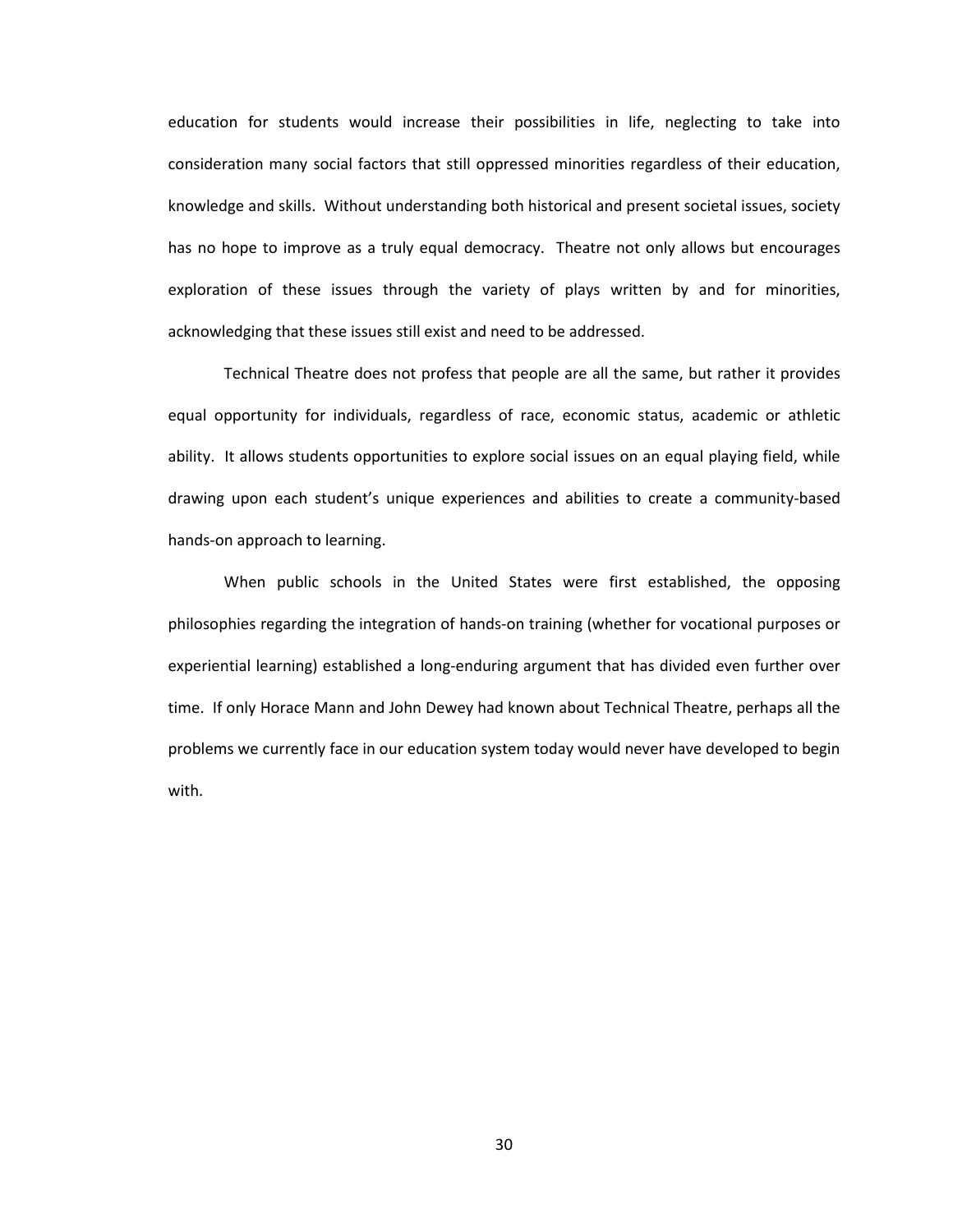#### CHAPTER 3

# 20<sup>TH</sup> CENTURY EDUCATION PHILOSOPHY - LEARNER CENTERED EDUCATION

Though the Progressive Movement truly took hold in the first decades of the 20<sup>th</sup> Century, it soon split into competing schools of thought. Many educationists and philosophers writing about John Dewey and the Progressive Movement admit that his ideas and his writing were often hard to follow, perhaps contributing to the various stances educators have taken regarding his ideas. These contrasting views have greatly contributed to the controversy surrounding much of  $20<sup>th</sup>$  Century Education Theory, particularly regarding Child Centered Learning, Learning Styles, and Howard Gardner's Theory of Multiple Intelligences.

# **Learner-Centered Theories**

The basic premise of each of these theories has become second-nature to current and recent students and educators. Child Centered Learning is essentially the idea that each child's own interest and abilities should be the motivating force behind their educational experience. Rather than assume that all students need to learn the same content and are even able to do so, lessons should be personalized for each student. When the ratio of students to teachers is too large to allow for such personalization, students are given more freedom to pursue only what they choose to learn, and must seek out this knowledge on their own.

Learning Styles is a theory explaining that all children learn in different ways, therefore requiring educators to identify each student's style of learning and formulate their lessons accordingly. The different learning styles include aural, visual, physical, logical, and verbal. Students may display a mix of any or all of these styles, and each student is unique in the mix that works best for him or her. Teachers are encouraged to employ a variety of teaching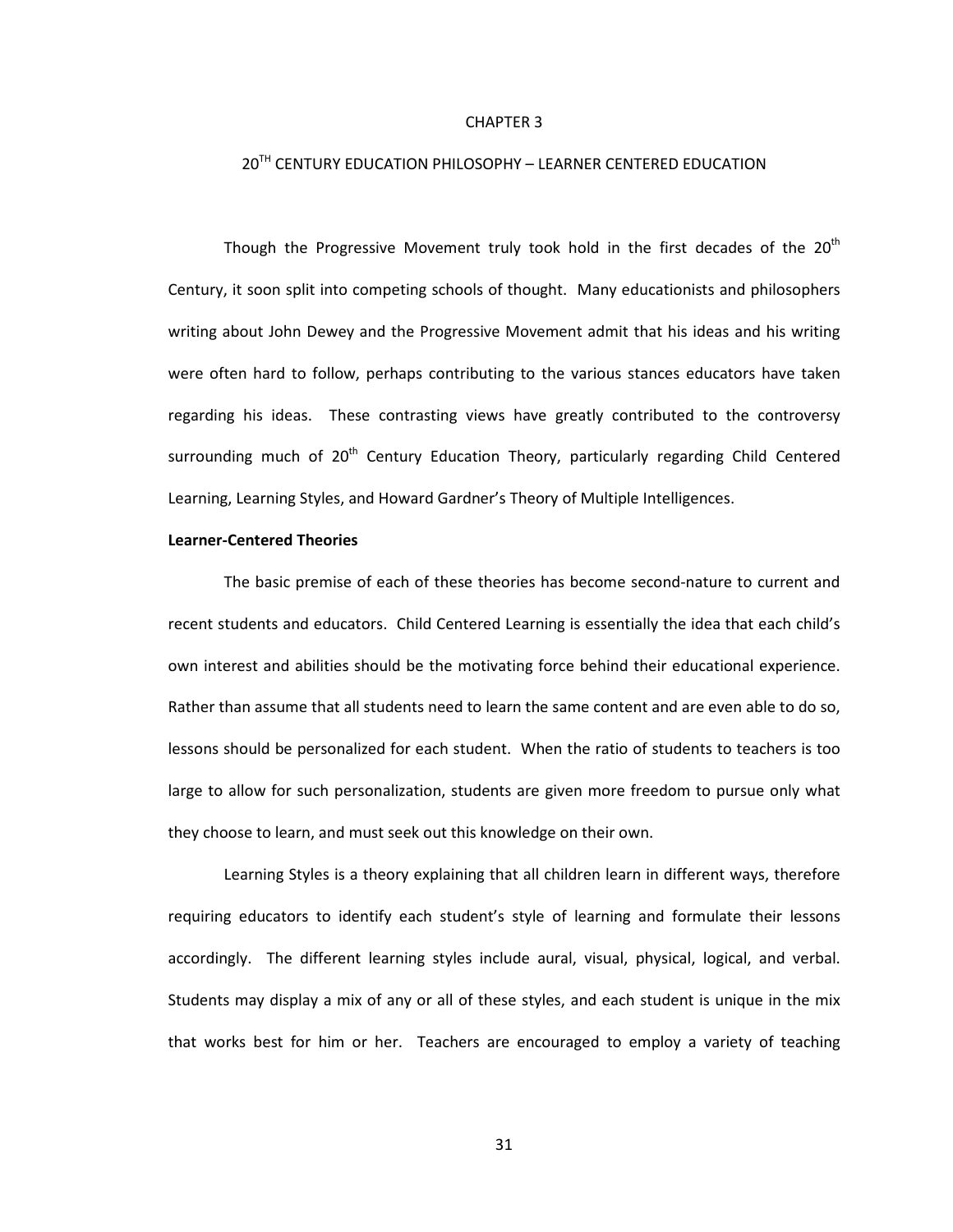methods in order to address each learning style, such as with hands-on activities and visual presentations.

Similar to Learning Styles, Howard Gardner's Theory of Multiple Intelligences suggests that not only do students learn in different manners, but they are more likely and able to excel in different subject matters and skills. The eight basic "intelligences" as listed by Gardner are musical/rhythmic, visual/spatial, verbal/linguistic, logical/mathematical, bodily/kinesthetic, interpersonal, intrapersonal, and naturalistic. Each student has a unique mix of intelligences, and none should be expected to succeed in all areas. This theory is not meant to limit students to only pursue endeavors in the intelligences in which they excel, but rather as a tool that students can use to help them learn through methods that work best for them.

Critics of these learner-centered based theories argue that these systems neglect instruction of core material, asking students to "make bricks without supplying the straw, that is, to address problems that trained professionals work at in their daily work, but without the prior formal training" (Zoch 138). Because the focus is more on allowing students to learn according to their own interests and at their own pace rather than on basic knowledge such as the traditional 3 R's (Reading, Writing, Arithmetic), students risk not having the tools and background necessary to solve more advanced problems. At the same time, these theories are viewed as impractical, since teachers would be required to address the various needs of each student individually, an impossibility for teachers with many students. Furthermore, critics suggest that learner-centered education actually removes responsibility from the student, as it becomes the teacher's responsibility to find the right stimuli to promote each child's desire to learn; failing students (and their parents) are more likely now to blame the teacher than the student.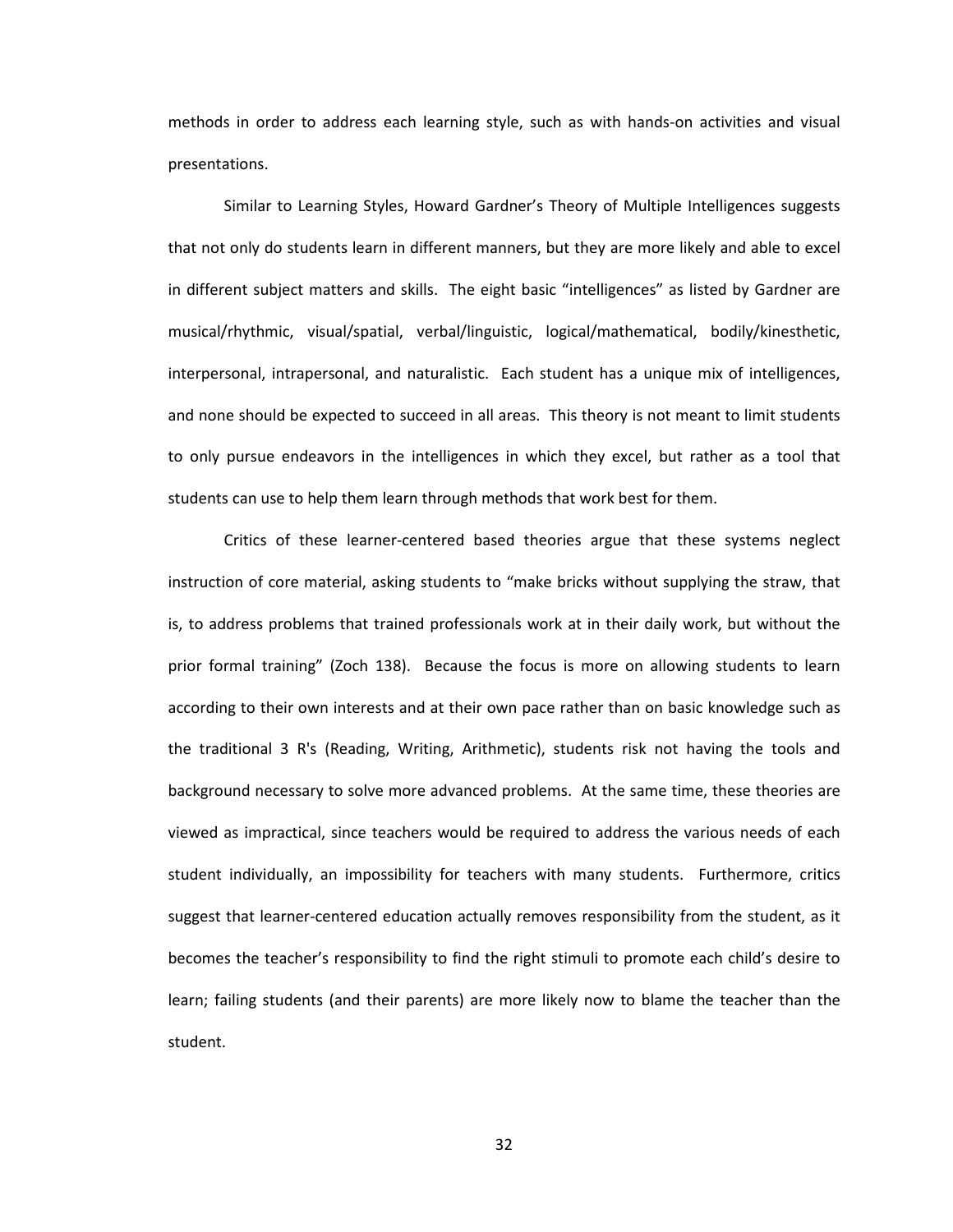Technical Theatre programs provide a perfect middle ground for the two camps of thought regarding learner-centered education: by drawing upon the core subjects such as math, science, history and literature, Technical Theatre creates a multi-disciplinary project which relates to real-world scenarios; the collaborative nature of Technical Theatre provides students with an opportunity to pursue their own interests and learn through their own research, through working with other students, and through the mentorship of their teachers; and finally, the democratic community formed through Technical Theatre requires students to be accountable for their own actions, work, and education. Each of these ideas will be further discussed throughout Chapter 3.

#### **The Ideal Multi-disciplinary Project**

As discussed in Chapter 2, Technical Theatre requires students to build up a store of basic knowledge and skills in order to advance to the critical thinking capabilities necessary for mounting a production. While drawing upon this basic knowledge, students can understand and appreciate the relevancy of learning core subject matters. Through relating these subject matters to other disciplines, students learn how to apply knowledge rather than just memorize it, thus preparing them for real-world challenges.

Educators of the Progressive Movement saw clear advantages to multi-disciplinary projects:

The advantages of the projects…are obvious: first, the students have a great deal of choice in what topics to study and are thus more likely to be motivated to learn…; second, they are allowed to focus on the learning style or intelligence they find most congenial; and third, projects are "real-world" activities, involving the use of many intelligences and learning styles across domains and subject matters. In short, multidisciplinary projects are education for the whole child, the Holy Grail of the Progressive Paradigm (Zoch 137-138).

Technical Theatre is the Holy Grail of multi-disciplinary projects, offering all the advantages seen by Progressives, while still being a practical solution for public education systems.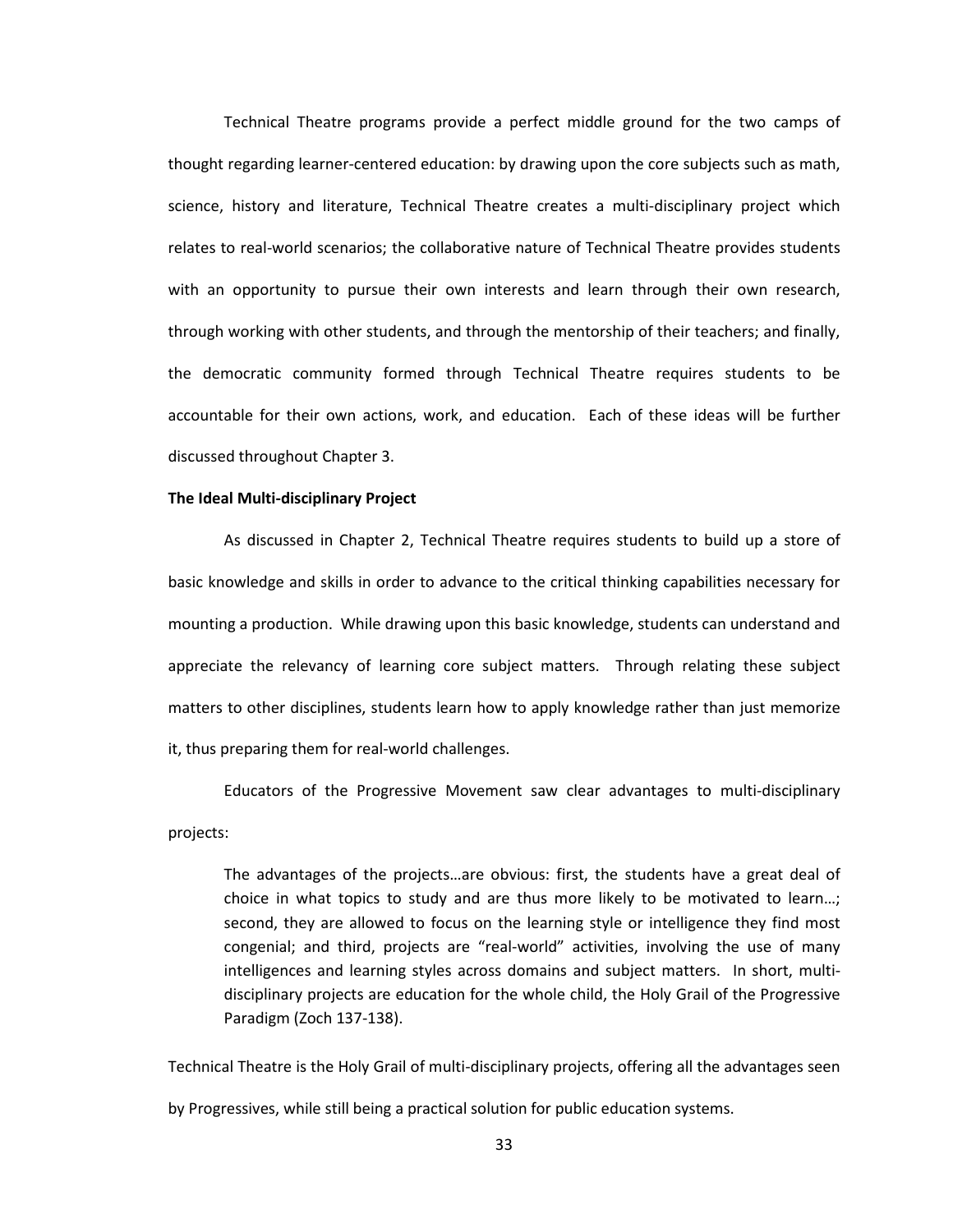In response to Zoch's first point, Technical Theatre offers students a choice of which particular field or department interests them the most: scenery, costumes, lighting, sound, or stage management (with subdivisions within each department). Students can also choose whether they prefer design or technical work. At no time does the decision to participate in one area of Technical Theatre exclude a student from choosing a different area at a later point (most individuals working in Technical Theatre participated in several disciplines before choosing a focus), which allows students the freedom to change the course of their education in a fluid manner.

Additionally, Technical Theatre is always a unique experience; each designer, director and technician works and thinks differently, meaning that there is no one correct course of action to be taken when working on a production. Students have the choice of pursuing whatever solution they find to be most interesting or most appropriate. For example, a designer has a choice of what inspiration from the text will lead to his or her research, and then a choice of what research to keep and what to discard. Each of these choices leads to a new learning opportunity, individualized to the interests of that student.

In a similar manner, students have the choice of how they prefer to work or learn, according to different learning styles or intelligences. A perfect example of this freedom is the varying ways in which scenic designers begin their process; while some may react kinesthetically or musically to the script through an emotional response (such as a sculpture, a drawing, or a song that inspires them), others favoring a more logical-mathematical or visual-spatial approach may begin by drawing shapes on a ground plan.

Finally, Technical Theatre incorporates both practical and critical thinking skills that are required in the "real world," all while drawing upon and applying knowledge from other disciplines. Though not the specific intent of Technical Theatre, students do learn about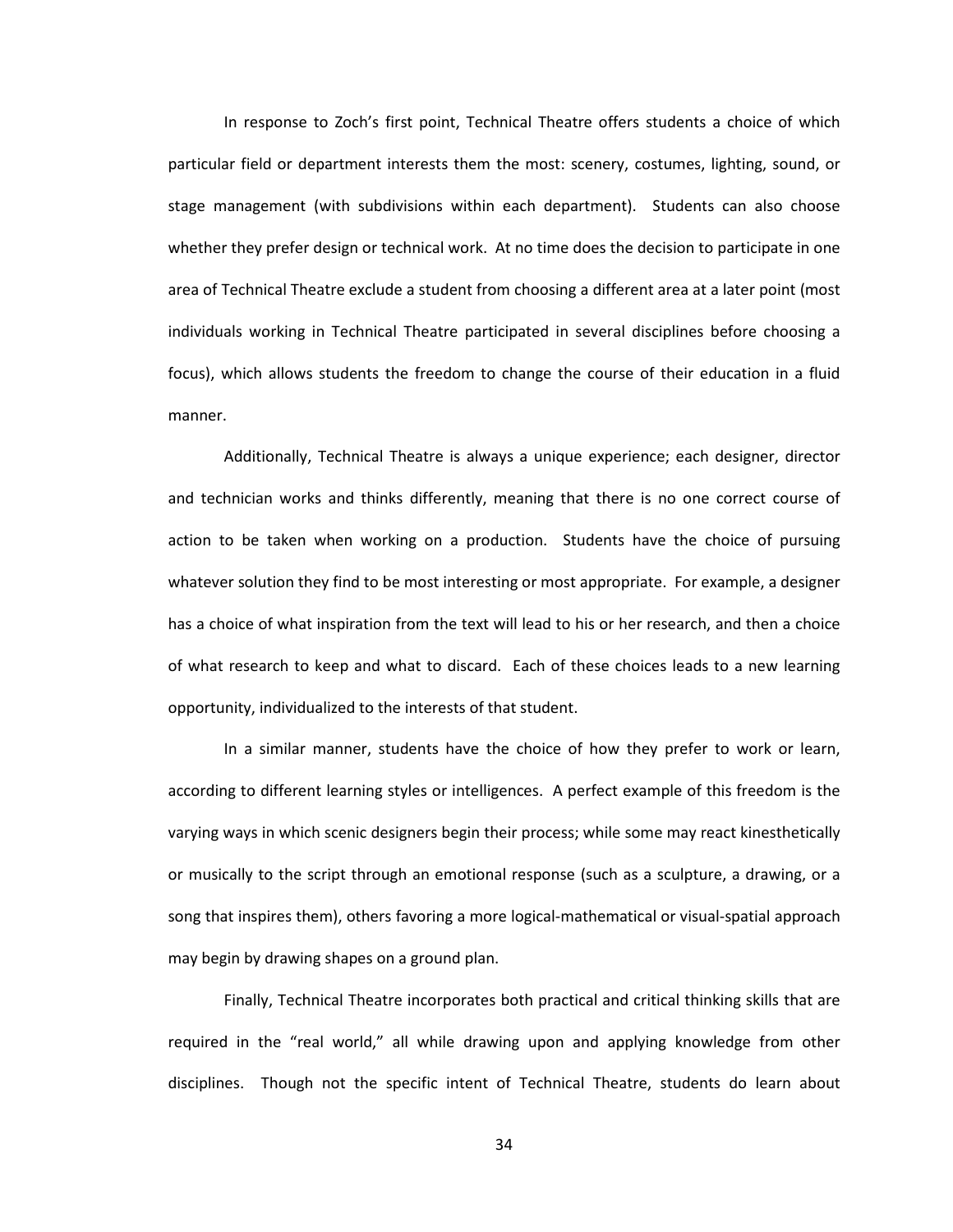construction, electricity, sewing, and how to use basic tools needed for each of these activities, all of which is useful information for anyone to have later in life. Just as useful is the ability to apply knowledge in practical applications and not be afraid of problem solving. Technical Theatre teaches students to use other knowledge, skills, and people to help them solve problems, rather than rely only on the solutions that they already know.

Though multi-disciplinary projects have been praised for these advantages, as an education method they have been criticized for neglecting to establish a core base of knowledge in students. Paul A. Zoch argues that "The use of projects as a primary learning tool for students increases the risk that they will acquire a haphazard, slipshod education – a little of this, a little of that, without much continuity or depth, with the student never really learning the formal structure and fundamental concepts of a discipline" (Zoch 140). He also criticizes Howard Gardner's approach, wherein students would spend part of the day working in multi-disciplinary group projects and the remainder of the day in an apprenticeship within the community, stating that it throws students into real-life dilemmas without providing them adequate tools or base knowledge to solve these problems.

Technical Theatre programs in public schools offer a plausible solution for implementing multi-disciplinary projects while also instructing the core subjects. Students would still learn the basics of math, science, history, and literature in a classroom setting, but would have the opportunity to apply this knowledge directly later in the day while working in the theater. The work done in the classroom would augment their work in the theater, and vice versa - students might be more attentive in the classroom if they felt that what they were learning was actually useful and relevant to real world applications.

For example, in the Introduction to Technical Theatre class I currently teach, I include a section on Shop Math. The students are mainly juniors and seniors in college, none of them are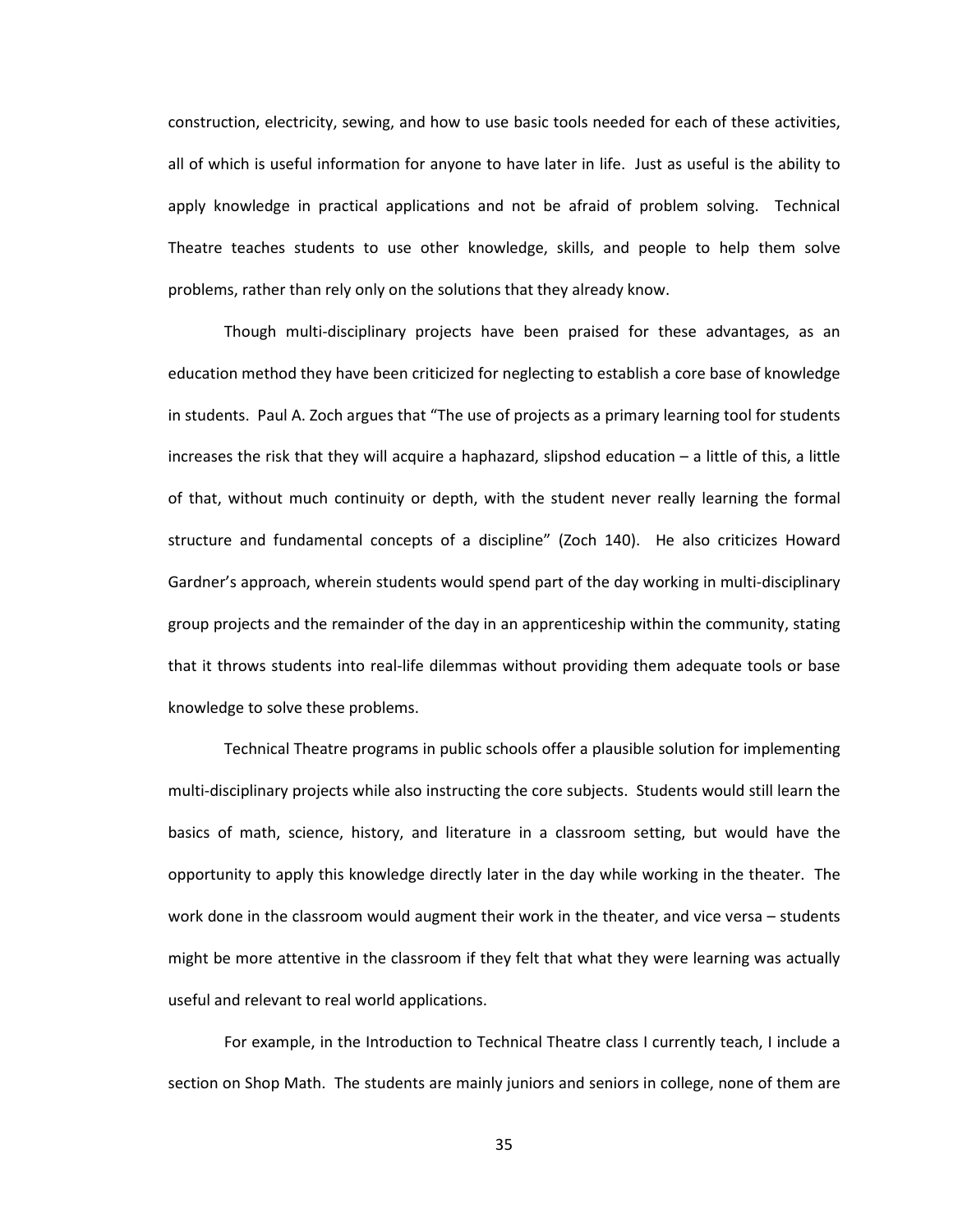math majors, and the last time any of them even took a math class was at least two years ago. In this section, students learn to read a tape measure and how to work with fractions, as the two skills are interrelated. The students in this class are also required to put in time working in the Scene Shop as the lab requirement for the course, and on the day that we worked with fractions in class, one student who was struggling with adding fractions was later working in the shop. I asked her to measure and cut some tiles for one of the sets we were building, and while giving her instruction I also spent some time integrating what we had gone over in class. Being physically able to measure and mark the tiles helped this student understand the math much better, and being accountable for the final length of the tiles made her take her time to make sure she truly understood and could complete the task accurately. I believe that the hands-on application of math, as well as the trust I had in her to put this skill to use increased her ability to understand and work with fractions.

# **Self-Motivated Learning through Multiple Teachers**

The idea behind Child Centered Learning stemmed from John Dewey's philosophy that a student learns best through natural or organic activity and inquisition. He believed that teachers should not instruct using a rigid curriculum, but should instead present materials in a way that leads students to inquisitive learning. In one example, Dewey suggested that students may wonder "where bread comes from; the teacher can then arrange for them to grow grain, which they will grind into flour and bake into loaves. This experience can serve as an introduction to the history of civilization" (Zoch 63). Students' own natural curiosity should motivate them to learn what they want to learn and how they want to learn it.

Because each student is different, each will have a different motivation to learn. Child centered learning seems to suggest that the teacher should, in fact, cater to each different student, which is physically impossible considering the ratio of students to teachers. What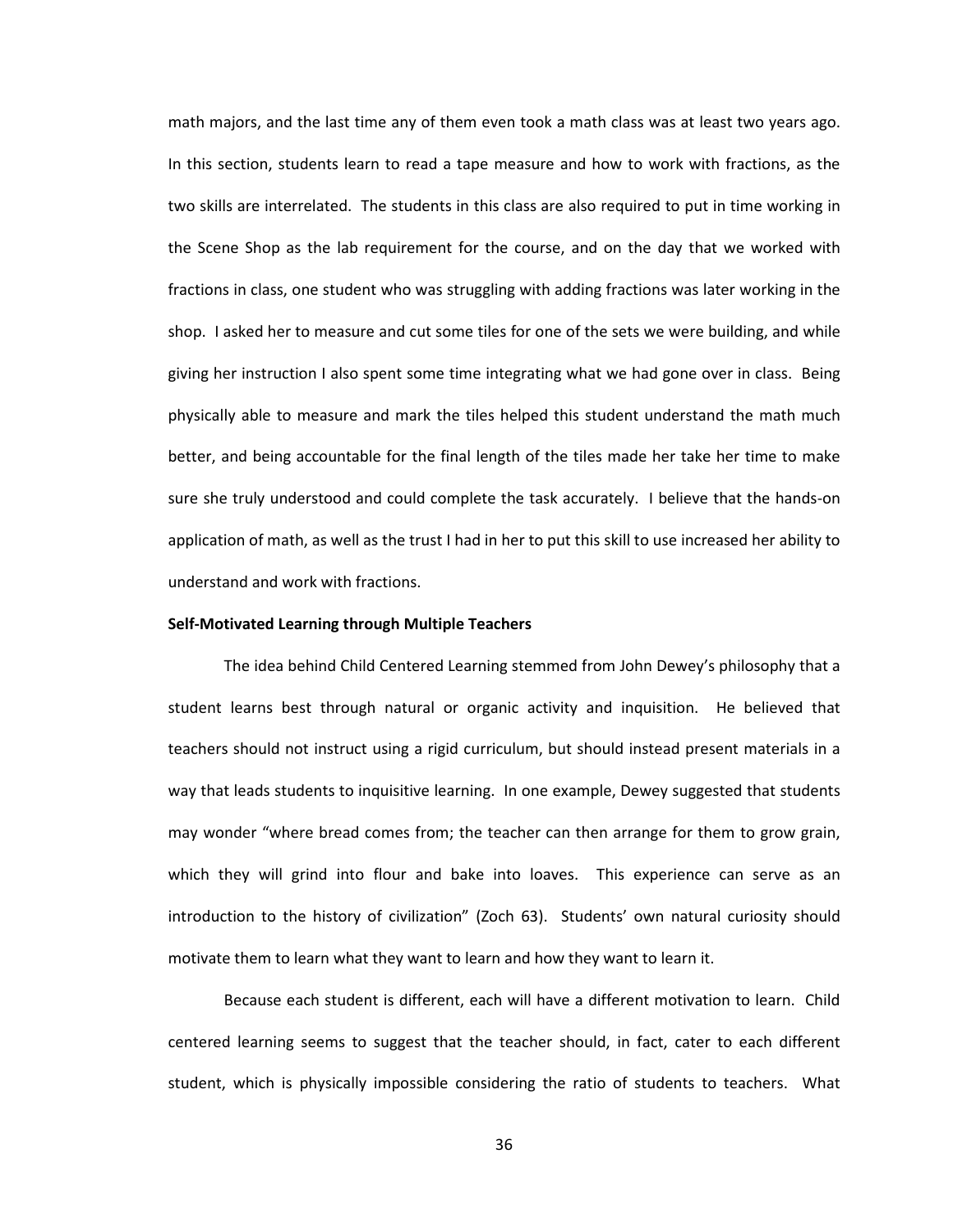Technical Theatre can offer is an alternative method to catering to each student – not tailoring the same exact lesson to each student, but allowing each student to follow a path that interests and challenges him. As described in the previous section, students in a Technical Theatre program have many options regarding which discipline to pursue as well as how to work within that discipline, making it an ideal opportunity for students to pursue individual paths while still under the guidance and leadership of the teacher(s) involved in the program.

Students in Technical Theatre do not only learn from their teachers, however. Because it is essentially a group project, students are able to learn from other students just as easily (if not more so) than from a teacher. One of the most rewarding experiences in Technical Theatre is being part of the life-path of a creative solution. It is rare that the first proposed idea become the final realized product as is; most final products in theatre are the result of many individuals offering their own knowledge, experience and creativity. During the design process, for example, each designer may have a different interpretation of a theme within the text. Through discussion of these themes, frequently a whole new idea emerges, creating a vision shared by the entire team.

These discussions also help spur interests among the designers, leading to new research and knowledge to be attained. In my role as Sound Designer for a production of *Arcadia*, for example, the Scenic Designer came to a meeting with research he had done on fractals, a very specific mathematical element prevalent throughout the play. His research inspired me to learn about fractal music and other relationships between math and music. Without this group learning environment, I may never have made the connection to this topic.

Technical Theatre is also unique in that no one can know everything, eliminating the traditional hierarchy between teacher and student. Because Technical Theatre draws upon knowledge from multiple subjects, both academic and vocational, it would require an expert in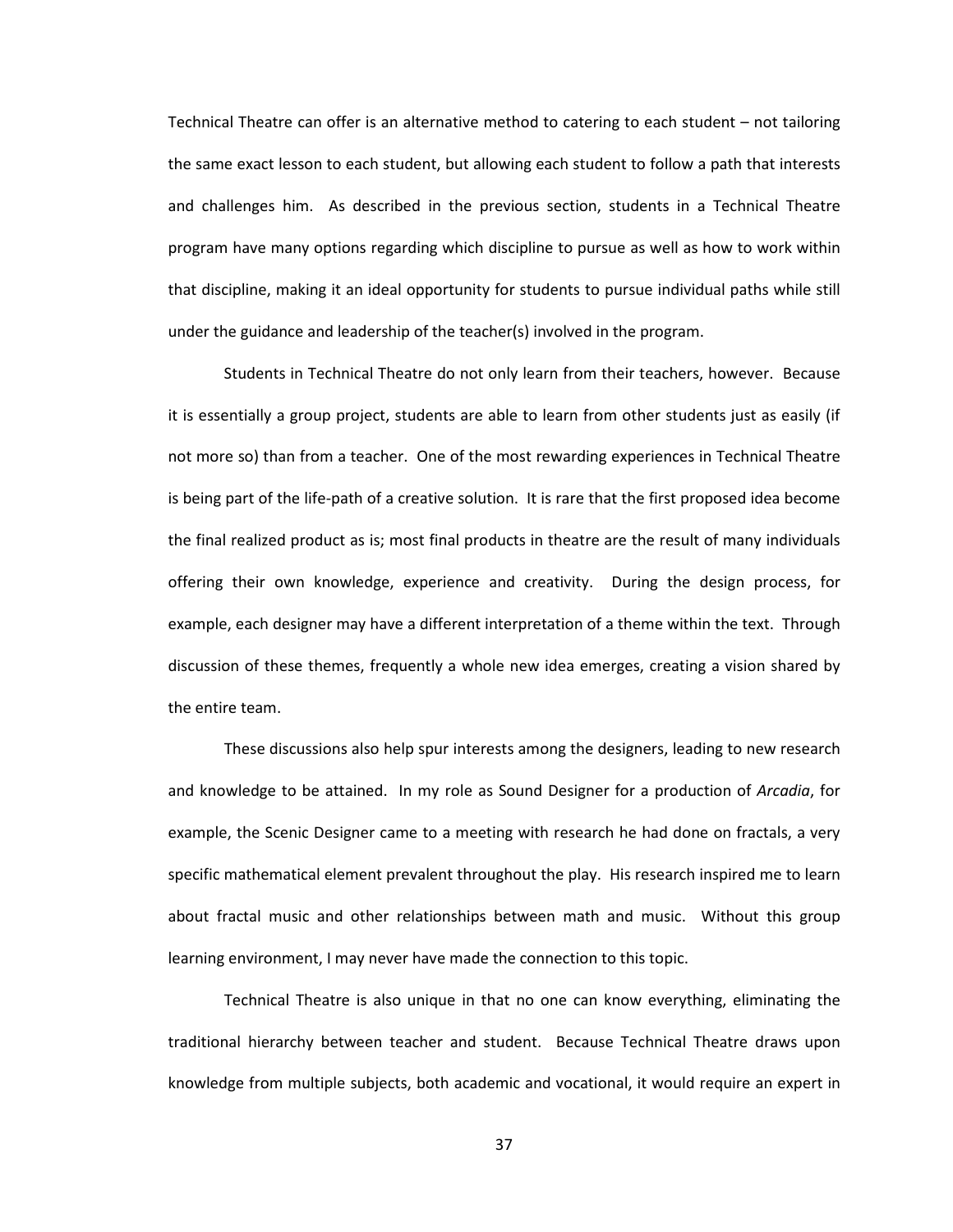every field to be present if the students were only supposed to learn from the teachers. The Technical Theatre teacher instead acts as a guide, drawing from their own experience (more extensive than that of the students) and helping direct students towards the information, skills and knowledge they are looking to attain. Even Technical Theatre teachers with extensive experience do not always necessarily know more than their students because of the rapid changes in technology both in and out of theatre.

This flow of knowledge regardless of age and experience is amplified by the fact that theatre designers and technicians often work in various locations throughout the country, especially for seasonal positions, and therefore are continuously exposed to different equipment and processes. Because theaters all have their own methods and materials that they prefer to use (as well as varying levels of funding), working in each theater is a completely unique experience, and one that shapes the employees who work there. For example, I know several incredibly talented Scene Shop Supervisors who know nothing about welding, simply because their theatre program does not own a welder. Theatre designers and technicians know that ignorance is not something to be ashamed of, especially when it comes to technology and equipment.

The technology used in theatre is also unique because up until recently, none of it was created for the intended purpose of using it in a theater. Previously, theatre technicians were continuously looking for innovative ways to use existing technology to create the effects or perform the tasks needed for a production. A representative from RoseBrand once visited our graduate studio class and explained to us that the only looms in existence that were large enough to create the seamless cycloramas we see in most theatres were originally used to make the fabric used to upholster trains. Even a great deal of the terminology we use in theatre was stolen from another industry – the earliest stagehands were actually sailors, as their experience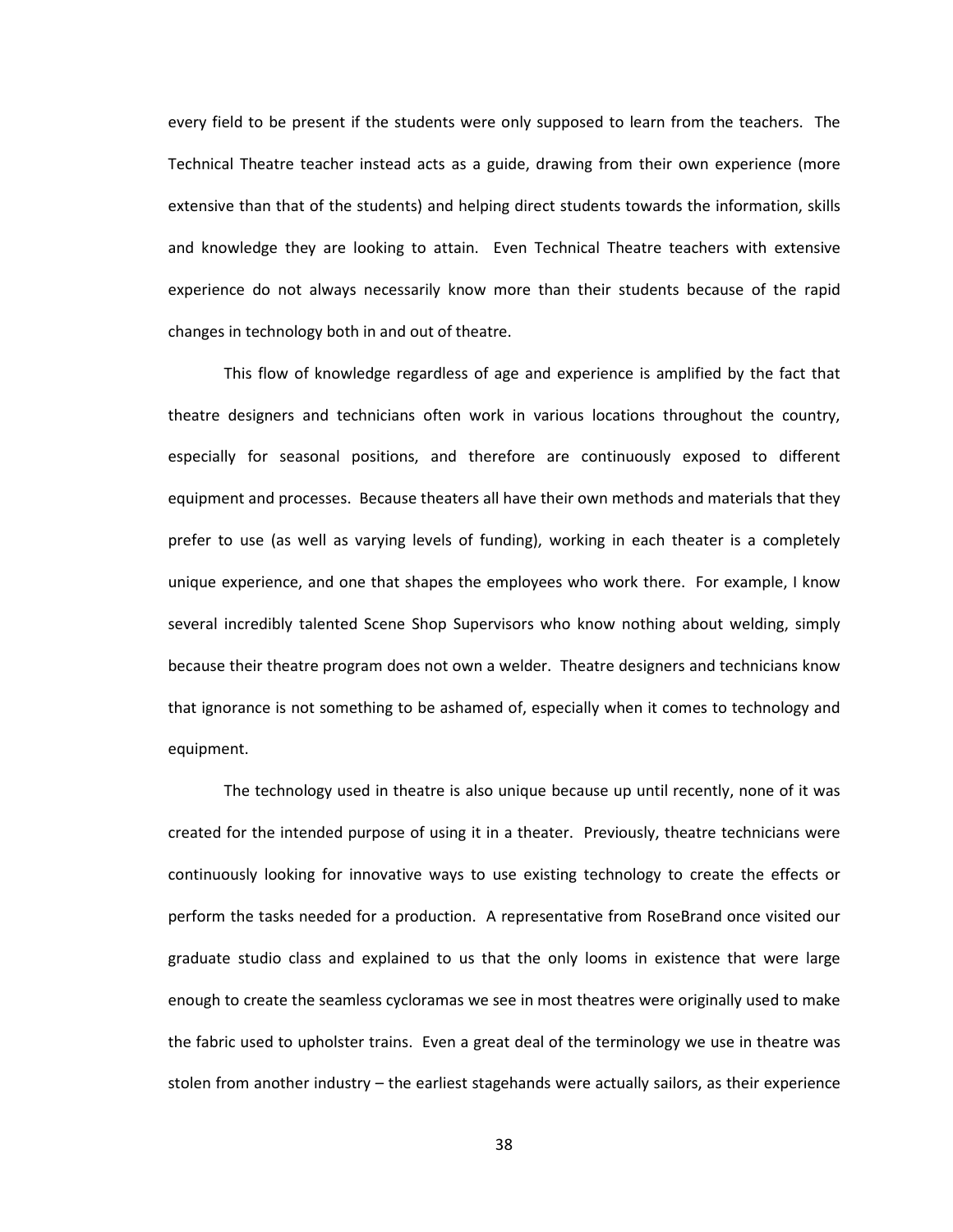with knots, ropes, pulleys, etc., made them the obvious choice for operating the developing stage technologies of the time. From these sailors we have the terms "deck" and "rigging," and we even have a superstition about whistling inside the theater<sup>[9](#page-50-0)</sup>.

A huge part of the innovation in theatre (both historically and presently) starts with a task needing to be accomplished and an individual taking a cue from their own experience to devise a solution out of an existing product, just as the sailors did with early rigging systems. Theatre technicians *have* created their own term to explain this process – the verb "to MacGyver" something is universally understood and respected. This process, which typically involves a significant amount of trial and error, is a perfect example of self-motivated learning through doing; an individual is interested in solving a challenge and therefore experiments repeatedly (while drawing upon other knowledge and experience) to find an appropriate solution.

# **Accountability and Responsibility as a Student and Citizen**

l

A major argument against Learner-Centered Education is that without an enforced curriculum, a student will become a "passive spectator…waiting for the teacher to do what *will make them smart*" (Zoch xvii). Critics such as Zoch believe that these theories have created a system in which it is expected that the teacher will do what is necessary to teach the student, and that the student is responsible only for allowing this process to happen, with no accountability of his or her own. In addition to creating passive students, Zoch believes that Learner-Centered Education negates the idea that a student must work hard to learn and to succeed at school. In support of this argument he offers the criticism from students who were the product of a child-centered educational institute, stating that by their own admission "they

<span id="page-50-0"></span> $9$  Sailors would whistle on boats to communicate instructions – if a person were to whistle in the theater, it could be confused as a signal to perform a scene change at the wrong time, thus injuring the cast and/or crew.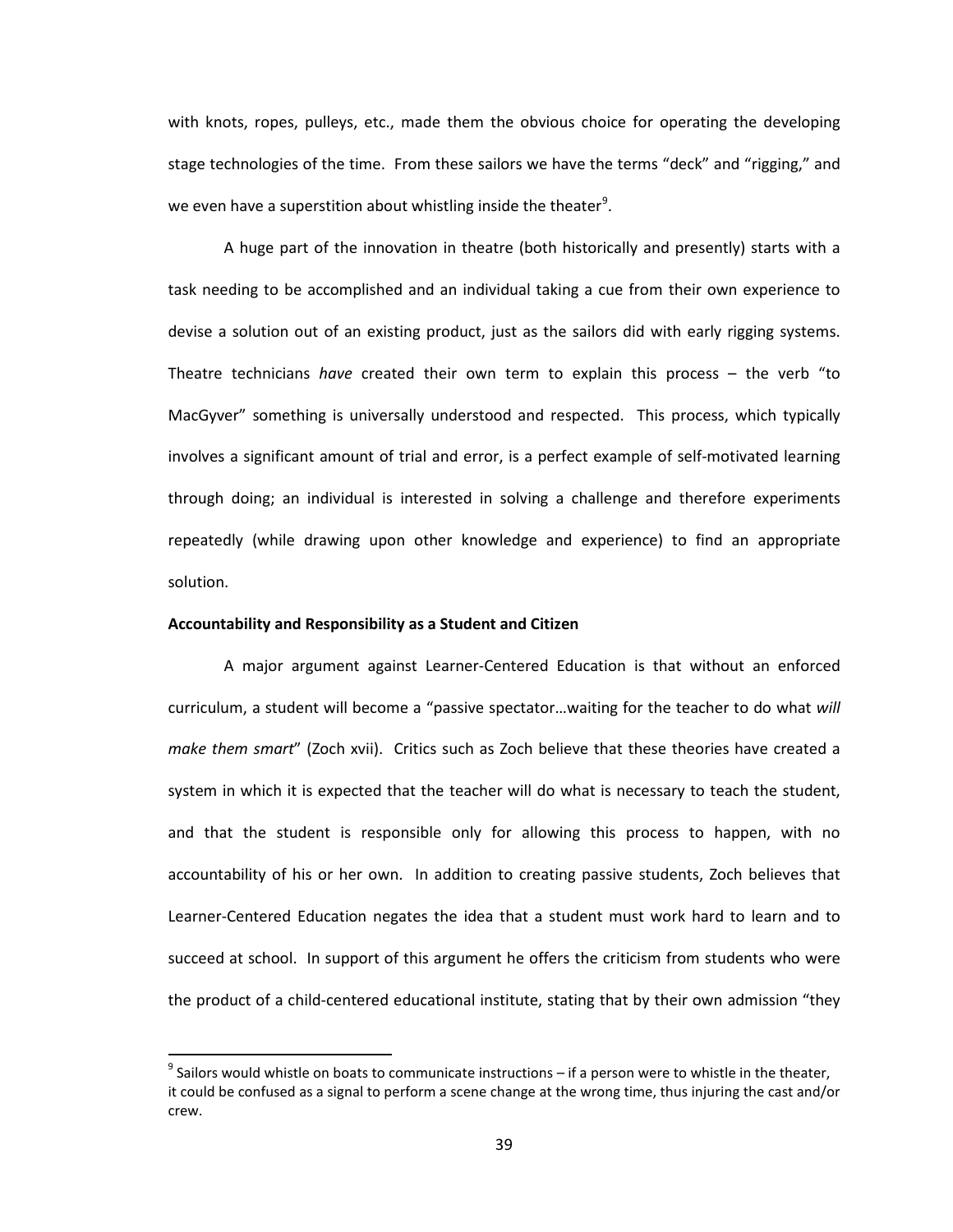did not learn to study and apply themselves, and wandered aimlessly through loosely planned activities" (Zoch 106).

Technical Theatre eliminates this potential occurrence because it is not a passive activity. Because there is no single correct answer<sup>10</sup>, students are required to think and provide solutions (whether aesthetic or practical) and cannot just memorize and regurgitate answers provided by the teacher. If students in Technical Theatre give a response such as "I don't know," it does not indicate that the teacher has failed to provide sufficient guidance, information, or stimuli, but rather that the student has not done his or her part of the work. Accountability in Technical Theatre inherently lies with each individual participant; students must drive themselves through the process of design and implementation, while the teacher guides them and prompts them to stay on track.

Another argument against Learner-Centered Education is that students become disengaged from school not only as a result of having too little demanded of them, but also due to the fact that there are no consequences when students do not meet these meager demands (Zoch 189). Students may work harder when there are consequences, especially when those consequences directly impact their friends and coworkers. In Technical Theatre, if one student does not put in the effort on his or her part, it can affect the entire production, resulting in both a poor reflection on that student and the resentment and distrust of others towards that student<sup>[11](#page-51-1)</sup>. Though education should not be aimed towards satisfying others, it can still be a strong motivator for students who lack the drive to work hard for their own fulfillment.

 $\overline{\phantom{a}}$ 

<span id="page-51-0"></span> $10$  There are, of course, clear-cut right and wrong ways to do things – for example, there is most certainly a wrong way to use a table saw. When creating a design or a technical solution, however, there is not a sole, pre-determined answer that must be reached by the student; plays are rarely done the same way twice.

<span id="page-51-1"></span> $11$  A failed attempt that is the result of an honest effort is rarely met with this type of resentment and distrust, as theatre designers and technicians are generally risk-takers, willing to try and fail. In my experience in education (both as a student and as an educator), I have found it absolutely uncanny how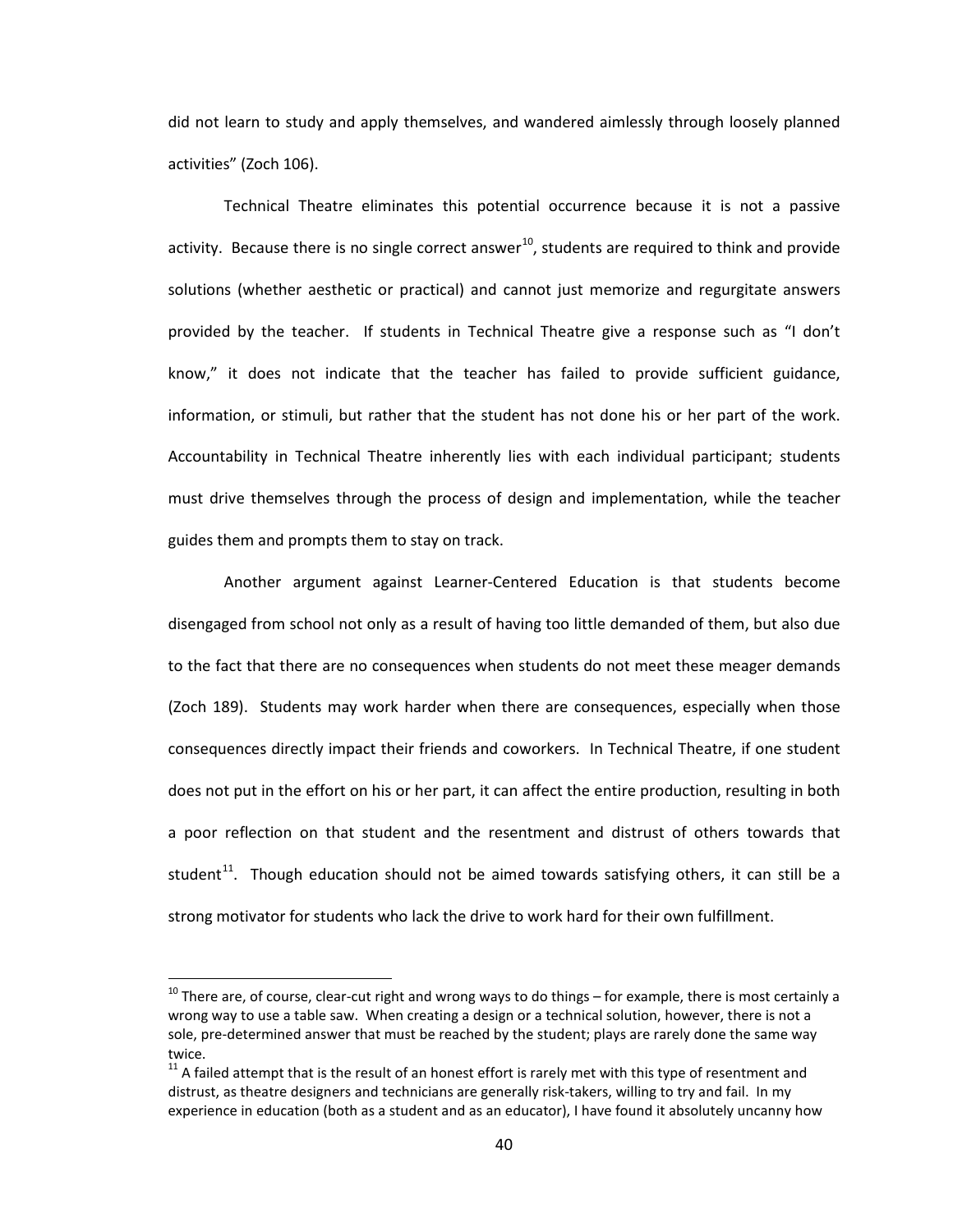Technical Theatre, therefore, holds students responsible for their own work through their accountability to the rest of the production team. Students are given tasks which they must complete through their own motivation, but the process and direction they choose to utilize are completely up to them. It is a perfect model of Learner-Centered Education in which students have the freedom to pursue their own interests and can build self-confidence while still having to work hard and be accountable for their work.

Like education, Technical Theatre is a struggle to absorb, create, apply, and integrate knowledge. Each production requires all individuals involved to bring their experience, knowledge, skills and motivation to the process and integrate it all together, each time creating a unique experience that is a direct result of the stimuli - the individuals involved.

 $\overline{\phantom{a}}$ 

students inherently know when a colleague did not put their full efforts; likewise, I have also been truly inspired by the compassion of students towards each other when they know they tried their best.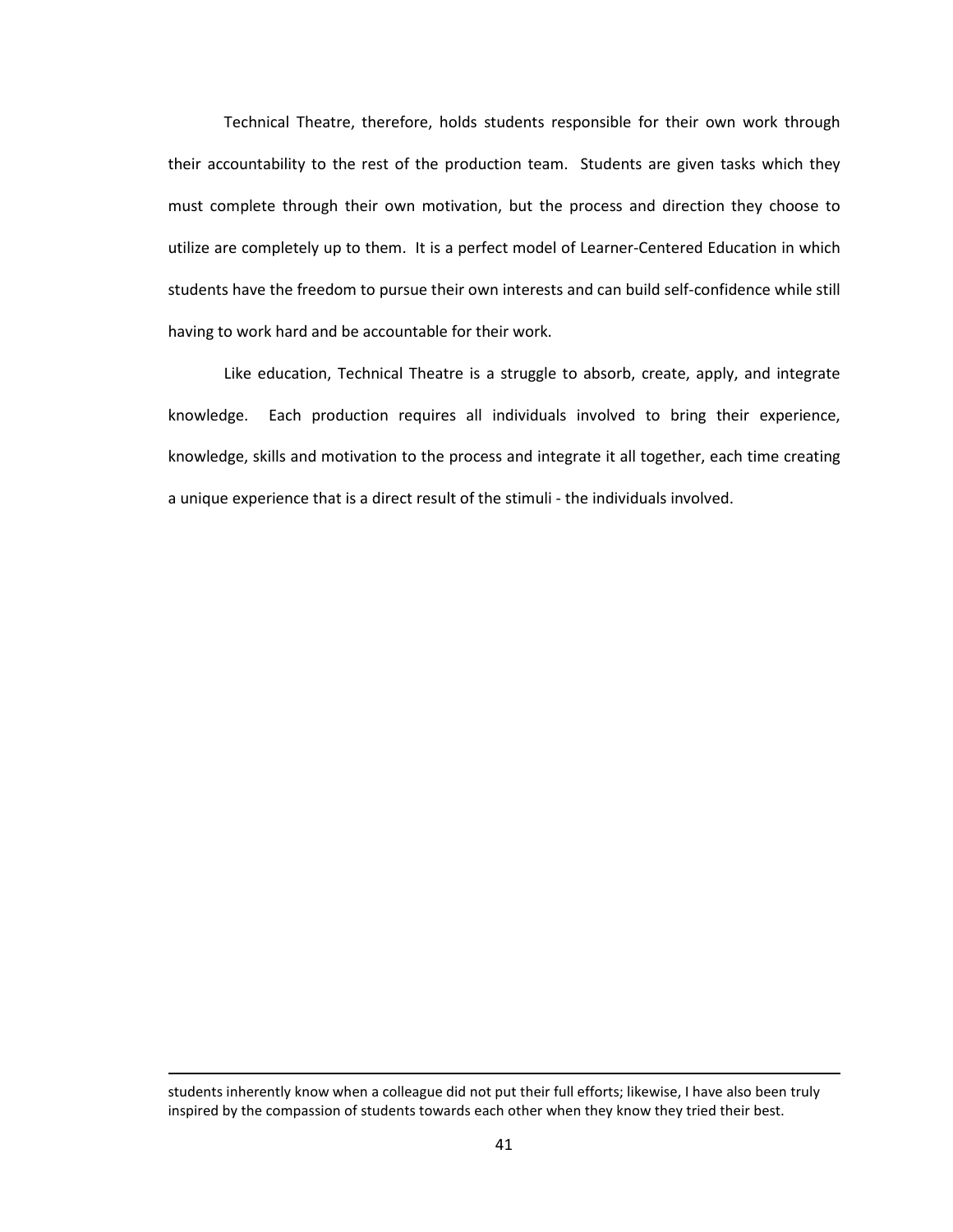#### CHAPTER 4

#### THE CURRENT TREND IN EDUCATIONAL THEORY – CONTENT VERSUS SKILLS

The premise behind Learner-Centered theories was that students can learn content through hands-on applications and the acquisition of skills. Though Learner-Centered Education theory was at the height of its popularity during the middle of the  $20<sup>th</sup>$  Century, other competing schools of thought such as Direct Instruction emerged at that time in opposition to the idea of learning through doing, favoring instead a more traditional approach to teaching core subjects<sup>[12](#page-53-0)</sup>. Today these educators of the traditional methodology cite the difference between the American school system and that of other countries like Japan, who consistently outperform Americans on international assessments (such as  $PISA^{13}$  $PISA^{13}$  $PISA^{13}$ ). Others like Paul A. Zoch, however, still argue that "The American education system is superior to the Japanese method because of its emphasis on thinking rather than simple memorization…" (194).

Both ends of the spectrum on this topic make strong arguments, but moderates see the need for a balance to be struck between the two. In their book *Shift Ed: A Call To Action for Transforming K-12 Education*, authors David Houle and Jeff Cobb argue that "Such polarization is senseless and detracts from finding replicable, effective ways to implement curricula with an appropriate focus on both content *and* skills" (116). The current movement towards this position of the integration of content and skills can be clearly seen in national initiatives such as the Common Core State Standards and the Four C's, as well as in expanded ideas from educators as to what additional skills are important in education. As previously demonstrated in Chapter 2, Technical Theatre already incorporates content and skills in much the same way these initiatives

 $\overline{\phantom{a}}$ 

<span id="page-53-0"></span><sup>&</sup>lt;sup>12</sup> Direct Instruction is a teaching model developed by Siegfried Engelmann that is designed for mass replication...(Nadler 1-2)<br><sup>13</sup> Programme for International Student Assessment – a survey given every three years to 15-year-old

<span id="page-53-1"></span>students with the intention of determining efficacy of schools throughout the world.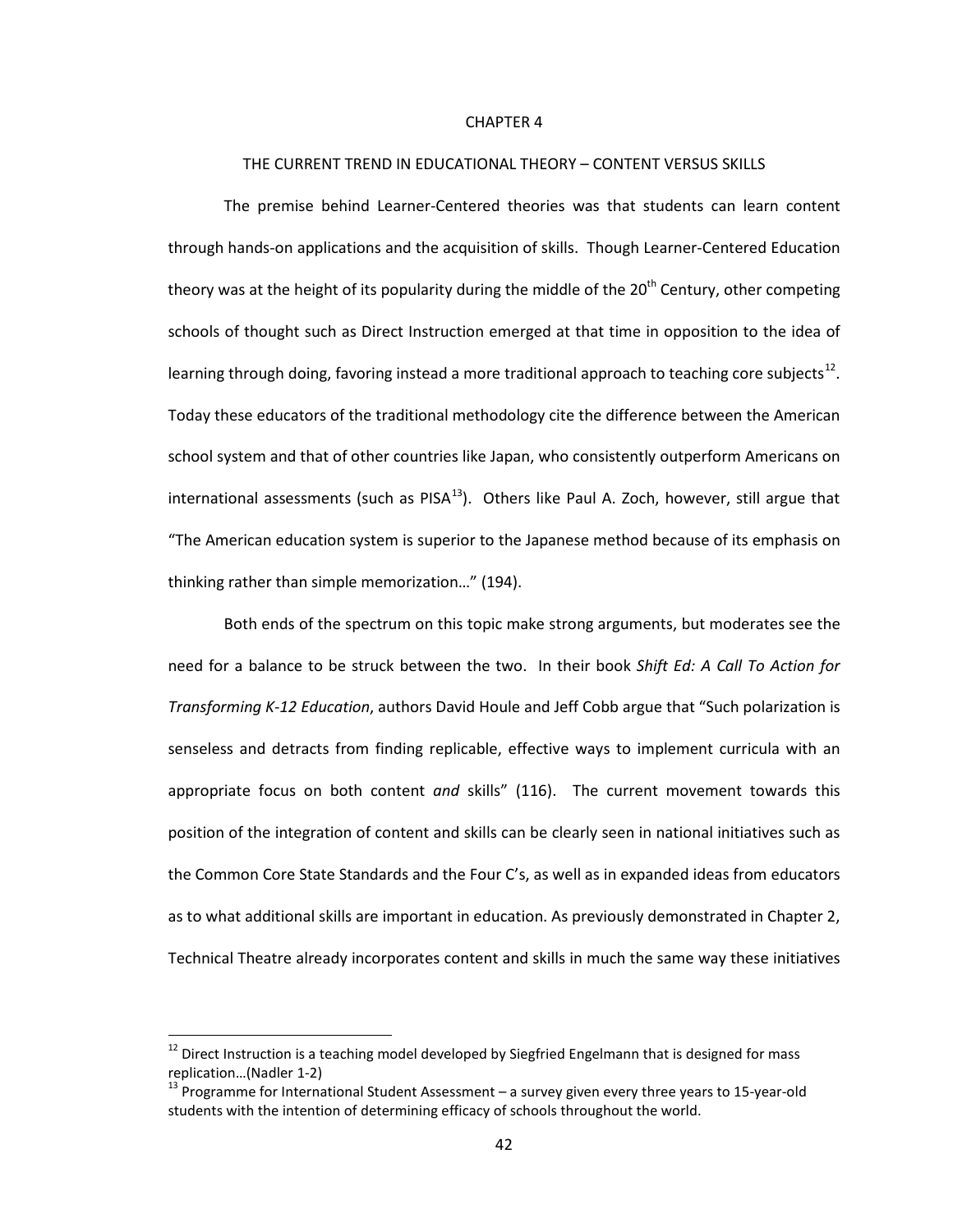propose, making it an excellent model for implementing and/or complementing these movements in a practical and effective manner.

#### **The Common Core State Standards**

Released in 2010, the Common Core State Standards are the result of collaboration between teachers, parents, administrators and state leaders. The goal of this initiative was to create a list of the basic content and skills that students should develop based on grade range. The standards are voluntary, and 45 states have already adopted them. States are also allowed and encouraged to expand upon the provided standards as needed. While the standards currently only address Math and English language arts, other organizations are leading their own initiative in developing standards for science, world languages, and the arts.

The Mission Statement for the Common Core State Standards Initiative states that "The standards are designed to be robust and relevant to the real world, reflecting the knowledge and skills that our young people need for success in college and careers. With American students fully prepared for the future, our communities will be best positioned to compete successfully in the global economy" (National Governors Association Center for Best Practices). Rather than specify content such as vocabulary and mathematical formulas, the standards suggest skills that students should be able to master that demonstrate knowledge of instructed content. For example, rather than provide a list of specific vocabulary words that all students must know, one of the fourth grade language standards states that students should be able to "Choose words and phrases to convey ideas precisely" (National Governors Association Center for Best Practices). The standards are also left open enough that teachers can work with them however they choose; both learning through doing and direct instruction could be equally effective in meeting the standards, depending on the methodology preferred by each teacher.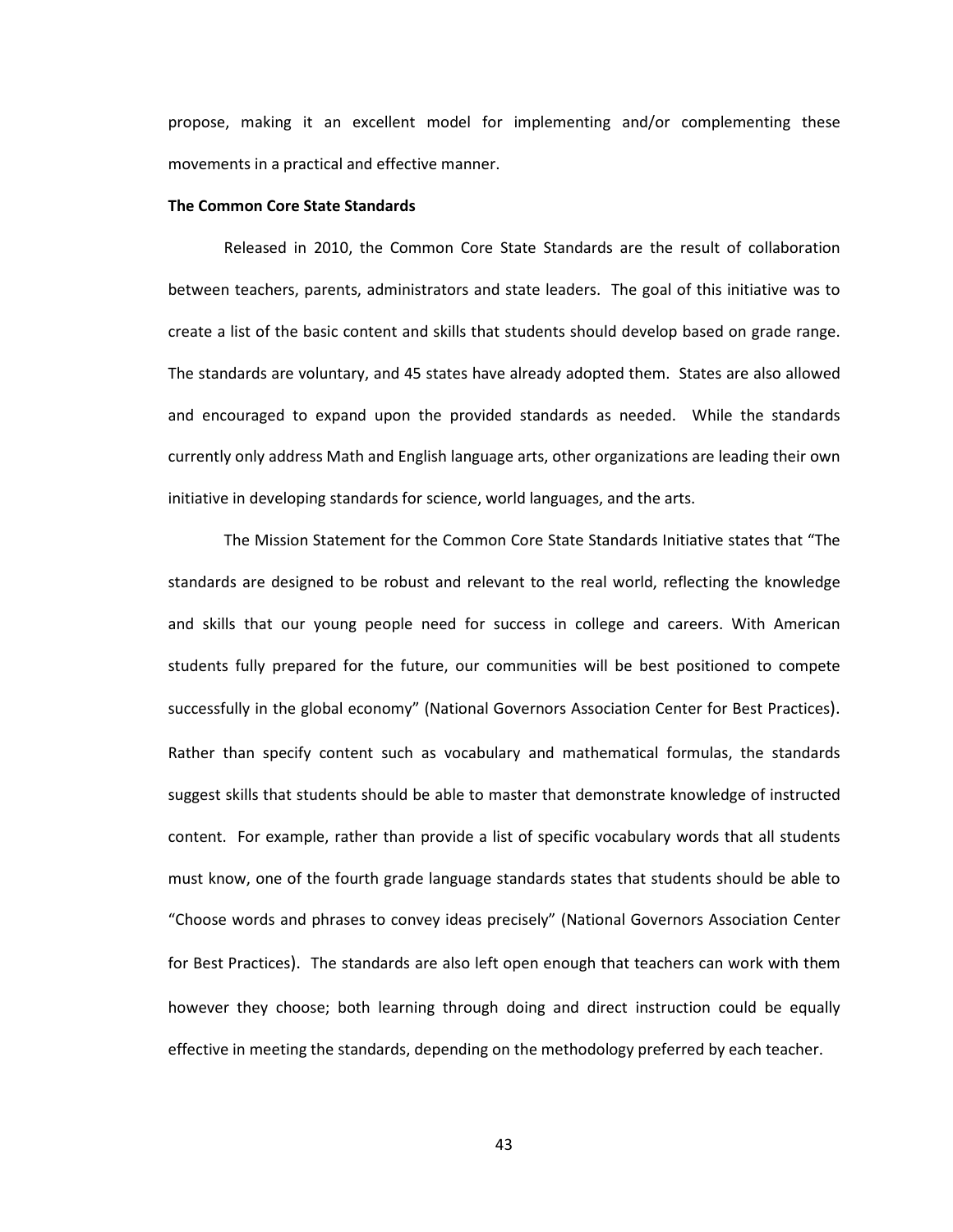#### **ArtsBridge**

 $\overline{\phantom{a}}$ 

University of Nevada, Las Vegas (UNLV) offers a program called ArtsBridge, which partners with a local grade school with the goal of using art to effectively teach core subjects. As an ArtsBridge Scholar for the Spring 2014 semester, I have been working on developing a curriculum which bridges art and the core subjects through theatrical design and technology. In meeting with the host teacher of the classroom in which I will be teaching, we have found that the Common Core Standards are extremely useful in helping us develop the objectives of the curriculum I am forming. I have chosen the standards that I think my curriculum can best address, and from there the host teacher is also able to integrate this program into her regular course planning. Not only will the students benefit from the integration of arts as a teaching method for core subjects, but the exposure to the arts that the students will receive will be of great benefit in a school that otherwise may not include a great deal of arts education.

Many of my ArtsBridge lessons have focused on integrating math and language skills into a project surrounding theatrical design. For example, one project focused on creating paper kites that could then be decorated as posters to advertise the play they are designing<sup>[14](#page-55-0)</sup>. Folding the paper to create the kites integrated fractions and the different types of angles (obtuse, right, acute), and while decorating the kite I asked the students to draw a scene that represented the rising action of the play, as they had already learned the parts of a story from their normal classwork (exposition, climax, etc.). The final result of their kites demonstrated whether or not the students had mastered understanding of the content.

With its focus on teaching students how to integrate and apply knowledge, Technical Theatre is an excellent complementary program to the Common Core State Standards Initiative. The implementation of Technical Theatre programs in public schools would create opportunities

<span id="page-55-0"></span> $14$  The proiect for the semester is for the students to design a set and build a model for a story in their reader, *The Emperor and the Kite*.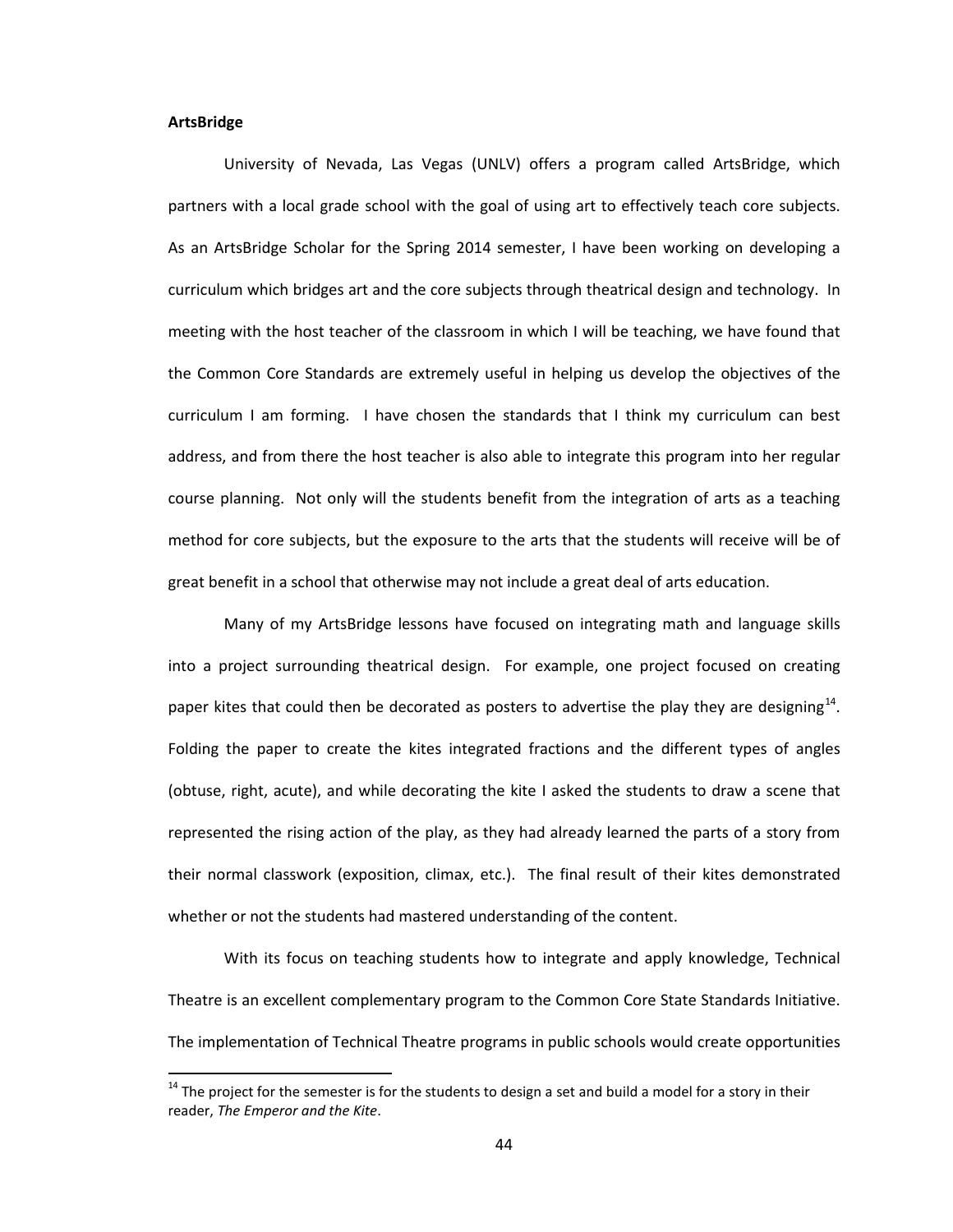for students to demonstrate their newly acquired knowledge through a practical application, thus developing the skills encouraged by the Common Core State Standards.

#### **The Four C's**

The National Education Association (NEA) recently published a guide to what they call the Four C's – critical thinking, communication, collaboration, and creativity. Dennis Van Roekel, President of the NEA, wrote a letter introducing this guide, in which he explains that as a founding member of the Partnership for  $21<sup>st</sup>$  Century Skills, the NEA is working to "prepare our young people for college, work, and life." While "every child should possess strong content mastery," the Four C's are equally important in helping "our students connect learning with real life and to provide them with the necessary skills to prepare them for success" (Roekel 1).

The Partnership for  $21<sup>st</sup>$  Century Skills (P21) was established with help from the NEA in 2002, and began by highlighting 18 different skills as part of the "Framework for  $21<sup>st</sup>$  Century Learning." Eventually these 18 skills were narrowed down to four (the Four C's) that were determined by educators and leaders to be the most important (National Education Association 3). The research and development of the Four C's is based upon the stance that "America's system of education was built for an economy and a society that no longer exists...In the 21 $^{\rm st}$ Century, citizenship requires levels of information and technological literacy that go far beyond the basic knowledge that was sufficient in the past" (National Education Association 5).

Despite their advocacy for integrating skills and content, P21 and other proponents of these 21<sup>st</sup> Century Skills meet opposition from traditionalists who believe the focus in education should be solely on content:

> Criticism from supporters of core knowledge that supposedly twenty-firstcentury skills like critical thinking, teamwork, and problem solving are nothing new is correct to an extent. Successful people have always needed most of the skills that are often touted now as the path to curing our educational ills. But all hype aside, the broad and collective urgency for mastering these skills has never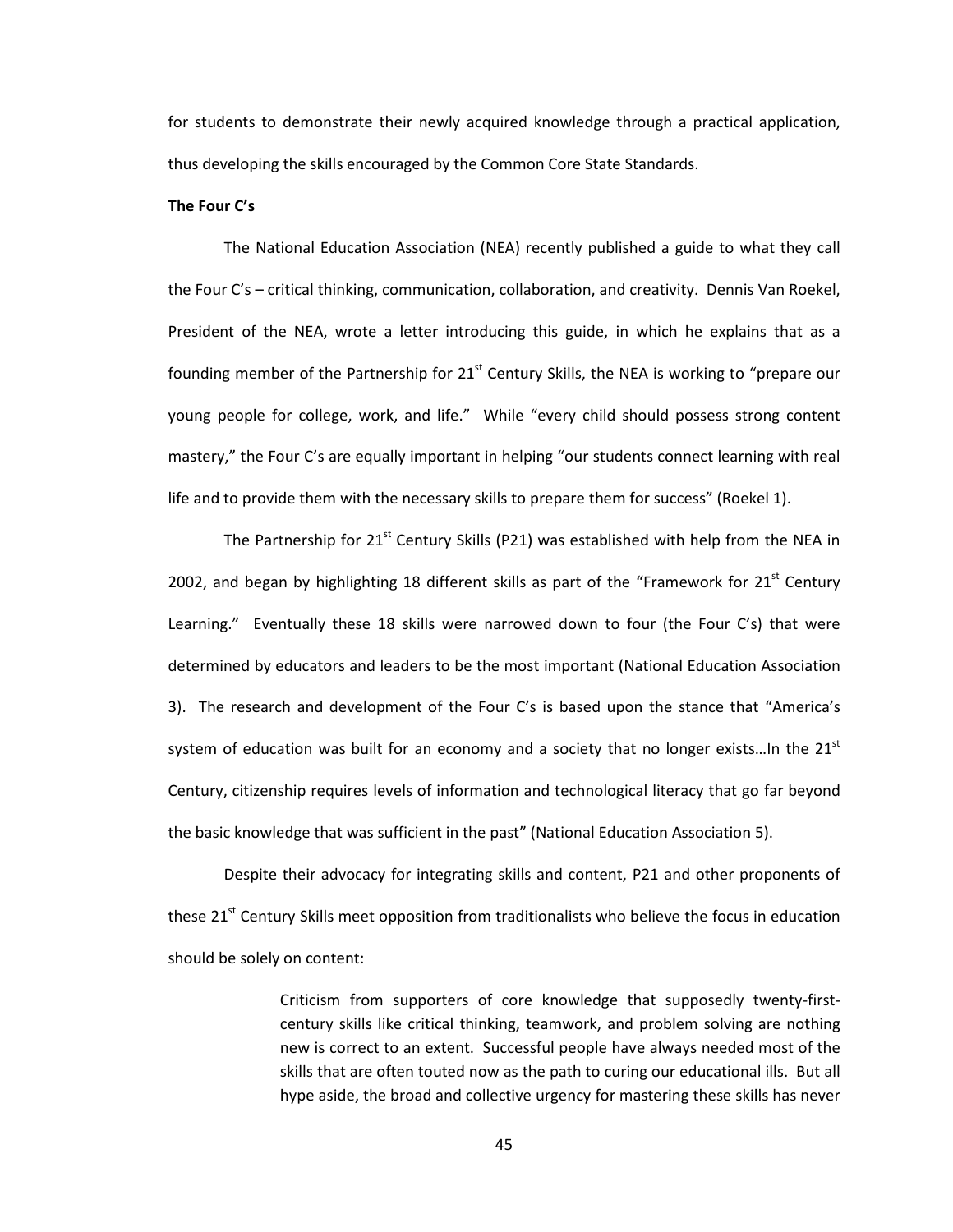been higher…the context in which those skills must be applied and the speed with which that context is changing is simply unparalleled in history (Houle/Cobb 116).

Employers and other educators nationwide are supporting the importance of  $21<sup>st</sup>$ Century Skills. The Bill and Melinda Gates Foundation supported a study in which University of Oregon professor David T. Conley found that skills such as "'analysis, interpretation, precision and accuracy, problem solving, and reasoning' can be as or more important that content knowledge in determining success in college courses" (National Education Association 8). According to a 2010 study performed by the American Management Association, executives from several major corporations were surveyed regarding their views on the importance of  $21<sup>st</sup>$ Century Skills; 75 percent of those surveyed believed these skills would gain importance for their companies over the next few years, and 80 percent agreed that "fusing the 'Three Rs' and the 'Four Cs' would ensure that students are better prepared to enter the workforce" (National Education Association 6).

# **21st Century Skills**

Tony Wagner, the co-director of the Change Leadership Group at Harvard Graduate School of Education, is another advocate for the importance of 21<sup>st</sup> Century Skills. Wagner sees one of the flaws in our current education system in the fact that "Increasingly, there is only one curriculum: test prep." Though he admits that knowing academic content is necessary for students to succeed, he offers seven "survival skills" that would help "teach students to think instead of merely drilling for the test" (Houle/Cobb 123). These seven skills include the Four C's and offer excellent descriptions of their importance in today's workforce; through each of these descriptions, it is clear that Technical Theatre is an excellent model for teaching all of the  $21<sup>st</sup>$ Century Skills.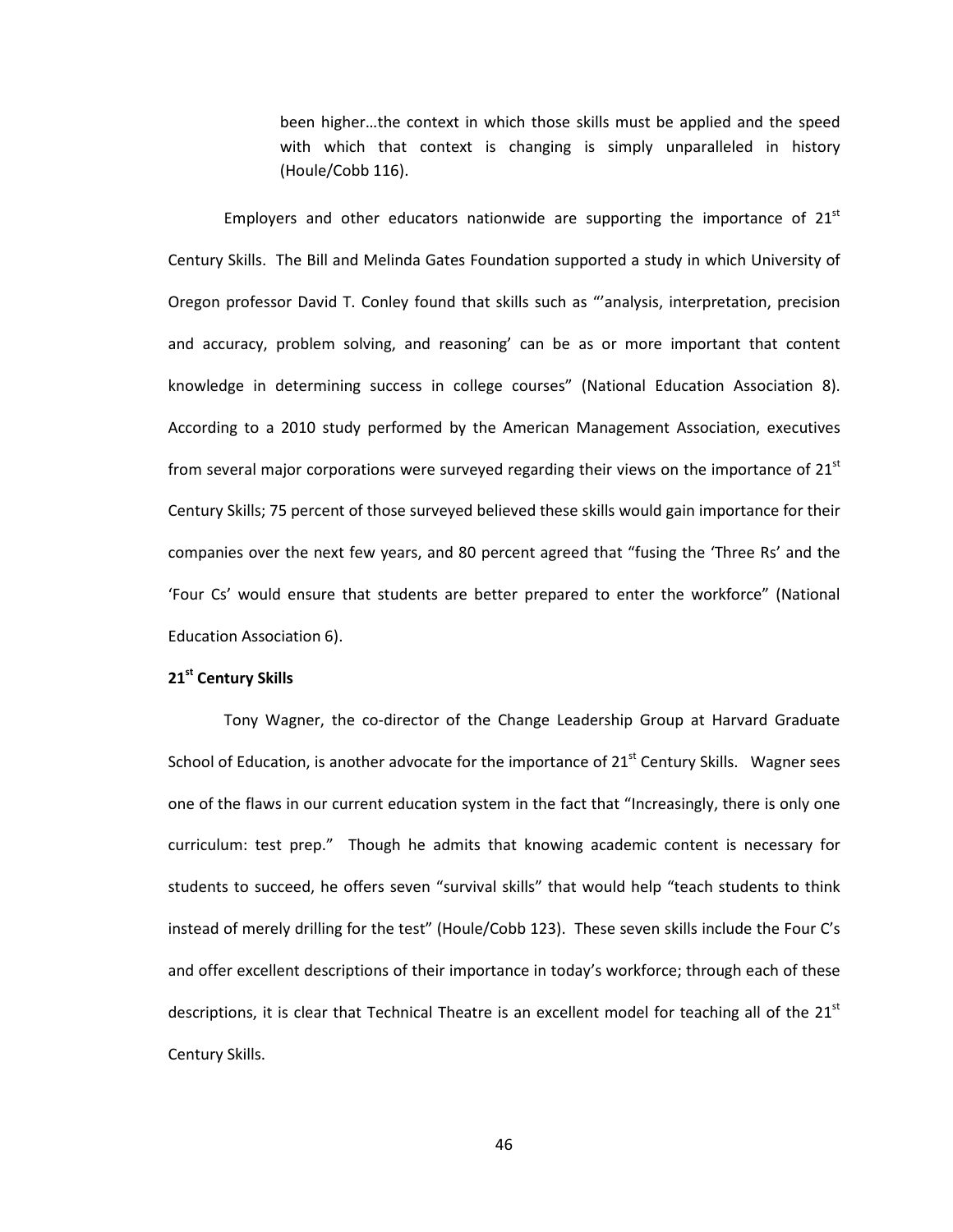### *#1 - Critical Thinking and Problem Solving*

From an employer standpoint, this skill is critical for the success of a company in today's global economy, and according to many executives, "the heart of critical thinking and problem solving is the ability to ask the right questions" (Houle/Cobb 123). The successful theatre designer or technician knows that posing questions - both to others and to themselves – is crucial. For example, a Technical Director must be continuously thinking and asking about the practicalities of a scene design, such as, "How many people need to stand on this unit?" or, "What type of shoes will the actors be wearing?" Failing to ask these questions could result in unsafe situations. The designer, on the other hand, must be asking themselves, the director, and the rest of the design team, "What will the audience take from this? What does it mean if I choose one color over another?" These are only a few of the many questions that occur on a daily basis throughout the production process.

# *#2 - Collaboration and Leadership*

"Teamwork is no longer just about working with others in your building" (Houle/Cobb 123). Thanks to technology, teams are often spread out across the world, and must learn to interact and communicate using this technology (such as conference calls, webcasts, internet meetings). In theatre, this is also true. Many times a director or designer will be working on another production miles away, and the only way to hold a production meeting may be through using web-based video technology such as Skype. Summer Stock theaters also frequently face this problem, as most of their design and production team does not meet in person until the build period starts; all of the pre-planning must be done via email, conference calls, or other technology.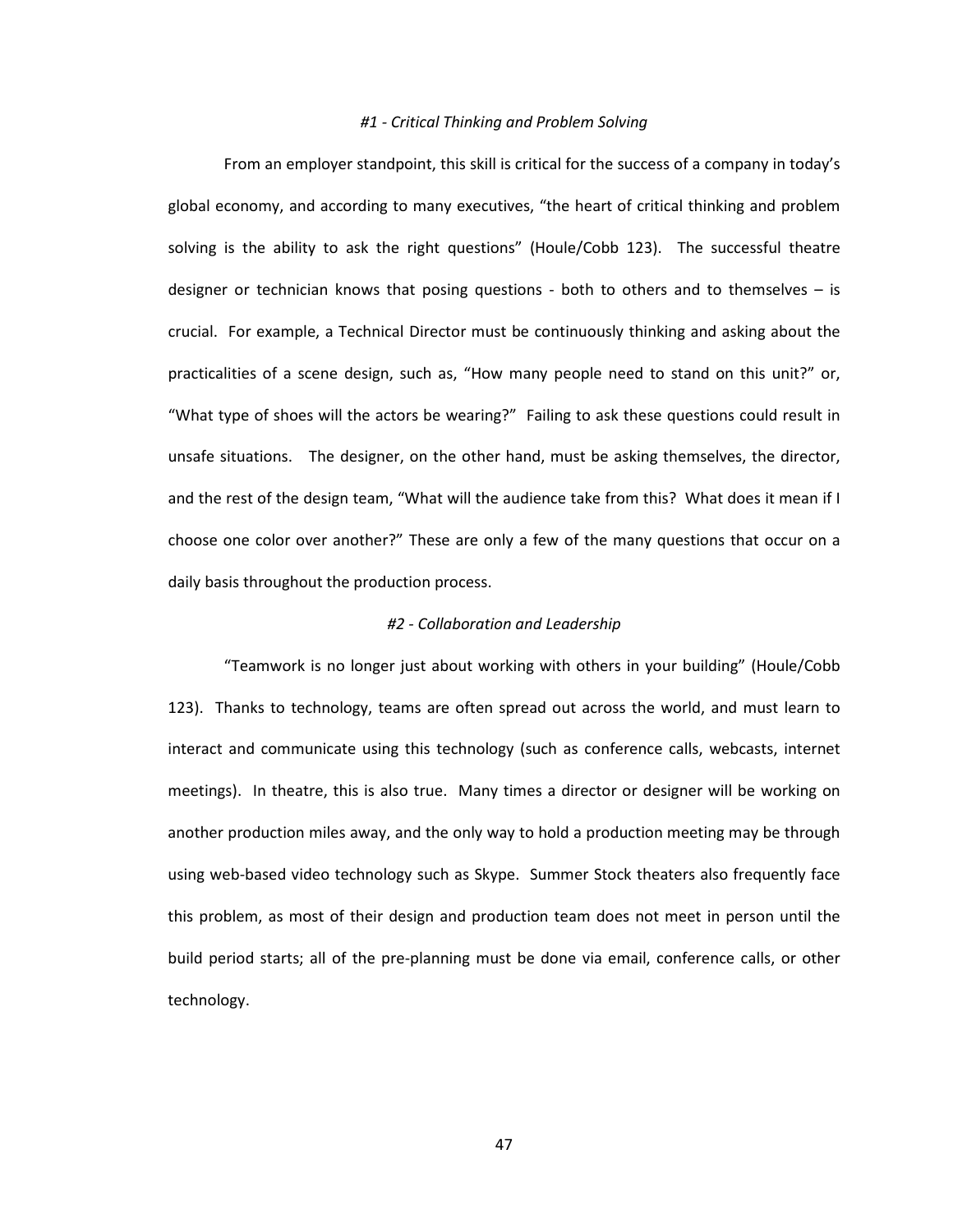### *#3 - Agility and Adaptability*

Not only do the skills and technology change, but even the jobs or job descriptions change in this day and age. Clay Parker of BOC Edwards states, "I can guarantee the job I hire someone to do will change or may not exist in the future…" (Houle/Cobb 124). The ability to adapt and learn new skills now goes beyond one dedicated skill set. Students in a Technical Theatre program are adaptable in a way that would easily prepare them for this new mindset; since every production is a new experience, even when a student consistently performs the same role within a production, that job may be completely different from one production to another. Additionally, theatre students are normally expected (if not required) to perform more than one job at some point during their education – most students have experience in at least two or three different roles.

# *#4 - Initiative and Entrepreneurialism*

Mark Chandler of Cisco describes this skill set as the ability to overcome risk aversion. "I say to my employees, if you try five things and get all five of them right, you may be failing. If you try 10 things, and get eight of them right, you're a hero. You'll never be blamed for failing to reach a stretch goal, but you will be blamed for not trying" (Houle/Cobb 124). Technical Theatre is grounded in trying new things and letting our failures guide our future success. Because of the ever-changing nature of the field, designers and technicians are habitually coming up with new, creative solutions to design or technical challenges, and not all of them work.

# *#5 - Effective Oral and Written Communication*

Effective Communication is not just limited to an ability to spell and punctuate. Wagner states that in interviewing various executives, "the complaints I heard most frequently were about fuzzy thinking and young people not knowing how to write with a real voice" (Houle/Cobb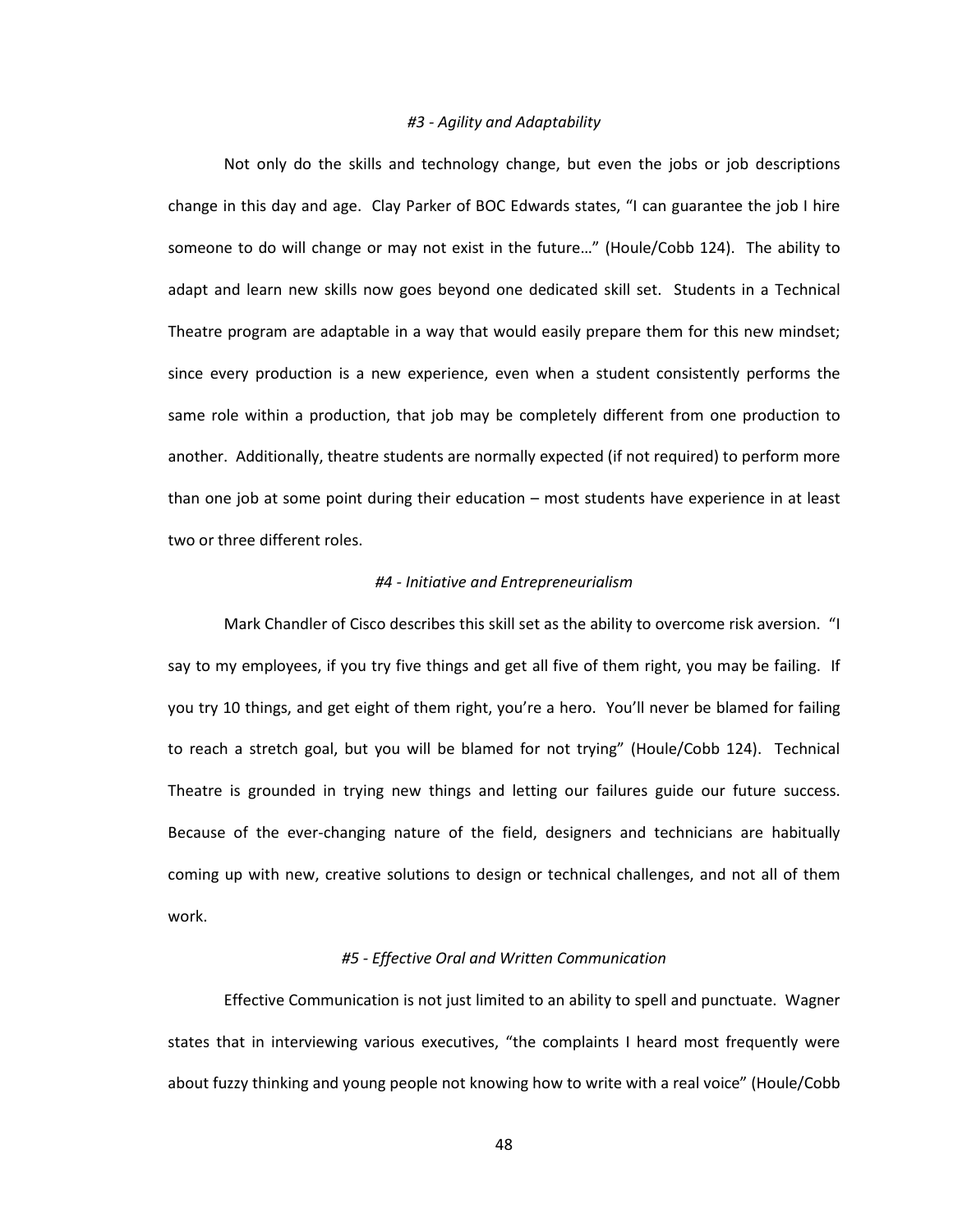124). Students may understand and be able to employ the technical skills required with speaking and writing, but without a focus of what they are trying so say, their communication skills are still lacking. Technical Theatre requires students to learn to express themselves and clearly convey their ideas on a daily basis. Designers in particular develop this skillset through necessity, as design ideas are often intangible or difficult to express in words. Finding ways to communicate these abstract ideas to the director, other designers and technicians implementing the designs is a crucial skill learned in Technical Theatre.

# *#6 - Accessing and Analyzing Information*

Thanks again to technology, the amount of information that is accessible today is overwhelming, and much of it is still changing - Wagner gives the example of how many planets there are in the Solar System, a number that has changed even as recently as the last decade (Houle/Cobb 124). Students need to learn not only how to access the information, but also how to pick out what is pertinent and valid. Theatre students learn in an environment where the information and technology is in a constant state of change, and are therefore already accustomed to this condition and able to adjust with it. The amount of research that is required of both designers and technicians also makes these students even more prepared; they may even have the upper hand by still knowing how to use books and libraries for this research.

# *#7 - Curiosity and Imagination*

In a world strife with mass production, individuals are constantly looking for means to define themselves as unique. "Daniel Pink, the author of *A Whole New Mind*, observes that with increasing abundance, people want unique products and services: 'For businesses it's no longer enough to create a product that's reasonably priced and adequately functional. It must also be beautiful, unique, and meaningful'" (Houle/Cobb 124). This is the quintessential description of the end-goal of a theatrical production. Audiences generally do not want to see the same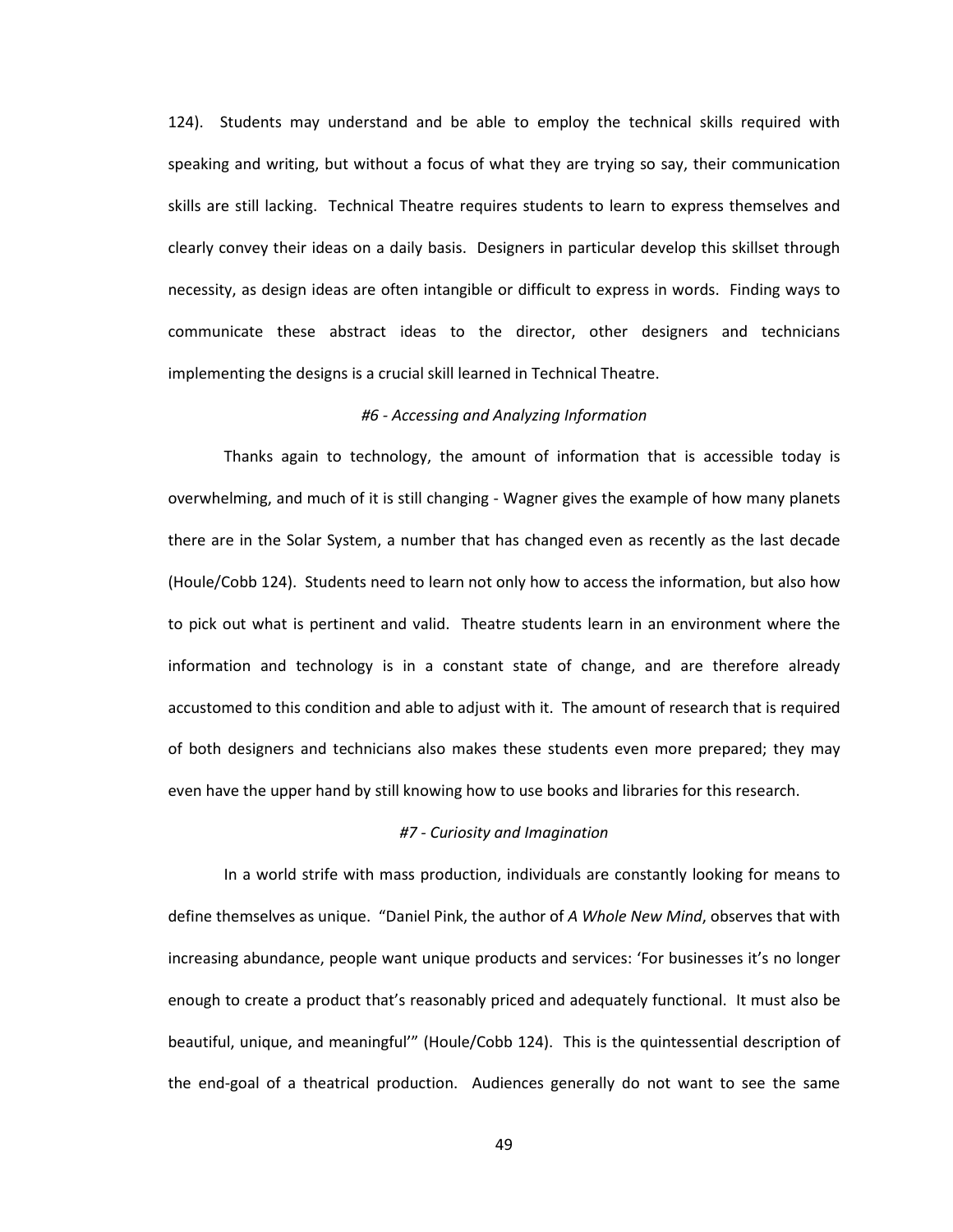production done the same way twice, nor do designers often choose to reuse old designs. Theatre communities and their audiences want new, innovative, and interesting designs that also function both technically and metaphorically. Theatre artists have been adhering to this idea for years.

The trend towards integrating these skills into a traditional curriculum has established itself in current educational theory. Now it is up to educators to find ways of achieving this goal. Though there already exist several models that attempt this integration (as will be discussed in Chapter 5), it is clear that Technical Theatre programs inherently build crucial life and workrelated skills into an academic curriculum through encouraging focus on both content *and* skills.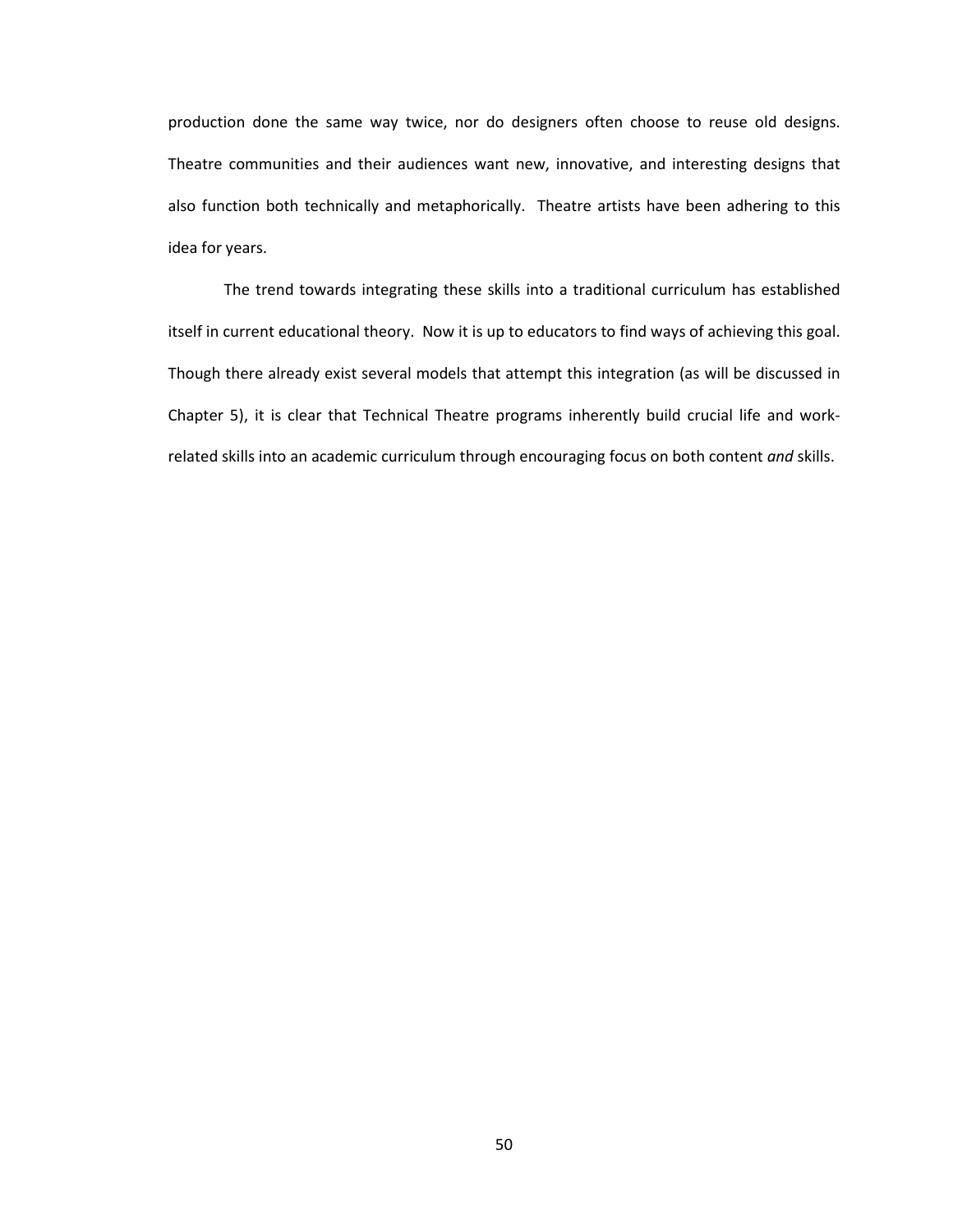#### CHAPTER 5

#### MODERN ACADEMIC MODELS BRIDGING THE GAP

Despite modern trends towards using education as a way to train students for future jobs and careers, there are very few advocates encouraging students towards strictly vocational training. Opponents of vocational training argue that all high school students must receive enough training to be eligible for postsecondary education, even if they are attending a vocational program (Graubard 13). Attending college and attaining academic degrees is still considered by many to be the only road to success. Therefore any modern attempt at teaching skills needed for the workforce must be accomplished by integrating these skills into an academic program.

Several different types of programs have developed over the last century that attempt to bridge this gap between vocational training and academia. For example, "Tech prep, career academies, industry majors, youth apprenticeships, and other innovations have demonstrated the possibility of combining preparation for both college and careers" (Gordon 15). Other less vocationally-aimed programs and institutions, such as Progressive schools and A+ Programs, attempt to integrate skills and knowledge through experiential and hands-on learning, as well as through the arts. These innovations have all demonstrated both advantages and challenges in their approaches; through a brief examination of each of these programs, it is clear that Technical Theatre offers a different solution that can help achieve the same goals in public schools.

### **Progressive Schools**

The Chicago Laboratory School, founded in 1896 by John Dewey, is one of the oldest institutions attempting to reform education through hands-on learning. It began as an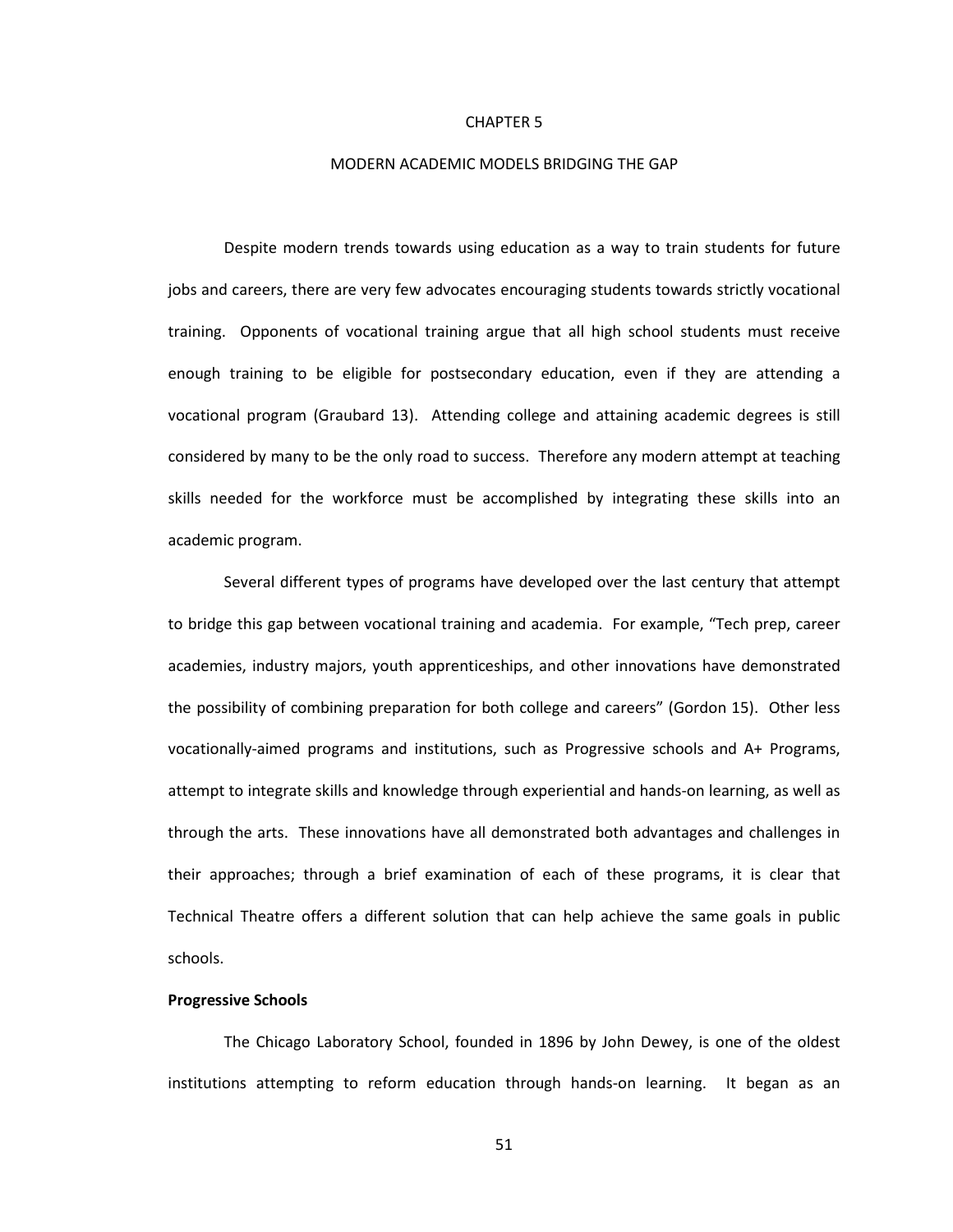experimental elementary school through the University of Chicago where Dewey was teaching. Today the school admits students from Nursery School through High School, and offers a curriculum based on hands-on learning that is described as ever-changing and fluid, allowing students to pursue academic excellence through their own interests (Lab's Curriculum).

While there is little data to demonstrate whether students from this school (or other progressive private schools) fare any better than their counterparts at other institutions, what is clear challenge with this option for offering hands-on learning is that it is extremely expensive to send your child to the Lab School. Tuition for Nursery School is over \$17,000 per year, and is in the higher \$20k range for middle and high school. Though financial aid and scholarships do exist, it is often up to the parents to apply for funding, leaving many students without an opportunity to attend this or other private/progressive schools (Tuition).

Though most modern schools that follow the Progressive ideals are private, the John Dewey High School in New York City was founded in 1969 as a public school "where students would take increased responsibility for their own education" (John Dewey High School). However, according to InsideSchools.com, a website dedicated to providing statistics, descriptions, and analyses of New York City schools, the John Dewey High School has been having a difficult time. The analysis given on this website suggests that the Progressive aims that started the school have fallen by the wayside, due to budget cuts, staff turnover, and a new student population that is no longer attending the school by their own volition. The problems suffered by the John Dewey High School are not unique; budget cuts and staff turnover are prevalent throughout the public education system, making it difficult to sustain any type of experimental program (John Dewey High School).

Technical Theatre programs, however, offer an excellent progressive and experimental model that does not necessarily require a great deal of money or many more staff members,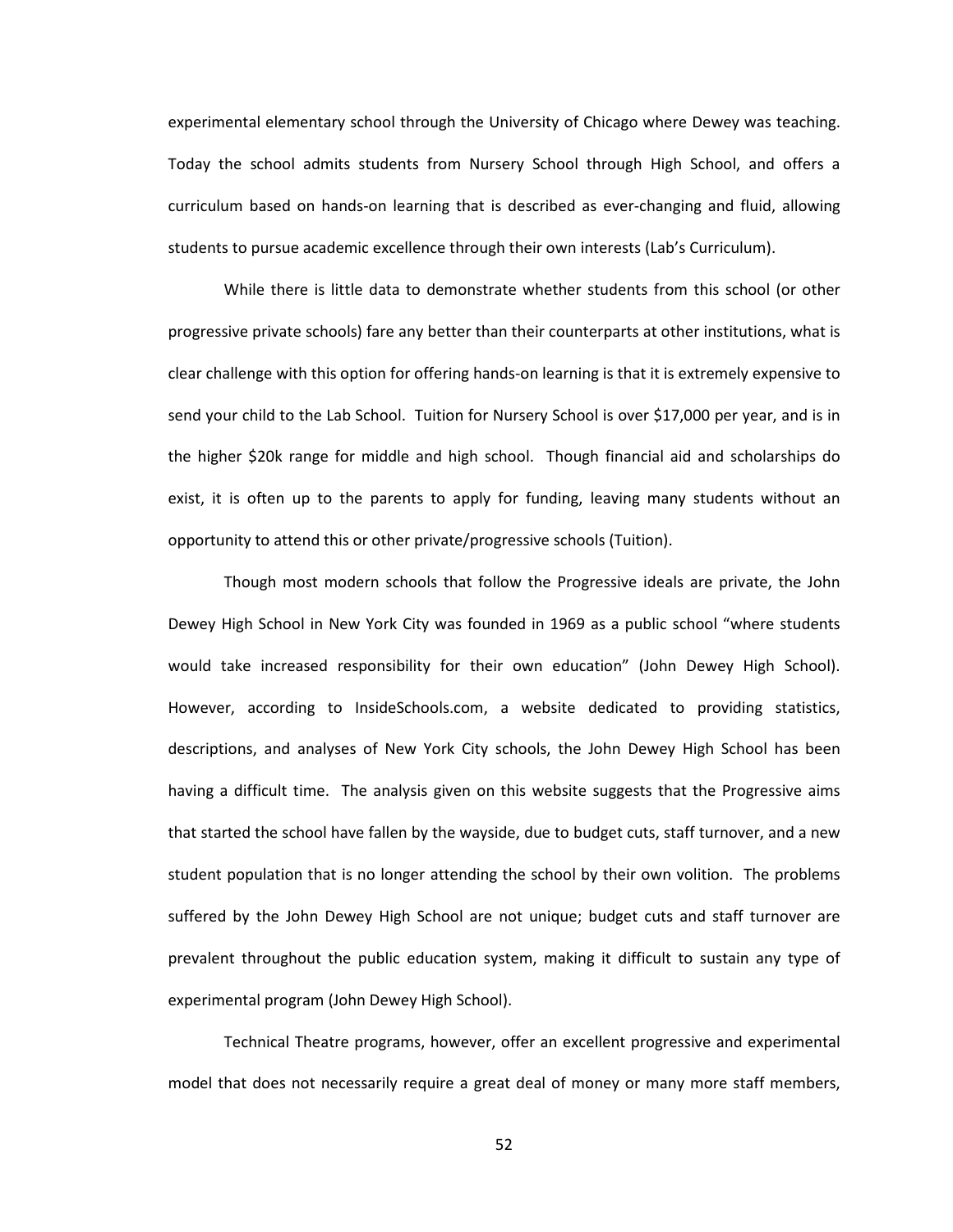making it ideal for either private or public schools. As a Technical Director I have built productions for as little as 200 dollars and have supervised students working with even less. One of the most useful skills learned in Technical Theatre is resourcefulness; designers and technicians learn how to creatively work with what is available, how to procure donated materials or discounts, and how to find and use alternative materials for interesting effects. For example, I worked on one student thesis production while at Washington University in St. Louis in which the designer decided to use window screen to create scrim-like walls<sup>15</sup>. I purchased one hundred dollars' worth of window screen from a hardware store and sewed it together in my dorm room, creating a unique and beautiful effect for a full-scale black box production.

Technical Theatre programs can also be spearheaded by very few individuals, with additional staff and resources needed if and when the scope of productions grows. While teaching at St. University High School, I was not only the Faculty Technical Director, but also designed and built the scenery, costumes and props, and also did most of the painting. As a private school with excellent funding, there were very generous budgets for the four plays we produced ach year, but with only two full-time faculty/staff members to run everything. Theatre technicians and designers commonly have backgrounds in several disciplines, making it fairly easy to find individuals to teach and work in a program that can only afford one or two staff members.

Rather than reform or create an entirely progressive school, or send children to progressive private schools, Technical Theatre programs in public schools can afford the same opportunities for experimental and integrated learning at a lower cost, both for the school and for the parents. The creation and/or renewed support of such programs would not require

l

<span id="page-64-0"></span> $15$  A scrim is a large drop made from a fabric with a large, open weave. When lit from the front, it appears opaque, but when lit from behind it becomes translucent, allowing the audience to see action happening behind the scrim.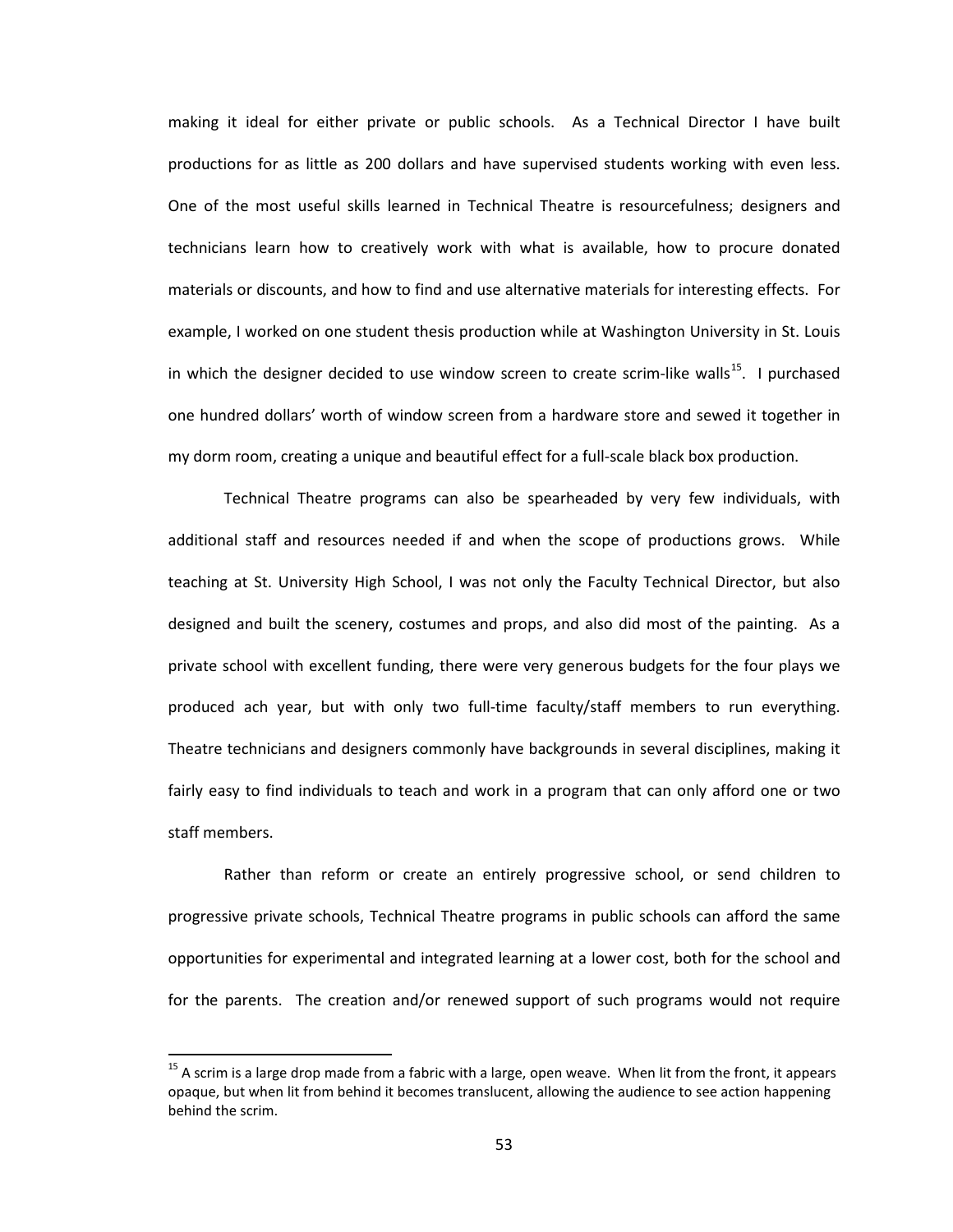much more than for schools to dust off their old woodshop equipment and hire one staff or faculty member with a background in Design and Technical Theatre. While a program may require a small capital of funding initially, once created the program could sustain itself with very little money by using stock scenery items<sup>[16](#page-65-0)</sup> repeatedly and in various ways. Different schools within a community could also easily work together to develop a stock of items needed (such as platforms, flats, costumes and props).

#### **A+ School Programs**

l

School reform generally faces more difficulty than just the funding. It requires the commitment of the entire faculty and administration, as well as additional training in many cases. One of the most successful attempts at school reforms in the last few decades has been that of the A+ School Programs, originally established in 1995 by the Kenan Institute for the Arts, in North Carolina. As their website describes, "In A+ Schools, teaching the state's mandated curriculum involves a collaborative, many-disciplined approach, with the arts continuously woven into every aspect of a child's learning" (About A+ Schools). Cores subjects are still taught in these programs, but students are given the option of several arts-based electives to take each quarter that tie directly into the curriculum being taught in the core classes. Because of the required relationship between the core and elective classes, A+ Schools must commit to creating an entirely new curriculum that links various subjects together through an arts-based approach, while still adhering to state and federal standards.

In order for an institution to become an A+ School, 85 percent of the faculty must vote in agreement to do so. The faculty must then attend whole-school training sessions, including several summer sessions and conferences over the first five years (Become A+). Additional

<span id="page-65-0"></span> $16$  Stock scenery typically includes flats (lightweight fake walls), platforms (used to create flooring), stairs, doors, windows, etc., which can then be arranged in different fashions and painted to change the look for each production.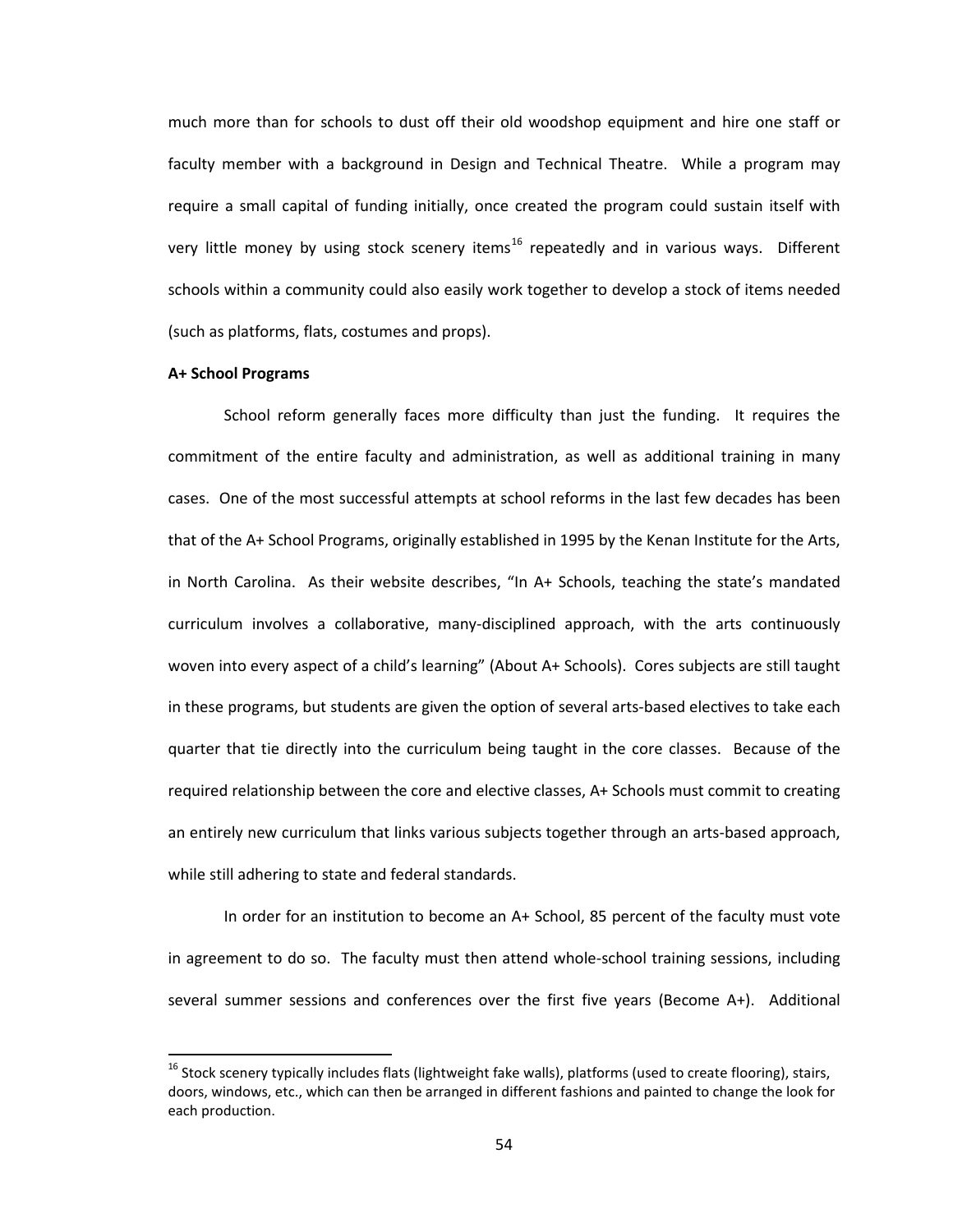teachers with backgrounds in the arts are often hired, to instruct both students and other teachers, who often have little artistic training. Though the commitment demanded of teachers is considerably more in an A+ School, analyses of these schools have indicated that both students and teachers benefit from the integrative arts-based approach, creating a positive environment in which all members were engaged. Not only did the students and teachers find instruction to be more interesting and enjoyable, but parents and community members have noticed considerable improvements throughout the communities and school systems (Noblit et al 168).

A+ Schools offer most of the same benefits that Technical Theatre programs can. However, the time, money, and commitment required for these programs can be prohibitive. Although the programs have grown and spread over the past decade throughout North Carolina (and also adopted in Oklahoma), it is not likely to see the establishment of these programs throughout the United States in the near future. Because the demands are much fewer, Technical Theatre programs could be a more plausible reform movement for many schools. Ideally, Technical Theatre could be a stepping stone for schools wishing to join the A+ reform movement.

### **Career Academies**

Though Progressive schools and A+ School Programs endeavor to teach core subjects through hands-on skill-based learning, their purpose is still to promote academic understanding and achievement rather than to train students for any particular career path. On the other end of the spectrum are more vocational-based training programs such as Career Academies. "Established more than 30 years ago, Career Academies have become a widely used high school reform initiative that aims to keep students engaged in school and prepare them for successful transitions to postsecondary education and employment" (Kemple 1).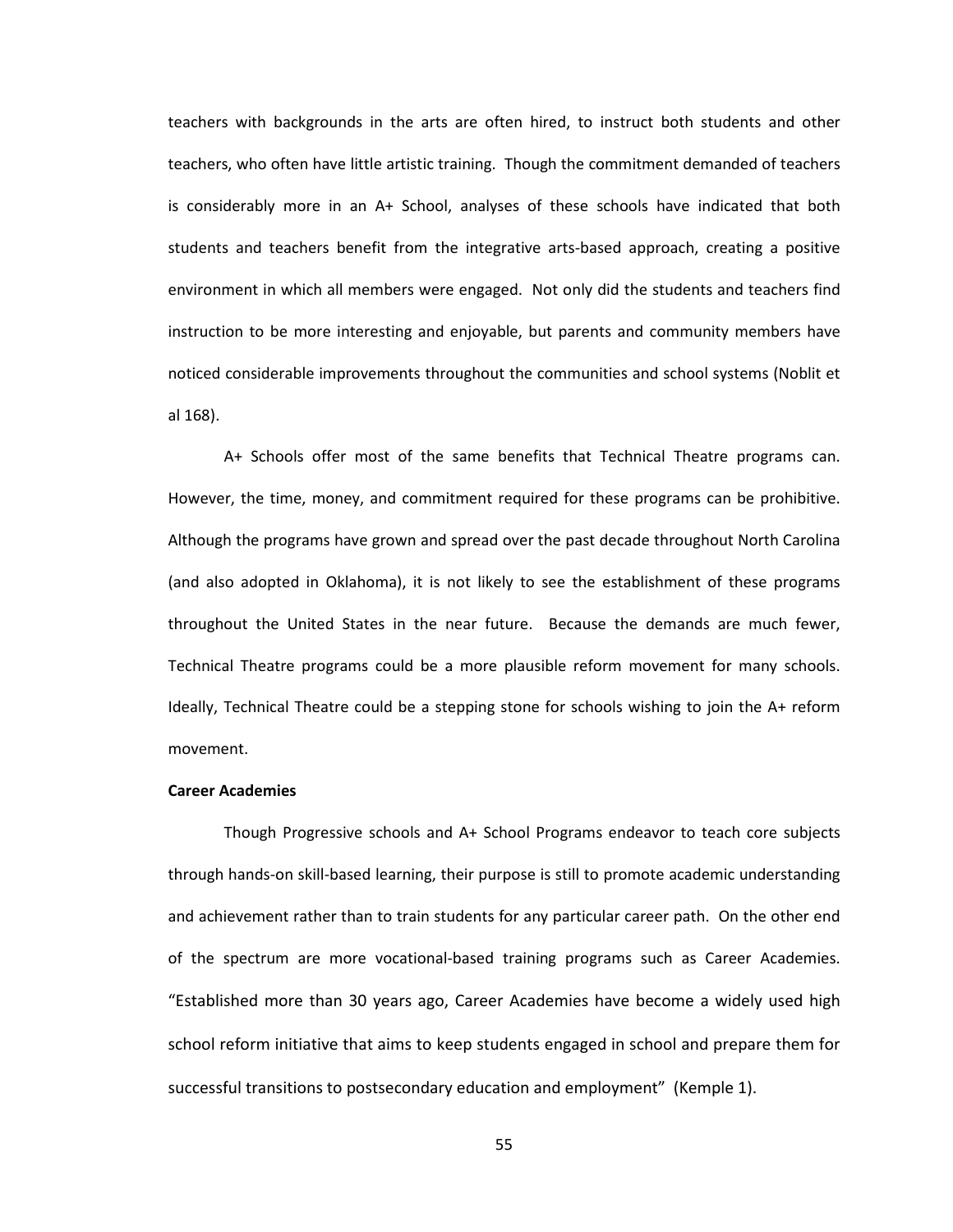Proponents of Career Academies explain that the value of these institutions is increasingly important today as careers and jobs require more training, skills, and/or academic credentials for recent graduates entering the workforce. The objective of Career Academies is to provide students with traditional academic training necessary for advancing to postsecondary education, while also teaching them the skills and knowledge necessary for specific career paths chosen by the students. These programs also integrate education with on-the-job training, often offering apprenticeships or internships with private companies (Smith 1-2).

Students entering a Career Academy must do so voluntarily, selecting the academy based on an interest in broad categories such as technology, health care, hospitality and finance, with more specific tracks offered in each. In addition to this benefit of providing more extensive training in a certain interest, students also benefit from an environment in which everyone chooses to be there (unlike in public schools). In describing the Engineering Academy at Oakland Tech, Allen Graubard explains:

> Student's having chosen to join is an important source of their commitment – a traditional principle, this, of progressive education. As one student told me, explaining his sense of how students work together and help each other do things before asking the teacher, 'everyone who is here *wants* to be here' (Graubard 15-16).

One downfall to relying on Career Academies for bridging the gap between vocational and academic training, however, is that this level of commitment on the part of students does not often exist. Most high school students, and even many college students, have no idea what they want to do for a future career. There seems to be a trend in the past decade toward the idea of the "full-time student," college students who continuously return for multiple degrees in varying fields without pursuing a career (or even a job) in any one of them. With this indecision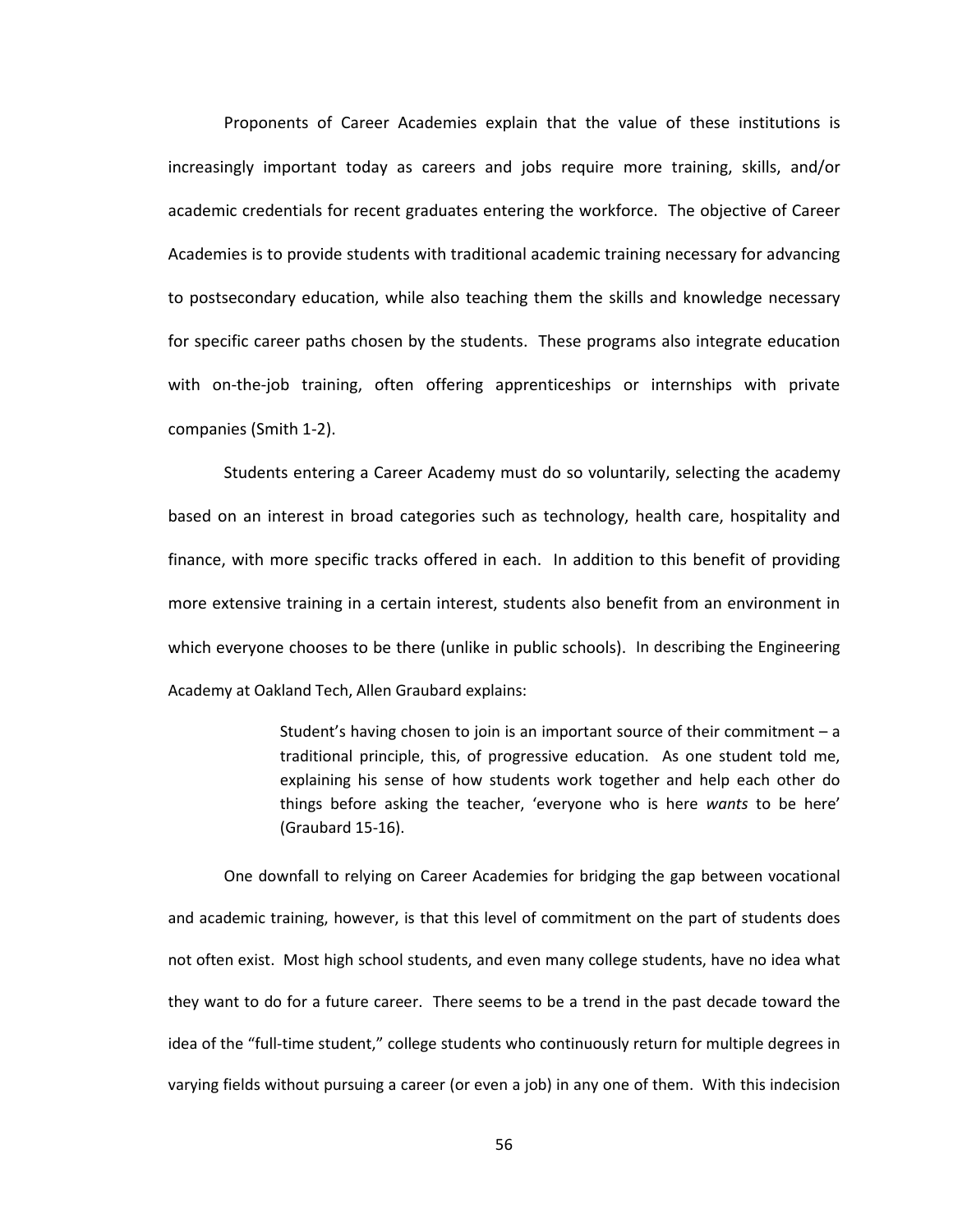so prevalent among students in secondary and postsecondary education, it does not seem practical to assume that Career Academies offer the correct solution for all students in need of vocational or technical training. Technical Theatre, on the other hand, provides students exposure to and training in a variety of technical areas without asking them to commit to anything more than a class, after-school club, or a production timeframe.

Perhaps another reason that not many students are able to make the commitment required by enrolling in a Career Academy is prompted by the stigma associated with vocational training in general. From my own experience as a student, I was advised to continue to my education in a liberal arts program before even considering pursuing technical training. Once a student leaves academia for the technical world, it seems, the possibility of returning is almost non-existent. Though in reality it is perfectly feasible to return to academia at a later time, this stigma still persists: "many persons reject vocational education for their children not because of a snobbish prejudice but because they fear that when their children enroll in a vocational curriculum they will be cut off from further education and deprived of future educational and career opportunities" (Gordon 31-32).

Parents, students and academic advisors are all potentially affected by this stigma, making it incredibly difficult for students to receive exposure and encouragement towards technical or vocational training. Rather than separate this training from mainstream schools completely, one solution might be to work towards the incorporation of specific technical skills in the regular classroom. The addition of Technical Theatre extra-curricular programs to already existing drama programs in public high schools, for example, would expose students to basic carpentry, mechanics, and computer-related technical skills (just to name a few). In addition, these after-school clubs would experience the same benefit observed in Career Academies –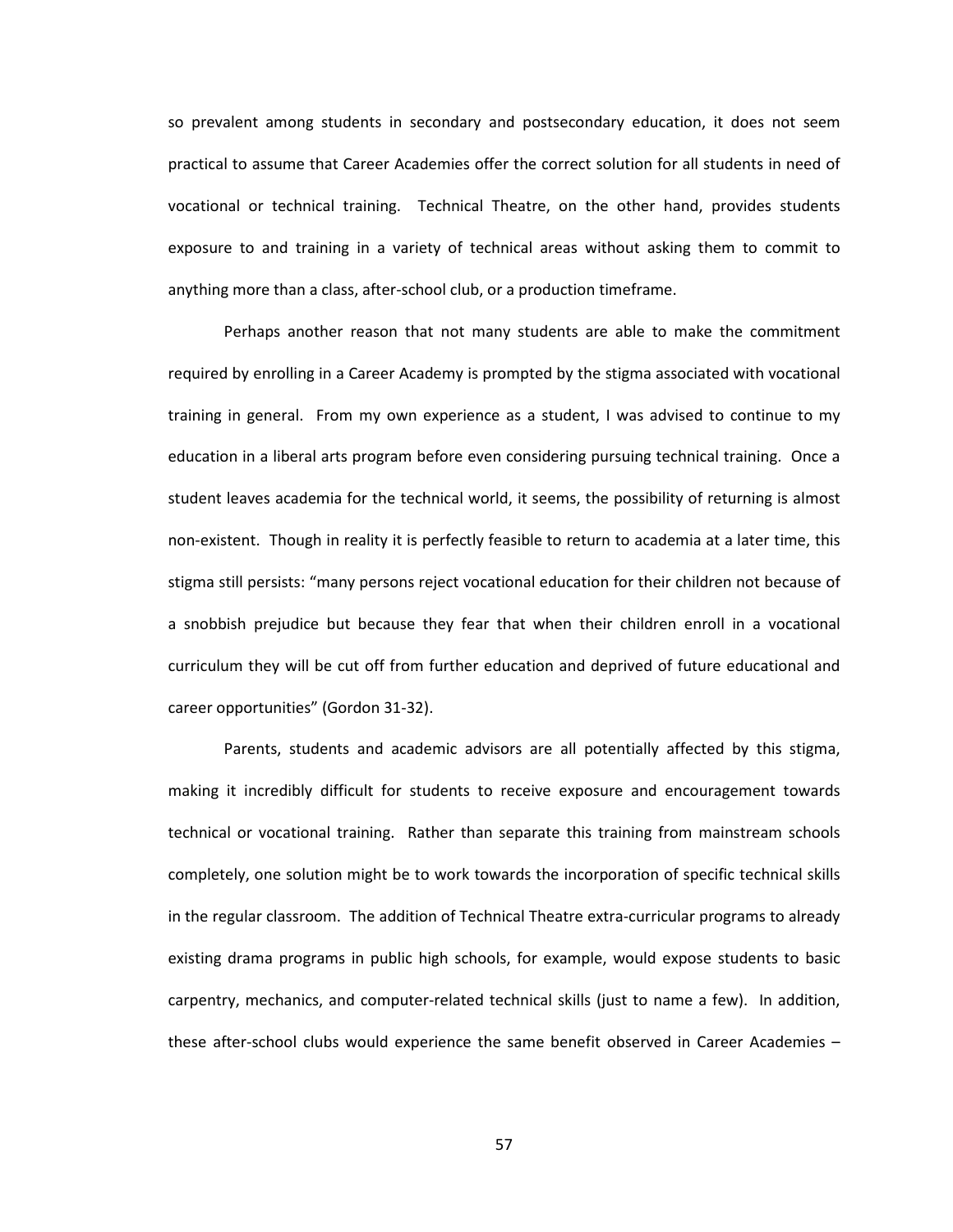because students would be choosing to be there, they would have a greater investment in their own educational experience.

# **Shop Classes**

l

A recent article from Scotland entitled "Creativity Through Practical Woodworking" discusses the benefits that a woodworking class can have when implemented at the high school level. These benefits include an increase in the ability to use and understand technical vocabulary, a clear development of numeracy skills, and an awareness of health and well-being through safety concerns when working in a woodshop. The article also addresses what it refers to as the "big issues," lessons that students can learn to help them as citizens: working with a natural resource encourages students to think about sustainability and environmental responsibility regarding conservation and recycling; the skills they learn can apply directly to volunteering opportunities, such as building a playground; and the problem-solving skills learned through woodworking can increase a student's entrepreneurship and "enterprising ways of thinking and acting" (National Education Curriculum Support).

Boston educators have recently incorporated more woodworking classes into public schools, including one middle school where the principal made it a required class. In an article entitled "Drills and Skills," author Linda Matchan quotes several educators who whole-heartedly believe that students need the experience of working with their hands, not only to increase their "manual competence," but to reinforce other core subjects. While the author states that "There's no research to support the idea that learning woodworking can help students in other areas", she does quote two studies within the past decade that indicated a correlation between hands-on learning in technology and the success rate of students<sup>[17](#page-69-0)</sup> (Matchan 1).

<span id="page-69-0"></span> $17$  "a 2009 Purdue University study funded by the National Science Foundation showed that eighth-graders using hands-on techniques in engineering and technology learned more than students who were taught with books and lectures. And in 2007 the Little Hoover Commission, a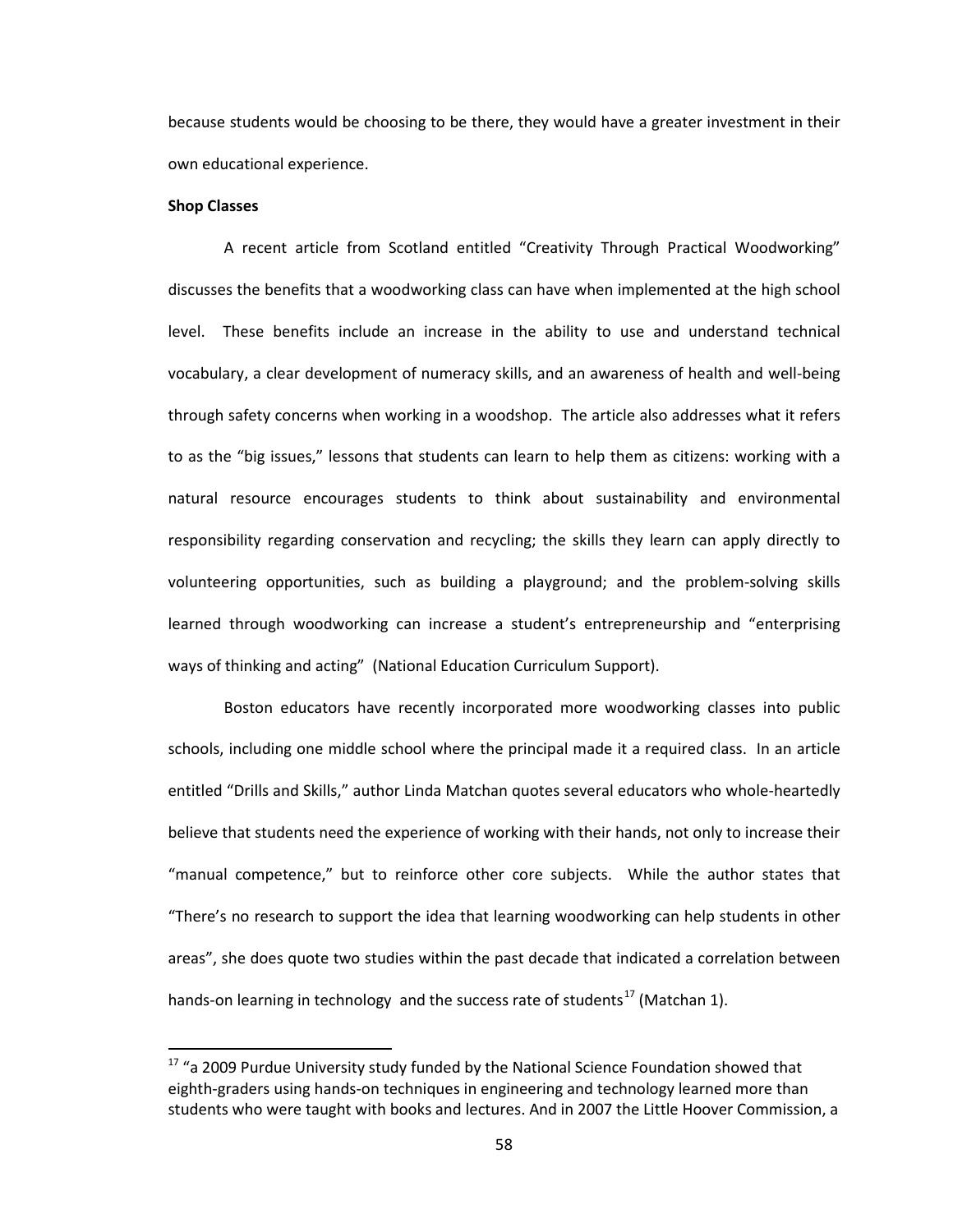One of these experimental programs recently launched in Boston involves middle-school students spending one class period per week learning "carpentry, furniture making, and other manual arts…under the guidance of master craftsmen." The principal of one of the schools partnering in this endeavor explains that "The program got started because we see people coming to our school without having had hand-skill training in the lower grades. They lack three-dimensional abilities and even curiosity about how things work. I'm constantly aware of people here who floundered in traditional academic schools but are truly gifted spatially." Considering the popularity of Howard Gardner's Theory of Multiple Intelligences over the past three decades, it seems odd that educators have not previously recognized the value of woodworking classes for developing these kinesthetic skills.

Fortunately there are clear examples of educators trending towards incorporating technical skills in the public school system. However, it is still a difficult topic to sell to those who believe education should be purely academic. Technical Theatre programs offer a method for introducing technical skills to students without sacrificing any of the academic content traditional to public schools.

l

California state agency, concluded that vocational and shop programs had a positive effect on students: They stayed in school and graduated at rates higher than their peers, and were more likely to pass the high school exit exam and pursue post-secondary education" (Matchan 1).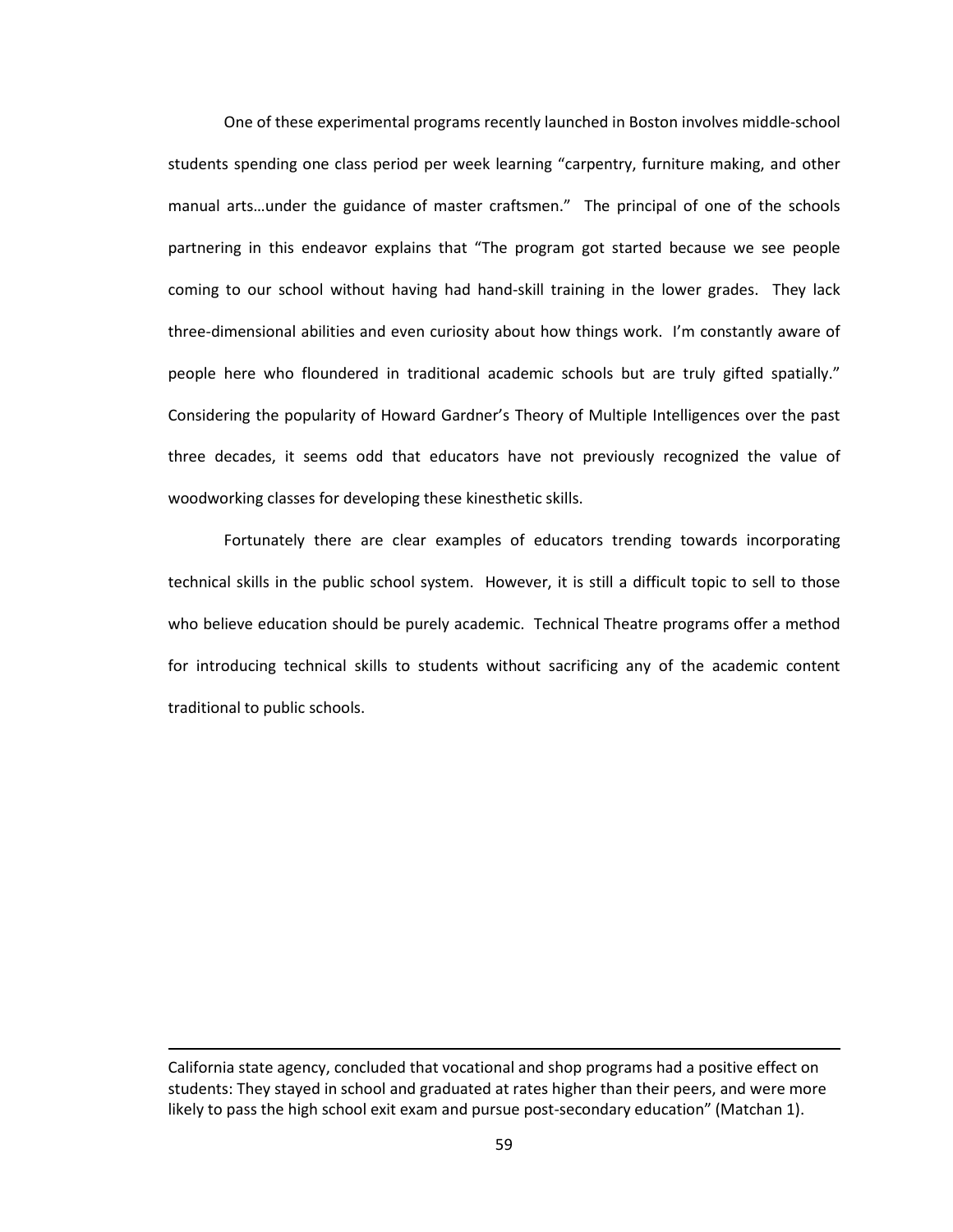#### CHAPTER 6

#### THE FUTURE OF CAREERS AND JOBS

# **The Changing Workforce**

Today's workforce is vastly different from that of the early  $20<sup>th</sup>$  century; whereas vocational schools were created during that time period to train individuals for a specific career that they would remain with for their entire adult life, employees today rarely stay with the same employer for such long extents. "The average person born in the latter years of the baby boom held 11 jobs between the ages of 18 and 44, according to the U.S. Bureau of Labor Statistics" (Bureau of Labor Statistics 1). It is no longer reasonable to train students for a specific career; instead, students need to acquire the skills that will make them flexible, adaptable, and creative employees.

Though the idea of jumping from one job to another throughout one's adult life might seem strange to older generations, this is currently the norm and does not necessarily indicate economic failure. Success is no longer measured by or correlated to stability in a career. In an article entitled "Liberal Arts II: The Economy Requires Them," author Richard A. Greenwald describes how this phenomenon is often by choice on the part of younger generations, who "are hustling from gig to gig, too" (2). Greenwald explains that the traditional career ladder from decades ago is now very rare, "And narrow sets of skills may not be the ticket they once were" (2).

Greenwald's argument in this discussion is that liberal arts programs in colleges prepare students better for this new economy by providing them with the "breadth, cultural knowledge and sensitivity, flexibility, the ability to continually learn, grow and reinvent, technical skills, as well as drive and passion" necessary for success in the variety of jobs they may hold in their lifetime (2). The difficulty with Greenwald's argument, however, is that his support of the liberal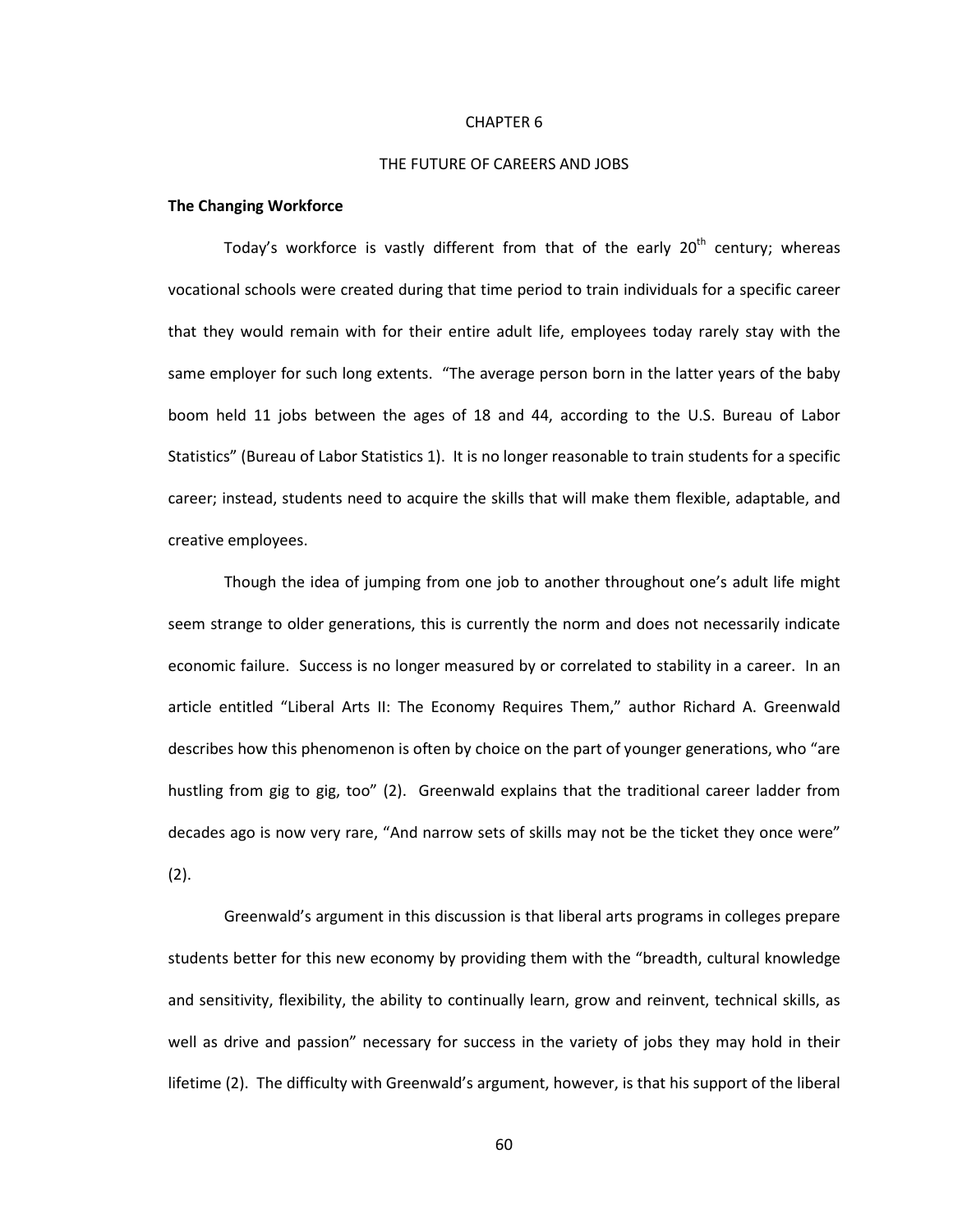arts may be too broad, provoking opposition from those who cite the large group of liberal arts graduates still looking for jobs without any clear objectives. From my own experience in a liberal arts program, I saw many of my fellow students struggling to find the connection between what they were learning and the skills they were developing in doing so.

Technical Theatre programs provide these same benefits cited by Greenwald, and have the added advantage of integrating many of the subjects included in liberal arts programs, while also incorporating STEM<sup>[18](#page-72-0)</sup> subjects. Working in Technical Theatre provides a tangible opportunity for students to appreciate the usefulness of liberal arts studies, as they are able to see the direct application of what they learn in their coursework to the physical realization of a production.

Greenwald is not the only advocate for the relevance of liberal arts programs in the current economy; after SUNY Albany decided to close several departments within its humanities program, Gregory Petsko, Professor of Biochemistry and Chemistry at Brandeis University wrote a letter to the President of SUNY Albany in which he discusses many reasons as to why the liberal arts are still important. Petsko was himself a classics major, and argues that the courses he took in the humanities benefited him the most in his career – "These courses didn't just give me a much better appreciation for my own culture; they taught me how to think, to analyze, and to write clearly. None of my sciences courses did that" (138).

Taking the argument a step further than simply advocating for the skills taught in liberal arts, Petsko also points out how quickly our world is changing, leaving those with too narrow of a focus without a competitive edge in the work force. For example, he discusses how only a few universities sustained their Middle Eastern Studies programs in the last century when enrollment was declining; with the events of September 11, 2001, it was suddenly clear that "we

l

<span id="page-72-0"></span> $18$  STEM – A popular anagram describing the general field of Science/Technology/Engineering/Math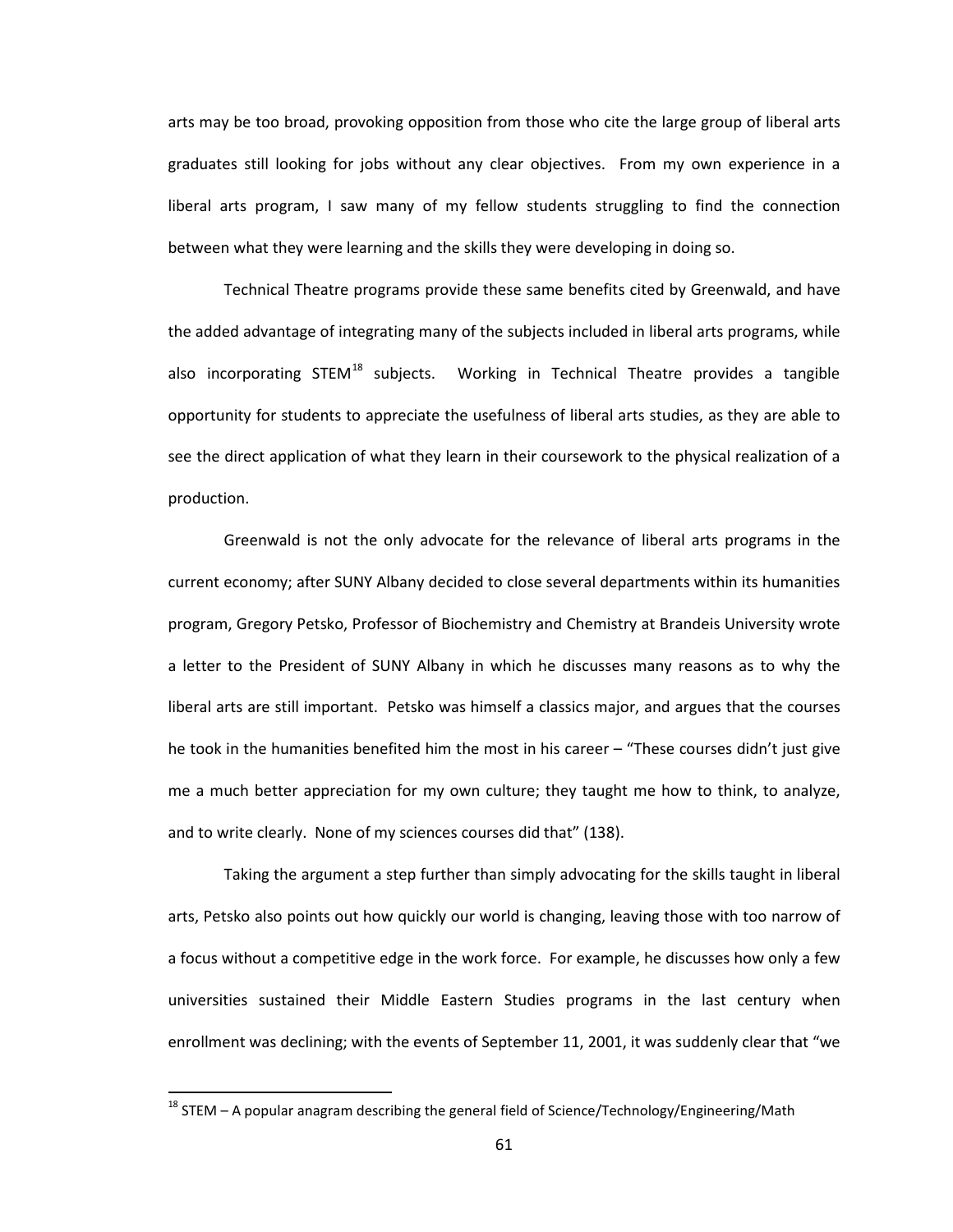needed a lot more people who understood something about that part of the world" (2). He continues to explain that "The best way for people to be prepared for the inevitable shock of change is to be as broadly educated as possible, because today's backwater is often tomorrow's hot field. And interdisciplinary research, which is all the rage these days, is only possible if people aren't too narrowly trained" (2).

Technical Theatre programs excel at creating students who are "broadly educated" versus "narrowly trained." Technical Theatre students are exposed to a variety of knowledge that exceeds most other fields, as it incorporates nearly every subject matter in some capacity. Whereas the saying "jack of all trades, master of none" used to be considered a negative trait, in today's ever-changing world and economy, the ability to understand a little about a lot has become a very desirable quality.

#### **The Moving Workforce**

Today's economy is not only changing, but moving – it is no secret that many jobs are being outsourced to offshore companies and individuals, leaving many Americans unemployed. Economists Alan Blinder and Frank Levy discuss the idea of what jobs can be done electronically (and therefore are "offshorable") versus those that "require face-to-face contact or are inherently tied to a specific site" (Crawford 34). For example, physicians treating patients must do so in person, whereas the radiologist reviewing an x-ray could do so from miles away. Blinder predicts that 30 to 40 million jobs in the U.S. have the potential to be performed from other locations (i.e. NOT in the United States), creating "a massive economic disruption that is only just beginning, affecting people who went to college and assumed their education prepared them for high-paying careers with lots of opportunity" (Crawford 34).

Matthew Crawford explains that the difference between which jobs can be outsourced and which cannot lies in the "human element." This human element describes the fact that in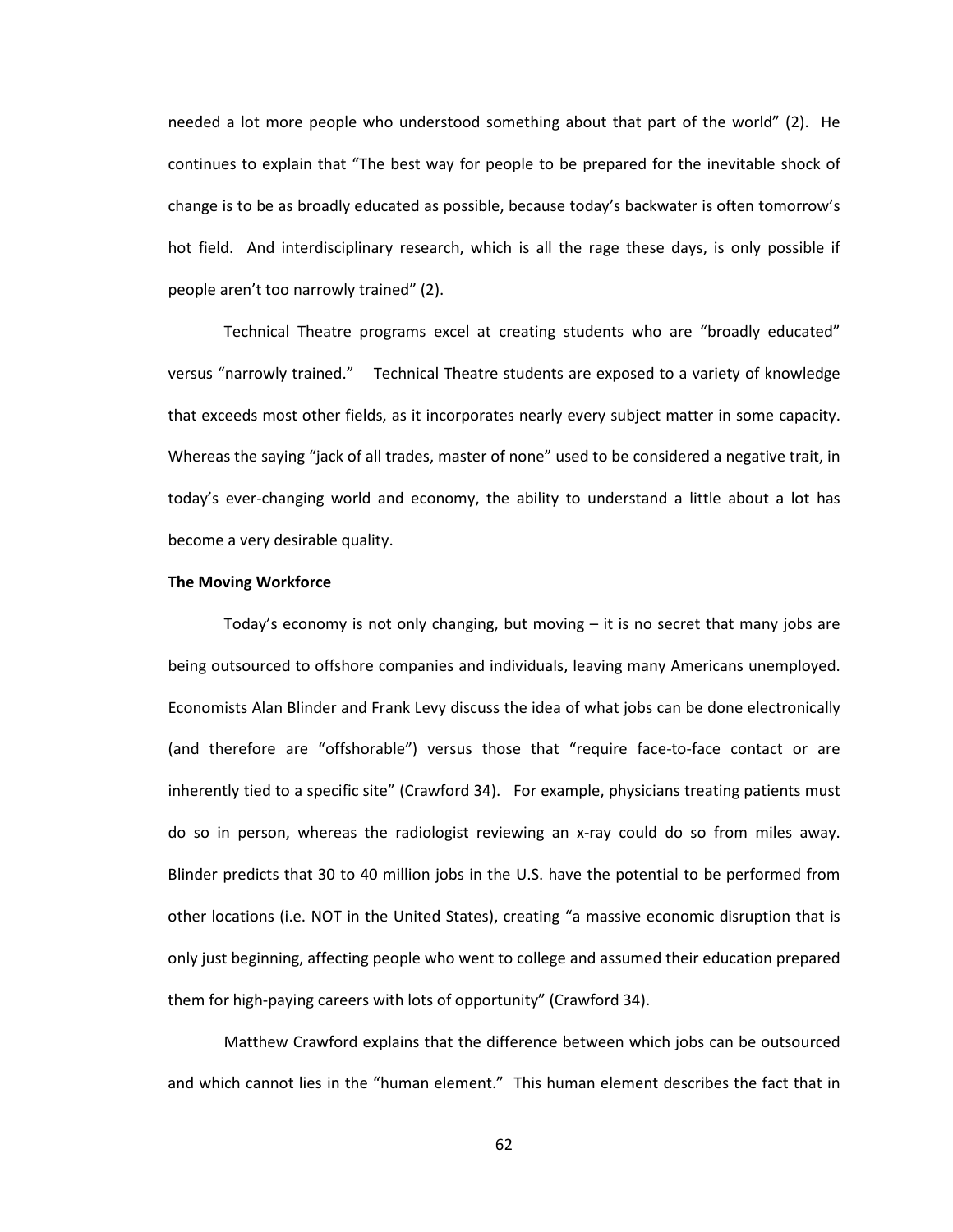many cases decisions and solutions must be reached that cannot be prescribed by a formula or a workflow. Crawford offers the example (quoted from economist Frank Levy) of a car mechanic who must use his/her own intuition, knowledge, skill and training to fix a transmission even when the "computerized test equipment says the car's transmission is fine" (Crawford 35).

Technical Theatre programs include this human element in a variety of ways, one of which is that art and designs are not created electronically by a predetermined formula. Working with actors, directors, and the design team also requires a great deal of the human element, as there is psychology involved in working with others creatively. Even if there were no designers involved and the production elements were built by an offshore company, once the scenery arrived there would still need to be technicians capable of assembling it – anyone who has bought furniture from IKEA knows that the instructions included in the package usually require a significant amount of creativity and problem solving to interpret.

In addition to being a career choice that is less likely to be moved offshore, Technical Theatre teaches the skills that can help students incorporate this "human element" in any career they may choose, especially through the ability to problem solve. According to Crawford, one reason that problem solving skills taught in traditional courses do not necessarily help students achieve the "human element" is due to the fact that they are taught in a predetermined setting, allowing students to already have an idea of where they are supposed to look to find the answer. For example, "When you do math problems at the back of a chapter in an algebra textbook, you are problem solving. If the chapter is entitled 'Systems of two equations with two unknowns,' you know exactly which methods to use…But in the real world, problems don't present themselves in this predigested way…" (35).

Students do not necessarily need to limit their career goals to jobs that are impossible to outsource. Instead, students should focus on learning the skills (such as problem solving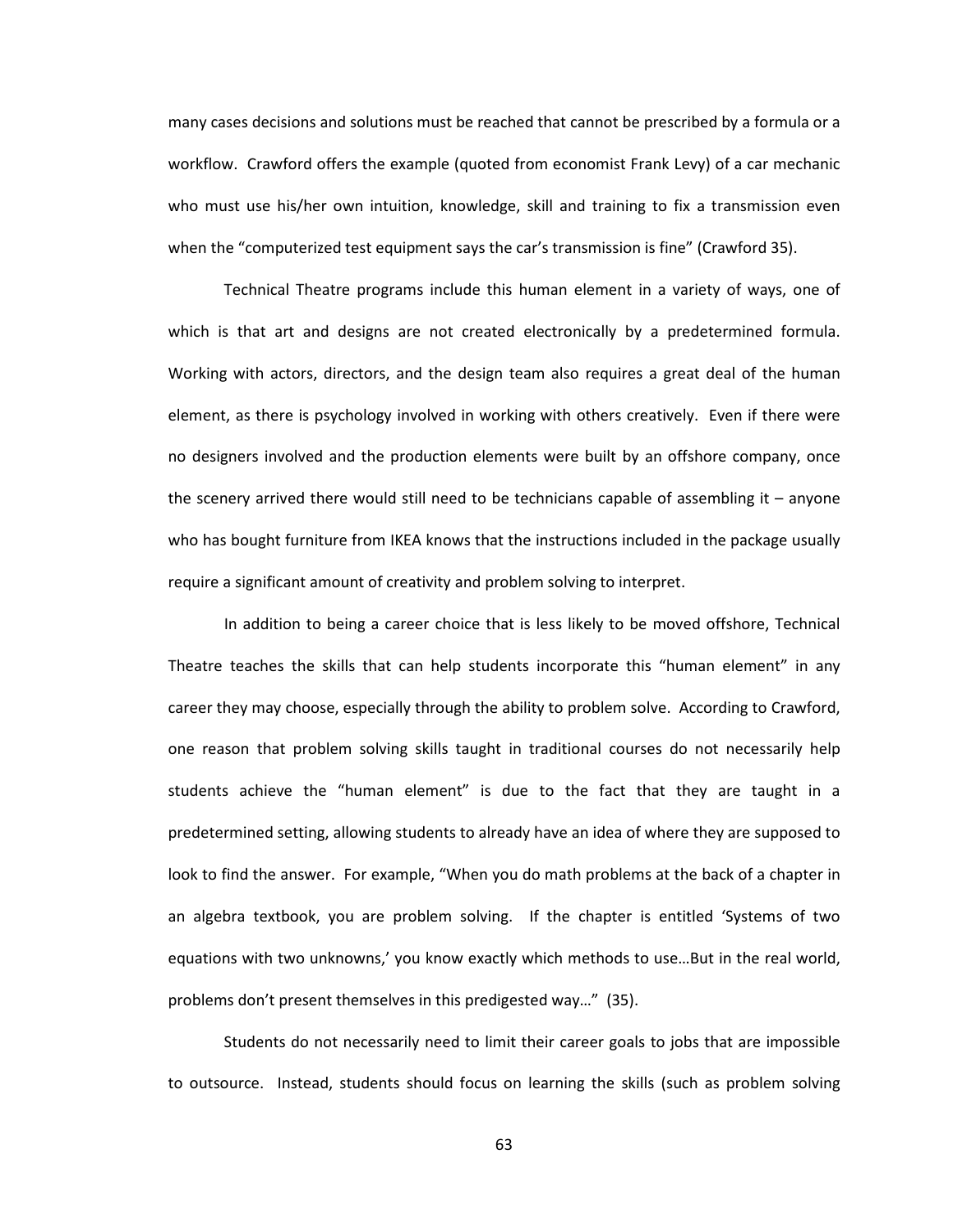without a predetermined set of steps to follow) that make them indispensable to whichever career path they pursue. Participation in Technical Theatre programs can enable students to develop these skills while exposing them to a variety of possible career choices.

#### **Preparation for the Workforce**

Even testing has begun to reflect this shift in what skills are needed for graduating students entering the workforce. The College and Work Readiness Assessment test (CWRA) is a new method of testing that may be competing with the SAT. According to Dr. Roger Benjamin, the President of the Council for Aid to Education, "The CWRA measures high school students' critical thinking, analytical and quantitative reasoning skills, problem solving, writing mechanics and writing persuasiveness skills that educators and employers believe high school graduates need to have to succeed in college and work" (Rubin). He goes on to say, "The CWRA is more congruent with the requirements of today's "Knowledge Economy" in which it is more important to be able to access, structure and use information than to only accumulate facts."

The problem with using a test like the CWRA versus the SAT, however, is that multiple choice tests (such as the SAT) are much easier to grade, and also easier to teach to. The CWRA is not based on right or wrong answers, making it a much more difficult process to grade and assess students' answers. Benjamin believes that "There are important soft skills such as creativity and collaboration, but the challenge is how to measure them at the same level of scientific reliability as the skills that we are currently measuring reliably." However, in recognizing the new trend towards the processing versus the accumulation of knowledge, he concludes that "content is important but when you can google for facts you've got to be able to think about what it is you're going to be googling for" (Rubin).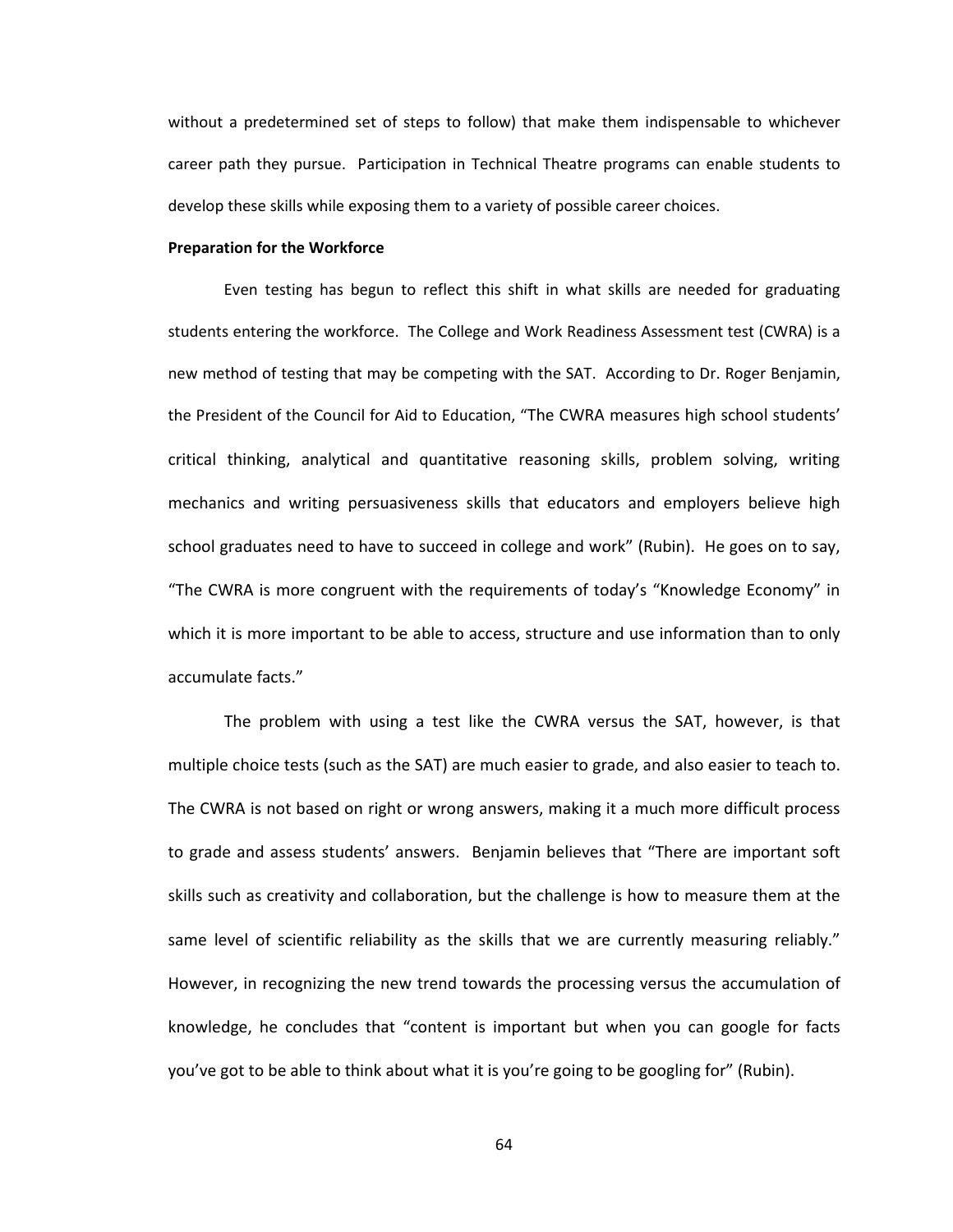Because research is such an integral part of both the design and technical process, Technical Theatre students know the importance of processing knowledge rather than simply memorizing facts. As a teacher of Technical Theatre, I believe it is incredibly important to teach students how to research, as it does seem to be becoming a lost art thanks to the advent of "googling." In my Intro to Tech Theatre class, for example, I assign each student a topic related to the parts of a theater and common scenic elements, and then ask them to each present for 10 minutes on their topic. It is truly amazing to see how many students either give up or present the wrong information simply because Google does not know the difference between a knife track and a Swedish Pop Band. It is in fact quite difficult to find much good information related to Technical Theatre on the internet, forcing students to turn to that scary building filled with books – the library. Because of the obscurity of information, Technical Theatre students eventually (we hope) become experts both at research and at processing content.

#### **Could Vocational Training Make a Come-back?**

Due to the changing and moving workforce, as well as the new set of skills deemed as desirable, "white collar" jobs are becoming increasingly more difficult to acquire and hold on to for long periods of time. However, it appears that "blue collar" jobs are still experiencing a shortage of employees, perhaps because of the traditional belief that only office or corporate jobs can lead to economic success. This belief is entirely incorrect, and recent proponents of vocational training are exposing the myth. Mike Rowe of the popular television show "Dirty Jobs," for example, wrote an article in 2013 entitled "The Worst Advice in the World – Work Smart, Not Hard – What a Stupid Idea That Was," in which he tells about a Caterpillar dealership in Las Vegas that was recently hiring. "They had more than 20 openings for heavy-equipment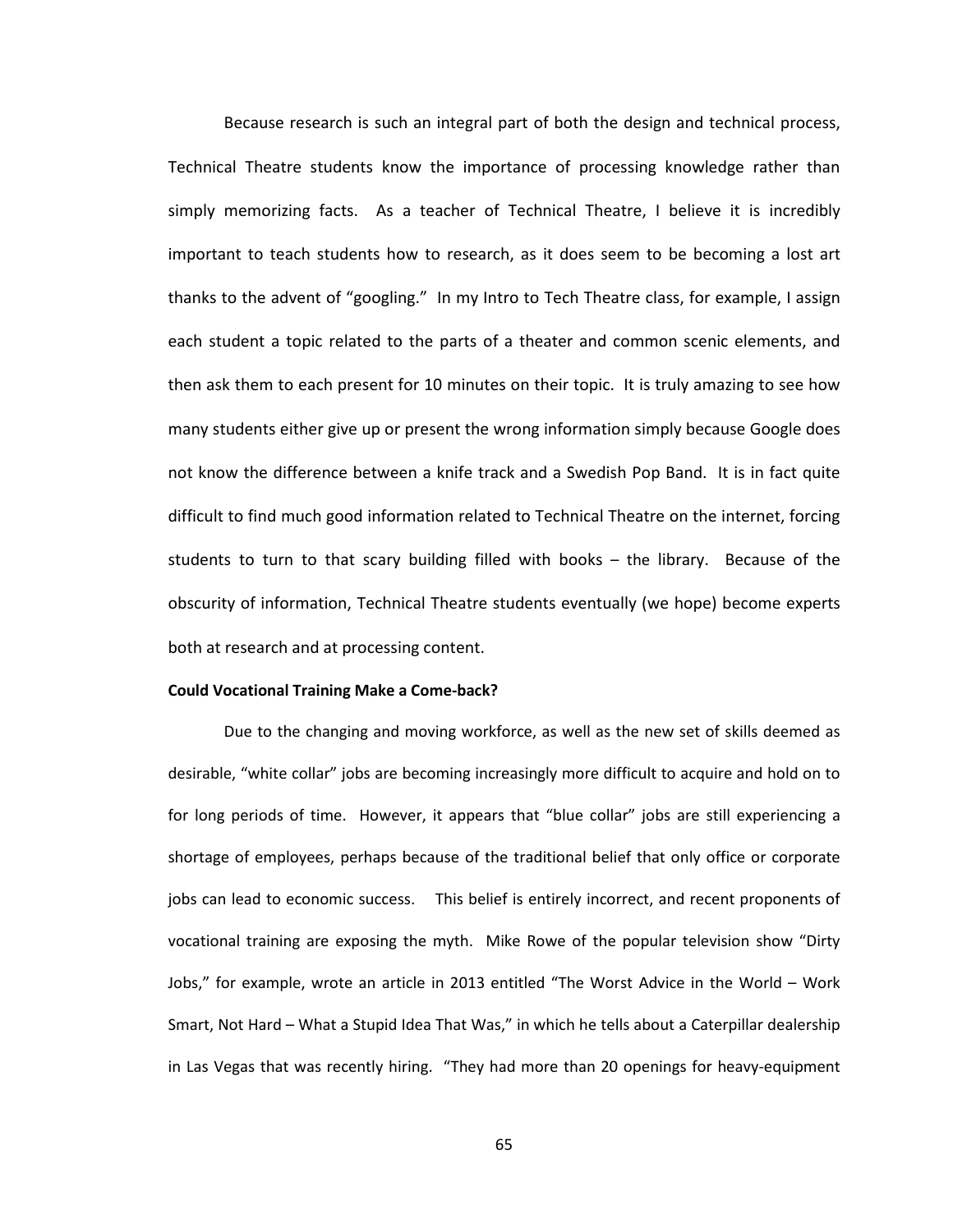technicians…A heavy-equipment technician with real-world experience can earn upward of six figures. And the training program is free!" (Rowe 2).

It is hard to believe that with all the talk of soaring unemployment in recent years that there are actually "3 million jobs…available that either no one can do, or no one seems to want" (Rowe 1). Mike Rowe is not the only one pointing out the irony of the current stigma against jobs in the trades. Matthew Crawford based his entire book off the premise that for some people, working in the trades can be both more rewarding and more lucrative than corporate or office jobs. In fact, office work is actually against our human nature: "It is a rare person who is naturally inclined to sit still for sixteen years in school, and then indefinitely at work, yet with the dismantling of high school shop programs this has become the one-size-fits-all norm…" (Crawford 73).

Crawford believes that schools would do better to train future creative minds if students were pushed more towards the manual trades, but acknowledges that "This would take courage. Any high school principal who doesn't claim as his goal "one hundred percent college attendance" is likely to be accused of harboring "low expectations" and run out of town by indignant parents" (Crawford 32). Technical Theatre can provide an excellent manner in which to expose students to manual training through a program that still fits into the college-bound curriculum, making it a strong step towards the reestablishment of vocational training without requiring as much of this courage on the part of educators.

Based on recent developments such as the reintegration of woodworking classes into public schools and the well-spoken outcry for the support of the trades, it is plausible that vocational training could slowly be making a come-back. Crawford advises readers to "learn a trade in the summers" even if they do decide to go in for a four-year liberal arts degree, encouraging them to reject "a life course mapped out by others as obligatory and inevitable"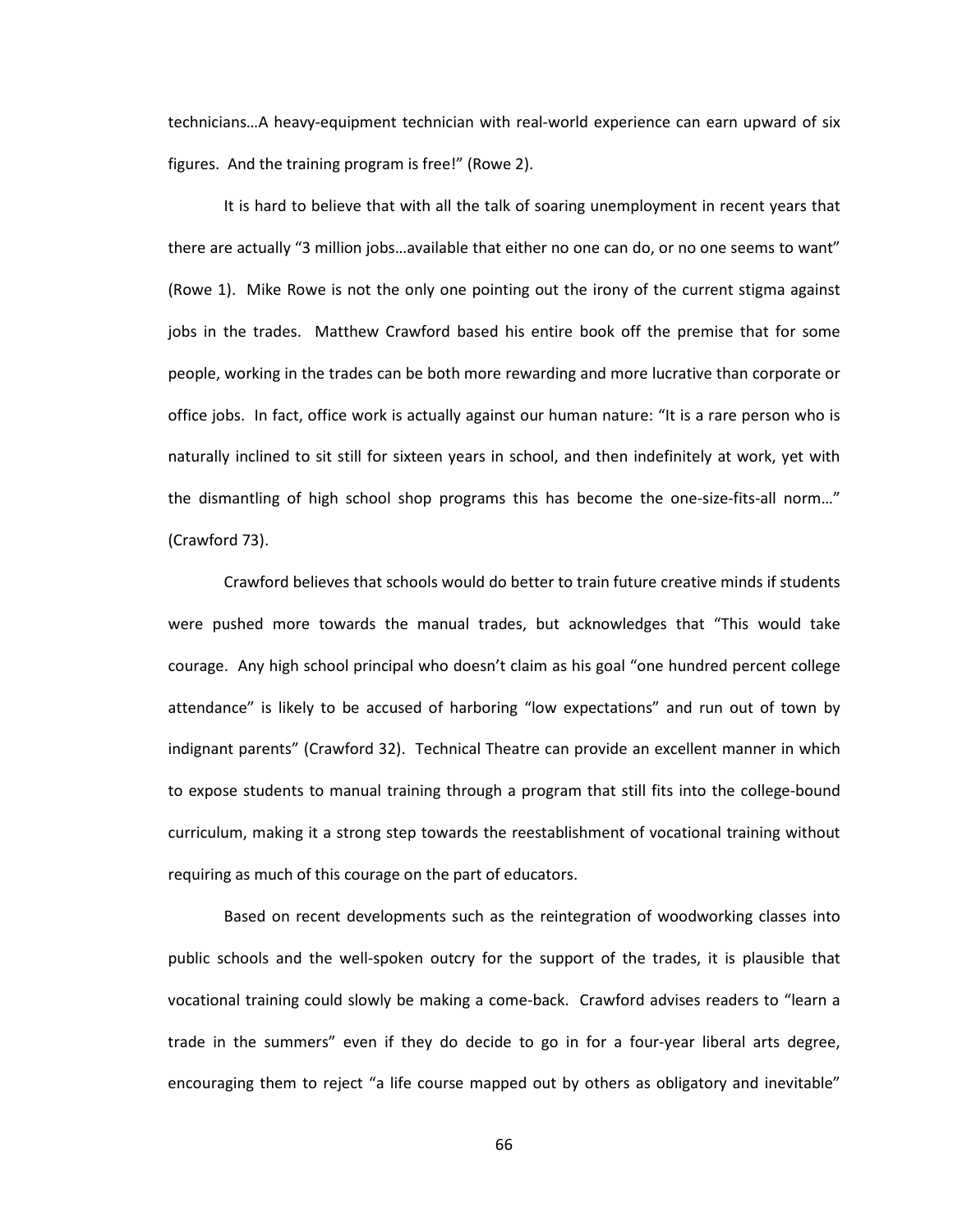(Crawford 53). My advice to a student, on the other hand, is to go into Technical Theatre, wherein he or she can learn manual skills while still receiving and applying a liberal arts education. From there, the student has options that go in either direction, and he or she might actually have fun along the way.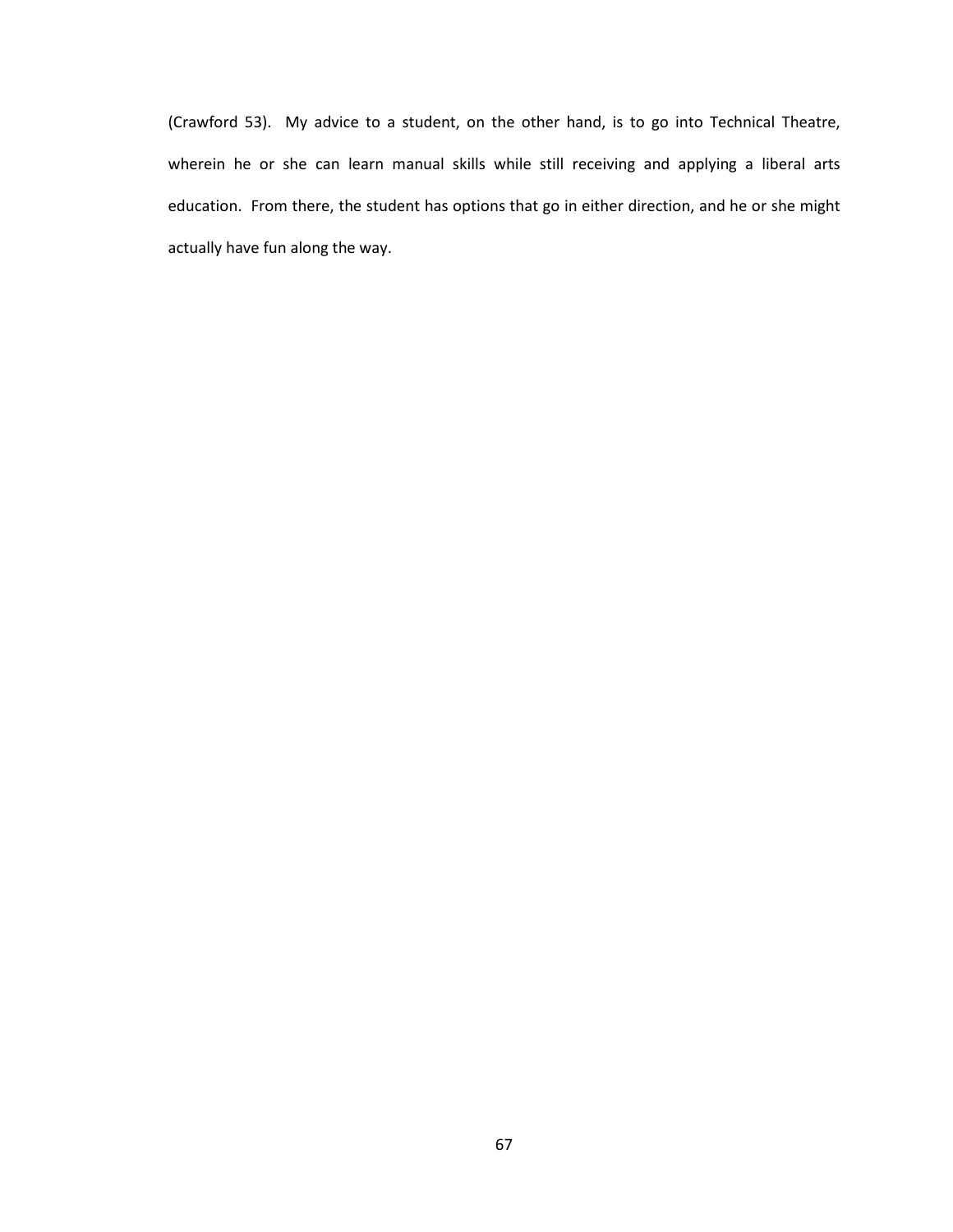#### CHAPTER 7

#### **CONCLUSION**

At the USITT Conference in March of 2014, one of the sessions entitled "Project Management as an Approach to Technical Direction" suggested that the role of a Technical Director is actually quite similar to that of a Project Manager. The session provided detailed descriptions of the job duties of a Project Manager and the different steps involved in Project Management, and then compared these descriptions to the equivalencies in Technical Direction (Phillips et al). Though the rest of the audience members were thoroughly convinced by the end of the session, I didn't have to be – I had already discovered this similarity three years ago when working frequently with Project Managers at Prosum.

Most of the similarities between Project Management and Technical Direction are not unique to either field; both careers require strong communication and leadership skills, an ability to keep a project organized at both a big-picture and small-detail level, and a temperament inclined to working with others. I am quite certain that thousands of professionals in every field imaginable would argue that these skills are also of value to them in their work. Does this mean that all of these professionals experienced the same type of training to develop these skills? Probably not. However, each of these skills does require development and nurturing, which are typically provided by some type of structured training.

Through informal discussions with colleagues and friends over the years, I have heard of many different sources from which these skills were cultivated – boy scouts, church groups, swim team, military training, and participation in band or choir, just to name a few. Though I absolutely agree that there are benefits in all of these various groups and programs, I still truly believe that Technical Theatre is unique for its additional advantages. Not only does it teach important  $21^{st}$  century skills while integrating the fundamentals of core knowledge, but it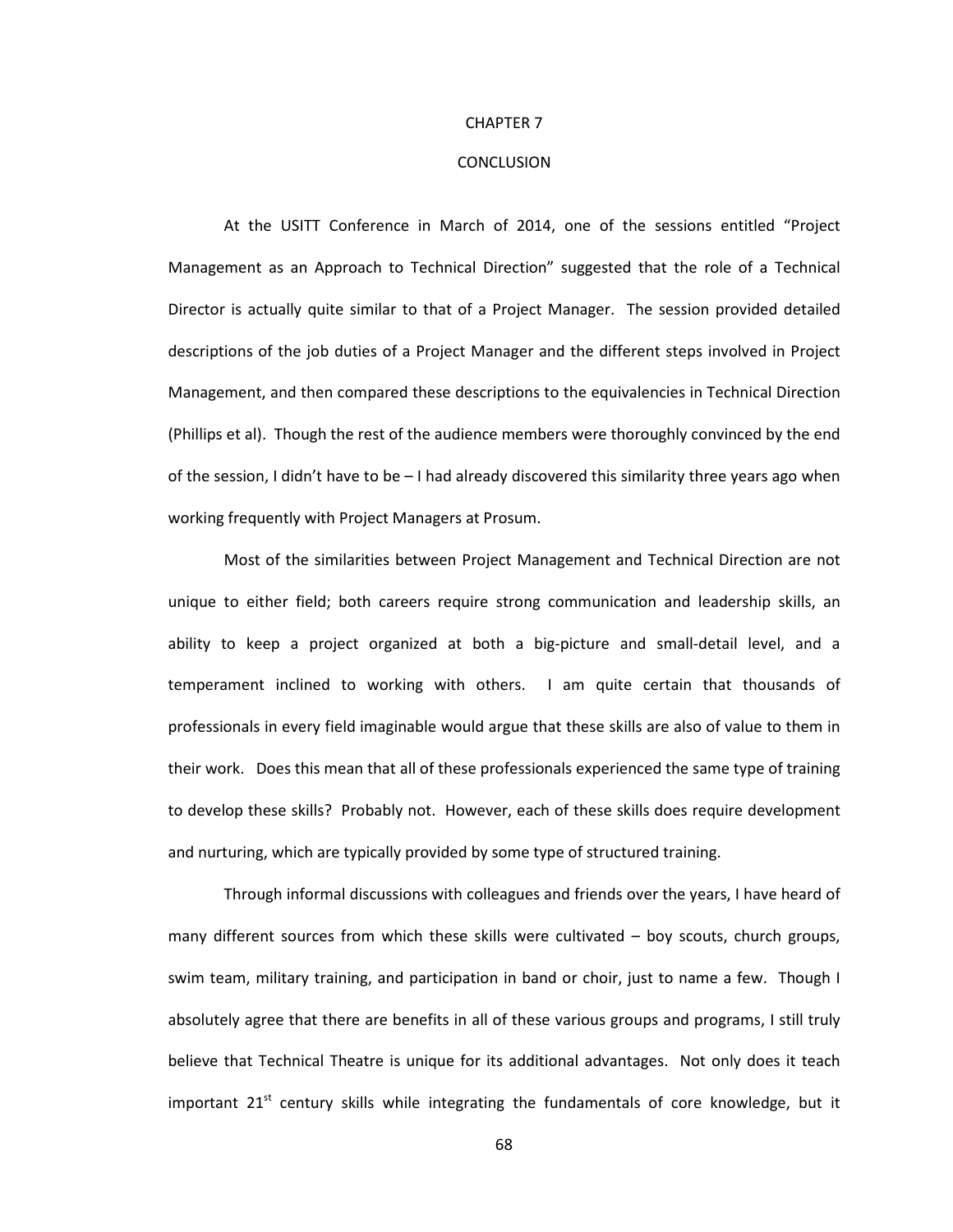includes a "wow" factor that sparks a student's curiosity and keeps it ignited for the rest of his or her life.

Another presenter at the most recent USITT Conference was Dana Taylor, a high-school and undergraduate Technical Theatre professor who won this year's Education Award. Dana teaches in a very small town, and mentioned at one point how even he will ask himself from time to time, why do we do all this work for the arts? He answered his own question by showing a photo from a recent production and explaining the reaction of the audience, including himself: "It was just…cool!" Theatre is filled with these "cool" moments, these unexpected instances where you shiver or cry or laugh so hard you cry, which Dana acknowledged as important because they "make (the students) feel as if they're part of something larger" (Taylor).

Technical Theatre provides a home for its students, and anyone can belong. In our family we support each other, rely on each other, and help each other grow. We aren't afraid of learning, of being wrong, of having to think for ourselves, of trying something and failing, or of being overwhelmed, both by work and by emotion. We are open-minded, welcoming of others and new ideas, always ready for a challenge, and only scared of being bored. We are like those eight-year-olds with their first chemistry set, excited to see what will happen with our next experiment (though hopefully we can exercise a little more control…)

Just as Paul Zoch said about learning<sup>[19](#page-80-0)</sup>, *theatre* is a demanding task. Theatre is a mental and physical change, an adjustment of the theatre designer/technician/audience member's mind, brain and body to the demands of the environment. In order to learn, these individuals involved in theatre must seek answers and not infrequently struggle to understand the unknown and unfamiliar. They must summon forth all their knowledge and experience to understand and

l

<span id="page-80-0"></span> $19$  See quote in the Preface, page vi.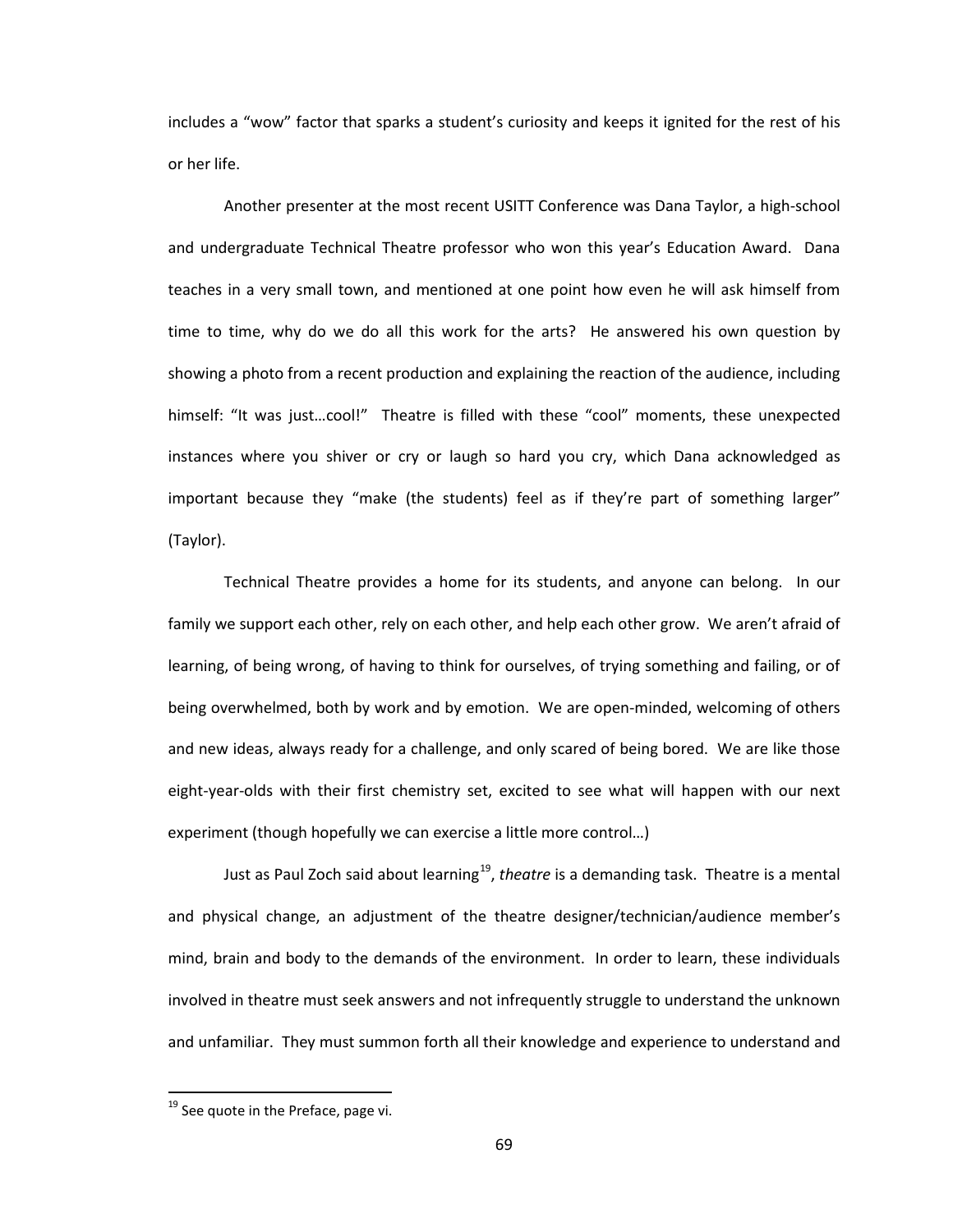comprehend new information; they must relate the new information to what they already know and reconcile new knowledge with old knowledge; and they must make the knowledge a part of their personalities and beings, weaving the new knowledge into the fabric of their mental existence. Each play is, after all, the sum of their experiences and knowledge. Each play is therefore unique, the result of stimuli and happenings that no other production has experienced. Theatre is learning. And what a fun lesson it is.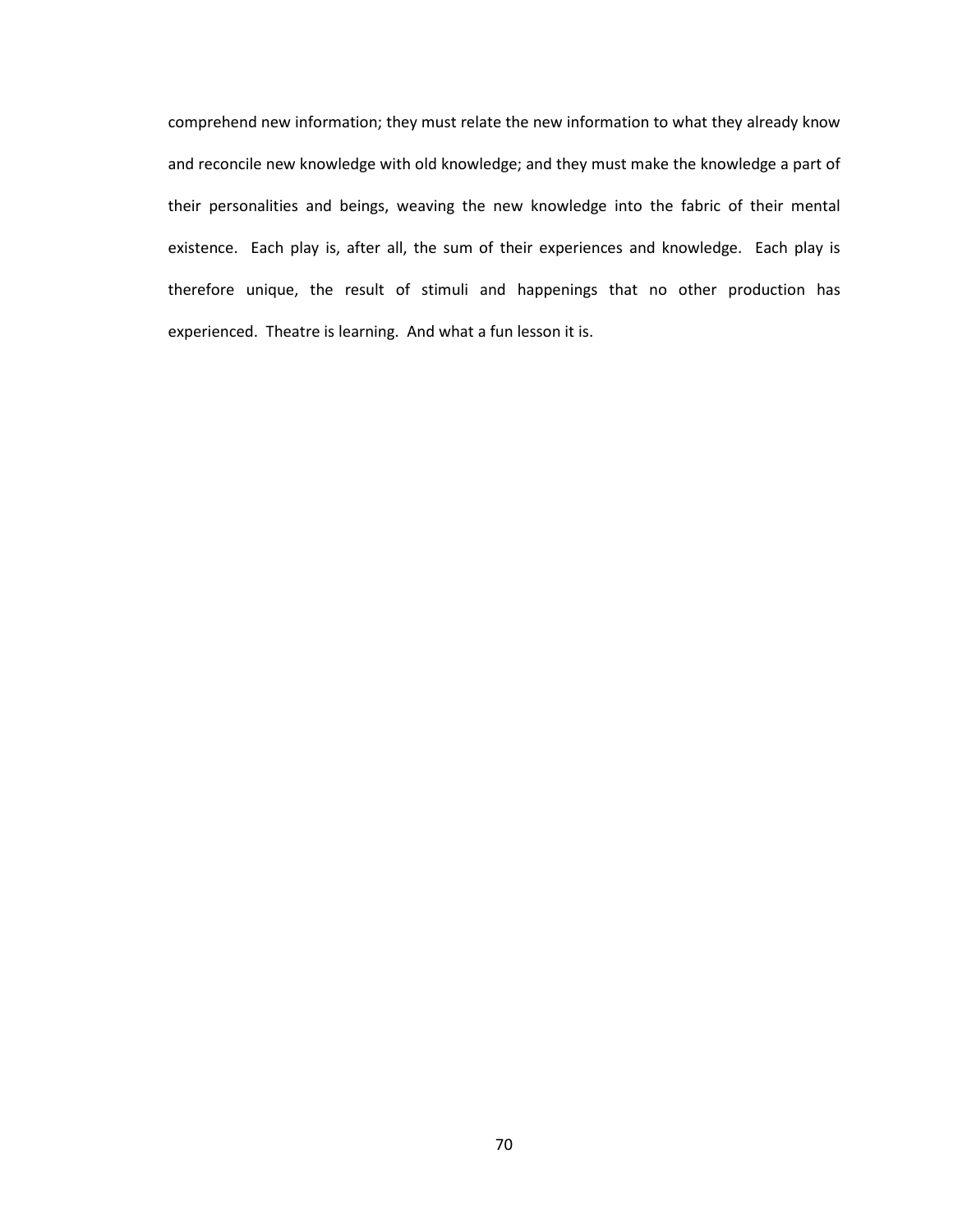## APPENDIX A

#### Theatre Personnel - Hierarchy Flow Chart (Gillette 7)



FIGURE 1.6<br>The organizational structure chart of a typical theatrical production company.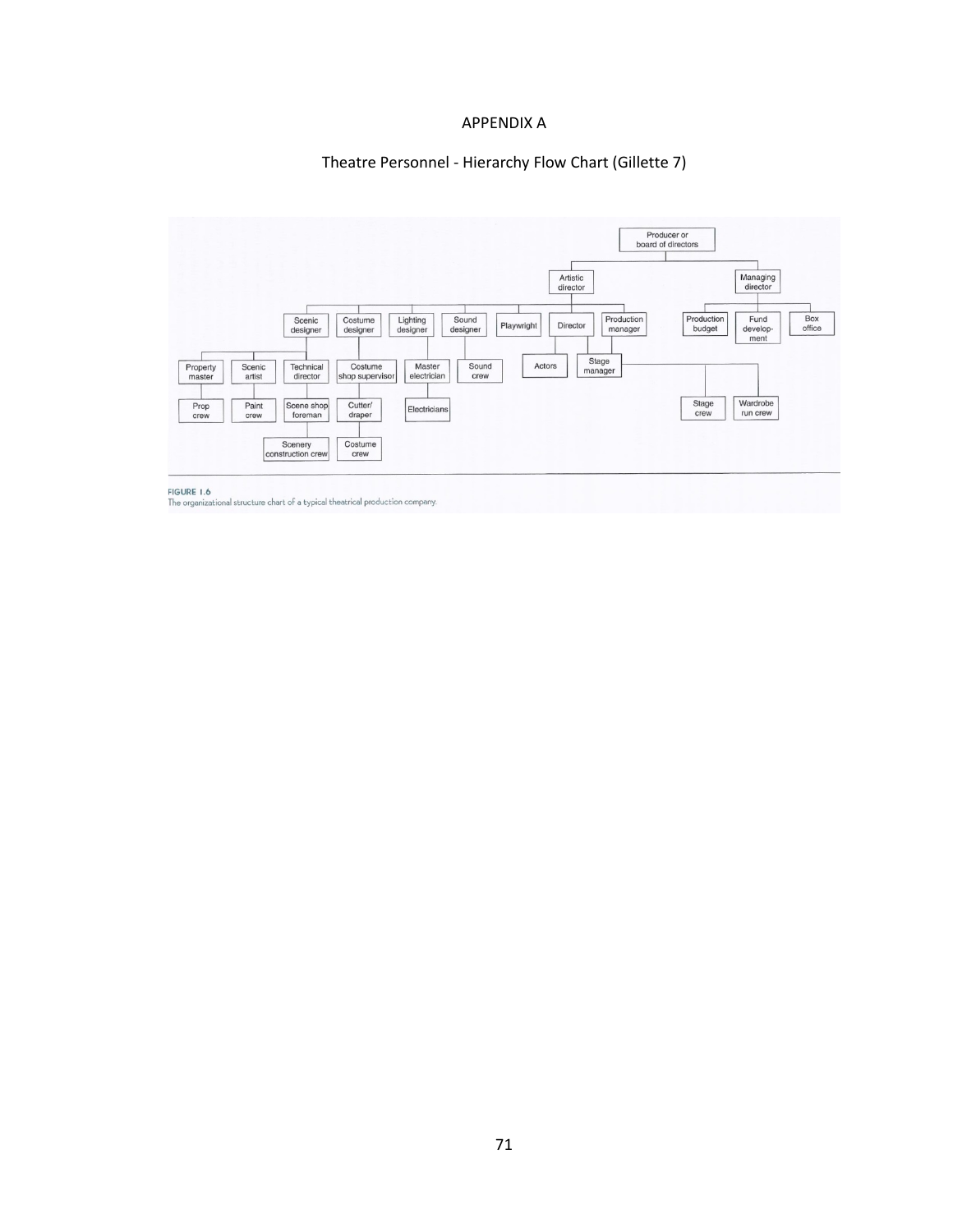#### BIBLIOGRAPHY

- "About A+ Schools." *A+ Schools Program of the North Carolina Arts Council.* aplusschools.ncdcr.gov. Online. 31 Jan. 2014.
- "Become A+." *A+ Schools Program of the North Carolina Arts Council.* aplus-schools.ncdcr.gov. Online. 31 Jan. 2014.
- Bureau of Labor Statistics, U.S. Department of Labor. "Number of Jobs Held, Labor Market Activity, and Earnings Growth Among the Youngest Baby Boomers: Results from a Longitudinal Survey." News Release (16 May 2011): 1-11. Online. BLS.gov. 29 March 2014.
- Crawford, Matthew B. *Shop Class As Soulcraft: An Inquiry into the Value of Work*. New York: Penguin Press, 2009.
- Downs, Robert B. *Horace Mann: Champion of Public Schools*. New York: Twayne Publishers, 1974.
- Dunn, Sheila G. *Philosophical Foundations of Education: Connecting Philosophy to Theory and Practice*. Upper Saddle River, N.J: Pearson/Merrill/Prentice Hall, 2005.
- Gillette, J. Michael. *Theatrical Design and Production*. 6<sup>th</sup> ed. New York: McGraw-Hill, 2008.
- Gordon, Howard R. D. *The History and Growth of Vocational Education in America*. Boston: Allyn and Bacon, 1999.
- Graubard, Allen. "Could Vocational Education be Progressive?" *The Radical Teacher* No. 69, Progressive Education (May 2004): 10-17. University of Illinois Press. Online. JSTOR. 20 Dec 2013.
- Greenwald, Richard. "Liberal Arts II: The Economy Requires Them." InsideHigherEd.com. 1 Oct. 2010. Online. 31 Jan. 2014.
- Hillison, John. "The Coalition that Supported the Smith-Hughes Act, or a Case for Strange Bedfellows." *Journal of Vocational and Technical Education*, v11 n2 (Spring 1995): 4-11. Online. ERIC.ed.gov. 26 March 2014.
- Houle, David, and Jeff Cobb. *Shift Ed: A Call to Action for Transforming K-12 Education*. Thousand Oaks, CA: Corwin Press, 2011.
- "John Dewey High School." *Inside Schools: Your Independent Guide to New York City Schools.* insideschools.org. Online. 31 Dec. 2013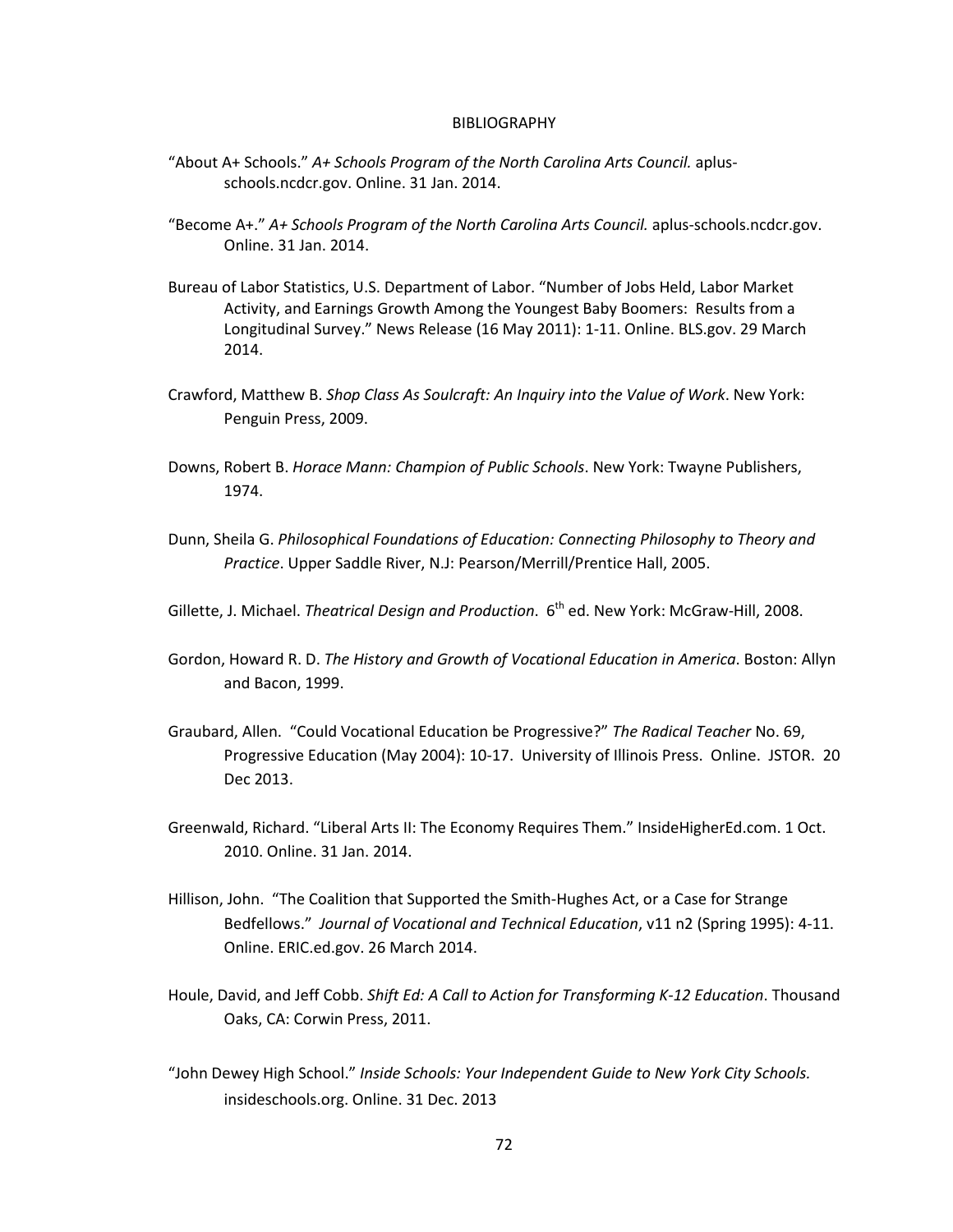- Kemple, James J. *Career Academies: Long-Term Impacts on Work, Education, and Transitions to Adulthood.* MDRC, 2008. Online. MDRC Publications. 31 Jan 2014.
- Kober, Nancy. *Why We Still Need Public Schools: Public Education for the Common Good*. Washington, D.C: Center on Education Policy, 2007. Online. ERIC. 7 Jan. 2014.
- "Lab's Curriculum." *The University of Chicago Laboratory Schools*. ucls.uchicago.edu. Online. 31 Dec. 2013.
- Matchan, Linda. "Drills and Skills." The Boston Globe Online, 4 Jan. 2011: 1-2. Online. boston.com. 31 Dec. 2013.
- National Education Association. *Preparing 21st Century Students for a Global Economy: An Educator's Guide to the "Four C's*." National Education Association. Online. Internet. 4 Jan 2014.
- National Education Curriculum Support. *Creativity Through Practical Woodworking.* Crown Copyright 2012. Online. Google. 31 Dec. 2013
- National Governors Association Center for Best Practices, Council of Chief State School Officers. "The Common Core State Standards." National Governors Association Center for Best Practices, Council of Chief State School Officers, Washington D.C., 2010. Online. Internet. 15 Jan 2014.
- Noblit, George W, et al. *Creating and Sustaining Arts-Based School Reform: The A+ Schools Program*. New York: Routledge, 2009.
- Petsko, Gregory. "A Faustian Bargain." *Genome Biology*, 2010, 11: 138. Print.
- Phillips, Brian, et al. "Project Management as an Approach to Technical Direction." USITT Conference. Fort Worth, 29 March 2014.
- Robinson, Ken. *Out of Our Minds: Learning to Be Creative*. Oxford: Capstone, 2001.
- Rowe, Mike. "The Worst Advice in the World: Work Smart, Not Hard What a Stupid Idea That Was." *Popular Mechanics* Sept. 2013: 70-72.
- Rubin, C.M. "The Global Search for Education: If Not the SAT, Then What?" *The Huffington Post*. 4 Feb. 2013. Online. huffingtonpost.com. 4 Jan. 2014.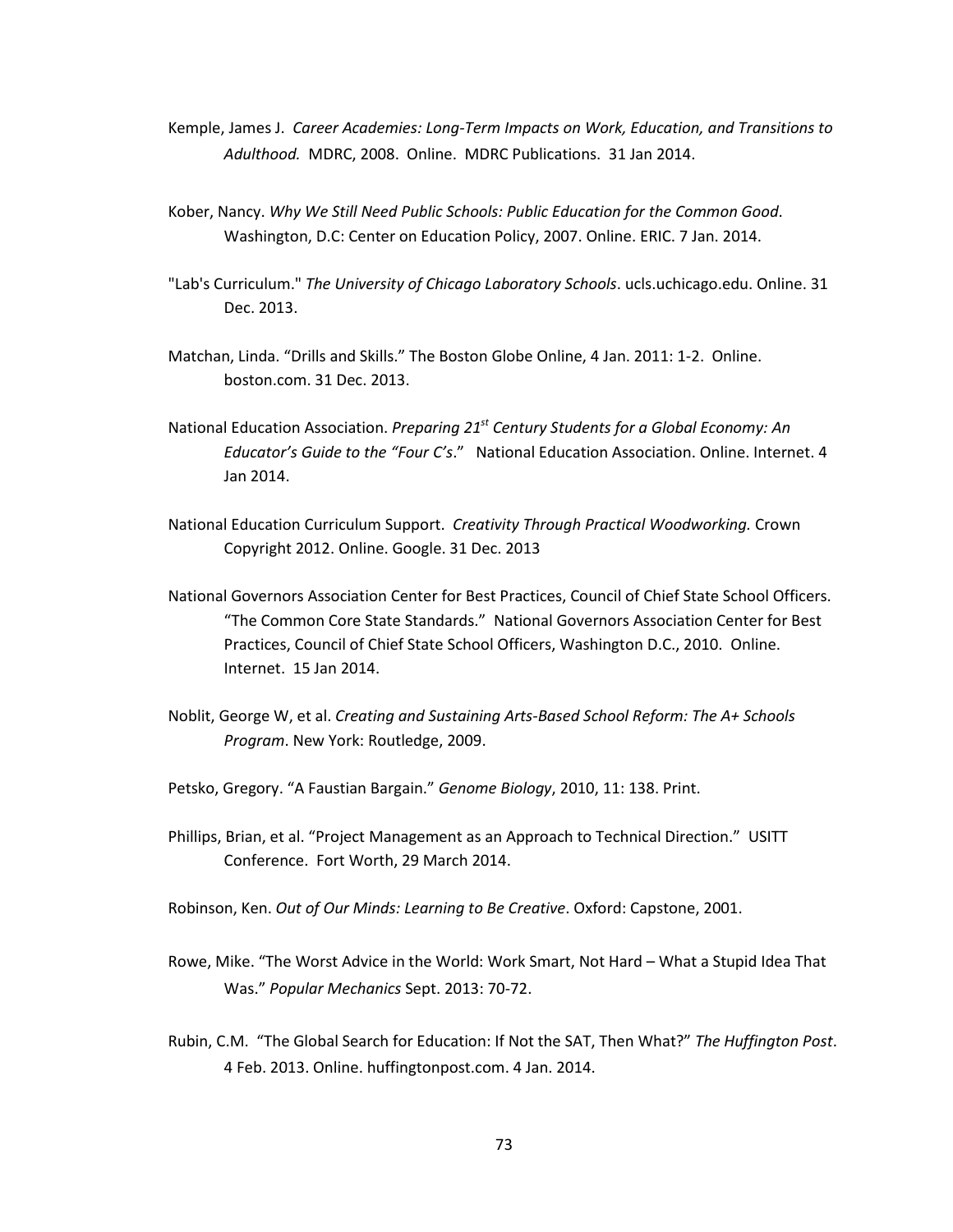- Smith, Thomas J. *Striking the Balance: Career Academies Combine Academic Rigor and Workplace Relevance*.
- Taylor, Dana. " Dana Taylor: Distinguished Educator." USITT Conference. Fort Worth, 28 March 2014.
- "Tuition." *The University of Chicago Laboratory Schools*. ucls.uchicago.edu. Online. 31 Dec. 2013.
- Van Roekel, Dennis. "Letter from Dennis Van Roekel." *Preparing 21st Century Students for a Global Economy: An Educator's Guide to the "Four C's"* 2. National Education Association. Online. Internet. 4 Jan 2014.
- Weiler, Kathleen. "What Can We Learn from Progressive Education?" *The Radical Teacher* No. 69, Progressive Education, May 2004: 4-9. Online. JSTOR. 20 Dec. 2013.
- Wright, Russell O. *Chronology of Education in the United States*. Jefferson, North Carolina: McFarland, 2006.
- Zoch, Paul A. *Doomed to Fail: The Built-in Defects of American Education*. Chicago: I. R. Dee, 2004.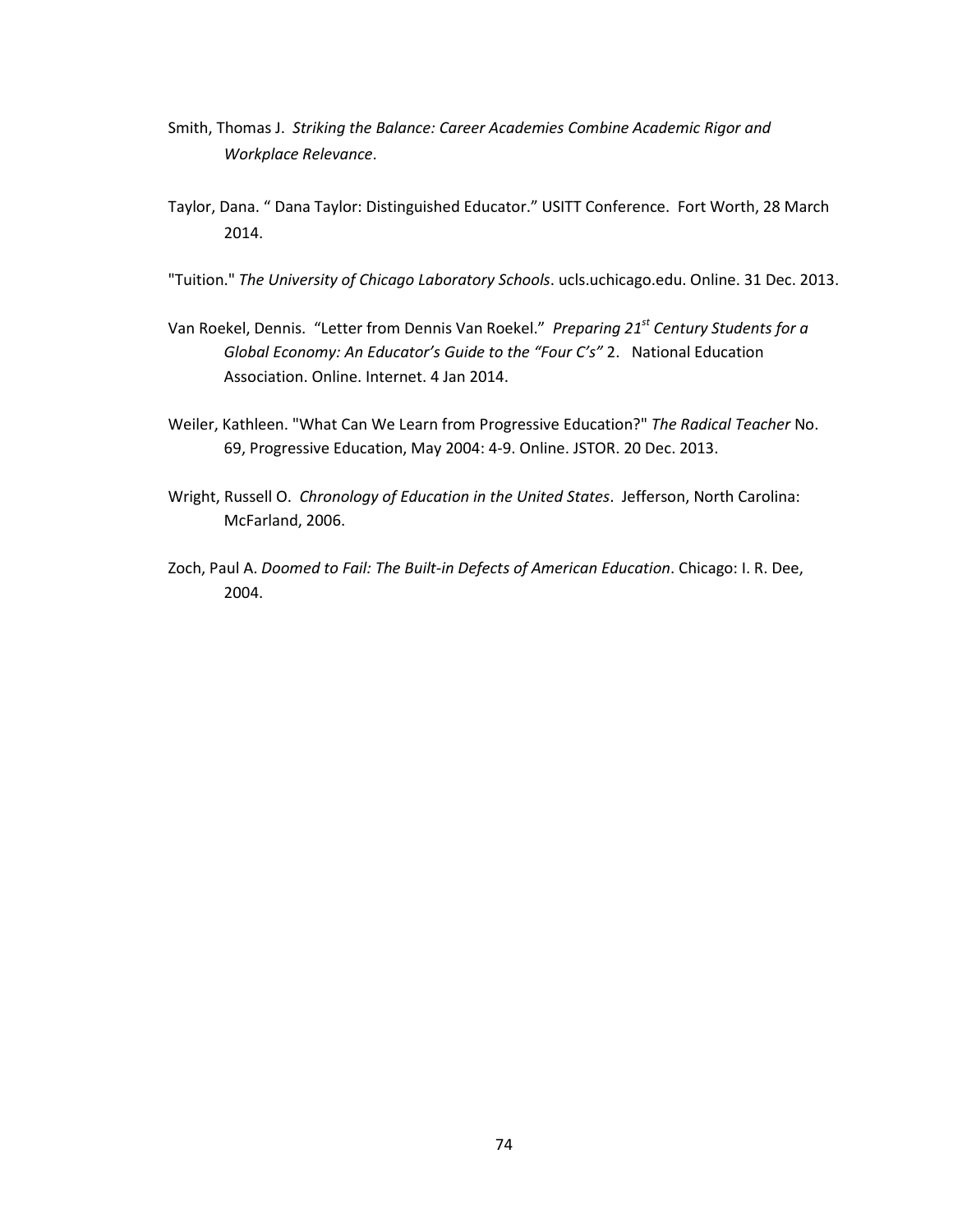#### CURRICULUM VITAE

## **Education**

| University of Nevada, Las Vegas                                                                                       | May 2014  |
|-----------------------------------------------------------------------------------------------------------------------|-----------|
| <b>MFA, Technical Direction (In Progress)</b>                                                                         |           |
|                                                                                                                       |           |
| Washington University in St. Louis                                                                                    | May 2005  |
| <b>Bachelor of Arts, Design/Technical Theatre</b>                                                                     |           |
| Emphasis in Scene Design and Costume Design                                                                           |           |
| 3.68 GPA<br>$\bullet$                                                                                                 |           |
| Sentinel High School, Missoula, MT                                                                                    | June 2001 |
| <b>High School Diploma</b>                                                                                            |           |
| $4.0$ GPA<br>$\bullet$                                                                                                |           |
| Lycée Marceau, Chartres, France                                                                                       | June 2000 |
| <b>BAC de Français</b>                                                                                                |           |
| Exit Exam for high school – French portion only is taken at the end of the Junior year<br>$\bullet$<br>of high school |           |
| An our report of $10/20$ and the our meals required for one duction                                                   |           |

- An average of 10/20 on all the exams is required for graduation
	- 12/20 Oral Exam
	- 6/20 Written Exam

# **Teaching Experience**

University of Nevada, Las Vegas, Las Vegas, NV August 2011 – May 2014

- **ArtsBridge Scholar (Spring 2014):** "*UNLV ArtsBridge is an outreach program of the UNLV College of Fine Arts which partners UNLV students majoring in art, architecture, dance, film, music and theatre with local at-risk elementary and middle school classrooms to teach biology, math, and a variety of other topics using the arts."* As an ArtsBridge Scholar, I will be using Design & Technical Theatre to develop a curriculum aimed at increasing students' reading, analytical and problem solving skills, while drawing upon what they are learning in other core subjects such as math and history. I will be teaching one hour per week throughout the spring semester.
- **Graduate Assistantship:** As a Graduate Assistant assigned to the Scene Shop, I am responsible for training and teaching undergraduate students as needed. Training includes proper tool usage, construction procedures, and health and safety protocol.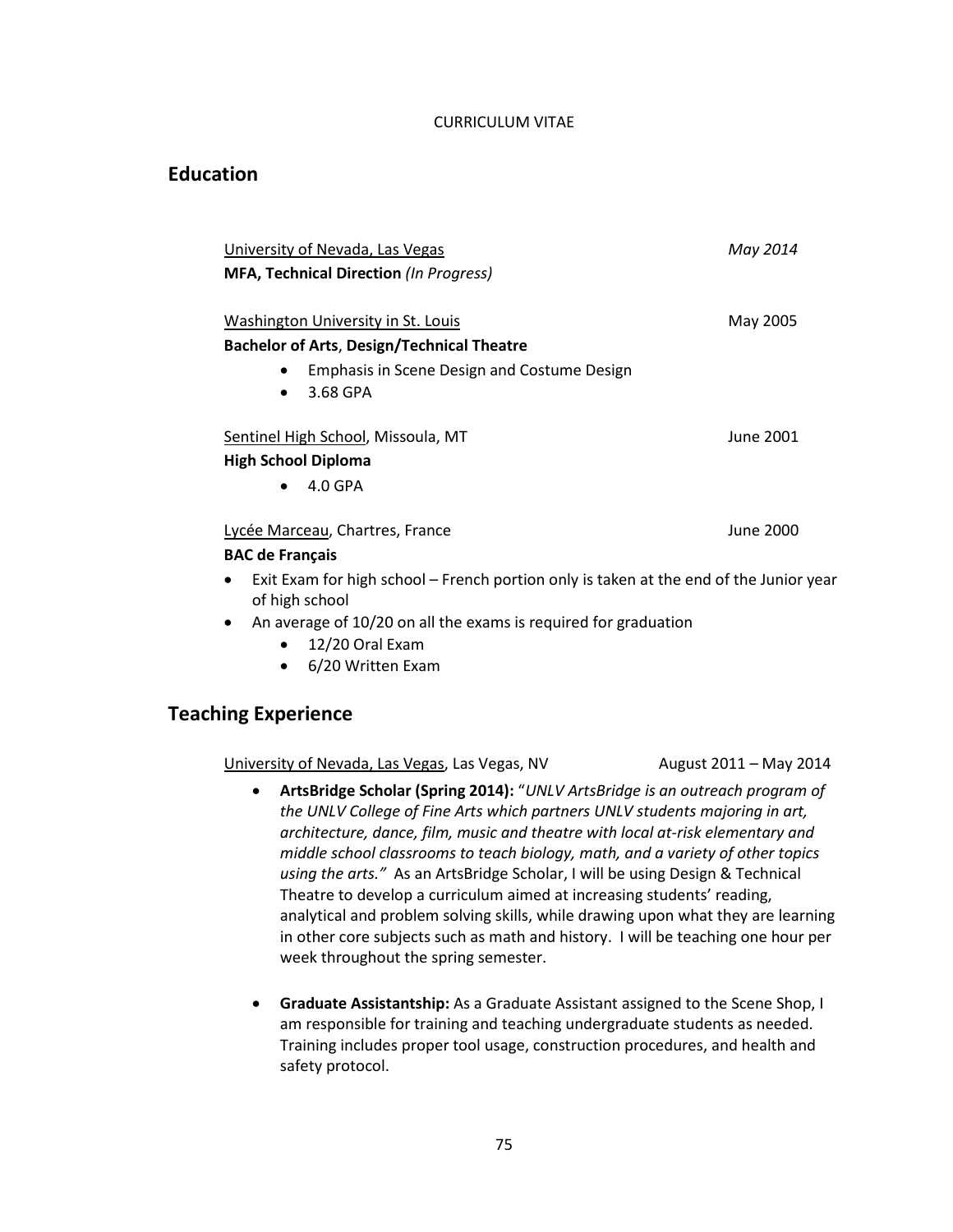• *Theatre Technology I (THTR 204):* A required course for all undergraduate students in the Theatre Department. I have designed a curriculum focused on training students on tools, safety protocol, and construction techniques, while also introducing them to the basics of rigging, sound, electrics, costumes, painting, and stage management. Students are required to undergo health and safety training as well as tool training, and must complete a minimum of 30 lab hours working in the scene shop. Class size is limited to 12 students per semester.

#### Great River Shakespeare Festival, Winona, MN Summers 2012 & 2013

- *Shakespeare for Young Designers:* A new program developed in 2013 through the Education department. I assisted the Education Coordinator with planning the curriculum, purchasing supplies, and teaching the 9 day program to students whose ages ranged from 11 to 17. The program exposed the students to the design process for both costume and scenic design, and taught students the skills to complete their first design (including research, sketching, rendering, swatching, and model-building). On the final day of the program, students displayed their work (including finished designs) to members of the company and community during an open-invitation portfolio presentation.
- **Technical Advisor:** Each season the interns hired to work in the various shops are invited to participate in the Acting Apprentice Production (a full-scale black box production) as designer and technicians. As a staff member for two seasons, I have been able to mentor these interns, advising them on budgeting, purchasing, scheduling, construction techniques, painting techniques, and creative problem solving.

## St. Louis University High School, St. Louis, MO August 2007 – June 2009

- *Introduction to Technical Theatre:* An elective course for juniors and seniors. Classes met twice a week for two semesters. Curriculum covered carpentry, scene painting, make-up design and application, lighting, sound, rigging, sewing, and welding. Students were required to design an independent project for the fourth quarter, relating to any of the elements taught. Class size was between 5 and 16 students.
- *Advanced Technical Theatre:* An elective class for seniors. Classes met twice a week for two semesters. Only open to students who had already completed two semesters of *Introduction to Technical Theatre.* Students were asked to design an independent project each semester relating to skills learned in the previous year. Projects relating to other classes, or fulfilling requirements for other classes, were encouraged. Students wishing to design for school productions were expected to take this class to work on their design. Class size was 1-2 students.
- **Tech Theatre Club (Moderator):** An after school club not for class credit. Open to all St. Louis University High School Students, as well as female high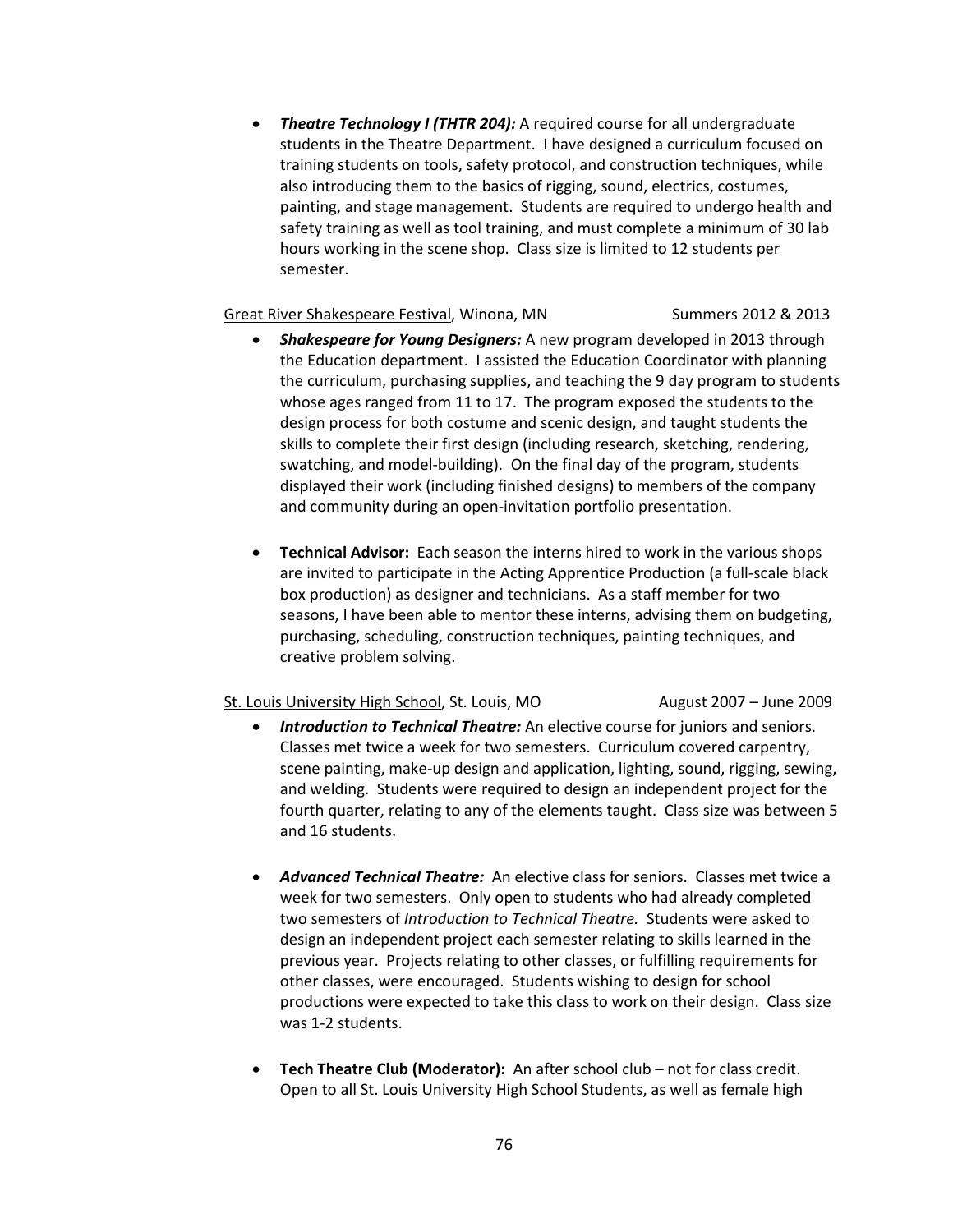school students from the surrounding areas. Students were trained in carpentry, lighting, sound, painting, props, and some sewing. Students also participated in running all productions as deck crew, light and sound board operators, follow spot operators, and wardrobe crew. Club met between 15 and 30 hours each week – each student's level of participation varied, based on schedules and other commitments.

## Washington University in St. Louis, St. Louis MO

#### **Substitute Teacher**

- *Make-up Design and Application***:** Required class for all Theatre Majors. Substitute taught for 3 classes.
- *Millinery***:** Elective class for Theatre and Fashion Majors. Substitute taught for 2 classes.

## **Continuing Education**

*Graduate Assistant Teaching Workshops (UNLV Graduate College)* (Fall 2013) - A series of one-hour presentations on various topics, presented by UNLV faculty members, and designed to offer professional development opportunities to graduate students. This is a new series which will be part of a Teaching Certificate Program, to be launched in the spring of 2014. **Attended two workshops:** *Teaching Large Classes, Working with Diverse Student Populations*

*CM Basic Lodestar Maintenance* (Spring 2013) - A one-day course in which participants learn how to disassemble and reassemble a CM Chain Hoist in order to perform basic maintenance tasks

*Digico Masters Series* (Fall 2013) - A two-day training session in which participants learn how to use and program various Digico Sound Boards.

# **Awards & Grants**

*Graduate & Professional Student Association (GPSA) Grant* (Spring 2012) – The GPSA grant is awarded to Graduate Students who plan to (or who have already) participated in conferences or research. Students must submit an Abstract describing the conference or research, as well as an estimate budget of costs associated with the project. I applied for this grant to partially fund my conference registration and travel costs for the USITT 2012 Conference.

*ArtsBridge Scholar* (Spring 2014) *–* The ArtsBridge Program, through the College of Fine Arts, selects four students (from both undergraduate and graduate levels) each semester to teach one hour per week at a local at-risk elementary school. The purpose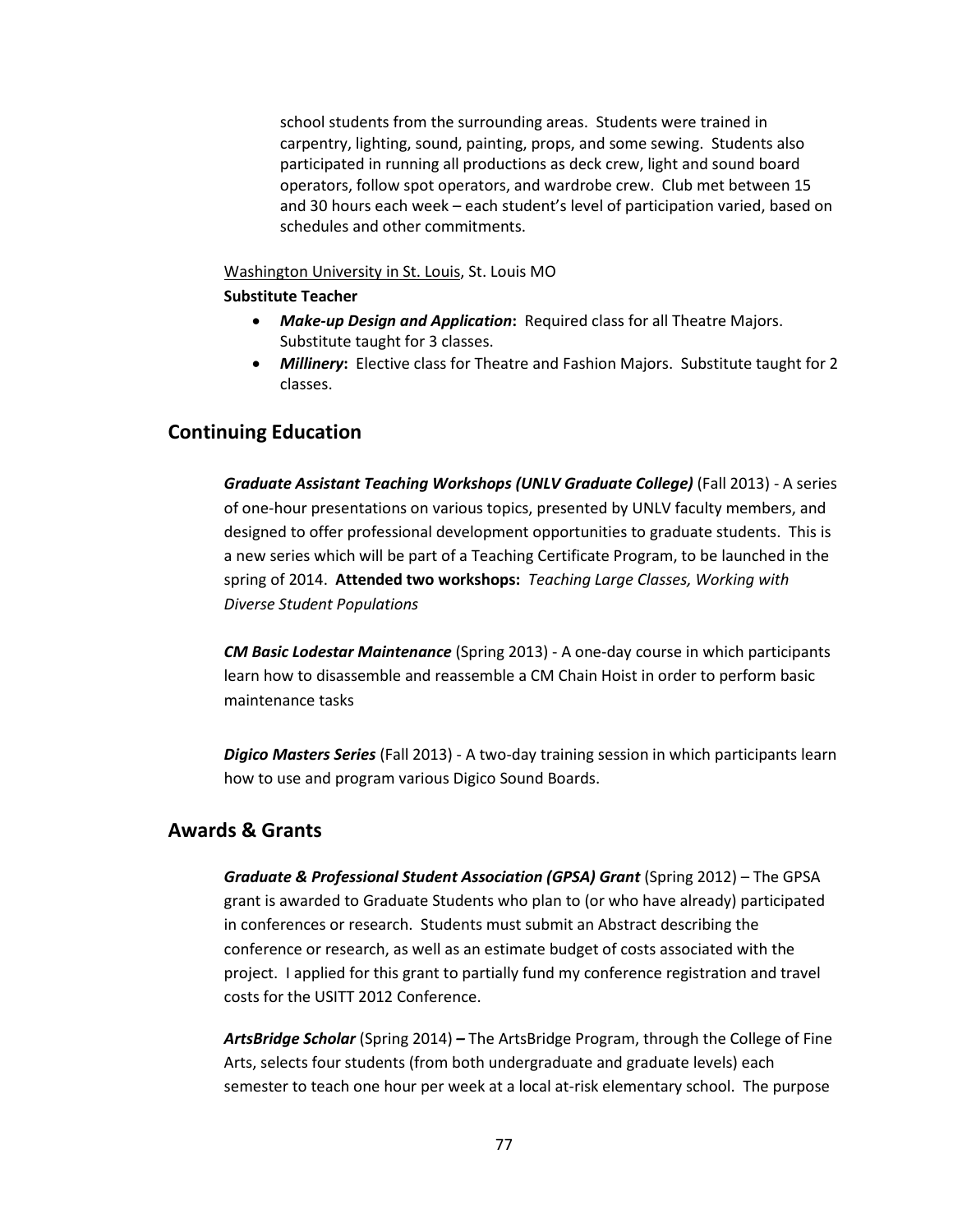of this program is to use Fine Arts to bridge core subjects in a regular public-school setting. I will be developing a curriculum using Design & Technical Theatre to bridge core subjects such as Reading, History, Math and Science.

# **Presentations**

*Behind the Scenes at GRSF: How the Scenery is Built* (Summer 2013) *–* A one-hour long presentation to a group of Road Scholars through the Educational Outreach program at the Great River Shakespeare Festival. Presentation outlined the process of building scenery for GRSF, including: initial design conversations; white models and initial drawings; budgeting; revisions of designs; planning, drawing, and scheduling construction and paint; final product and challenges overcome throughout the build period.

*Graduate & Professional Student Association Research Forum* (Spring 2012) – As a recipient of a Graduate & Professional Student Association Grant, I was invited to participate in this forum by giving a ten minute presentation. Since the grant I received was for a future event (the USITT 2012 Conference), I chose to present on what a Technical Director does. I created a PowerPoint that included examples of the work I did for the NCT Production of *The Seagull*, as well as photos of the finished production.

# **Professional Experience**

Great River Shakespeare Festival, Winona, MN May – August 2012

## **Technical Director (May – August, 2013)**

- Responsible for budgeting, drafting, and purchasing for two main stage productions, performed in repertory, with a budget of \$6000, a five-week total build period, and 8 full days of technical rehearsals
- Supervised a shop staff consisting of an ATD, a Master Carpenter, four interns, and acting apprentices
- Coordinated production and load-in scheduling between the Scene Shop, Electrics and paint
- Developed a change-over plan for the repertory season in coordination with Electrics, Sound and Props
- Assisted the Education Coordinator with the implementation of the Shakespeare for Young Designers program
- Mentored interns working on technical aspects of the Acting Apprentice Production

## **Master Carpenter (May – June, 2012)/ Asst. Technical Director (July – August, 2012)**

- Responsible for building the majority of three main stage productions (both wood and steel construction)
- Worked with the ATD and TD to problem solve construction challenges pertaining to the season requirements of 2-hour change-overs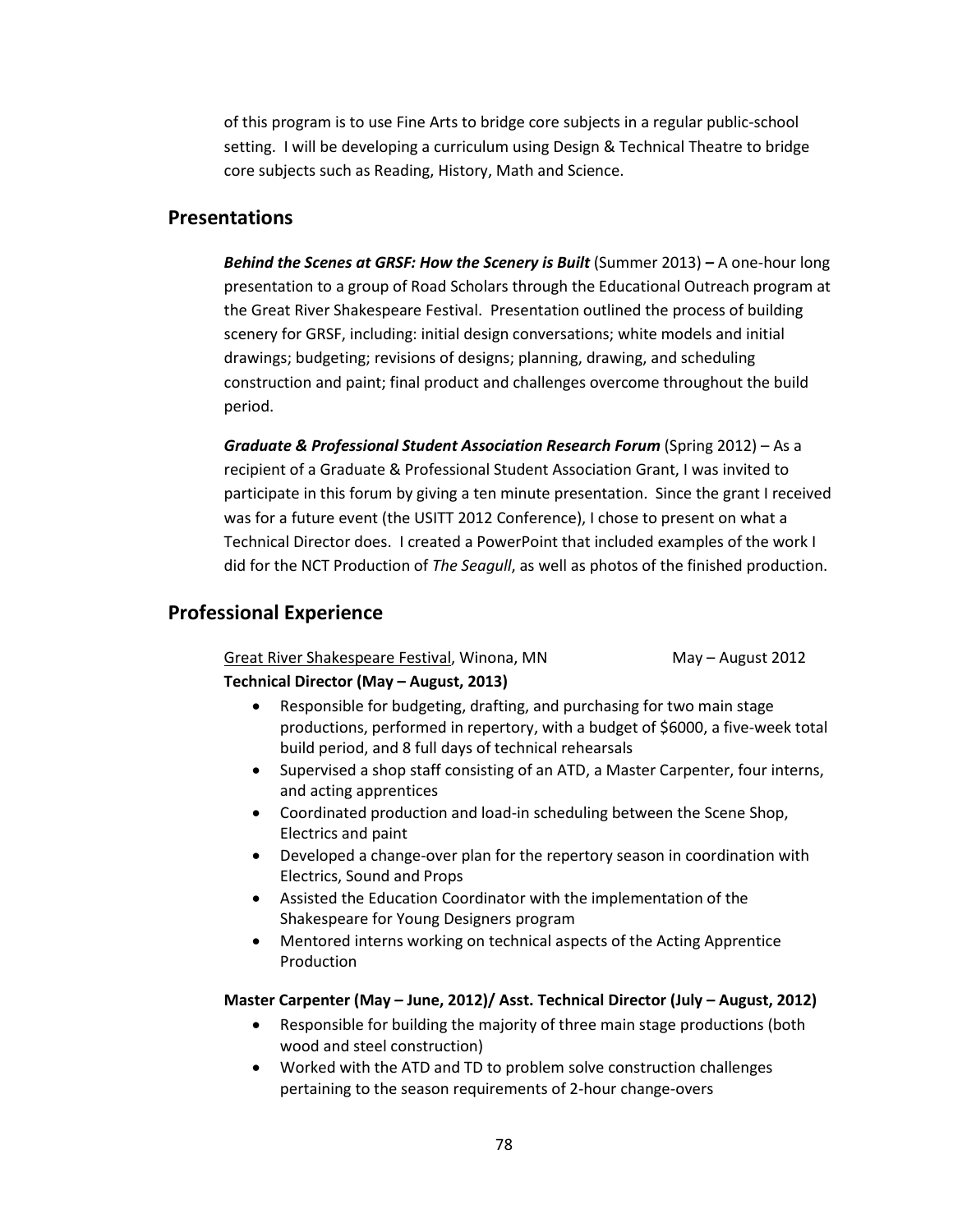- Supervised and mentored three interns as well as the acting apprentices working in the shop
- Worked with the TD to establish change-over procedures
- Refined the change-overs from 2 hours to 1 hour
- Advised interns designing for the Acting Apprentice Production as needed

# UNLV – Nevada Conservatory Theatre, Las Vegas, NV August 2011 – Present

## **Graduate Assistant – Carpenter/Welder**

- Work twenty hours per week during the academic year as a carpenter and welder
- Responsible for supervising undergraduate students as needed, including training them on correct tool usage, construction procedures, and health and safety protocol

UNLV – School of Music, Opera Department, Las Vegas, NV March 2012

## **Technical Director**

- Responsible for budgeting, drawing, and constructing a main stage production using the UNLV scene shop after hours with a crew of three additional carpenters
- Coordinated scheduling and labor availability with the Performing Arts Center
- Shopped for all materials and successfully came in under the \$7000 budget (including labor)
- Designed the construction of the scenery to meet the requirements of a oneday (8 hour) load-in
- Supervised painting done by undergraduate designer

## Prosum Technology Services, El Segundo, CA October 2009 – July 2011

## **Human Resources Coordinator**

- Performed onboarding for all new employees, including all new-hire paperwork and payroll
- Responsible for several special projects such as deployment of an Online Onboarding module, a Performance Management module, and a laptop tracking database (using Microsoft Access)
- Participated in the hiring process by reviewing resumes, performing phone screens, and conducting in-person interviews
- Created monthly company newsletters using Microsoft Publisher
- Developed an interactive job manual for the position using Microsoft OneNote

## St. Louis University High School, St. Louis, MO

## **Technical Director/Tech Theatre Club Moderator** July 2007- June 2009

- Drafted all scenery on AutoCAD, including some 3D models
- Scheduled and trained students on all aspects of production
- Supervised budget for all technical needs
- Created and maintained a working production schedule
- Researched and purchased all materials needed for production
- Worked with students 3+ hours a day and weekends on productions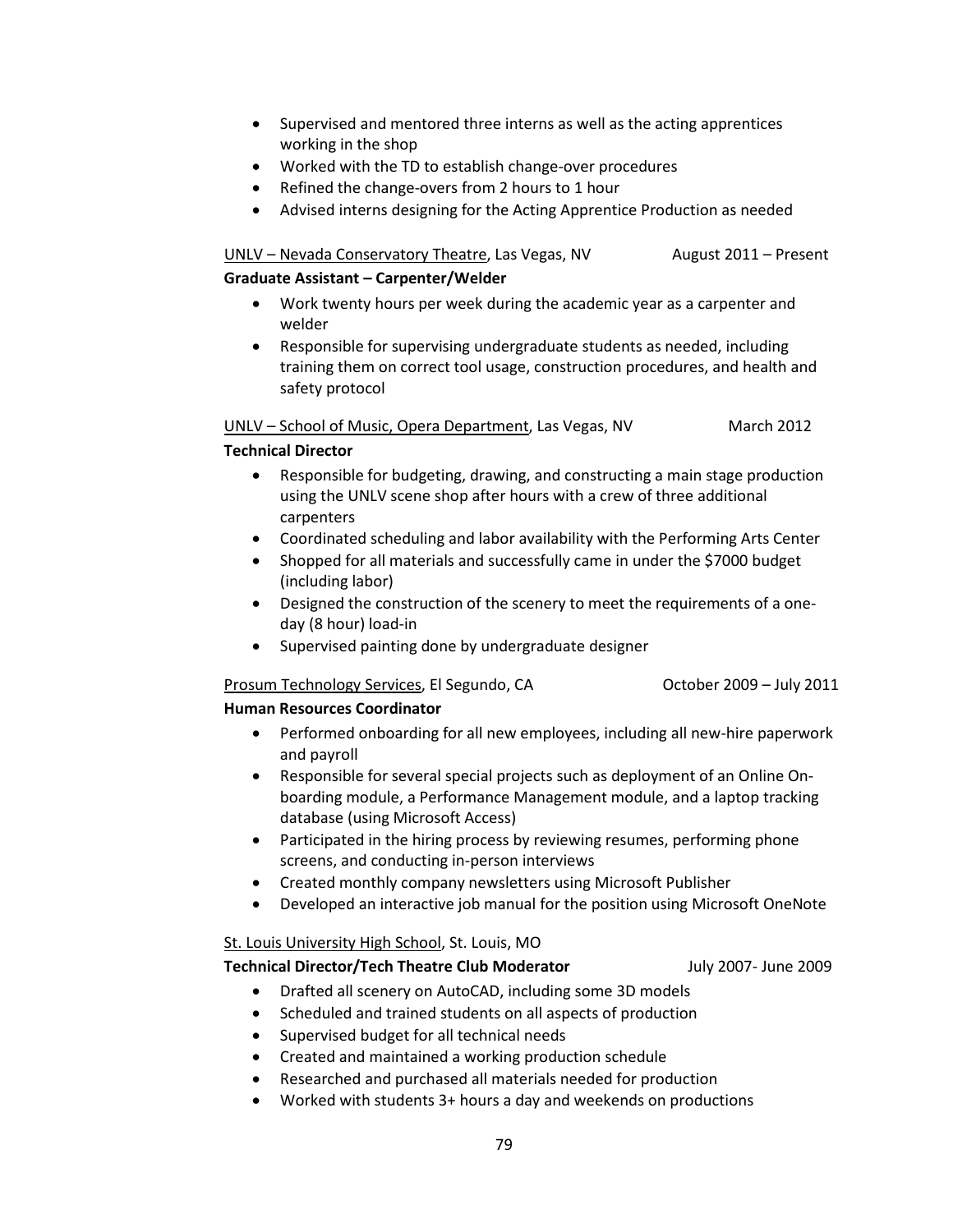- Oversaw organization of storage for props, furniture, platforms, sound and lighting equipment
- Maintained and operated single-purchase fly system (20 line sets)

## **Facilities Operations Manager** July 2007 – July 2009

- Scheduled and ran events in the Theatre and Gymnasium (sound, lights, projection) while coordinating with in-house events and productions
- Coordinated with clients for their technical needs and facility tours
- Scheduled student employees and supervised their timecards
- Prioritized maintenance and improvement needs
- Wrote annual proposals for capital improvements based on extensive research
- Purchased new tools, equipment, and risers
- Built new storage spaces
- Repaired stage curtains as needed
- Maintained and cleaned the stage, house (300 seats), and loge (310 seats)
- Changed lights in ceiling beams of house

## **Technical Theatre Teacher** July 2007 – June 2009

- Taught two sections of Intro to Tech Theatre, 16 students
- Taught one section of Advanced Tech Theatre, 2 students
- Prepared lesson plans, assignments and quizzes for the year covering all aspects of production
- Worked with students outside of class on individual projects
- Attended faculty meetings, faculty retreats, and department meetings
- Worked year-round on my own professional development plan

## **Resident Set Designer/Master Carpenter** The Carport Carport Carport Carport October 2005 – June 2009

- Designed up to 2 main stage productions and 2 studio productions each year
- Shopped for materials
- Supervised and performed all set decoration, including soft goods and painting
- Pulled, purchased and created props and furniture
- Worked with students on design of individual pieces

## **Resident Costumer Costumer Costumer Costumer Costumer Costumer Costumer Costumer Costumer Costumer Costumer Costumer Costumer Costumer Costumer Costumer Costumer Costumer Costumer Cos**

- Coordinated costumes for up to 4 productions a year, including one musical each spring with a cast of 75-85
- Measured and fit students for their costumes
- Organized and maintained costume shop and costume storage
- Shopped for materials and costume pieces
- Laundered costumes
- Built several major costume pieces each year
- Cut and styled hair, taught and applied make-up
- Oversaw all special effects, including blood
- Oversaw all wardrobe tasks, including quick-changes

## **ATD/Tech Theatre Club Moderator** July 2006 – June 2007

- Drafted all scenery on AutoCAD
- Researched and purchased all materials needed for production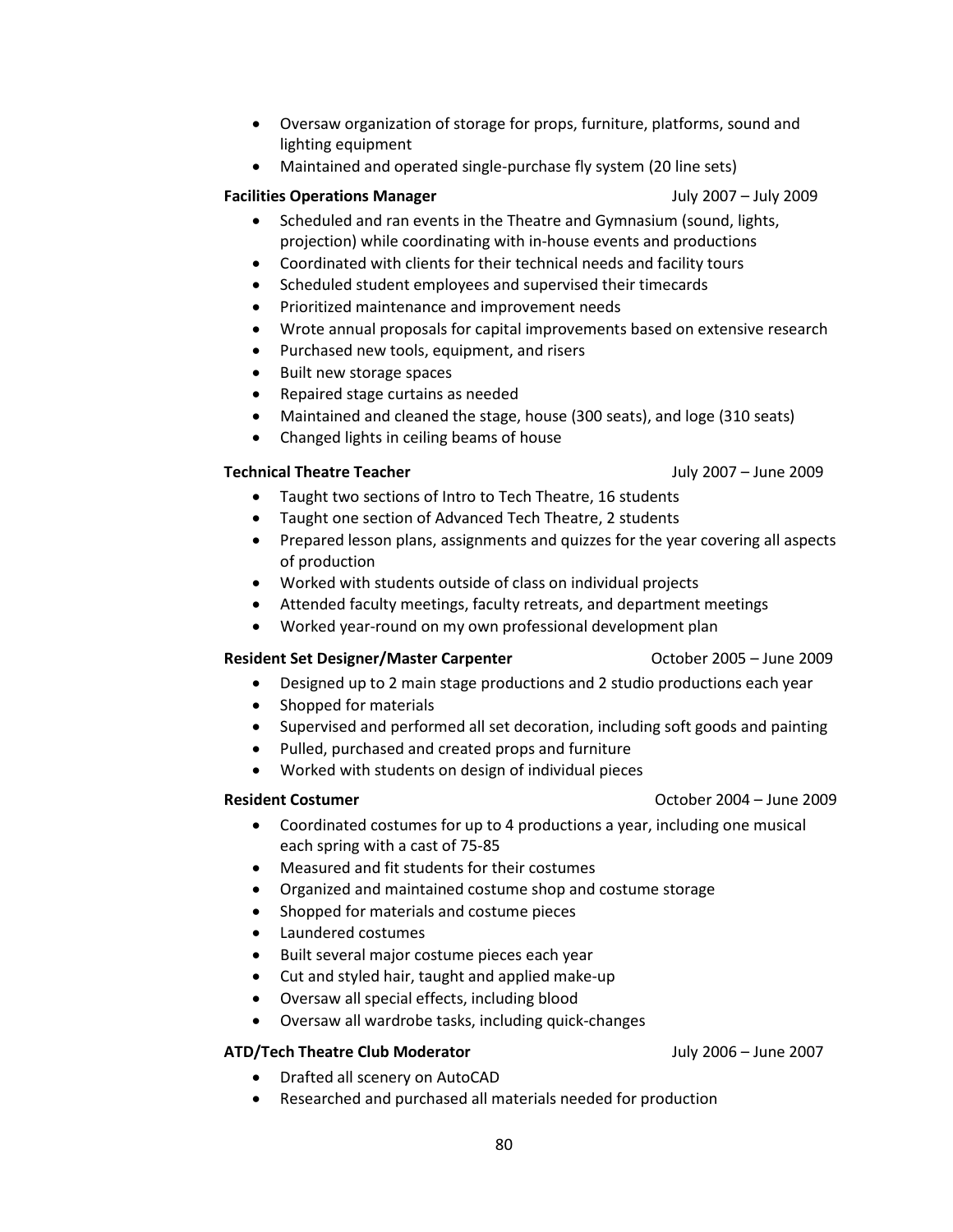- Worked with students 3+ hours a day and weekends on productions
- Supervised organization of storage for props, furniture, platforms
- Scheduled student employees and supervised their payroll
- Repaired stage curtains as needed
- Maintained and cleaned the stage, house (350 seats), and loge (250 seats)
- Changed lights in ceiling beams of house
- Assisted Technical Director with maintenance, repairs and improvements
- Worked with Technical Director to create working production schedule

## Spirit Halloween Store, St. Louis, MO

| <u></u>                                                                                                                                                                                                                                                                   |                        |
|---------------------------------------------------------------------------------------------------------------------------------------------------------------------------------------------------------------------------------------------------------------------------|------------------------|
| <b>Assistant Store Manager</b>                                                                                                                                                                                                                                            | August - November 2005 |
| Assisted in hiring and scheduling of employees<br>٠                                                                                                                                                                                                                       |                        |
| Handled till counts and deposits<br>$\bullet$                                                                                                                                                                                                                             |                        |
| Assisted in setting up and packing up the store<br>$\bullet$                                                                                                                                                                                                              |                        |
| Assisted in display and merchandising of products<br>$\bullet$                                                                                                                                                                                                            |                        |
| Received and inventoried shipments<br>٠                                                                                                                                                                                                                                   |                        |
| Opera Theatre of St. Louis, St. Louis, MO                                                                                                                                                                                                                                 |                        |
| <b>Costume Shop - First Hand (Cutter)</b>                                                                                                                                                                                                                                 | May - June 2006        |
| Cut costumes from patterns created by the draper<br>$\bullet$<br>Served as go-between for draper and stitchers<br>$\bullet$<br>Assisted draper during fittings<br>٠<br>Taught stitchers a variety of skills<br>$\bullet$<br>Performed extensive sewing tasks<br>$\bullet$ |                        |
| <b>Costume Shop - Stitcher</b>                                                                                                                                                                                                                                            | May - June 2006        |
| Sewed for a season of four major productions                                                                                                                                                                                                                              |                        |
| <b>Deck Crew</b>                                                                                                                                                                                                                                                          | May - July, 2002-2004  |
| Performed load-in and minimal carpentry for four major productions                                                                                                                                                                                                        |                        |
| Performed change-overs between productions<br>$\bullet$                                                                                                                                                                                                                   |                        |
| Assisted in strike for productions<br>$\bullet$                                                                                                                                                                                                                           |                        |
| Assisted in moving between warehouses<br>$\bullet$                                                                                                                                                                                                                        |                        |
| Rigging Intern for 2004 season<br>$\bullet$                                                                                                                                                                                                                               |                        |
| Union Avenue Opera, St. Louis, MO                                                                                                                                                                                                                                         |                        |
| <b>Carpenter</b>                                                                                                                                                                                                                                                          | June - August 2003     |
| Worked with Technical Director to build two major productions                                                                                                                                                                                                             |                        |
| Washington University in St. Louis, St. Louis, MO                                                                                                                                                                                                                         |                        |
| <b>Costume Shop Crew</b>                                                                                                                                                                                                                                                  | October 2003-May 2005  |
| Assisted in producing costumes for five major productions each year<br>٠                                                                                                                                                                                                  |                        |
| Learned draping, pattern-making, dyeing, crafts, millinery<br>$\bullet$                                                                                                                                                                                                   |                        |
| Aided in organization of costume storage and costume shop<br>٠                                                                                                                                                                                                            |                        |
| Assisted in teaching younger students                                                                                                                                                                                                                                     |                        |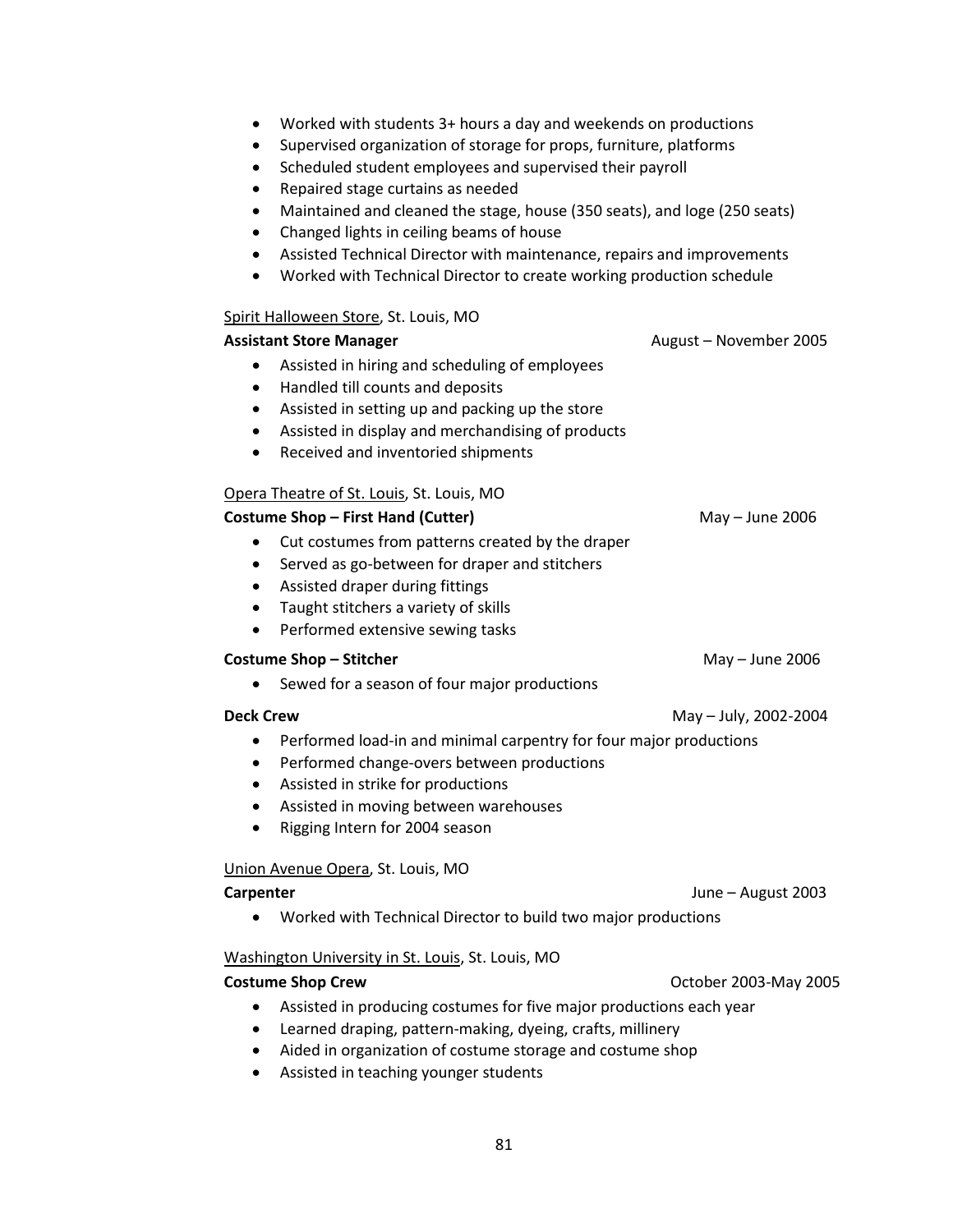**Scene Shop Crew August 2001-October 2003** 

- Assisted in building sets for five major productions each year
- Learned carpentry, rigging, painting

## IATSE Local 6, St. Louis, MO

## **Overhire Carpenter** 2002-2003

- Worked with local Stagehands for load-in and load-out for concerts and other large productions requiring staging, lighting, and sound
- Sporadic calls only (as needed)

# **Professional Affiliations**

*United States Institute for Theatre Technology (USITT)*

• Student memberships in 2005, 2012, and 2014

# **Conferences**

*United States Institute for Theatre Technology (USITT)*

- Toronto (2005)
- Long Beach (2012)
- Fort Worth (2014)

*Society for Human Resource Management (SHRM)* 

• San Diego (2010)

# **Selected Production Experience**

Nevada Conservatory Theatre (NCT) at the University of Nevada, Las Vegas (UNLV)

Fall 2011 – Present

## **Technical Director**

- *Eurydice*
- *A Christmas Carol* (2013)
- *The Learned Ladies*
- *Gemini*
- *Romeo and Juliet*
- *The Seagull*

## **Assistant Technical Director**

- *Urinetown*
- *A Christmas Carol* (2011)
- *A Streetcar Named Desire*

## **Scenic Designer**

• *Five Women Wearing the Same Dress*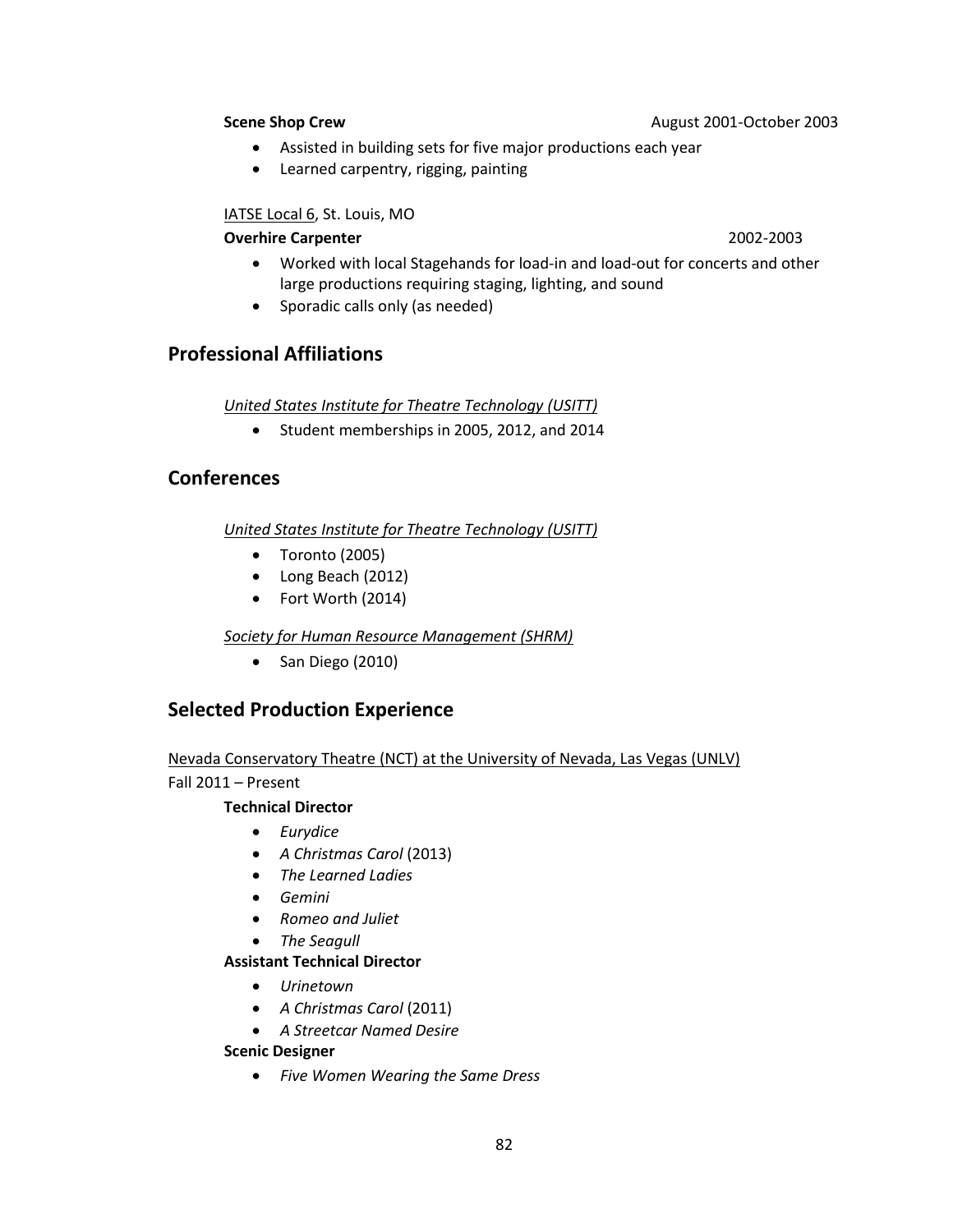#### **Sound Designer**

- *Brighton Beach Memoirs*
- *The Learned Ladies*
- *Gemini*
- *Arcadia*
- *Sylvia*

#### Great River Shakespeare Festival Winona, MN Summers 2012 & 2013

#### **Technical Director**

- *Twelfth Night*
- *King Henry V*

## **Master Carpenter (build period)/ATD (repertory season)**

- *Two Gentlemen of Verona*
- *King Lear*
- *The Complete Works of William Shakespeare (Abridged)*

## **Technical Advisor (Intern/Apprentice Project)**

- *All's Well that Ends Well*
- *Macbeth*

## UNLV School of Music (Opera Department) Las Vegas, NV March 2012

## **Technical Director**

• *Carmen*

## St. Louis University High School St. Louis, MO November 2004 – April 2009

**Technical Director, Scenic Designer, Costume Designer, Charge Artist**

- *The Boys Next Door*
- *The Foreigner*
- *Child's Play*
- *Room Service*
- *The American Dream & The Zoo Story*
- *Hello, Dolly!*
- *Amadeus*
- *See How They Run*
- *Bus Stop*

## **Technical Director, Costume Designer**

- *Guys and Dolls*
- *42nd Street*
- *Ah, Wilderness!*

## **Costume Designer, Charge Artist**

• *The Imaginary Invalid*

## **Costume Designer**

- *Fiddler on the Roof*
- *Rosencrantz and Guildenstern are Dead*